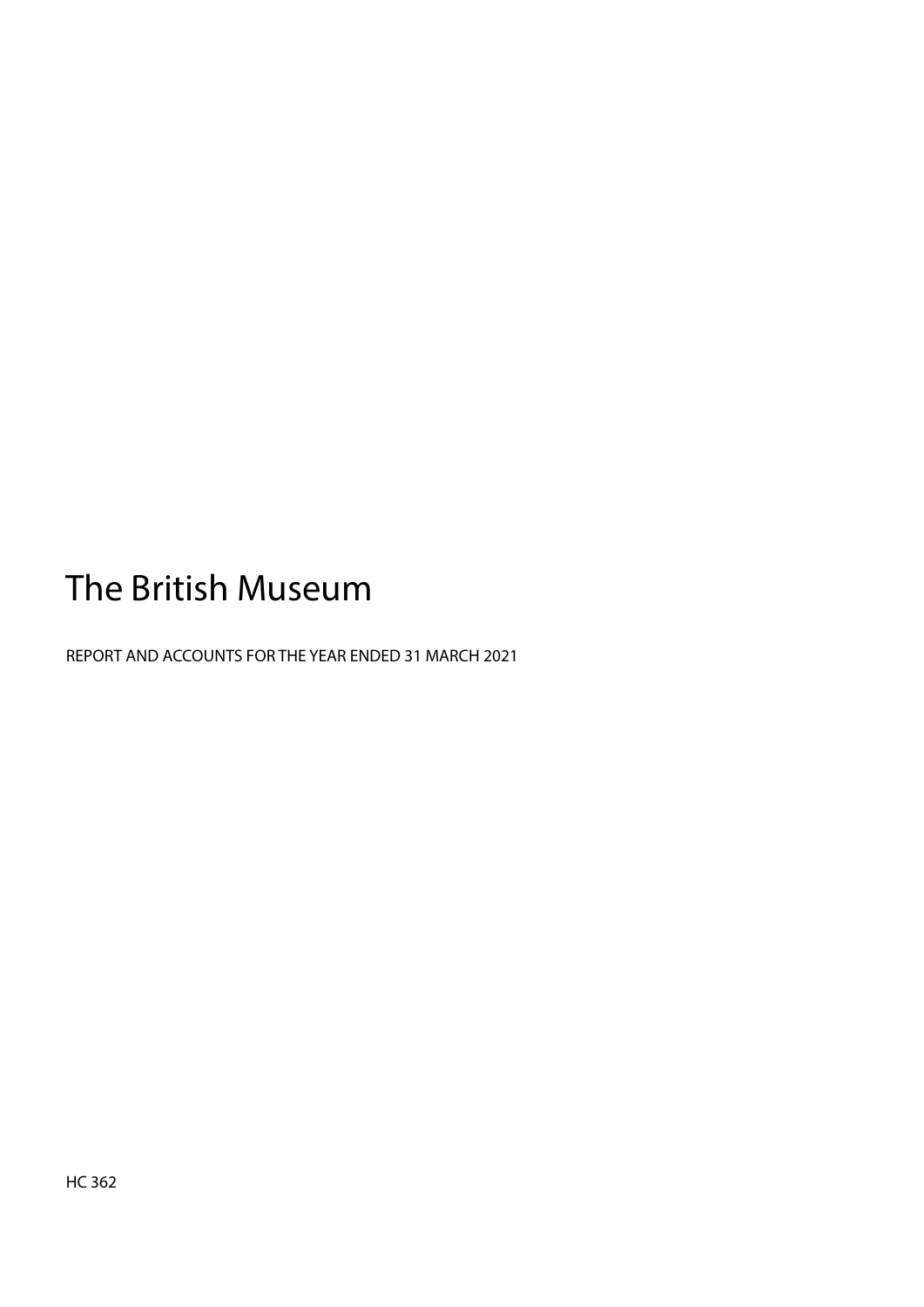# The British Museum

REPORT AND ACCOUNTS FOR THE YEAR ENDED 31 MARCH 2021

Presented to Parliament pursuant to Section 9(8) of the Museums and Galleries Act 1992

*Ordered by The House of Commons to be printed on 20 July 2021*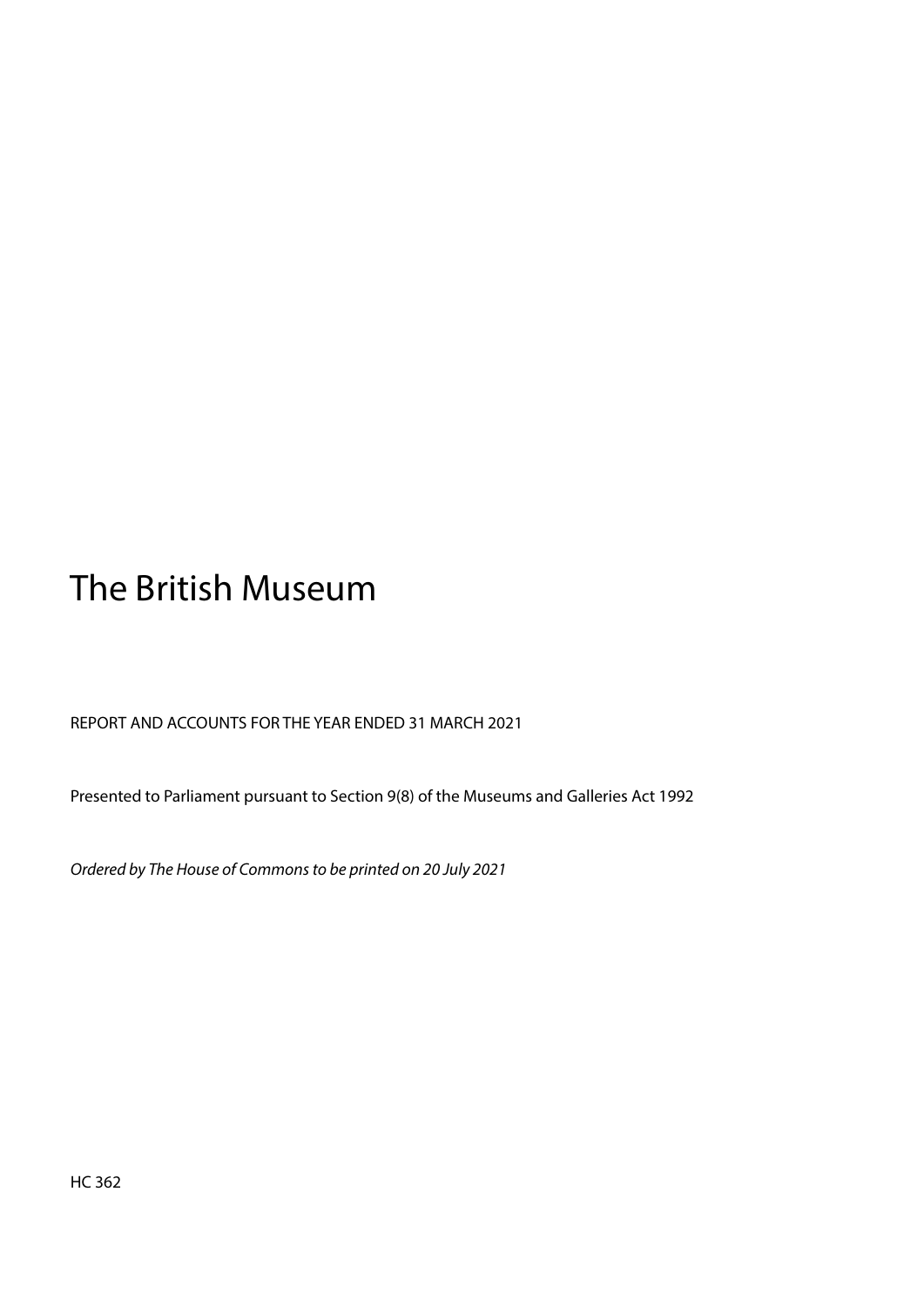#### <span id="page-2-0"></span>© **The British Museum** copyright **2021**

The text of this document (this excludes, where present, the Royal Arms and all departmental or agency logos) may be reproduced free of charge in any format or medium provided that it is reproduced accurately and not in a misleading context.

The material must be acknowledged as British Museum copyright and the document title specified. Where third party material has been identified, permission from the respective copyright holder must be sought.

Any enquiries related to this publication should be sent to us at [information@britishmuseum.org.](mailto:information%40britishmuseum.org?subject=)

This publication is available at [www.gov.uk/official-documents](http://www.gov.uk/official-documents).

ISBN 978-1-5286-2795-5

CCS0321224666 07/21

Printed on paper containing 75% recycled fibre content minimum

Printed in the UK by the APS Group on behalf of the Controller of Her Majesty's Stationery Office.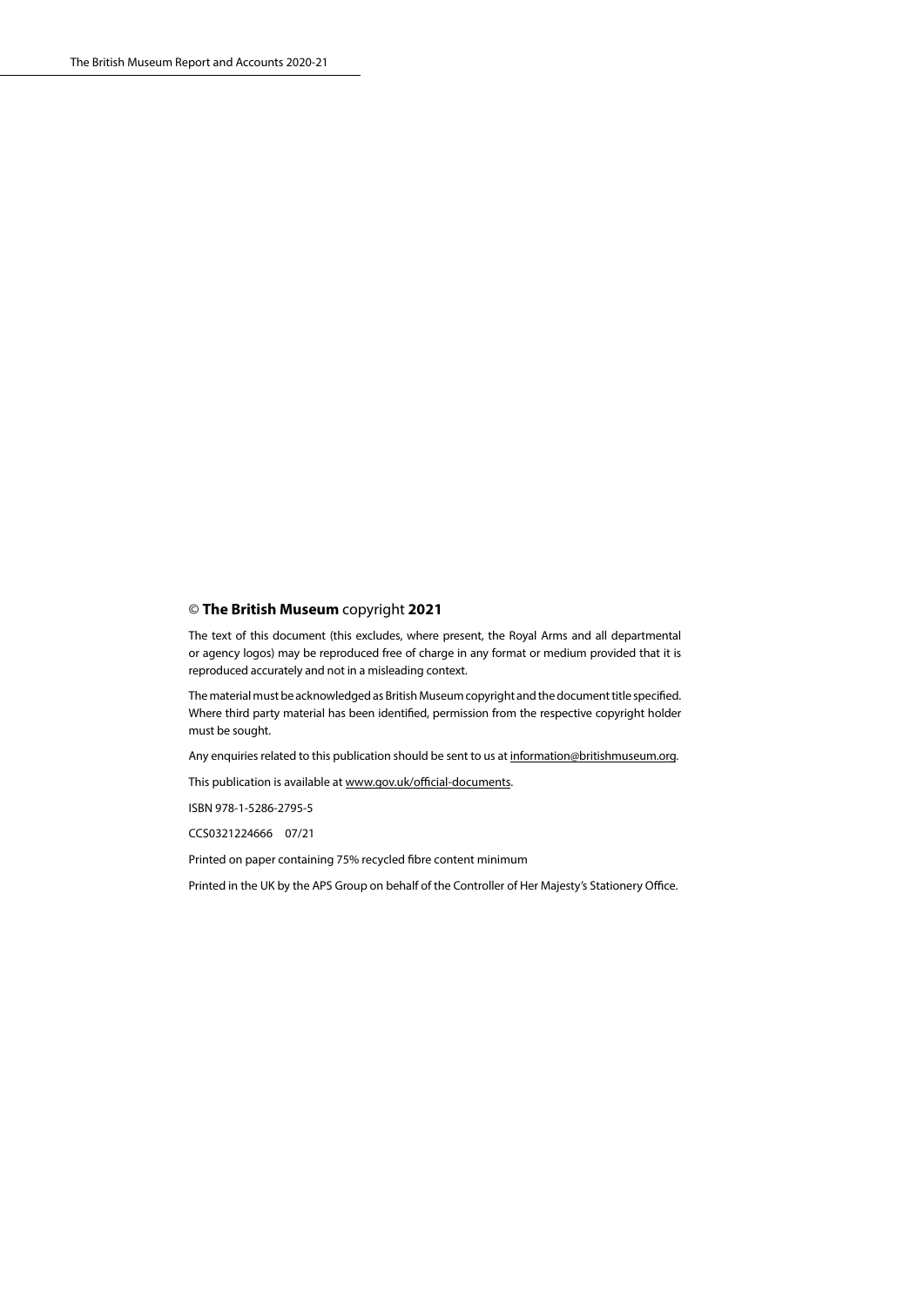## <span id="page-3-0"></span>**Contents**

| Trustees' and Accounting Officer's Annual Report                                              | 1  |
|-----------------------------------------------------------------------------------------------|----|
| Chairman's Foreword                                                                           | 1  |
| Structure, governance and management                                                          | 3  |
| Constitution and operating environment                                                        | 3  |
| Subsidiaries                                                                                  | 3  |
| Friends' organisations                                                                        | 3  |
| Strategic direction and performance against objectives                                        | 3  |
| Collections and research                                                                      | 3  |
| <b>Audiences and Engagement</b>                                                               | 5  |
| Investing in our people                                                                       | 11 |
| Plans for future periods                                                                      | 14 |
| Fundraising and finance                                                                       | 14 |
| Financial sustainability                                                                      | 14 |
| Support for the BM                                                                            | 14 |
| Grant-in-Aid                                                                                  | 15 |
| Capital expenditure                                                                           | 15 |
| Grants                                                                                        | 15 |
| Reserves                                                                                      | 15 |
| Investments and financial risks                                                               | 16 |
| Public benefit, sustainability, social and community issues                                   | 18 |
| Public benefit                                                                                | 18 |
| Estates management                                                                            | 18 |
| Sustainability report                                                                         | 18 |
| Suppliers                                                                                     | 21 |
| Activity under immunity from seizure                                                          | 22 |
| Reference and administrative details                                                          | 23 |
| The Board of Trustees                                                                         | 23 |
| Board committees and membership                                                               | 24 |
| Trustee membership of related Councils and Boards                                             | 25 |
| Official addresses as at 31 March 2021                                                        | 25 |
| DCMS' performance indicators                                                                  | 26 |
| <b>Remuneration Report</b>                                                                    | 27 |
| Statement of Trustees' and Accounting Officer's responsibilities                              | 29 |
| Governance statement                                                                          | 30 |
| The Certificate and Report of the Comptroller and Auditor General to the Houses of Parliament | 35 |
| <b>Consolidated Statement of Financial Activities</b>                                         | 39 |
| <b>Consolidated Balance Sheet</b>                                                             | 41 |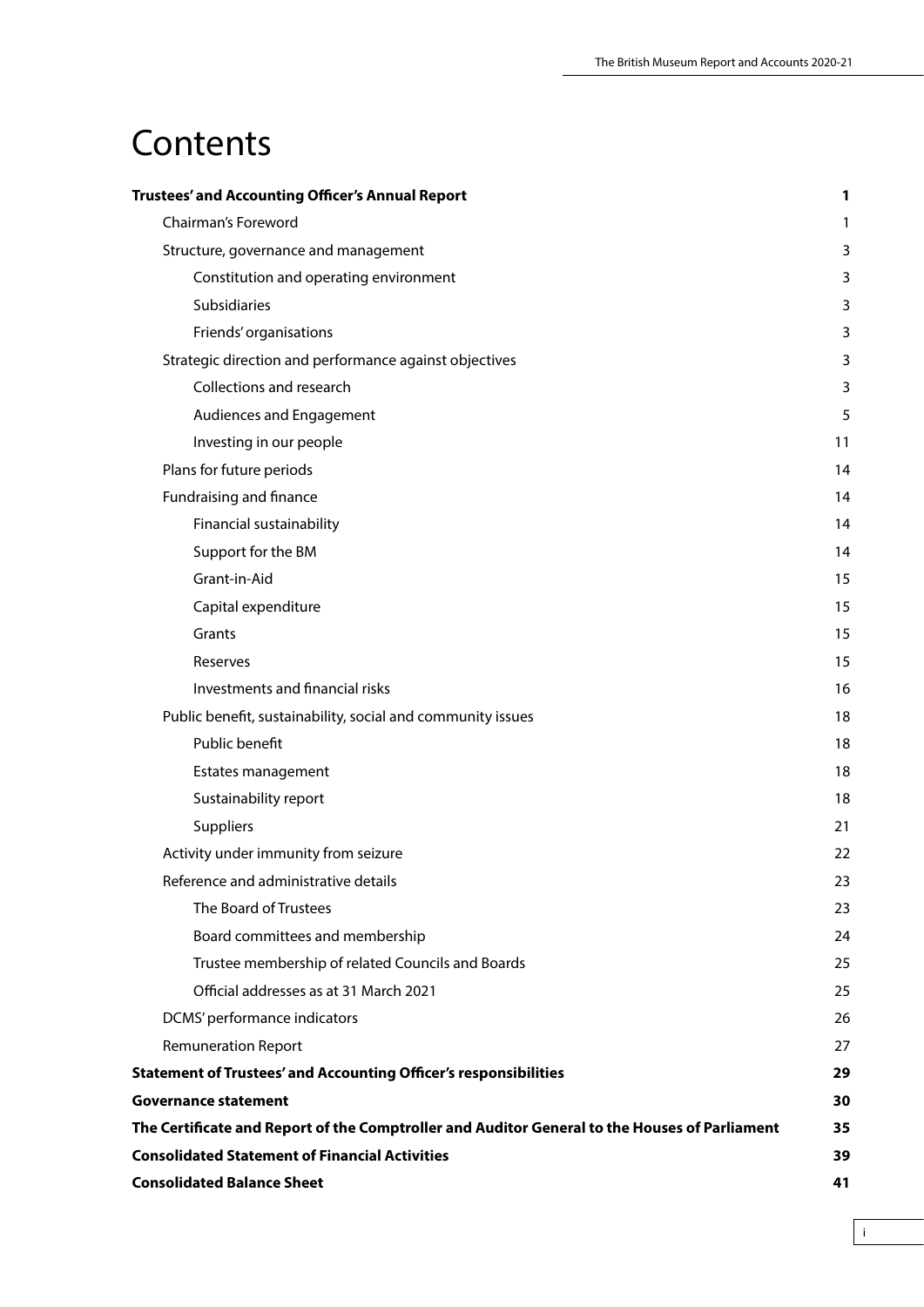| Museum Balance Sheet                        | 42  |
|---------------------------------------------|-----|
| <b>Consolidated Statement of Cash Flows</b> | 43. |
| <b>Notes to the Accounts</b>                | 44  |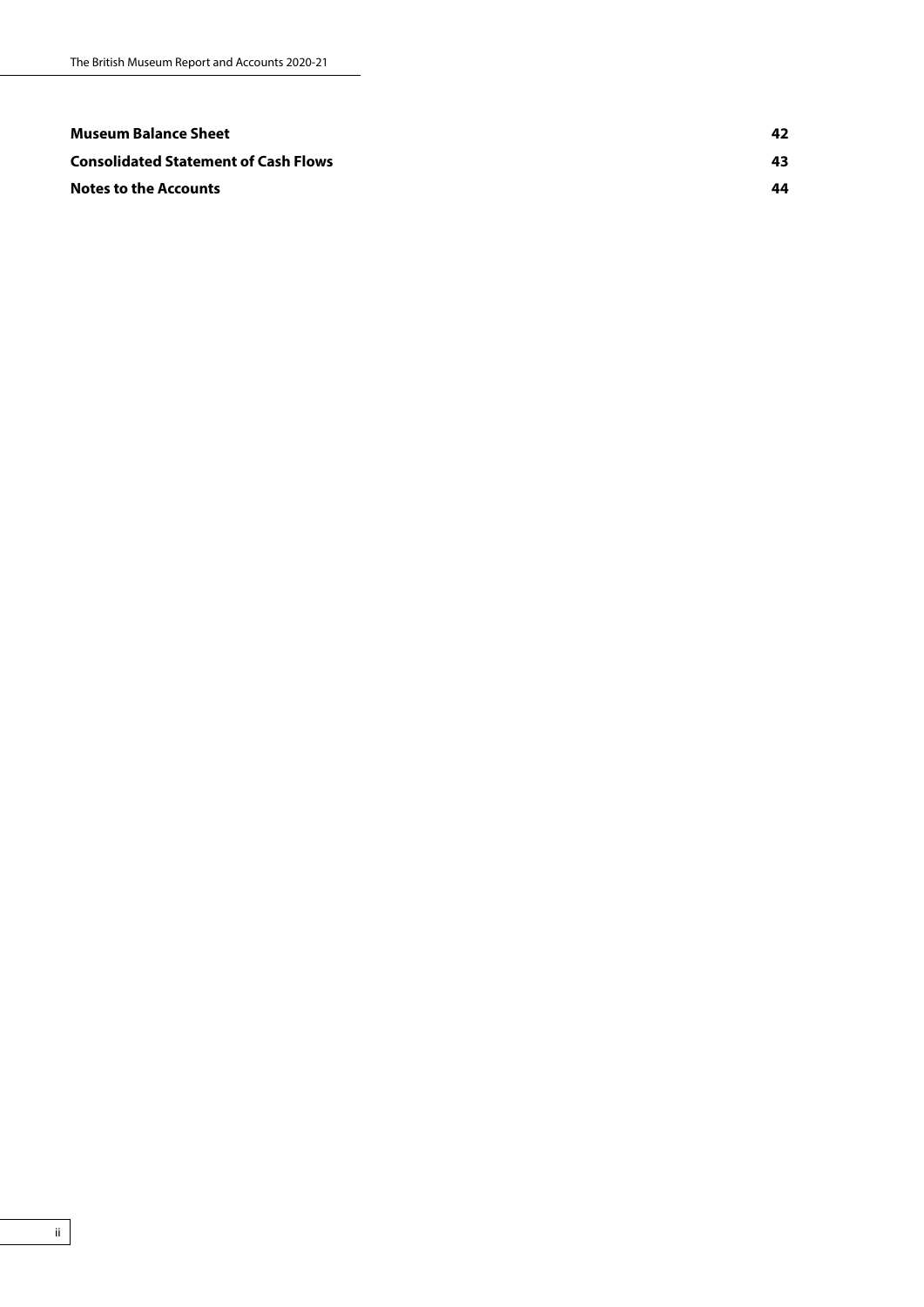### <span id="page-5-0"></span>Trustees' and Accounting Officer's Annual Report

#### Chairman's Foreword

I've had the amazing privilege of being involved with the British Museum over a very long period: eight years as a Trustee followed – after a suitable interval – by another eight as chair. As my time on the Board finally draws to a close, I'd like to reflect on some of the ways this extraordinary institution has developed over the past 20 years, and on the great opportunities that lie ahead.

At Bloomsbury, the opening of the Sainsbury Exhibitions Gallery means that curators and designers for the first time have had the space in which to do justice to big temporary exhibitions. It's been wonderful to see how they've learnt to make best use of this new freedom. The Citi exhibition *Arctic: culture and climate*, so sadly cut short by the pandemic, was a prime example, and so now is *Nero: the man behind the myth*.

Just as important has been the opening of the World Conservation and Exhibitions Centre. The collection must be preserved for the benefit of future generations, and it has to be used to generate new knowledge. The Museum is now in a great position to meet these responsibilities, with its world-class laboratories and the capacity to welcome scholars from around the globe.

Permanent exhibition spaces have been rebuilt or refreshed. The China and South Asia gallery is just one example. This was made possible by the extraordinary generosity of former Trustee Sir Joseph Hotung, who supported the original display in 1992 and the rebuild in 2017. They were opened on both occasions by Her Majesty the Queen.

The BM sees itself as a lending library for institutions all around the UK. Its loans to museums across the regions and nations have been on a strongly rising trend over the past 20 years, bringing sharp increases in visitor numbers wherever they go. It has also built on its long-term relationships with partner museums, two current examples being the development of new galleries in Norwich Castle Keep and Manchester Museum. Far more British people now see BM objects on display around the country than they do in London, and the Trustees are determined to be even more ambitious on this front.

Another vital role is the support of the Portable Antiquities Scheme. Starting over two decades ago, it has now registered more than 1.5m objects, mostly found by detectorists, and has shed new light on the history of the UK.

The global reach of the BM has also increased significantly over the past 20 years. Improvements in transport logistics have made it possible to increase the volume of international loans, bringing goodwill and cultural understanding in their wake. Two of the most spectacular loans in my time were the Cyrus Cylinder to Tehran in 2010, and a Parthenon sculpture to St Petersburg in 2014. Travelling exhibitions have also been a feature. A moment to remember was when enormous queues built up around the Shanghai Museum as crowds pushed into the *History of the World* show, which has now been seen by more than two million people on its travels.

The Museum's activities around the world are built on strong partnerships. One example was the wonderful *India and the World: A History In Nine Stories*. Presented in Mumbai by the CSMVS Museum and at the National Museum, New Delhi in collaboration with curators from London, the exhibition featured a large number of objects on loan from Bloomsbury. Knowledge exchange is key. So the Trustees take particular pride in the Iraq Scheme, which helps Iraqi colleagues address the damage to their heritage caused by ISIS. The BM has also been active for years in joint programmes with its partners in West Africa, and important new projects are now getting under way in the region, among other things assisting colleagues in Benin City to explore their precolonial history.

None of this would have been possible without the generous support of our donors, sponsors, patrons, and Members – whose numbers have risen five-fold over the past 20 years. Their support has been all the more vital during a period of more than a decade in which the Government's Grant-in-Aid has been under pressure, and they have remained wonderfully supportive all the way through the lockdown. All the same, the pandemic has had a juddering impact on private-sector income, and we are hugely grateful to the Government for a temporary increase in support that helped us to balance the books last year.

The BM is now entering one of the most exciting phases in its long history. It has made good progress with its digital offering over the past 18 months – the relaunch of the Collection Online with more than 4m objects made accessible was one of the big successes of last year – but there is much more to be done. Elsewhere, work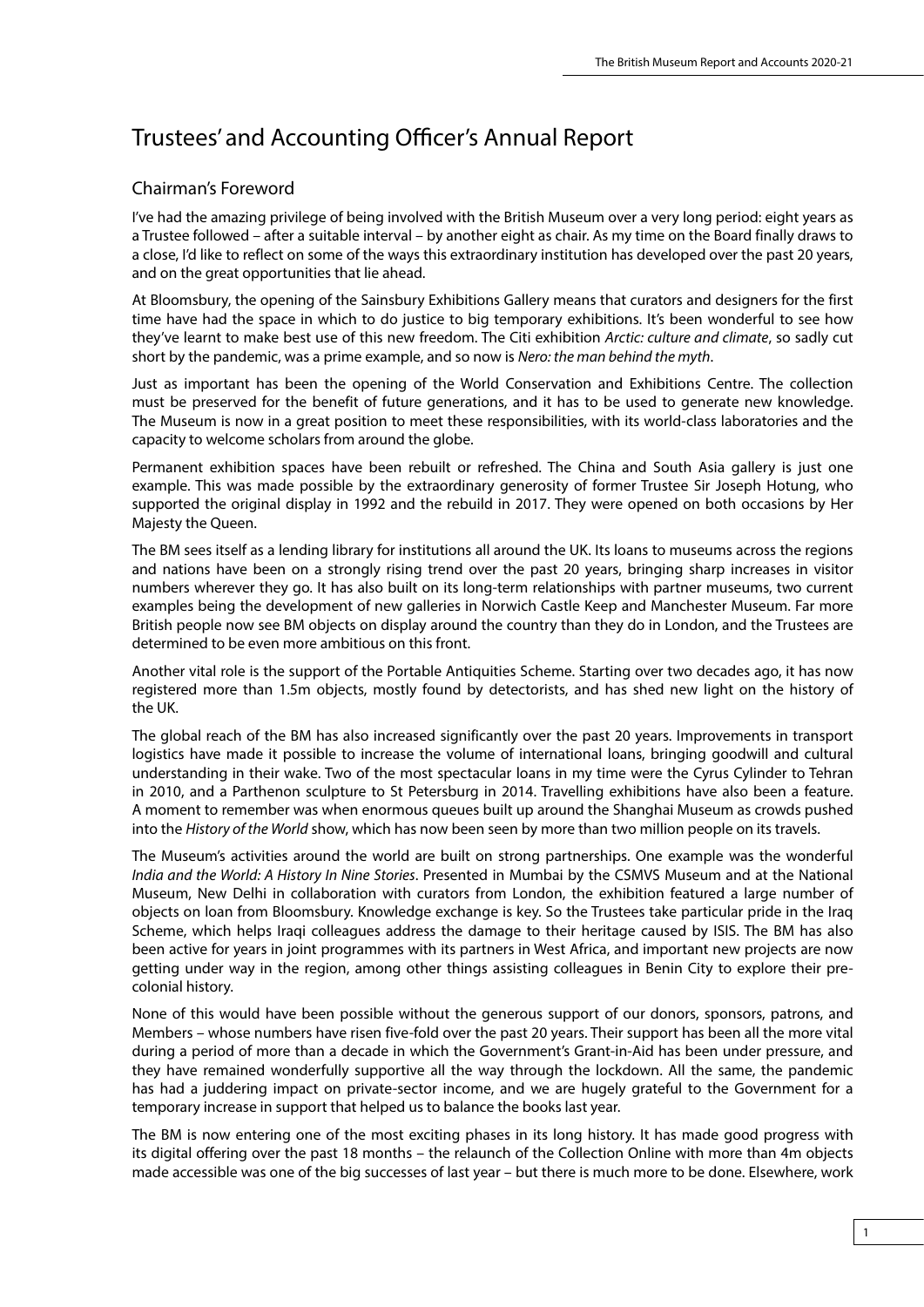is well underway on the new BM Archaeological Research Collection in Reading, which will be home to large parts of the study collection, and provide great research facilities for scholars and students.

And then comes the big one: what we call the Rosetta project. This is director Hartwig Fischer's plan to reshape the BM's displays and programming to unlock the potential of the collection for everyone – for visitors in Bloomsbury, as well as for audiences across the UK and the world. The transformation will restore the fabric and infrastructure of Bloomsbury, and at the same time rethink the permanent galleries in such a way as to give more prominence to parts of the collection which are at present under-represented in the public spaces, and to make it easier to compare and contrast the different cultures around the world and across the millennia. At its heart, the project will pioneer new ways of working in partnership with our networks, nationally and internationally, to expand the Museum's impact and outreach. No other museum in the world has the capacity to help us understand our common humanity in this way.

It's a thrilling project that will take some years to complete and will require financial and intellectual support from both the public and private sectors. When completed, it will make the Museum fit for purpose through the 21st century, and ensure that it continues to meet the terms set out by Parliament in the British Museum Act of 1753, which stated that: 'Free access to the said general repository, and to the collections therein contained, shall be given to all studious and curious persons', a founding vision to which I know the Trustees and staff will remain committed in the years to come.

*Sir Richard Lambert* Chairman of the Trustees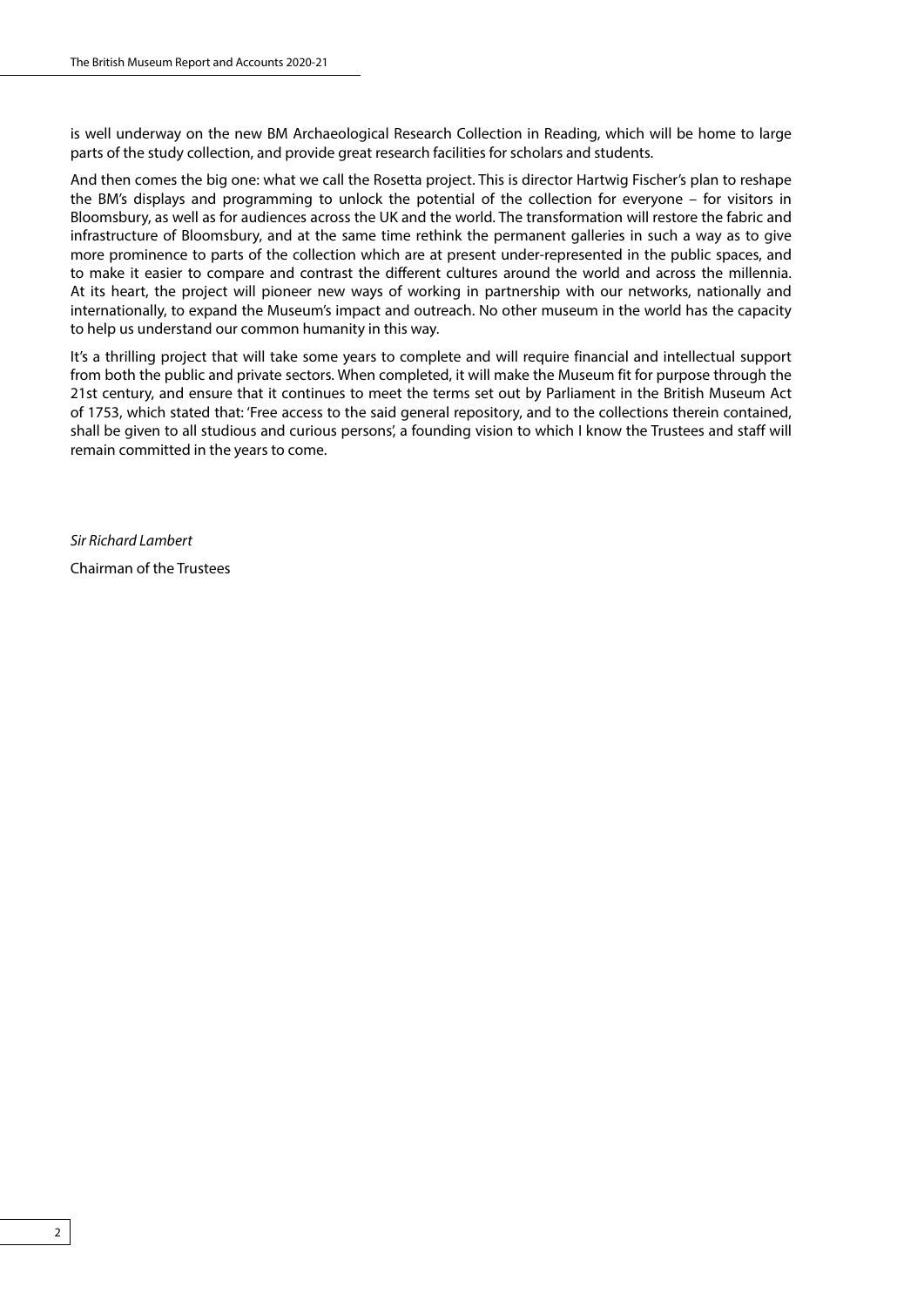### <span id="page-7-0"></span>Structure, governance and management

#### Constitution and operating environment

The British Museum was founded in 1753. Its aim is to hold for the benefit and education of humanity a collection representative of world cultures ("the collection"), and ensure that the collection is housed in safety, conserved, curated, researched and exhibited<sup>1</sup>.

The BM is now governed in accordance with the British Museum Act 1963 and Museums and Galleries Act 1992. The BM is an exempt charity under schedule 3 of the Charities Act 2011. The Secretary of State for Digital, Culture, Media and Sport is the principal regulator under the Charities Act 2011.

The BM is also an executive Non-Departmental Public Body funded by a combination of grant-in-aid allocated by the Department for Digital, Culture, Media and Sport (DCMS) and income secured through commercial, fundraising, sponsored and charging activities.

It has a wide range of stakeholders, including DCMS, HM Treasury, Camden Borough Council, Historic England, national and international visitors, other London museums, regional museums, international museums, universities, sponsors, donors and people and communities from current and future generations across the globe.

#### Subsidiaries

The main retailing, off-site trading and publishing activities of the BM are carried out by the British Museum Company Limited (BMCo, company number 1079888), a company wholly owned by the Trustees, together with its subsidiary, British Museum Ventures Limited (BMV, company number 1442912).

Conferences, education and other income generating activities are carried out by the British Museum Great Court Limited (BMGC, company number 4098945), also a company wholly owned by the Trustees.

#### Friends' organisations

The work of the BM is supported by two 'friends' associations. The British Museum Friends (BMF) is a registered charity (charity number 1086080) and a company (company number 4133346) limited by guarantee that provides grants to the BM out of the surplus it generates from membership subscriptions, fundraising, and members' activities. The Trustees of the BM are also the Trustees and the company law directors of the Friends. BMF's results are consolidated within these accounts.

The American Friends of the British Museum (AFBM) supports the BM's development by raising funds in the United States. It is separately administered and independent of the BM, and therefore not consolidated within these accounts.

#### Strategic direction and performance against objectives

All plans originally made for 2020/21 were subject to significant disruption as a result of the COVID-19 pandemic, which led to periods of national lockdown with effect from March 2020 and throughout the financial year.

#### Collections and research

#### *Collection*

New acquisitions ensure the BM remains relevant to future generations. Many arise out of collaborations with partners around the world. Some, commissioned for exhibitions, give voice to local communities today. Others are topical projects to capture our present age, such as the worldwide COVID collecting programme.

To create a record of COVID-19, the BM gathered objects to show future generations how people across the globe responded to the crisis. The collection includes protective masks, posters, stamps and badges. All hold

<sup>&</sup>lt;sup>1</sup> This statement represents a modern expression of the objectives of the BM set out in the British Museum Act 1753.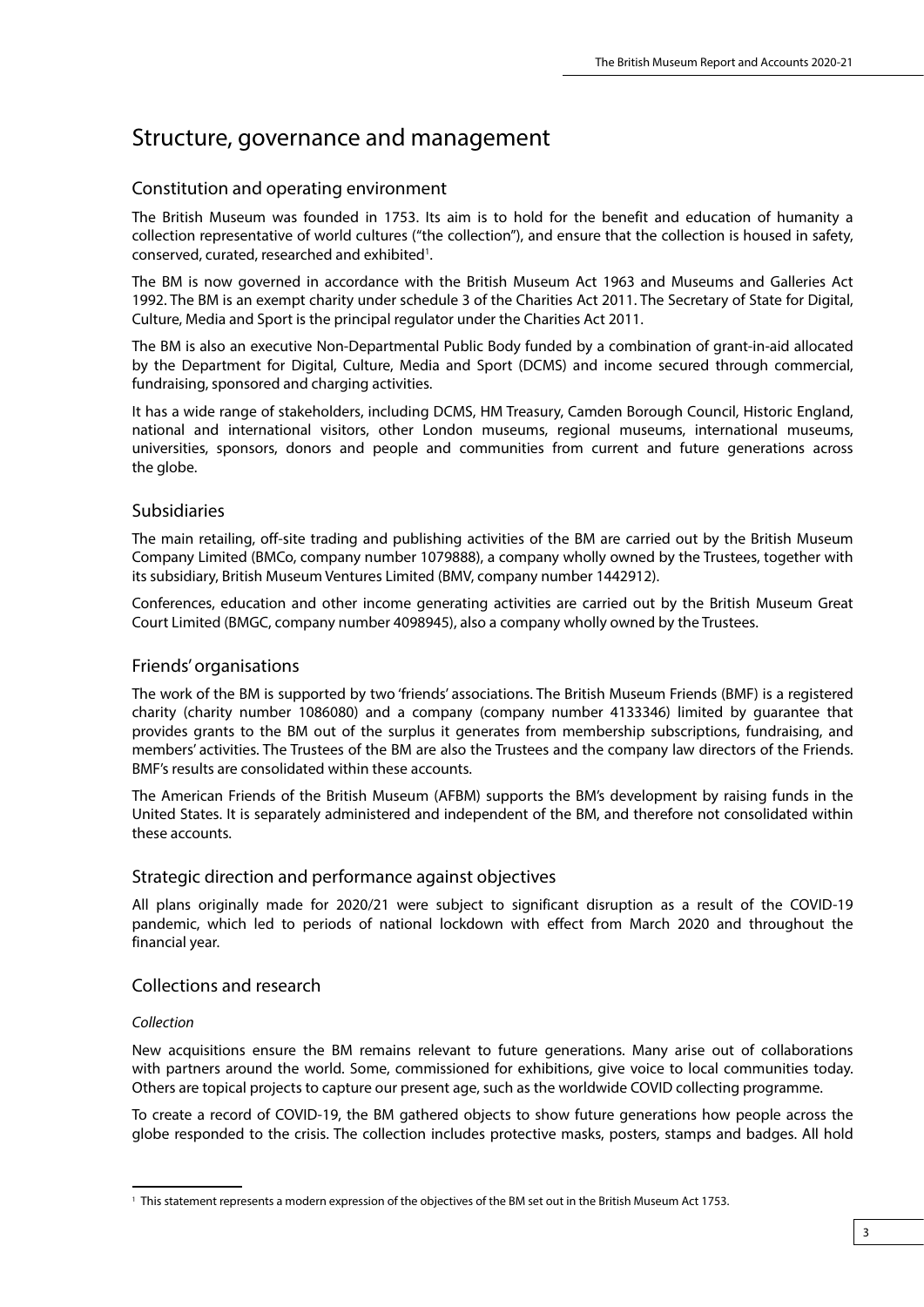specific cultural references: a local cloth, a famous image, a political message. Even BM objects such as the Rosetta Stone were reproduced. Alumni of the BM's International Training Programme and colleagues around the world contributed ideas to build a truly global portrait of the pandemic.

Other acquisitions in 2020/21 included 147 prints and drawings donated by Hamish Parker to the BM through the Cultural Gifts Scheme of Arts Council England. The collection features modern and contemporary works from Britain, USA, Germany, Egypt, Pakistan, Japan and Argentina. And with support from the Theresia Gerda Buch Bequest and the Art Fund, the BM was able to purchase a recently rediscovered set of drawings by Japanese artist Katsushika Hokusai: dating from 1829, the 103 finely detailed brush-drawings were made for a proposed publication, *The Great Picture Book of Everything*.

#### *Conservation and research*

Collection care was an essential focus of activity throughout the year, with some conservation staff remaining at work in the galleries and stores in a COVID-secure environment throughout lockdown. The changing physical environment of a museum without visitors posed new challenges. Ivory, for instance, is particularly sensitive to variations in humidity in the building, and so staff ensured such objects were monitored or moved to more stable storage. Regularly assessing over 700 monitors across the BM site, conservators ensured any necessary environmental adjustments were made.

Lockdown meant all laboratory facilities were closed. Scientists devoted their efforts to writing up and disseminating existing research for both academic and wider audiences. A newsletter explained how heritage science can reveal evidence of reuse, recycling and repair in the collection. Blog posts offered readers scientific insights into Hokusai's *The Great Wave* and ritual black liquids found on ancient Egyptian coffins. Recommissioning the laboratories in August was halted once more in December, pending their reopening in 2021.

The value of the research legacy of the BM's exhibitions and projects became evident as public programming was restricted. *Piranesi drawings: visions of antiquity*, supported by the Tavolozza Foundation, was due to be a six-month exhibition of the BM's 51 drawings by the 18th-century Italian artist, but was forced to close after only a few weeks. The printed catalogue will preserve the in-depth research and thinking that went into the show for audiences and scholars in the future. *Imagining the Divine*, published in February 2021, was the culmination of a five-year research collaboration with the University of Oxford, *Empires of Faith*, funded by the Leverhulme Trust. *Beyond Boundaries*, a six-year interdisciplinary study of the reign and wider influence of the Guptas in India (c.320–550), funded by the European Research Council, concluded in 2020. The project generated a number of publications, including studies of ancient Indian texts, Buddhist monuments, and early kingdoms in Myanmar.

With reduced access to the material collection, research was interrupted on most projects. Some funding bodies were able to support a more protracted schedule. Others encouraged ongoing work where possible. Priority was given to support staff and students on time-limited projects.

Research across the BM, when it resumed, included a study of the BM collection itself, looking not so much at individual objects or collectors, as the wider patterns of how, when and where objects came to be in the BM. A project documenting small Egyptian statuary, supported by David and Molly Lowell Borthwick, will ensure this significant collection is much more widely accessible internationally, with new photography and updated information. In 2020, the BM established a project to develop global narratives in future BM displays. A twoyear pilot programme, *Reimagining the British Museum*, will create a roadmap for exploring new curatorial approaches and reinterpreting the collection.

Award-winning research included an article jointly produced by the BM and Australian National University. The prize, awarded by the journal *Australian Historical Studies*, praised the 'object biography' which explored the long history of exhibition and interpretation of an early Aboriginal shield in the BM thought to have been collected in the late 18th or early 19th century.

Research publications included a study of coins from the reign of one of the great dynastic rulers of the Parthian Empire, Mithridates II. The volume was produced in partnership with colleagues in Iran, Austria, France, Germany and the USA. Collaborations with coin specialist Spink in London, with whom the BM also recently published an international reference work on the coinage of the Roman emperor Hadrian, included in 2021 a popular book marking the 50th anniversary of the decimalisation of Britain's currency.

Construction of the British Museum Archaeological Research Collection (BM\_ARC) was adversely affected by the pandemic, but advanced nonetheless. The new building in Berkshire, a collaboration with the University of Reading, will house significant collections of the BM. The decant of the BM's research collection at Blythe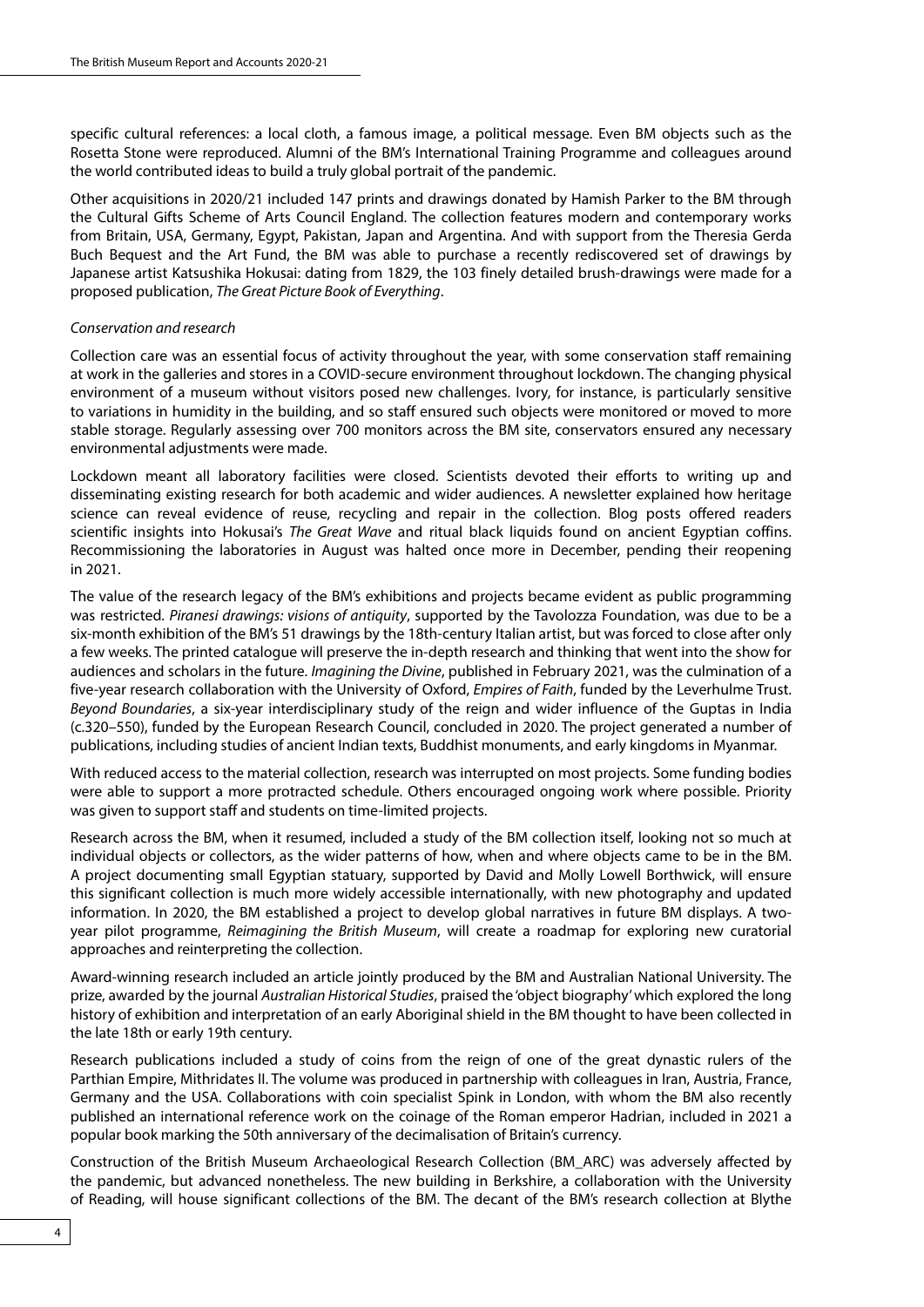<span id="page-9-0"></span>House also progressed. The collections of archaeological assemblages, sculpture, mosaics and historic casts are being packed, ready for transport to the BM\_ARC, with a further 8,000 objects, including the Roman Vindolanda tablets, prepared for rehousing at the BM. The BM remains grateful for the generosity of the private donors supporting BM\_ARC, including the Headley Trust, the Band Trust, Fidelity UK Foundation and Graham and Joanna Barker, as well as for the public funding received via DCMS.

#### Audiences and Engagement

#### *Galleries*

COVID-19, and the necessary steps to limit its spread, meant that the British Museum was closed for most of 2020/21. There were times the BM was able to open, following careful safety guidelines (27 August to 4 November; 3–15 December). Visitors had to book a free slot, and their visit followed a distanced, one-way route. By October some visitors were able to obtain walk-up tickets and access a place if any were available.

Despite these restrictions, and the novelty of booking, there was a hunger to visit. By the day of reopening, 20,000 tickets had been booked, and over the subsequent twelve weeks of 2020/21 for which the BM was able to open, 160,000 people visited.

What they could do was varied. The visitor path took them past 9,000 objects, including some of the BM's most famous: the Rosetta Stone, Parthenon sculptures, Hoa Hakananai'a, reliefs from Assyria and the Benin bronzes. The tour later expanded to include some of the upper-floor galleries of mummies and artefacts from ancient Egypt and Mesopotamia. Visitors could also book tickets to view the two major exhibitions the BM had readied for public display: *Tantra: enlightenment to revolution* and the Citi exhibition *Arctic: culture and climate*.

After months of closure, the reopening of the BM was a cause for celebration. Professor Mary Beard joined the Front of House team to welcome the first visitors. On Facebook Live, Professor Beard spoke with playwright Bonnie Greer and director Hartwig Fischer for a broadcast from the Egyptian Sculpture gallery that attracted 71,000 views. Extensive media coverage reported the reopening: newspapers around the world, bulletins throughout the day on Sky News watched by over 300,000 people, and live broadcasts on BBC Breakfast with its audience of over 6m.

Lockdown itself had provided an interval to rethink some of the displays. In a gallery documenting Roman encounters with the Greek world, statues were placed on taller plinths to create a dramatic display more in keeping with how they were intended to be viewed in antiquity. New acquisitions were added to the gallery of 19th-century Europe and changes made in other galleries to tell a more complex story of empire, slavery and the Abolition Movement.

A competing array of histories makes museums such as the BM exciting places in the modern world, challenging how we think about the past as they encourage us to ponder other cultures and ways of being. In 2020, the BM updated its Collecting and Empire gallery trail, enabling interested visitors to explore how the BM, founded in 1753, has been shaped by imperial contact. Such activities are features of an ever-changing programme at the BM to address essential topics for audiences today.

#### *Exhibitions*

In a year when getting into a museum or gallery proved tricky, some cultural moments shone through. One was the Citi exhibition *Arctic: culture and climate*, supported by Citi with additional support from Julie and Stephen Fitzgerald and AKO Foundation. This was an 'extraordinary show about extraordinary cultures', wrote the *Evening Standard*. Jonathan Jones in the *Guardian* named it one of the top exhibitions of 2020, as did Laura Cumming in the *Observer*. Praise came from both arts critics and the scientific community, with magazines such as *New Scientist* and *National Geographic* singling out the exhibition for their readers. The science journal *Nature* included its catalogue in a roundup of the best science books, and *The Times* selected the catalogue as one of its 2020 Art Books of the Year. Four thousand copies were sold.

With limited access to the BM due to the COVID pandemic, curators and the events team organised a range of online ways to experience the exhibition. While restricting visitor numbers on-site, closure also presented opportunities to widen access to the show to audiences across the globe. A curators' tour, which introduced visitors to the exhibition, attracted over 1m viewers. Talks and conversations described life in the Arctic and addressed the politics of environmentalism. Speakers at a BM Youth Collective event in January 2021 talked frankly about what it means for young people to inherit climate change. An event marking Sámi National Day celebrated the Sámi way of life. The films and events can be seen for free on Facebook and the BM's YouTube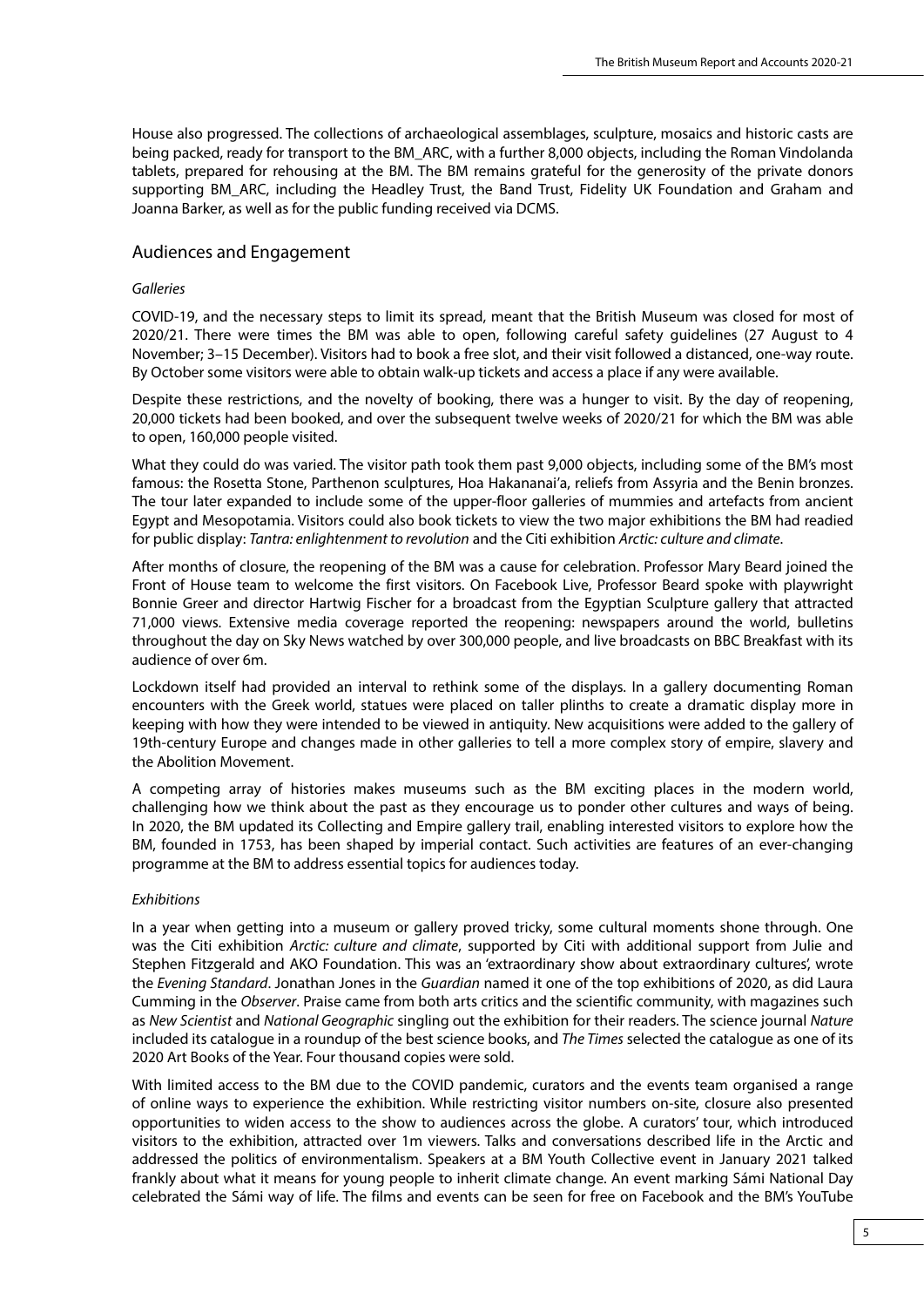Events channel. A 360-degree online tour of the exhibition was later created to enable even more people to experience the show worldwide.

The power and paradoxes of Tantric philosophy took centre stage in *Tantra: enlightenment to revolution*, supported by the Bagri Foundation. The exhibition carried visitors beyond the Western associations of Tantra with sex and ecstasy to capture its rebellious spirit. Sculptures, paintings and other displays demonstrated Tantra's potential for opening up new ways of seeing and changing the world.

With lockdown limitations, the exhibition found additional life in print and online. The catalogue sold 3,000 copies and a curator's tour of the show online was watched by over 800,000 people around the world. Other videos on the BM channel looked at the wider presence of Tantric ideas. Experts explored its link with Hatha and Tibetan yoga, divine feminine power and the countercultural movements of the 1960s. A panel of artists from South Asia, the USA and UK spoke about contemporary interpretations of Tantra, with online viewers asking questions as part of the live discussion. A partnership with the Centre for Bhutan Studies in Thimphu recorded in the mountains of Bhutan the creation and dissolution of a sand mandala, consecrated by a dakini dance, ceremonies and prayers. The film is available on the BM website.

Reviewers and visitors alike commented on the show's strength in recasting the popular notion of what Tantra is. 'The BM's enlightening exhibition', as the *Telegraph* put it, 'replaces Tantra-related clichés with revolutionaries, female empowerment and proper historical context.'

The year also saw two special installations at the BM. Edmund de Waal's *library of exile* featured over 2,000 books by exiled writers from Ovid to the present day. Brought to the BM thanks to the support of AKO Foundation, the installation encouraged visitors to reflect on ideas of displacement, translation and the power of words to cross boundaries. A catalogue for the show was available widely through bookshops, selling out within five months.

And to mark the August reopening, Grayson Perry exhibited a previously unseen edition of his *Tomb of the Unknown Craftsman*. The sculpture is a contemporary memorial to all the unnamed men and women whose skills produced so many of the objects in the BM, so many of the objects that shaped the development of humankind. The display, supported by Christian and Florence Levett, set Perry's burial ship next to another tomb, the striking Nereid Monument, built in 380 BC for a ruler of Lycia (in modern Turkey).

#### *Events and education*

Before 2020, the BM's learning and events teams, drawing on the skills of staff across the museum, organised hundreds of face-to-face events each year. The pandemic required a complete redesign of the public programme. Museum-based activities stopped in March 2020, but by the autumn, new platforms had emerged online to continue to engage young people and adult visitors.

The on-site Schools programme, so central to the life of the BM, had to be paused. The BM's Samsung Digital Discovery Centre (SDDC) has been for years a pioneer of interactive and, more recently, distance learning. With the Schools programme forced to go entirely online, the SDDC came into its own. New live interactive workshops on Egypt and Greece were added to the existing three on Prehistory, Roman Britain and the Indus Valley. From September 2020, the number of Virtual Visits was increased. Teaching direct to classrooms and students learning remotely, the BM reached 8,000 pupils and teachers across England, Wales, Scotland and Northern Ireland in 2020/21, with nearly 1,000 sessions offered until the end of the school year.

The Greengross Young People's Programme, supported by the Greengross Family, entered its second year. With lockdown in force, the Youth Collective quickly proved versatile in moving online. The 15 participants, aged 16– 24, produced a series of video conversations and lectures based on the theme of 'change'. Easily accessed via their Instagram page (@bmyoungpeople) or on the BM Events Channel on YouTube, the videos ranged widely, from ideas of personal change to creative activism.

Despite the challenges of lockdown, the BM ran over 30 online live events and short courses from September 2020 to March 2021 for the general public. These events engaged audiences in excess of 273,000 people from over 50 countries. More than half were between the ages of 25 and 44 and from regions outside of the UK. Almost all events included live captions for deaf or hard of hearing audiences. Much of the online programming centred on the BM's two major exhibitions (see above). Edmund de Waal's installation *library of exile* inspired several events, including an enormously popular talk about the great library of Nineveh in the 7th century BC, which attracted 165,000 views. Writer Bonnie Greer curated a series of discussions under the banner *The Era of Reclamation*. Topics included the role of museums in debates about reclamation, African Europeans, and fashion as resistance and power. Online language courses, offered in partnership with the CityLit, used objects as starting points to teach Arabic, Mandarin, Russian, Sanskrit and Norwegian.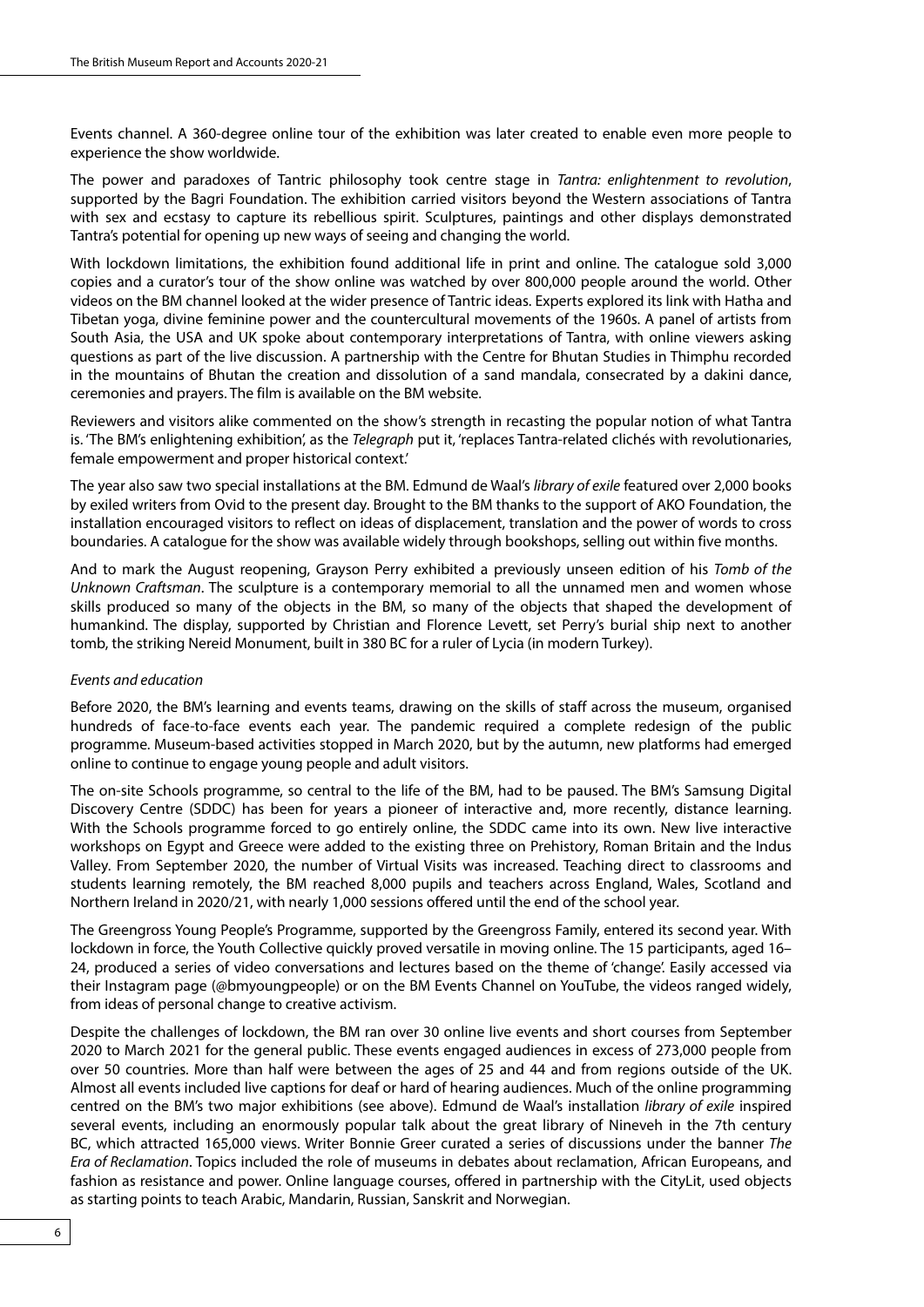In August 2020 400 community partners and key workers were invited to visit the BM, in a COVID-safe environment, ahead of the official public reopening. Audio-described and British Sign Language events moved online, with tours of exhibitions and highlights of the collection, supported by the D'Oyly Carte Charitable Trust and the Wakefield Trust. A discussion day with disabled artists in February 2021 opened up ways of approaching and reinterpreting the BM collection. The JTI-supported Community Partnership Programme continued to engage disadvantaged adults by sending out home resource packs which offered participants the opportunity to explore and learn from the BM collection.

With parents coping with lockdown learning at home, sales of the BM's books for children, published in association with Nosy Crow, rose by 300%. The series *Find Tom in Time* remained popular, with a new title seeing Tom turn up in Ming Dynasty China, as was a sticker book about ancient Greece. The leader by far was *British Museum: Around the World Colouring*, which sold over 11,000 copies. The BM's books for children are now published in more than 15 countries, including Spain, Portugal, Denmark, Netherlands, France, Germany, Italy, Greece, Poland, Romania, Turkey, Korea, Japan and China.

#### *Media*

What do you do when a museum is closed? Years of developing a virtual BM – online, digitally diverse – came into their own in 2020/21. From scholarship to social media, the digital life of the BM thrived throughout the year. Sharing its resources around the world, the BM reached many more people in its online forms than it ever had before.

The biggest change was the launch in April 2020 of the transformed and much improved BM Collection Online. This new version of the online database of BM objects was brought forward, so that people under lockdown could benefit from one of the world's great museum collections. The relaunch was the biggest update of the BM Collection Online since its creation in 2007. It now offers better access on mobile phones and tablets; more intuitive and powerful search technology, that is both easier to use and more accurate; and the whole portal has been given a major on-screen redesign. There are 4.5m objects, with 1.9m images, which can be downloaded free for non-commercial use.

With about half the BM collection now accessible via the website, the BM Collection Online is one of the largest, most diverse online museum collections in the world. In 2020/21, 3.75m users looked at the online collection, an increase of 60% over 2019/20. It is a truly global resource: 50% of users are from the UK or USA, with the rest from countries around the world. The object records are both a scholarly and popular source of cultural and historical knowledge. They permit new ways of engaging with a very wide public. Feedback from some users supplies relevant details of locations and other information; this crowd-sourced data, once verified, is then incorporated into the object record.

Digital access to the BM remained busy throughout the year. Revenue from online shop sales by users who visited the main BM website increased. Downloads of schools learning resources rose by 39%. Google searches that led users to the BM website spiked around key events, such as the launch of the film *The Dig*, with Ralph Fiennes and Carey Mulligan, in January 2021. The story of landowner Edith Pretty and archaeologist Basil Brown uncovering the Sutton Hoo ship burial enticed the public to learn more about the Anglo-Saxon finds in the BM. A BM blog on the film's historical accuracy proved popular, as did a *Curator's Corner* video on Sutton Hoo, which attracted 2.1m views on YouTube and Facebook. There were numerous media requests for the BM to discuss the famous discovery in Suffolk on radio and television, both nationally and internationally.

On YouTube, the BM attracted an impressive 14.1m views in 2020/21, with 3.3m hours of content watched, a 280% increase over 2019/20. Audience behaviour online during lockdown was different, too: those who watched just one video in the past were replaced by viewers accessing the site to watch a number of videos in one session.

Closure enabled the BM to experiment with new strands of videos. In *Decoded*, curators chose a single object and revealed its historical symbolism and hidden iconography. For the ten-part series *Objects of Crisis*, director Hartwig Fischer chatted to a different curator or academic each week. Together they explored objects from the BM collection that reflected a resilient human response to crises in the past. The videos attracted more than 125,000 views. Continuing features included the popular *Curator's Corner*, now in its sixth series. The BM monthly podcasts also continued, with additional episodes marking special events, such as the UNESCO International Day for the Remembrance of the Slave Trade and its Abolition.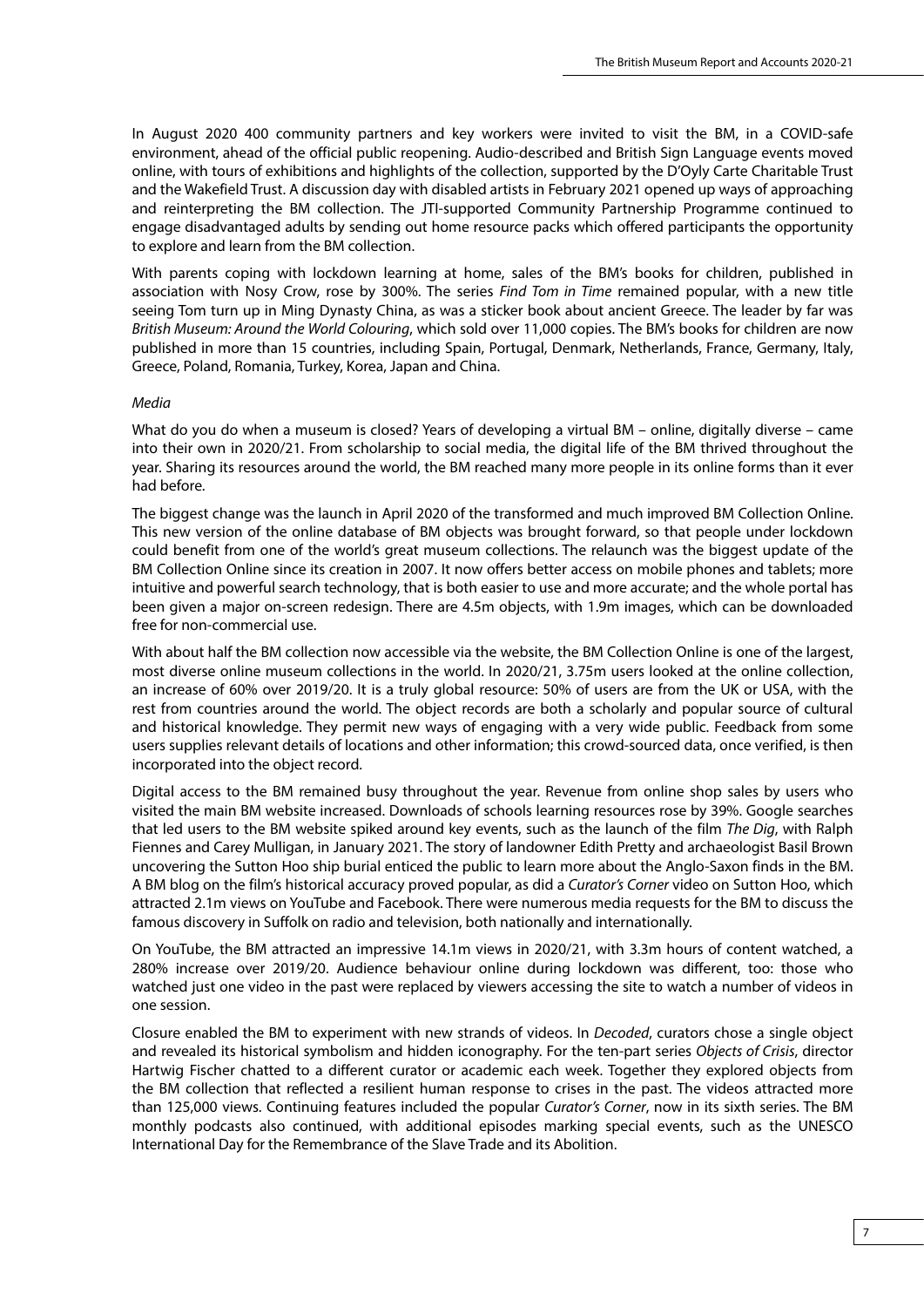Across all the BM's social media, numbers rose. At the end of 2020/21, the BM had 5.8m followers, an increase of more than 550,000 over the previous year. The largest increases were on Instagram (25% rise) and Chinese platforms Weibo (48% rise) and WeChat (26% rise).

Access to the BM's blog more than doubled to 3.1m page views in 2020/21. Of the sixty new blog posts, it was no surprise to discover that the most popular by far was 'How to explore the British Museum from home', accessed by more than half a million people. The post was a useful introduction to the many ways to enter the BM digitally: self-guided virtual tours of the galleries using Google Street View, podcasts, audio tours, YouTube interviews with curators, web-based events and, of course, the 4.5m objects of the BM Collection Online.

The BM could also be encountered on film, television and radio. The BM rebroadcast two of its highly successful exhibition films on YouTube and Facebook. *Pompeii Live* and *Vikings Live* took viewers through a pair of the BM's most popular past exhibitions with a team of experts discussing the displays. Each live broadcast attracted over 100,000 viewers. Still accessible online, they have since been seen by over 4m people.

On BBC4 in April 2020, *Culture in Quarantine* devoted an episode to the BM, with 400,000 viewers watching the initial broadcast. In October 2020, classicist Mary Beard was filmed at the BM for her series *Inside Culture* on BBC2. On BBC Radio 4, the BM revisited its enormously popular series *A History of the World in 100 Objects*. Ten years on from its first broadcast, former director Neil MacGregor invited David Attenborough, Hartwig Fischer, BM curators and others to help him choose an object that summed up the past decade.

#### *National*

Disruptions across the UK have put many cultural institutions at risk. The BM's national activities were interrupted, but lines of communication remained open. The importance of continuing dialogue with partners around the country is reshaping future plans and targeting specific needs in a changing cultural climate.

BM touring exhibitions, supported by the Dorset Foundation in memory of Harry M Weinrebe, remained at their venues. After locking down, *Nordic by Nature: modern design and prints* reopened to the public at Kirkleatham Museum, Redcar, from July to September. Over its four UK venues, the show attracted 38,000 visitors. At the Great North Museum: Hancock in Newcastle, an exhibition on ancient Iraq opened for two months, but was also accessible through a VR version on the Hancock's website. *Pushing Paper*, an exhibition of 56 contemporary drawings from the BM's Prints and Drawings collection, was shown for six weeks at Glynn Vivian Art Gallery, Swansea, supported by the Bridget Riley Art Foundation.

National partnerships were more important than ever. The BM's community partnerships team continued to provide strategic guidance for the development of the new South Asia Partnership Gallery at Manchester Museum. Creating new ways of working with community collectives will inform future approaches to cocuration at both institutions. In Norfolk, construction began to transform Norwich Castle Keep back to a Norman royal palace. The redevelopment includes a new medieval gallery, designed in partnership with the BM, that will showcase national medieval treasures alongside objects from Norfolk's own important collections. The Money and Medals Network, through which the BM supports numismatic collections across the country, had to cancel its on-site training events, but between lockdowns was able to undertake two socially distanced assessments at the Museum of English Rural Life in Reading and the National Waterways Museum in Gloucester. Online training has proved a success, with sessions attracting three times the usual number of participants. The Network is supported principally by Arts Council England.

Museum Futures, supported by the National Lottery Heritage Fund, welcomed its third and final year of trainees. Focusing on digital skills, the UK-wide scheme gives 18–24-year-olds from a range of backgrounds the opportunity to receive year-long paid training, enabling those without degrees or prior museum experience to pursue a career in the heritage sector that might otherwise have been unattainable. With on-site visits initially unavailable, trainees were successfully mentored and engaged online. A new programme for young people, *Where we are . . .*, supported by the Paul Hamlyn Foundation, will run until 2025. The scheme will encourage participants to design meaningful arts projects in discussion with their local communities.

Fieldwork in the UK was suspended, so the BM's major archaeological collaborations about some of Britain's earliest history were delayed. All are due to recommence in 2021. Scholarship, much of it retrieving important research from earlier seasons, went online, with staff participating in seminars and conferences in Glasgow and Manchester, as well as internationally. Online lectures from the BM on Britain's earliest history were given for audiences in Norwich, Manchester and elsewhere. The most widely shared activity was the BM's collaboration with Royal Mail, selecting and introducing images of Roman Britain, from Hadrian's Wall to the Ribchester Helmet in the BM collection. They appeared on a set of eight stamps issued in June 2020.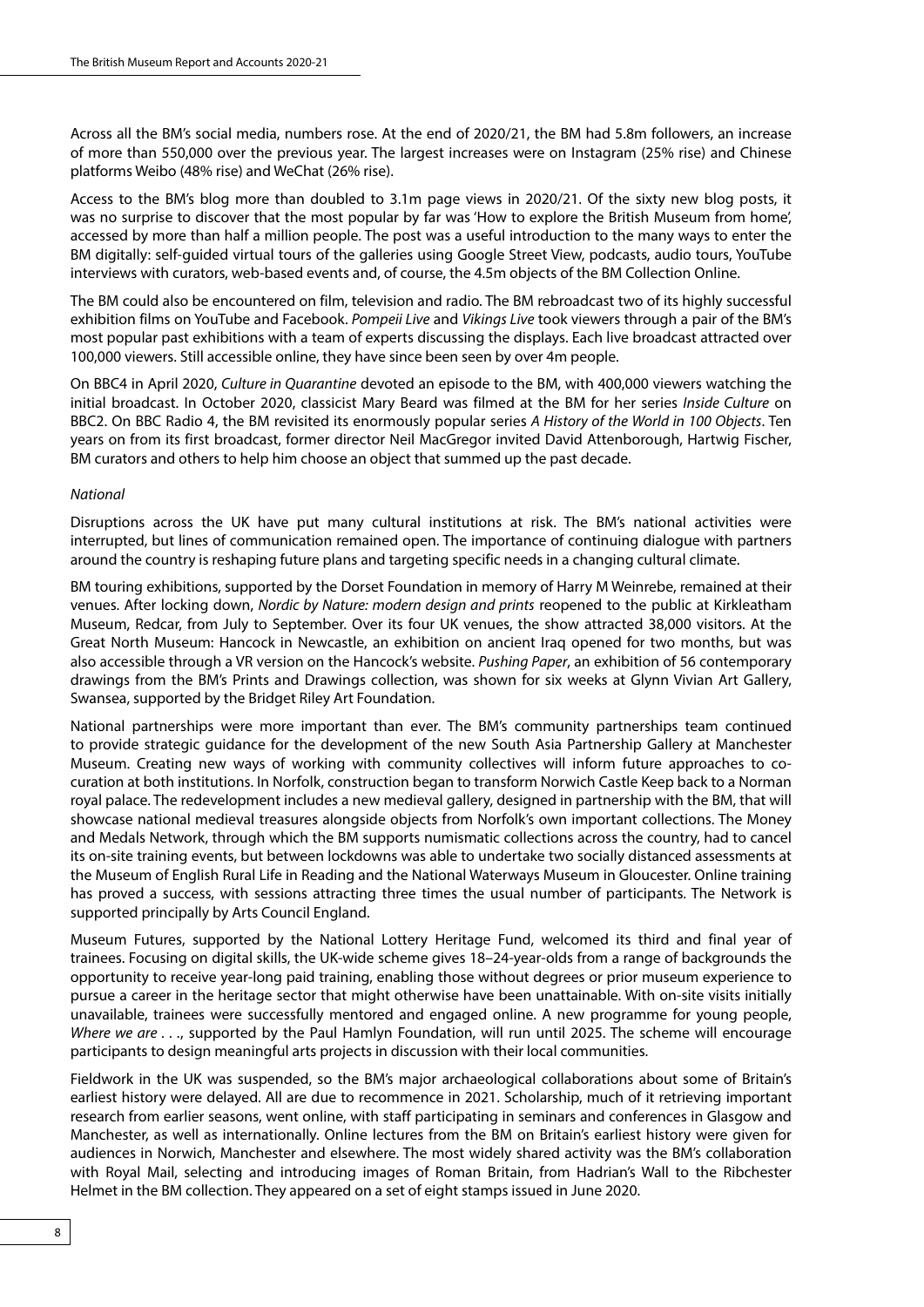Metal-detecting was prohibited or restricted during lockdown, but archaeological artefacts continued to be unearthed as people worked in their gardens: outstanding finds included a Tudor coin hoard discovered by a surprised family in Hampshire out doing the weeding, and a group of 50 1oz gold Krugerrands from apartheidera South Africa stashed in a garden in Milton Keynes. Nearly 50,000 finds were registered through the BM's Portable Antiquities Scheme (PAS) in 2020, over 1,000 of them cases of Treasure. They showed an impressive community spirit, as the public and PAS experts across England often had to work digitally to record and assess new discoveries. In July 2020, PAS reported its 1.5 millionth find, an astonishing record of Britain's past voluntarily reported by the public since the pilot scheme was launched in 2007. It is freely accessible to all at finds.org.uk.

PAS continues to widen its audience. A podcast was launched in December 2020, and a second volume of *Finds Identified* was published to help people identify dress fittings and ornaments. The vast PAS database is proving a rich scholarly resource too: an article published in *The Antiquaries Journal* in 2020 analysed the 220,000 medieval finds recorded (so far) through PAS.

#### *International*

The BM's international ties proved their strength in 2020. Where so much discussion and adjustment of plans was required, colleagues showed a remarkably inventive and positive response to the challenges of coronavirus worldwide.

Loans, both nationally and internationally, suffered substantial interruption. In many cases, loans were postponed, as museums across the world readjusted their public programmes. Colleagues around the world showed immense flexibility in finding solutions for the safe care and return of BM loans already abroad.

The BM's popular programme of international touring exhibitions had to confront a shifting array of lockdowns worldwide. No exhibition was cancelled. Some were installed, with varying periods of being shut and open again. Some were postponed. Overall, it was rewarding to know that even with the BM shut in London, the collection could be seen by visitors abroad.

The great success of these tours was the longstanding collaboration in Spain with La Caixa Banking Foundation. At CaixaForum in Zaragoza, *An Age of Luxury: from the Assyrians to Alexander the Great* attracted 49,000 visitors. In Madrid, nearly 70,000 people attended *The American Dream*, an exhibition of prints by Andy Warhol, Jasper Johns and other American artists from the BM collection. A catalogue in Spanish was published to accompany the show.

In New Mexico, *Jesus Christ: Birth, Death and Resurrection: from Michelangelo to Tiepolo* drew 10,000 visitors, despite being closed for six of the eight months it was due to be open. In Canada, at the Royal Ontario Museum in Toronto, a display of Egyptian mummies attracted 21,000 visitors. Continuing and rescheduled exhibitions include one on ancient Rome, on show in Belgium, and another on ancient Greek athletes and heroes, touring Australia and New Zealand in 2021–22.

International fieldwork had to be suspended. Yet BM staff and colleagues abroad continued to engage in research, publication and digital events. A major collaboration with conservators at the Getty Museum in Los Angeles included scholars from the UK, USA, Russia, Netherlands, France, Denmark, Germany, Austria, Poland, Greece and Hungary. Together they published a study of ancient Egyptian panel paintings.

For an EU-funded collaboration with European museums and colleagues in Egypt, a BM conservator has been assigned to the Egyptian Museum in Cairo to work on their oldest wall-painting. Her work is part of a larger project, in which the BM is a partner, that includes advising Egyptian colleagues on museum interpretation, communications and income-generation. Fieldwork undertaken by the BM in previous years at a temple complex in Dangeil, Sudan, in collaboration with Sudan's National Corporation for Antiquities and Museums, was shortlisted for an ICCROM-Sharjah Award in 2020 for cultural heritage conservation and management in the Arab region.

Much of this scholarship is available freely to anyone online. Among many publications, BM staff co-edited a volume on *Asia Collections in Museums outside Asia*, produced in collaboration with the Humboldt University, Berlin. Other international publications included a ground-breaking scientific comparison of the 93 impressions of a famous woodblock print by Hokusai, *Red Fuji*, found in collections around the world.

Global online workshops were organised as part of the BM's research project *Cultural Creativity in Qing China*, funded by the Arts and Humanities Research Council. The BM also offered training sessions through the Chinese Ministry of Culture for curators in China. Responsiveness to the circumstances of COVID was key. An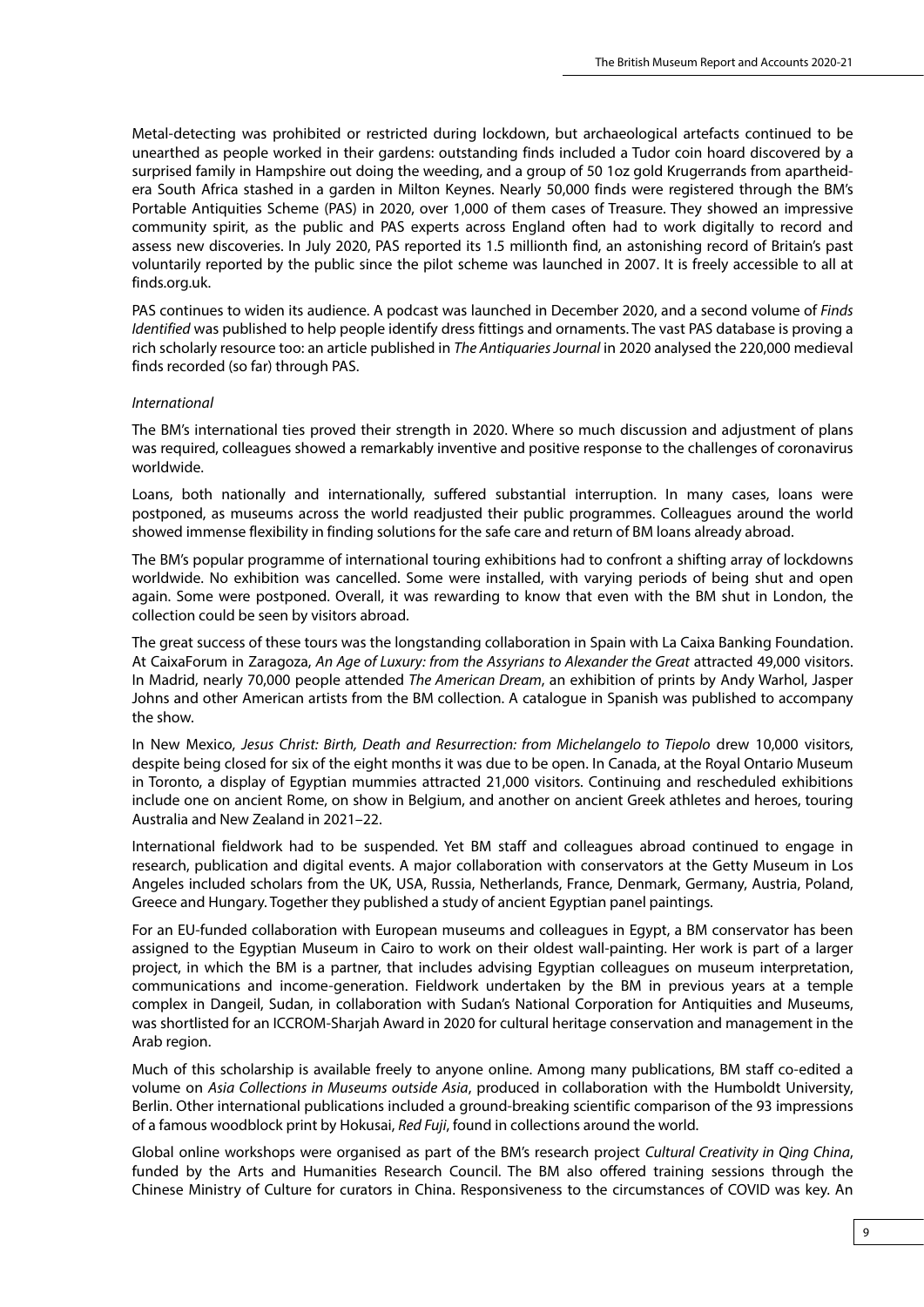international conference on archaeology in Cyprus, due to take place in Nicosia, quickly moved online, with speakers from Sweden to Australia joining in.

Supporting colleagues abroad remains a priority for the BM. Following the August 2020 explosion in Beirut, BM curators helped to assess the damage to museum collections.

The BM's long-running International Training Programme (ITP), with lead support from the Marie-Louise von Motesiczky Charitable Trust, had to be deferred. As staff returned from furlough, online events were organised for the existing network of nearly 300 ITP fellows. Twelve specialist sessions – led by colleagues from Scotland to Palestine, Uzbekistan to Rwanda, as well as BM staff – addressed practical skills such as interpreting objects and writing labels to wider intellectual topics such as international copyright and the socio-economic impact of heritage.

The Iraq Scheme, funded by the Department for Digital, Culture, Media and Sport (DCMS), was forced to defer its archaeological training until 2021. The emergency heritage programme has for the past five years combined training at the BM for Iraqi heritage professionals with practical fieldwork at two sites in Iraq. Graduates of the scheme in Iraq have continued to excavate. In the interim, the BM is preparing a substantial training manual on the practical needs of working in the field in Iraq. It will be translated into Arabic and Kurdish. Research from the previous seasons is being written up for publication, with digital reconstructions of the ancient sites including the 3D modelling of a 4,000-year-old bridge discovered at Girsu in southern Iraq.

The Circulating Artefacts project was completed in 2021. Funded by the British Council's Cultural Protection Fund in partnership with DCMS, the project worked with cultural organisations and universities in Egypt and Sudan, auction houses and dealers to record and research more than 50,000 objects advertised on the open market and on social media. More than 1,200 images and videos of potentially trafficked objects were identified. The objects included tomb and temple reliefs, statues, votive figurines and hundreds of coffin and cartonnage fragments. The project also delivered training sessions and workshops for heritage professionals, students, teachers and relevant authorities in London, Egypt and Sudan, promoting a deeper understanding of the causes of the illicit trade and how to counteract them.

The BM has long been engaged in working with partners in a number of African countries. In recent conversations, colleagues in Nigeria and Ghana expressed their interest in newly defined collaborative projects to explore and preserve their cultural heritage. In 2020, the BM received a substantial gift from an anonymous donor to support this new programme. The funding reflects the donors' desire to support communities in championing their cultural heritage through research and public engagement, especially with children and young people, and to support the BM in making significant contributions to this vital work.

To be developed over a ten-year period, the African Histories and Heritage Collaborative Programmes aim to deliver four innovative, high-impact project collaborations. The projects will focus on diverse African histories: pre-colonial Africa and its global connections; world histories of African descent; Africa's colonial-era history; and shared African-British heritage. Working with partners and colleagues in Africa and across the world, the BM aims through these projects not only to contribute to advancing research and public awareness of African history, but also to engage further in dialogues around African history and museum collections.

Another major innovative programme in recent years has been the Endangered Material Knowledge Programme (EMKP). The pilot scheme was established in June 2018, with support from Arcadia – a charitable fund of Lisbet Rausing and Peter Baldwin. So successful has the international research programme been that in November 2020, Arcadia extended its funding with a grant of £8.8 million. The new funds will enable the project to continue until 2028.

EMKP aims to document cultural practices in danger of disappearing from a changing world. So far, the project has supported 31 projects in 23 countries. Dissemination of the research is a crucial component of the project. The knowledge of the world's diverse cultural practices belongs to everyone. Project updates and the final findings are freely available on the EMKP website (emkp.org), as well as returned to the communities to support their own preservation of local cultural heritage.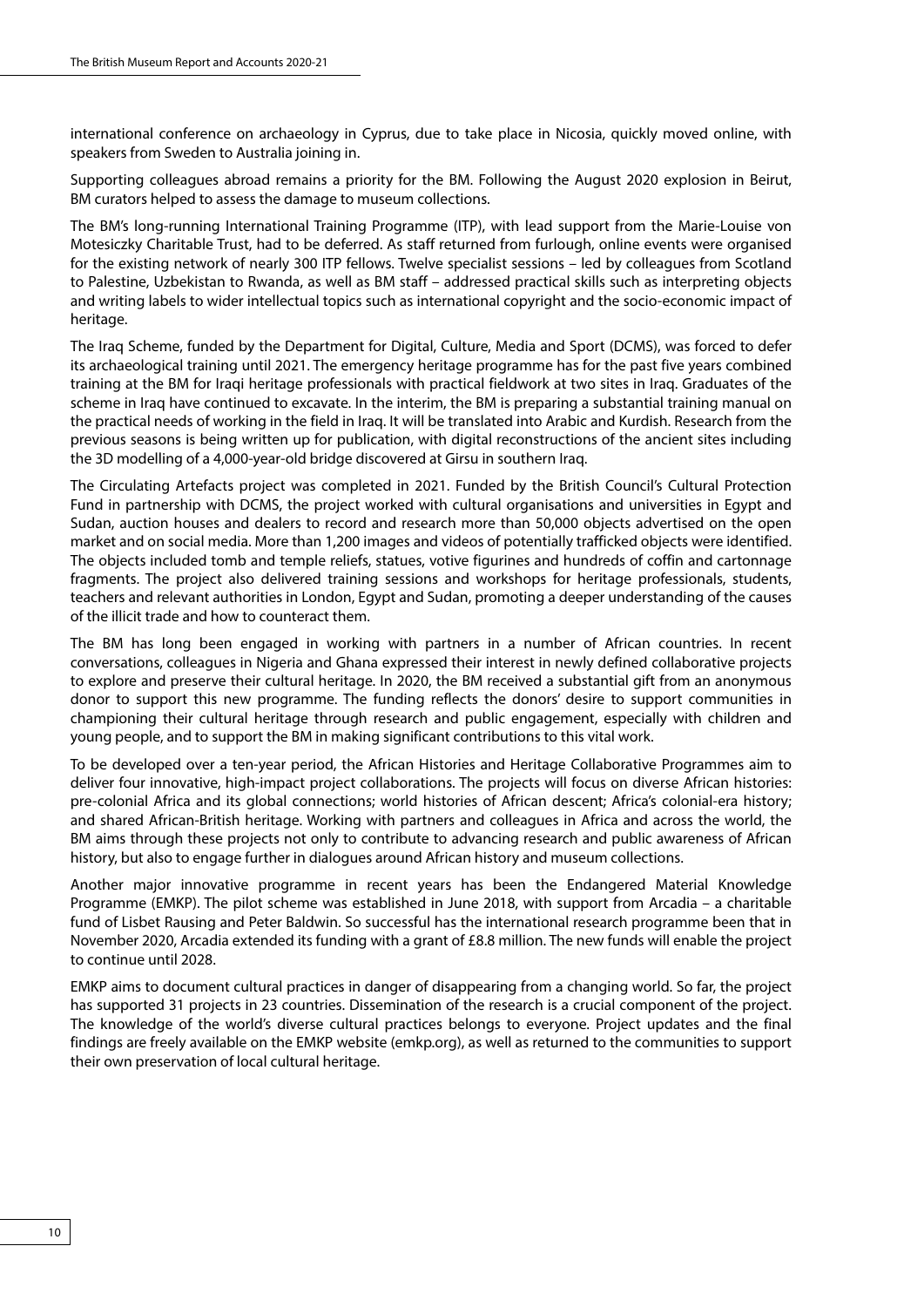#### <span id="page-15-0"></span>Investing in our people

#### *Employees*

The BM's success can only be achieved through the commitment of its employees, and the Trustees would like to record their gratitude for the hard work of staff throughout an extraordinary year.

The impact on the Museum of the COVID-19 health emergency and the way we have had to respond and recover has required a unique range of contributions. Our staff have all played a vital part in safeguarding the Museum throughout the period, whether by continuing to work on site, adapting to the challenges of remote working or accepting a period of time away from work on furlough leave.

As set out in note 6(e) to the accounts, the British Museum employs about a thousand people. 57% of staff were female (2019/20: 58%).

The BM endeavours to safeguard the quality of its work by ensuring staff of the highest calibre are recruited and retained, that they are appropriately trained, and that they are managed effectively and work in a supportive environment. The BM creates this environment by ensuring that employees are well informed about plans and activities; by providing opportunities for employee participation and feedback; by encouraging managers to provide goals and development opportunities for their staff; and by providing a fair and equitable employment framework supported by relevant policies and procedures.

The BM engages with its employees in a number of ways, usually coordinated through a Staff Engagement Plan which was developed and is maintained in collaboration with representative staff groups. The challenges of this year saw the Museum adapting quickly and creatively to support staff and to maintain their engagement through other means. The following initiatives have been in place through the year to help keep staff informed, involved and enthused about Museum activity:

- Regular written updates from the Director have been provided, focusing on the Museum's recovery plan and wider activities.
- A video message from the Director to all staff was shared at the end of December 2020.
- A real-time news and information page has been maintained with a round-up of news items emailed directly to all staff on a weekly basis.
- The British Museum Consultative Committee (BMCC) and relevant sub-groups have continued to meet to provide a formal opportunity for management and union representatives to discuss issues raised by staff and relating to the COVID-19 recovery programme. The Director and the Chair of Trustees attended a meeting in the year in line with the usual schedule for the Committee.
- Information from Management Group meetings is disseminated through departmental meetings.
- Staff are encouraged to pass on feedback via an anonymous online submission tool.
- The BM's performance management process helps employees plan their work, further their personal development and assess their achievements. It also ensures that the work and objectives of employees are aligned with departmental and BM plans.
- A programme of learning and development activities is designed in response to individual and organisational needs. Throughout the last year regular Training and Development newsletters have been shared with all staff, focusing on a wide range of subjects.
- An Employee Assistance Programme is in place, complemented by regular Health and Wellbeing events for staff and training courses, for example Personal Resilience and Mental Health Awareness for Managers. The schedule of wellbeing support programmes has been increased to provide additional support for staff during the pandemic.
- An Engaging Managers training course is available to help managers understand the importance of engaging with their staff and provides an opportunity for some of the required skills to be developed.
- An Employee Recognition Scheme enables senior managers to recognise outstanding contributions. The scheme also facilitates Museum-wide acknowledgement of successes.
- Staff social groups and events are encouraged, supported and well attended. These have continued to be supported online during the period of the pandemic.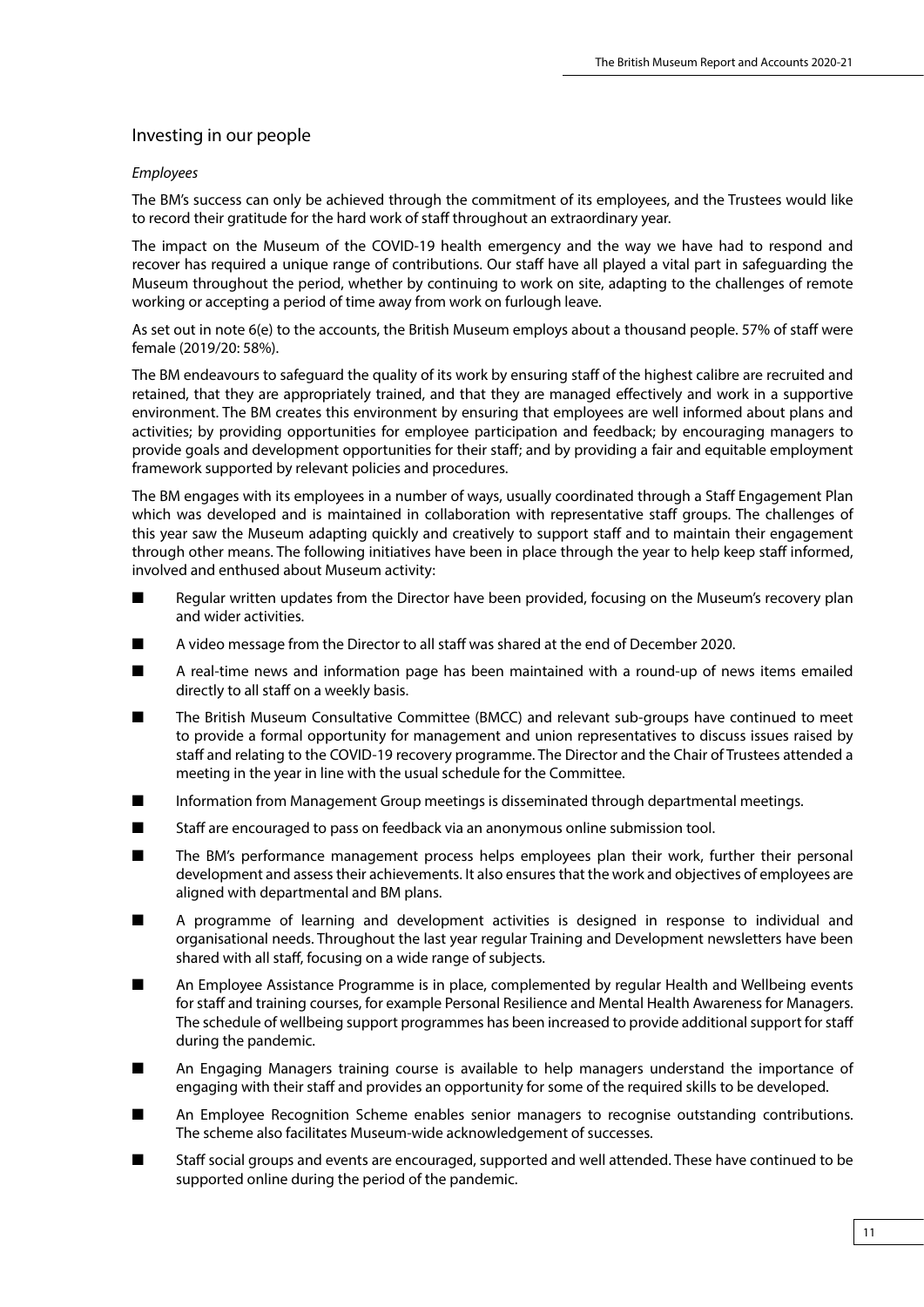The BM acknowledges its responsibility for, and commitment to, a management policy that ensures matters relating to health and safety for visitors, staff, and contractors will receive due priority at all times. A Health and Safety and Fire Safety Consultative Committee usually meets twice a year to support improvements in Health and Safety performance and the safety culture of the BM, through open communication with employee representatives. Completion of relevant Health and Safety and Fire Safety training is mandatory with progress against targets monitored through the Operating Plan. A sub-group of the British Museum Consultative Committee has met regularly throughout the period of pandemic. The group has focused on all aspects of the Museum's recovery programme where those relate to staff and including health and safety matters.

The BM Group was grateful to Government for access to the Coronavirus Job Retention Scheme (CJRS) during the year. A large proportion of the Museum's activity could not happen while the Museum was closed and access to the site restricted, and posts could not be redeployed; staff are employees of the Trustees of the British Museum rather than civil servants, and many roles are specialist in nature. Self-generated income, which usually constitutes over half of the BM's operating income, collapsed with the mandated closure of the Museum for much of the year, and remained low on reopening due to social distancing requirements and limitations on international travel. 595 employees of the BM Group were furloughed at various points during 2020/21 and £4.6 million was received through the CJRS. In the majority of cases, staff were furloughed from March or April 2020. Numbers of staff furloughed through the year subsequently varied reflecting the degree to which the Museum was able to open and operate. Some staff remained on furlough as at March 2021.

In 2020/21, the average number of days lost for sickness and absenteeism was 2.0 days per person, compared with 4.6 in 2019/20.

The pay and grading system is based on job families and market rates. Pension scheme membership is available to British Museum and British Museum Company staff, as described in note 20 to the financial statements.

#### *Diversity*

Diversity and inclusion have remained central to the Museum's work during the pandemic, including the development and expansion of an online offer for the public and in planning the safe re-opening of the Bloomsbury site on 27 August 2020 (and after subsequent lockdowns).

The development of a new online events programme has enabled the Museum to reach wider and larger audiences than ever before. The increase in the number of free activities on offer has helped reduce financial barriers to engagement in events. The Museum has expanded the number of live captioned events programmed to improve accessibility.

From October 2020 the Museum has delivered 13 accessible events attended by over 600 people live and over 3000 to event recordings. This has included live streamed Deaf-led British Sign Language Tours and online Audio Described Talks, in partnership with VocalEyes. Attendees have noted that these online events have helped them to feel connected through periods of lockdown:

*'I am missing not being able to attend museums during these challenging times but events such as this are really supporting what is an isolating time.'* Audience feedback to an Audio Described talk

Conversations surrounding the Museum's commitment to ethnic equality and diversity have informed the Museum's work. Staff have collaborated with a number of external academics and consultants to inform the Museum's approach. The Era of Reclamation series, curated by Bonnie Greer and Dr Hartwig Fischer, has foregrounded some of these debates; recognising the need to reclaim rights, recognition, opportunity, equity, justice, history and heritage.

Over the past year work has progressed to develop our understanding of disability history and narratives in the collection. Some of this research featured in a blog published on International Day of Disabled People on 3 December 2020. In March 2021 BM staff hosted two Research-funded workshops, which brought together disabled and non-disabled heritage professionals and museum visitors to inform the Museum's approach to this work.

#### *Volunteers*

The Museum has over 500 volunteers who ordinarily offer their time freely to support the British Museum in almost every area of activity. However, on-site volunteering was suspended at the Museum on 18 March 2020 as a result of the pandemic. Volunteering has not yet resumed on-site.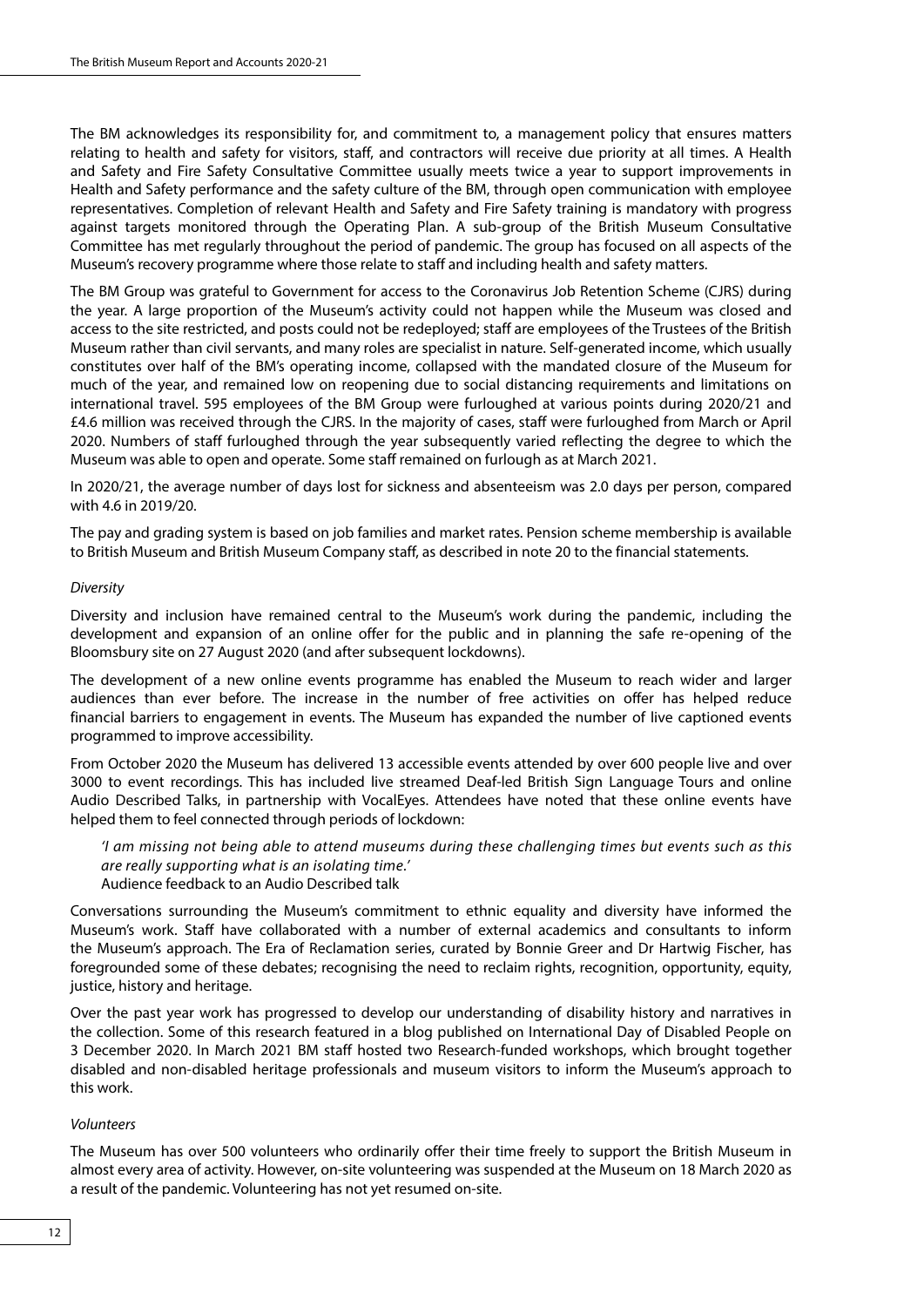Diversifying the Volunteers team remains a current priority. The Volunteers office has run a number of external recruitments during the reporting period, developing new ways of reaching people from groups and communities currently under-represented in the Museum's volunteers. Training of volunteers has been undertaken remotely during lockdown and the suspension of volunteering onsite. New training sessions on Equality and Diversity have been developed and delivered to some of the volunteers – all volunteers are now required to attend this training.

Diversifying the public programme offered by the volunteers is also a priority. Several volunteer tour scripts have been updated to reflect changes made to the Museum's displays. Training has continued with volunteers who deliver LGBTQ tours. A number of LGBTQ tour volunteers contributed new collections-based research to a British Museum blog post to celebrate Pride 2020.

Several volunteer-led tours have been run online in conjunction with Mind in Camden over the last twelve months and the Museum has offered some supported remote volunteering-placements for adults with Autistic Spectrum Disorder.

The accounts do not provide for any notional costs for the value of these volunteers' services.

#### *The Trade Union (Facility Time Publication Requirements) Regulations 2017*

Table 1, Relevant union officials: what was the total number of your employees who were relevant union officials during the relevant period (1 April 2020 – 31 March 2021)?

| Number of employees who were relevant union officials during the | <b>Full-time equivalent</b> |
|------------------------------------------------------------------|-----------------------------|
| relevant period                                                  | employee number             |
|                                                                  | 9.00                        |

Table 2, Percentage of time spent on facility time: How many of your employees who were relevant union officials employed during the relevant period spent a) 0%, b) 1%-50%, c) 51%-99% or d) 100% of their working hours on facility time?

| <b>Percentage of time</b> | <b>Number of employees</b> |
|---------------------------|----------------------------|
| 0%                        |                            |
| 1-50%                     |                            |
| 51-99%                    | -                          |
| 100%                      |                            |

Table 3, Percentage of pay bill spent on facility time

| Total cost of facility time                                                                                                                  | £37k     |
|----------------------------------------------------------------------------------------------------------------------------------------------|----------|
| Total pay bill                                                                                                                               | £38m     |
| Percentage of the total pay bill spent on paying employees who were<br>relevant union officials for facility time during the relevant period | $0.10\%$ |

Table 4, Paid trade union activities: as a percentage of total paid facility time hours, how many hours were spent by employees who were relevant union officials during the relevant period on paid trade union activities?

| Time spent on paid trade union activities as a percentage of total paid                     |    |
|---------------------------------------------------------------------------------------------|----|
| facility time hours calculated as: (total hours spent on paid trade union                   | 0% |
| $\vert$ activities by relevant union officials during the relevant period $\div$ total paid |    |
| facility time hours) x 100                                                                  |    |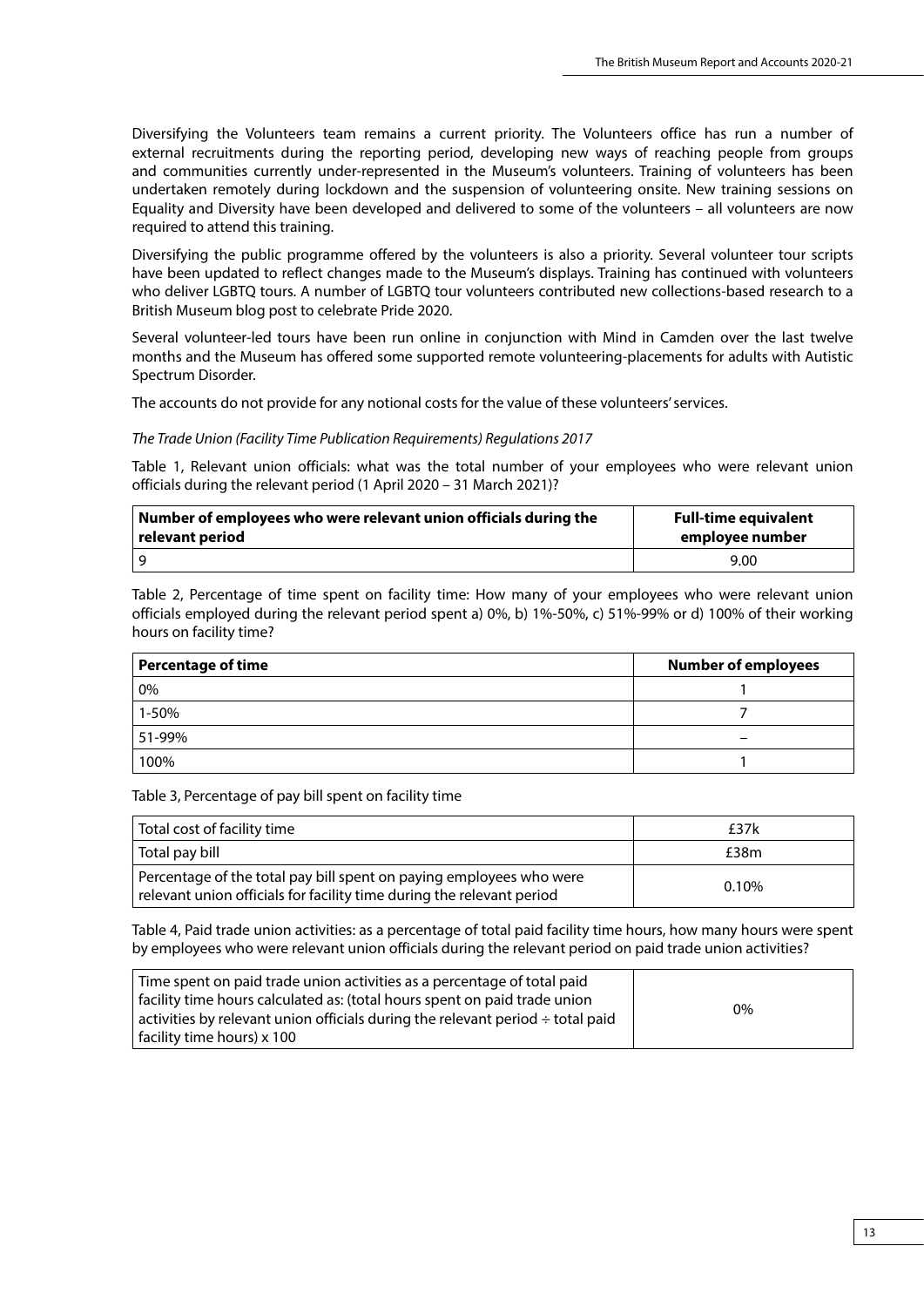### <span id="page-18-0"></span>Plans for future periods

The key priority for the BM in 2021/22 remains to manage the impact of the COVID-19 crisis, and ensure that the BM's statutory responsibilities continue to be fulfilled effectively.

### Fundraising and finance

#### Financial sustainability

With a 97% fall in visitor numbers compared to the previous year, the BM Group saw its income fall substantially, with activity in the trading subsidiaries particularly badly affected. Admissions income and trading income fell by 93% and 97% respectively (see DCMS performance indicators below).

Additional funding was received from DCMS within the year, and the Trustees are very grateful for the support. In addition, the BM Group was able to make savings in discretionary spend and reduce costs associated with commercial trading activity. However, the Museum has unavoidably high fixed costs due to its obligation to care for and secure the Collection, and additional expenditure was incurred in the year to ensure the building and infrastructure remained safe. While direct trading costs within the trading subsidiaries could be reduced, many of the obligations such as overheads, pension deficits and estate costs have remained or even increased. During the year the Museum made £17 million available to support BMCo during the pandemic and ensure the ongoing viability of its subsidiaries.

The BM has substantial restricted reserves however these cannot be used for general spend or to mitigate the impacts of the pandemic. As at 31 March 2021 unrestricted and undesignated reserves were at a reduced level of £8.5 million (2020: £9.4 million). See the section below for further details about the reserves policy.

The nature and scale of the Museum's activity over the next year remains uncertain and subject to the Government's roadmap and the rate at which visit numbers – in particular from overseas – recover.

The accounts have been prepared on a going concern basis. Under Section 3 of the British Museum Act 1963, the BM has a statutory responsibility for keeping its collections and making them available for inspection by the public, and the Trustees and Accounting Officer have assumed in making the going concern assessment that sufficient Government funding support will continue to be made available to fulfil this responsibility. Together with Government support, the Museum has adequate remaining reserves, sufficient cash and readily realisable investments, and a history of success in generating income which is expected to continue and recover once visitor numbers return to previous levels. This is supported by scenario forecasts produced by management. The Trustees are satisfied that the Museum will continue to operate for the foreseeable future, being a minimum of twelve months from when these accounts were approved, and accordingly have applied the going concern basis for preparing its accounts. Uncertainties do however remain and the Trustees continue to monitor the situation closely.

#### Support for the BM

Support for the BM encompasses every aspect of its work. The help the Museum receives includes funding from individuals, companies, trusts and foundations, broadening considerably what it is able to do. The BM is immensely grateful to all those who supported it in 2020/21.

The British Museum Trustees have agreed a strategy which aims to increase the net contribution from fundraising sustainably over the long-term. No agents are used for fundraising. Museum staff involved in fundraising are subject to the BM Code of Conduct. The Trustees have agreed fundraising principles and receive progress reports quarterly in the BM's management accounts. The BM has a number of feedback channels and responds to questions from its supporters and visitors. The British Museum pays the annual levy to the fundraising regulator and works according to the fundraising promise.

Donations and legacies of £39.0 million were received during the year (£17.7 million in 2019/20), including donations and legacies received from individuals, trusts and foundations and gifts in kind. Two large individual gifts account for most of the increase in donations in the year. A further £3.1 million (£14.8 million in 2019/20) was received from other trading activities and £15.8 million (£26.5 million in 2019/20) from charitable activities.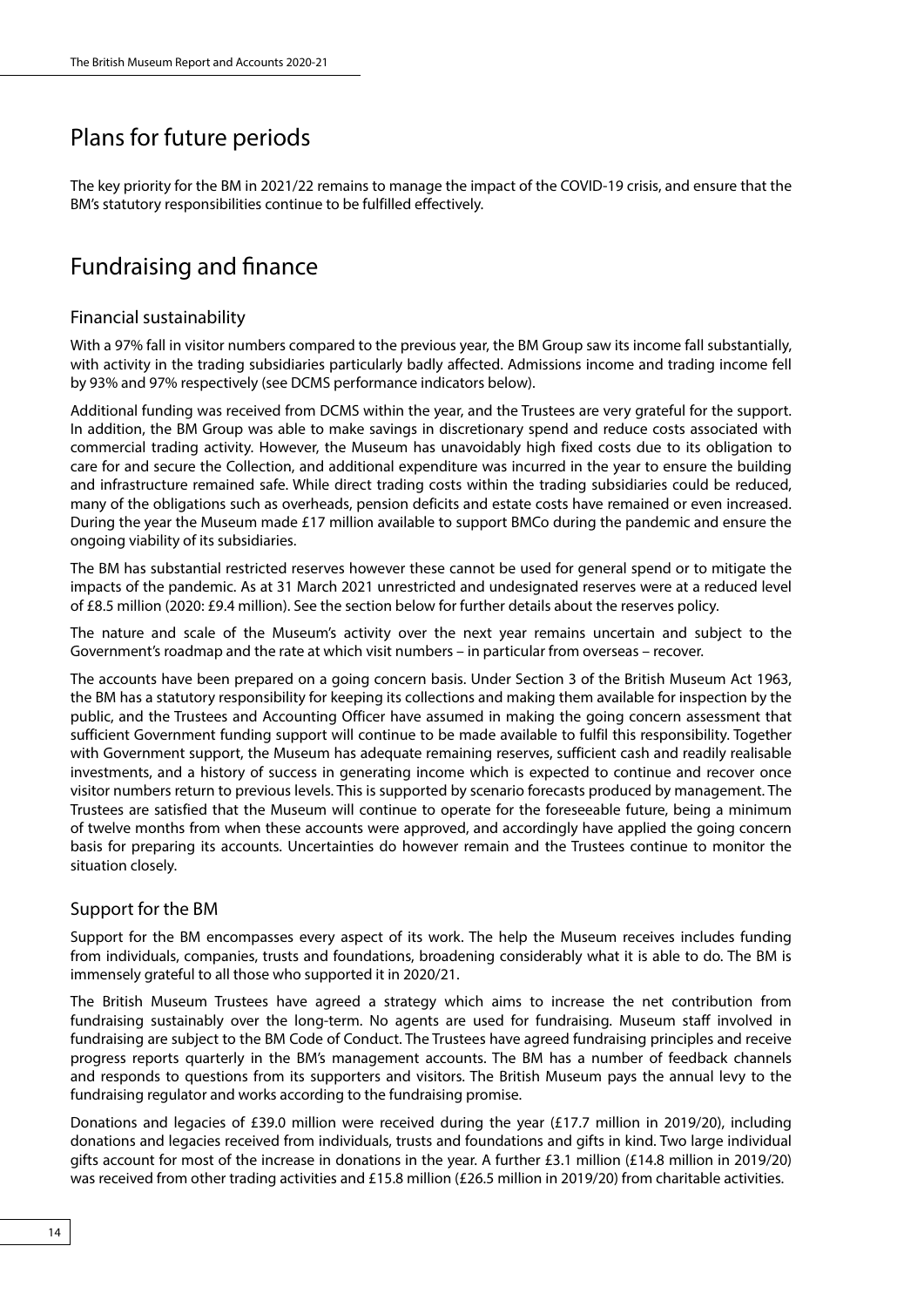<span id="page-19-0"></span>The BM's total expenditure for the year was £76.6 million (£109.7 million in 2019/20). Expenditure on raising donations and legacies was £1.6 million (£1.4 million in 2019/20) and expenditure on other trading activities was £3.7 million (£9.8 million in 2019/20). Expenditure on charitable activities was £71.0 million (£98.3 million in 2019/20).

#### Grant-in-Aid

The British Museum received £51.8 million revenue and £13.6 million capital grant-in-aid from DCMS in 2020/21 (£43.2 million and £32.5 million in 2019/20), including emergency support in response to the COVID-19 pandemic and funding for essential work on the Bloomsbury site as well as support for the Iraq Emergency Heritage Management Training Scheme and, in 2019/20, for the project to vacate the government-owned Blythe House building used by the BM, the Science Museum and the V&A for collection storage.

#### Capital expenditure

Capital expenditure, mainly on plant, building fabric, gallery refurbishments and software, amounted to £25.6 million, compared with £24.0 million in 2019/20. Significant capital additions during the year included work on technical security; life and fire safety; mechanical and electrical infrastructure; building fabric and structural works; the perimeter properties; and the construction of the BM Archaeological Research Collection. A further £0.5 million was spent on acquiring heritage assets (£1.4 million in 2019/20), with donated heritage assets during the year of £3.6 million (£3.4 million in 2019/20).

#### Grants

The British Museum Group made grants totalling £1.3 million during the financial year (£22.6 million in 2019/20). This includes grants of £0.9 million (£0.9 million in 2019/20) to support the work of find liaison officers throughout the UK working on the Portable Antiquities Scheme, the only proactive mechanism in England and Wales for recording archaeological finds made by the public. During 2019/20 a grant of £21.1 million, restricted for furtherance of the BM's charitable objectives, was made to the British Museum Trust Limited, an independent registered charity (registration: 1140844). No such grant was made in 2020/21.

#### Reserves

At 31 March 2021 the BM's reserves were as follows:

|                                               | £m    |
|-----------------------------------------------|-------|
| Collection items acquired since 31 March 2001 | 108   |
| Museum land, buildings, plant and equipment   | 835   |
| Permanent endowment                           | 22    |
| Expendable endowment                          | 21    |
| <b>Restricted funds</b>                       | 71    |
| Restricted investment estate                  | 25    |
| Unrestricted funds                            | 9     |
| Unrestricted funds: subsidiaries              | 12    |
| Total                                         | 1,103 |

The collection items and the fixed assets are fully employed in the operation of the BM and are not available for any other purposes.

The permanent endowment funds are restricted funds where the Trustees do not have the power to convert the capital to income. Expendable endowment funds are donations that have been given to a charity to be held as capital, where the trustees do have a discretionary power to use the funds as income.

The investment properties reserve represents freehold properties owned with restrictions but not occupied by the BM.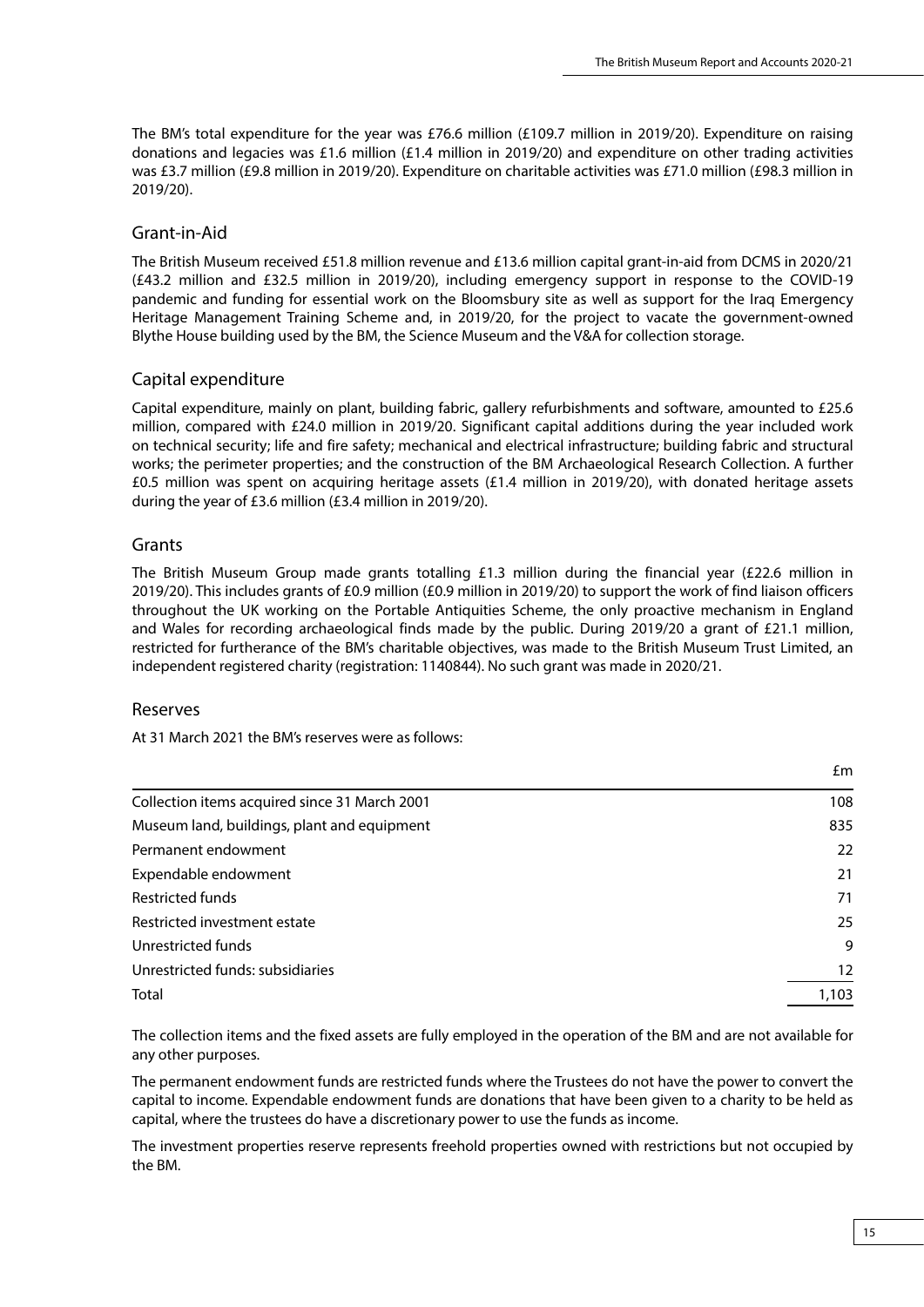<span id="page-20-0"></span>The restricted funds represent disposal proceeds and donations over which there are specific conditions or legal restrictions relating to their application. Note 16 to the accounts summarises the value and purposes of the BM's principal restricted funds.

#### *Reserves policy*

In recent years the reserves policy for the Museum has been to hold unrestricted and undesignated reserves equivalent to between one and three months' group expenditure in order to ensure financial stability and act as a safeguard against volatile and unpredictable income streams and unforeseen expenditure or liabilities. Based on 2019/20 group expenditure, this would be a range of £9.1 million – £27.4 million, and reserves as at 1 April 2020 were £9.4 million. As a result of the COVID-19 pandemic, some use of this reserves balance was required, and the Trustees therefore agreed a reduced minimum reserve of £8.5 million. The balance as at 31 March 2021 – made up of the unrestricted trust funds and the general funds shown in note 16a – was £8.5 million.

#### *Monitoring levels of reserves*

The Standing Committee monitors the levels of reserves at the BM on a quarterly basis as part of their review of the Management Accounts.

During the year, the total level of reserves was affected by the downward revaluation of the BM's tangible fixed assets of £9.7 million (upward revaluation of £40 million in 2019/20), gains on investments of £6.2 million (loss of £5.4 million in 2019/20) and loss on the defined benefit pension scheme of £1.0 million (loss of £1.4 million in 2019/20).

#### *Maintaining reserves*

The Operating Plan and Budget ensure adequate levels of reserves are maintained.

#### *Reviewing the reserves policy*

The Board of Trustees reviews the reserves policy when circumstances change and at least annually.

#### *Designations*

Note 16 to the accounts sets out the Trustees' designation of funds, including the quantity, and purpose of expenditure from the funds.

#### Investments and financial risks

The Trustees manage the BM's endowment, restricted and general funds as three separate portfolios. The Investment Sub-committee (ISC) considers the level of risk appropriate for each portfolio, together with future cash flows, and sets objectives as part of the investment policy:

- General portfolio: the total return on the general minimum reserves required under the reserves policy should be maximised, within the constraints of a low risk investment portfolio and high liquidity requirement. The total return on funds in excess of these requirements should be maximised, within the constraints of a medium to low risk investment portfolio.
- Restricted portfolio: funds must be able to deliver specific purposes. Total return should therefore be maximised within the constraint that capital value should, as far as possible, be preserved.
- Endowment portfolio: the objective is to maximise the total return on the funds within the constraints of the requirement to maintain funds to meet the needs of future beneficiaries.

The financial risks relating to investments are managed by:

- setting a clear risk tolerance as part of the investment policy;
- reviewing liquidity levels; and
- monitoring investment performance of individual holdings against agreed and relevant benchmarks on a quarterly basis.

The Investment Sub-Committee (ISC) has appointed Newton Investment Management to manage funds within the endowment portfolio and the longer-term funds in the general portfolio in accordance with the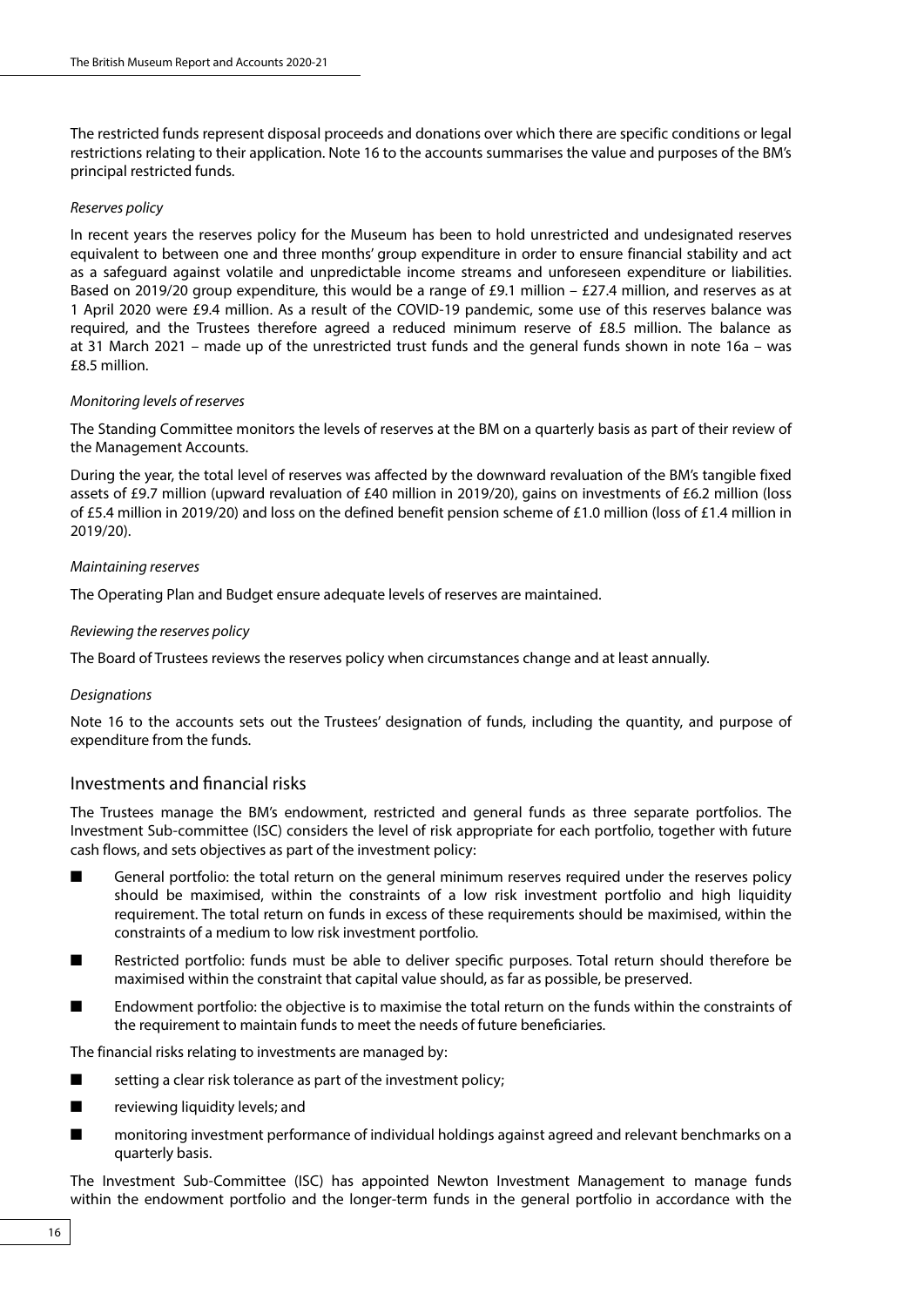agreed investment policy. Other funds in the general portfolio and the restricted portfolio were held in a sterling liquidity fund for part of the year, and then in cash deposits in accordance with the agreed investment policy. Apart from certain legacy holdings in unlisted equity and investment funds (£27k general portfolio and £1.6 million endowment and restricted portfolios), all funds were invested during the year in UK and Ireland investment funds.

The endowment and general investments held in Newton funds delivered a return of +24% across the full financial year, outperforming the benchmark of +22%. Overall, the Trustees remain satisfied with the performance of the fund managers in a difficult environment.

During the year interest, dividends and rent of £0.5 million (2019/20: £0.8 million) were received and net realised and unrealised gains were made on investments of £11.1 million (2019/20: loss of £2.4 million), together with a £5.0 million loss (2019/20: £2.8 million loss) on the revaluation of the investment properties.

#### *Permanent endowments*

On 2 July 2015, the Trustees resolved to adopt a total return approach to the investment of the permanent endowments under powers included in section 104A-B Charities Act 2011. Under a total return approach to investment, an endowment has two distinct components:

- the value of the original and any subsequent gifts made to the capital of the endowment which is termed the 'trust for investment'; and
- the 'unapplied total return' which represents the accumulated investment returns from the investment of the endowment less any amounts which have been allocated to income for spending.

The initial values of the trust for investment and the unapplied total return were based on the value of the funds as at 31 March 2015. Historic paperwork was reviewed in order to determine the value of original and subsequent gifts; in some instances and in line with Charity Commission guidance, only a reasonable estimate was possible because of the limited information available for some of the older funds dating back to, for example, the eighteenth century.

On the recommendation of the ISC, the Trustees have approved an investment policy which aims to maximise the total return on the endowment funds within the constraints of the requirement to maintain funds to meet the needs of future beneficiaries.

The Trustees then determined how much of the 'unapplied total return' is released for spending and how much is retained for investment as a component of the endowment. This allocation must be made equitably to balance the need for income to meet current requirements and to hold funds as part of the endowment to produce investment returns for the future. The Trustees agreed a spending rate of 3.3% of a five-year moving average total fund value, designed in order to provide for as much spending as possible without depleting the fund's real value. This represents the BM's best estimate of the long-term real rate of return on endowment investments and is reviewed regularly.

In determining this spending rate, the Trustees were advised by the BM's investment manager, Newton Investment Management, and by the BM's Investment Sub-Committee.

#### *Expendable endowments*

Expendable endowment funds are donations that have been given to a charity to be held as capital, where the trustees do have a discretionary power to use the funds as income. The Trustees may, therefore, decide to spend the full value of the fund.

The expendable endowments are invested as part of the endowment portfolio with expenditure determined on a case by case basis in order to deliver the funds' charitable objects.

Further information on the BM's financial risk management, including quantitative disclosures, is included in note 23 to the accounts.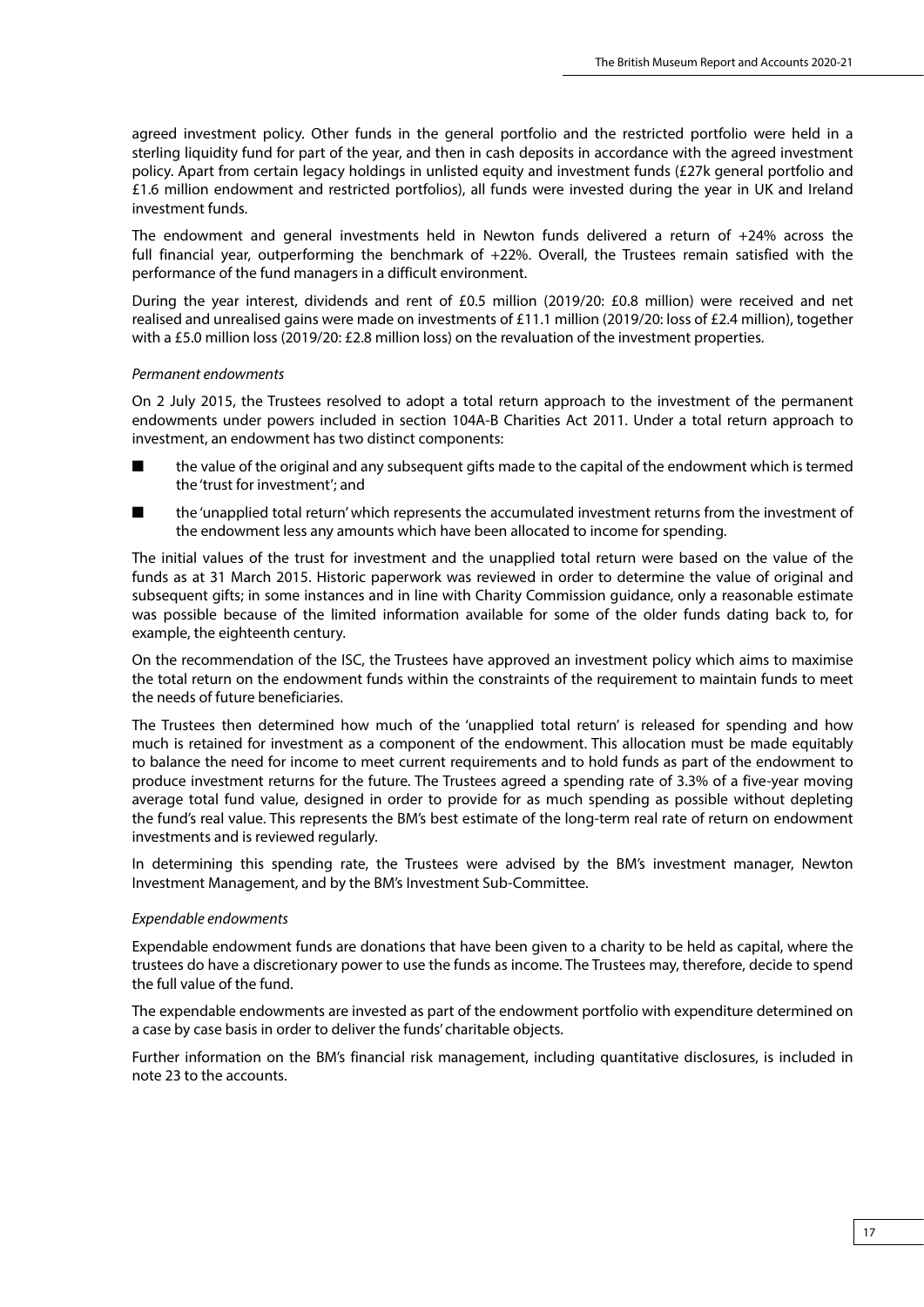### <span id="page-22-0"></span>Public benefit, sustainability, social and community issues

#### Public benefit

The British Museum today continues its tradition of responsibility to the public. It first opened its doors to the public on 15 January 1759. The British Museum Act six years earlier had ensured that the founding collection of Sir Hans Sloane – over 71,000 objects, as well as his library and herbarium – would be 'preserved and maintained, not only for the Inspection and Entertainment of the learned and the curious, but for the general Use and Benefit of the Public'. A building was found, Montagu House on Great Russell Street, and the Sloane collection gradually moved in under the supervision of the 'Officers of the House' and the Board of Trustees.

The stewardship of the Trustees has been an essential ingredient in making the BM the cosmopolitan institution it is. Supported by the government, but at one remove from it, the Board ensured that the BM was neither an arm of state nor a royal prerogative (as in other countries) but a genuinely public museum – the world's first encyclopaedic museum on such a scale. The number and variety of Trustees from that earliest group in the 1750s have always ensured that the institution has been governed by a plurality of opinions and ideas.

The BM is one of the marvels of the Enlightenment. Access to the greatest achievements of humanity was made free to all, and what was once the preserve of privilege became the right of everyone. Annual visitors grew; a few thousand in the 18th century; there were nearly 300,000 a year by the mid-1830s; 5.9 million visited in 2019/20, prior to the COVID-19 pandemic.

The BM is a world collection for the world – for experts and the general public, for anyone who chooses to enter its doors. And those doors are not merely a gateway in Bloomsbury. Beyond the BM's popularity in London, many people across the UK see BM artefacts outside of London, and it is accessed online by millions of visitors annually. Their presence increasingly redefines the BM today as an international online space where records of four and a half million objects can be freely seen and downloaded by anyone at any time. The collection is also taken across the UK and the globe.

The Trustees believe that they have complied with the duty in section 17 of the Charities Act 2011 to have due regard to public benefit guidance published by the Charities Commission in defining the strategic direction of the BM.

#### Estates management

All the BM's departments are based on its main site at Bloomsbury. Two buildings in Hoxton, London provide additional workshops and storage. Textiles and archaeological and general materials are stored at Blythe House, a property in Hammersmith, London shared with the Science Museum and the Victoria and Albert Museum. Additional off-site storage is leased in Wiltshire to house unregistered material that requires relatively infrequent access. A new storage and research facility, the BM\_ARC, is under construction near Reading.

Pre-pandemic visitor numbers at Bloomsbury are a measure of the BM's enormous success, but they create severe points of congestion and put a strain on the building. Over the coming years significant investment in the BM estate is required to maintain appropriate conditions for the collection, improve public access and accommodate the growing number of visitors, and ensure long-term sustainability.

2020/21 saw inevitable pandemic-related delays, but once secure measures were in place, the BM was able to make progress in a number of these areas. Thanks to very welcome funding from Government, planned works for the south colonnade and pediment at the main entrance to the BM took place, with essential structural repairs to the roof timbers and replacement of copper sheets. Major improvements were also undertaken to BM buildings along Russell Square as well as to essential plant, infrastructure, internal stores, departmental libraries and other spaces.

#### Sustainability report

The BM recognises that its activities impact on society and the environment at local, regional and global levels through the resources it consumes, the waste it produces, the travel and work patterns it encourages amongst its staff and the products it buys.

The following figures reflect the BM's best estimates of its impact. Despite extended closures as a result of the pandemic, heating and key plant remained operational to maintain environmental conditions and energy and finite resource consumption across the estate has therefore remained significant. The Museum normally presents a normalised metric for each of the main data points below based on visitor numbers. For the current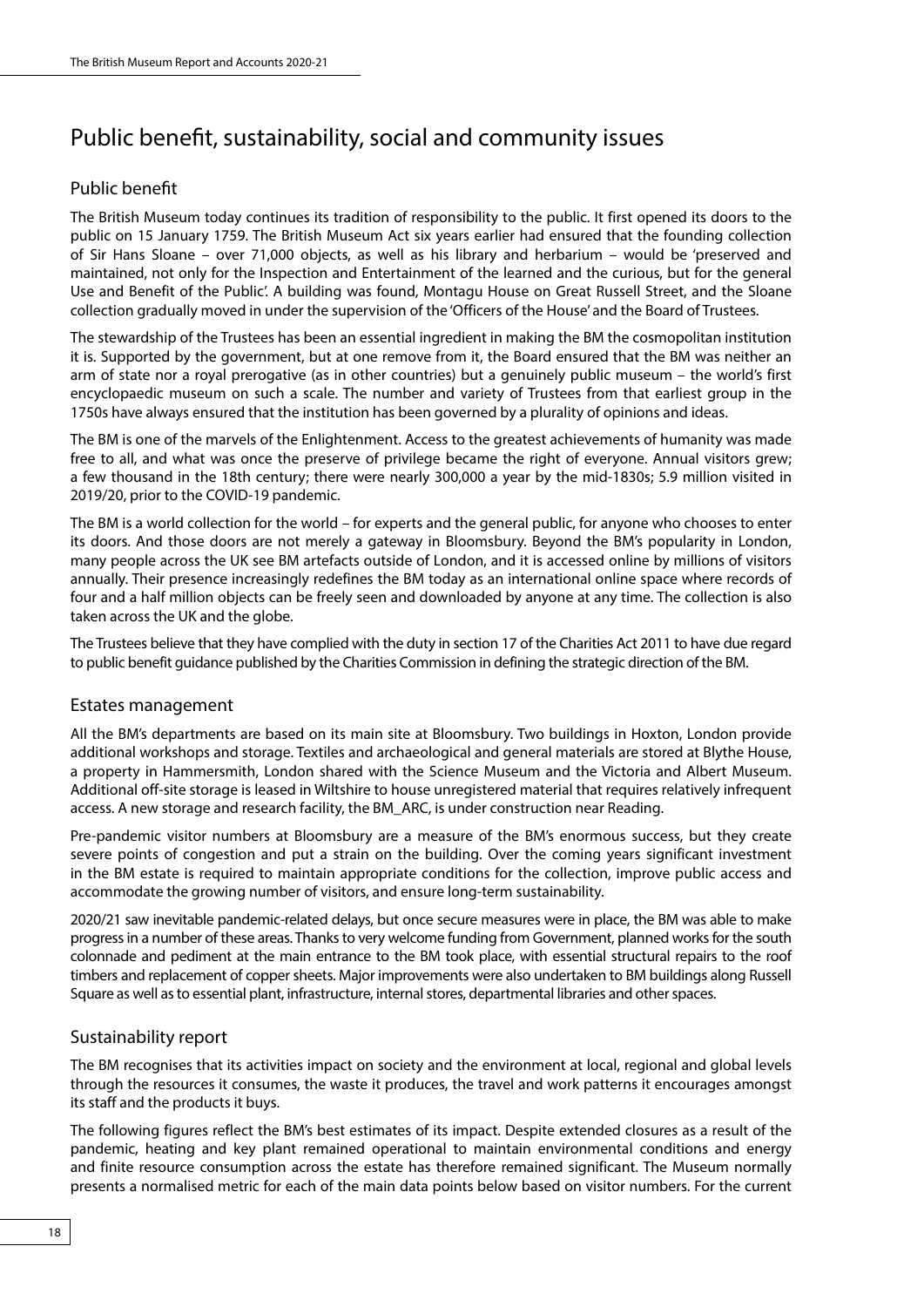| <b>Greenhouse gas emissions</b> |                                                          | 2020/21 | 2019/20 | 2018/19 | 2017/18 |
|---------------------------------|----------------------------------------------------------|---------|---------|---------|---------|
| Non-financial<br>indicators     | Scope 1: Gas, gas oil and<br>owned vehicles              | 2,647   | 2,723   | 2,353   | 2,278   |
| (tonnes CO <sub>2</sub> e)      | Scope 2:<br>Electricity                                  | 2,956   | 4,052   | 4,313   | 5,658   |
|                                 | Scope 3: Electricity<br>transmission and<br>distribution | 254     | 344     | 368     | 529     |
|                                 | Scope 3: Official business<br>travel                     | 4       | 45      | 46      | 51      |
|                                 | <b>Total emissions</b>                                   | 5,861   | 7,164   | 7,080   | 8,516   |
|                                 | Emission per million visitors                            | n/a     | 1,214   | 1,180   | 1,468   |
| Energy consumption              | Scope 1: Gas                                             | 13,752  | 14,241  | 12,012  | 11,398  |
| (thousand kWh)                  | Scope 2: Electricity                                     | 12,681  | 15,851  | 15,238  | 16,094  |
|                                 | Total gas & electricity<br>consumption                   | 26,433  | 30,092  | 27,250  | 27,492  |
|                                 | Consumption per million<br>visitors                      | n/a     | 5,100   | 4,542   | 4,740   |
| <b>Financial indicators</b>     | Total energy cost                                        | 1.8     | 2.0     | 2.2     | 2.0     |
| (£ million)                     | Energy cost per million<br>visitors                      | n/a     | 0.3     | 0.4     | 0.3     |
|                                 | Cost of official business<br>travel                      | 0.02    | 0.2     | 0.2     | 0.2     |
|                                 | Cost of official business<br>travel per million visitors | n/a     | 0.03    | 0.02    | 0.03    |

financial year, because of the very low visitor numbers, we believe that such figures would not contribute to understanding of the data and so they have been omitted.

Gas consumption in the year remained relatively isolated from the impact of closures as the requirement for winter heating to maintain the temperature for collection storage did not change. A decline in electricity consumption of 20%, largely due to closure, combined with a 9% reduction in grid intensity led to a significant 27% drop in carbon emissions from this energy source. This was the driving factor in the overall emissions movement.

| <b>Waste minimisation and management</b> |                            | 2020/21 | 2019/20 | 2018/19 | 2017/18 |
|------------------------------------------|----------------------------|---------|---------|---------|---------|
| Non-financial                            | Waste sent to landfill     | Nil     | Nil     | Nil     | Nil     |
| indicators (tonnes)                      | Waste recycled/reused      |         | 190     | 279     | 57      |
|                                          | Waste composted            | Nil     | 13      | Nil     | Nil     |
|                                          | Waste incinerated          | 70      | 376     | 386     | 456     |
|                                          | Total waste arising        | 77      | 579     | 665     | 513     |
|                                          | Waste per million visitors | n/a     | 98      | 111     | 88      |
| <b>Financial indicators</b><br>(Ek)      | Total disposal cost        | 19      | 130     | 125     | 137     |
|                                          | Cost per million visitors  | n/a     | 22      | 21      | 24      |

Site closure has driven a reduction in overall waste production and significant changes in the relative proportions of different waste types. Extended closures of onsite catering sites led to the suspension of the collection of food waste for composting by anaerobic digestion, which was a new stream in 2019/20. The proportion of material suitable for recycling reduced to 10% from 33% as volumes of glass, cardboard and dry mixed recyclables which are produced mainly by catering, retail and back of house areas dropped.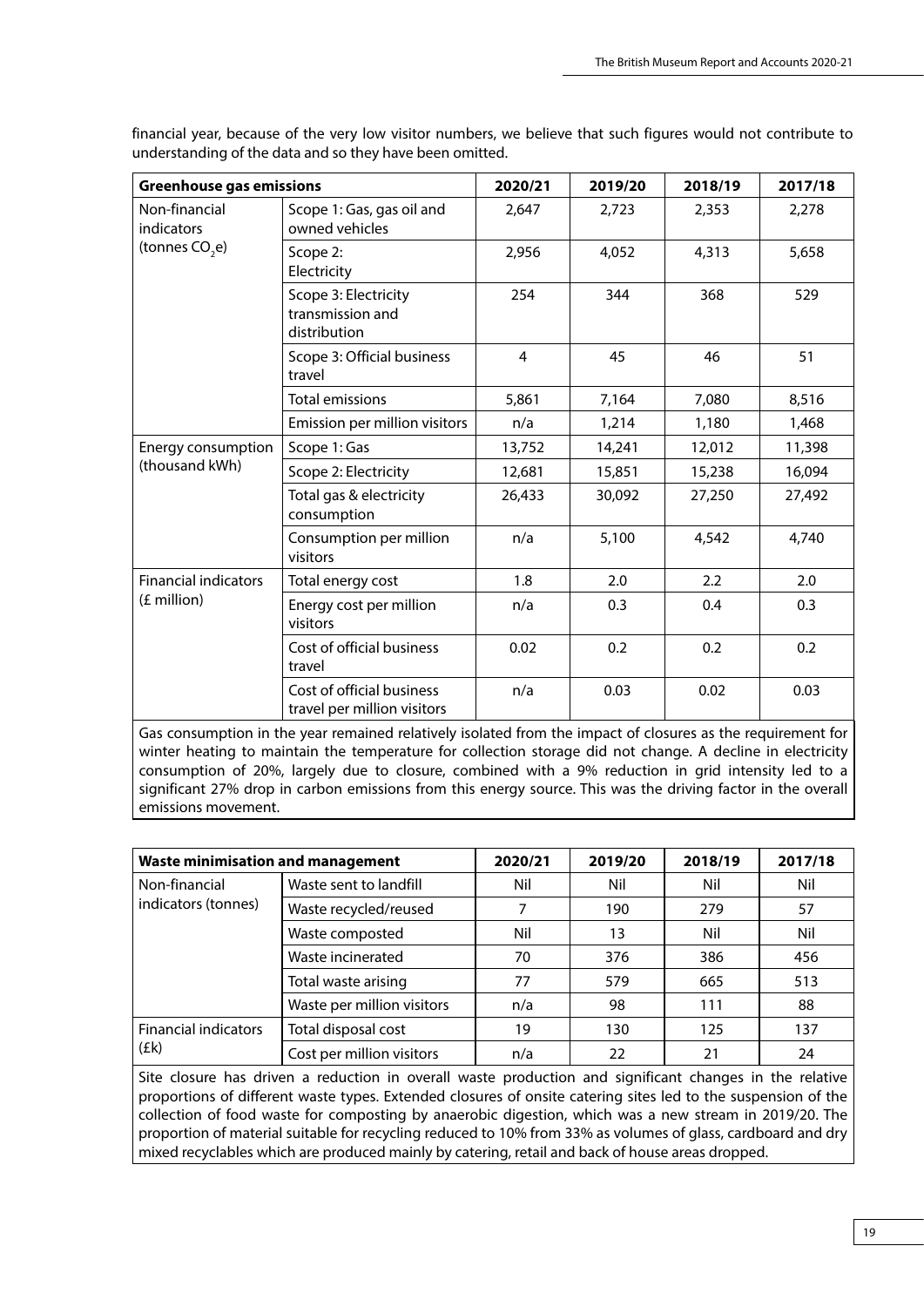| <b>Finite resource consumption</b>        |                                     | 2020/21 | 2019/20 | 2018/19 | 2017/18 |
|-------------------------------------------|-------------------------------------|---------|---------|---------|---------|
| Non-financial<br>indicators ('000 $m^3$ ) | Total water consumption             | 93      | 116     | 109     | 101     |
|                                           | Consumption per million<br>visitors | n/a     | 20      | 18      | 17      |
| <b>Financial indicators</b>               | Total water cost                    | 217     | 293     | 210     | 237     |
| (fk)                                      | Cost per million visitors           | n/a     | 50      | 35      | 41      |

Water consumption fell because of the full lockdown of the site during the first part of pandemic. Following re-opening in August, however, water consumption returned to near normal levels in spite of lower visit numbers, because both the hot and cold water systems required regular flushing to prevent the build-up of contaminants.

#### **Biodiversity action planning**

Construction on the BM\_ARC site continued during the year. Landscaping elements such as swales to manage water run-off from roofing areas have been created and when planted will create new habitats to increase local biodiversity. The site security fencing has been completed with integrated badger gates to reduce the disruption to movements of local populations of these animals. The contractor continues to take all necessary steps to protect St John's Copse, an area of protected ancient woodland adjacent to the site, from disturbance during the construction.

#### **Sustainable procurement**

The BM policy on Sustainable Development states that the procurement of goods and services which have the least environmental impact in terms of their production, delivery, installation, use and disposal will be considered wherever practical and appropriate. Contractors and suppliers are encouraged to develop environmentally preferable goods and services and to be aware of sustainability issues and comply with statutory legislation.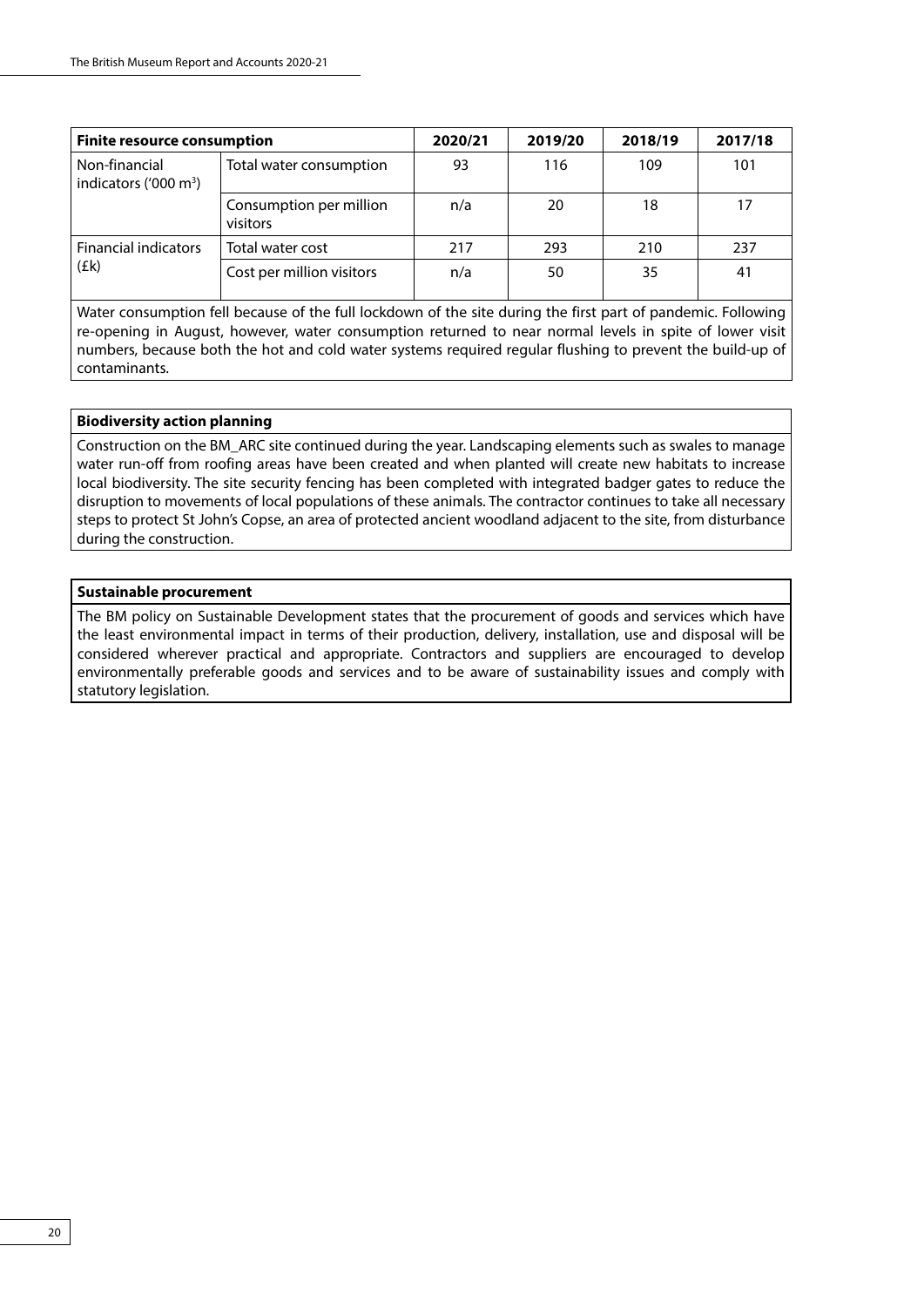<span id="page-25-0"></span>Notes:

- 1. This report has been prepared in accordance with guidelines laid down by HM Treasury published at https://www.gov.uk/government/collections/public-sector-annual-reports-sustainability-reportingguidance.
- 2. The data relate to consumption on the main Museum site in Bloomsbury, its perimeter properties, and at off-site workshops and storage in Hoxton, Hammersmith and Wiltshire.
- 3. Emissions accounting include the following emission streams:
	- a. Scope 1 reflects direct emissions, and only includes fuels combustion, for which Defra conversion factors have been used. The data are based on consumption figures provided by energy suppliers through online portals or invoice information as set out in the Carbon Reduction Commitment Data Management Process. Emissions from physical or chemical processing and fugitive emissions have not been included; robust estimates are not possible at this point, but the BM does not consider the values to be material.
	- b. Scope 2 reflects indirect emissions and includes purchased electricity. The British Museum does not have any purchased heat, steam and cooling. The data are based on the invoices received from energy suppliers and their online portals.
	- c. Scope 3 electricity transmission and distribution emissions are calculated based on the energy consumption data provided by electricity suppliers using Defra conversion factors.
	- d. Scope 3 emissions relate to official business travel directly paid for by the BM. They are estimated on the basis of information from the BM's major suppliers and analysis of spend data using the Defra conversion factors for the relevant modes of travel. They do not include international travel by air or rail, in line with GGC.
- 4. Waste data are based on information from the facility services provider, who is responsible within the contract for disposal of all site waste, with the exceptions listed below. The figure provided does not include construction waste, refurbishment programmes or hazardous waste i.e. chemical or laboratory wastes. Reporting of operational construction waste is not a minimum requirement as laid out in the Public Sector Sustainability guidelines.

#### Suppliers

The BM aims to settle bills within 30 days or by the due date. In 2020/21 it paid 86% of all invoices within the target (91% in 2019/20).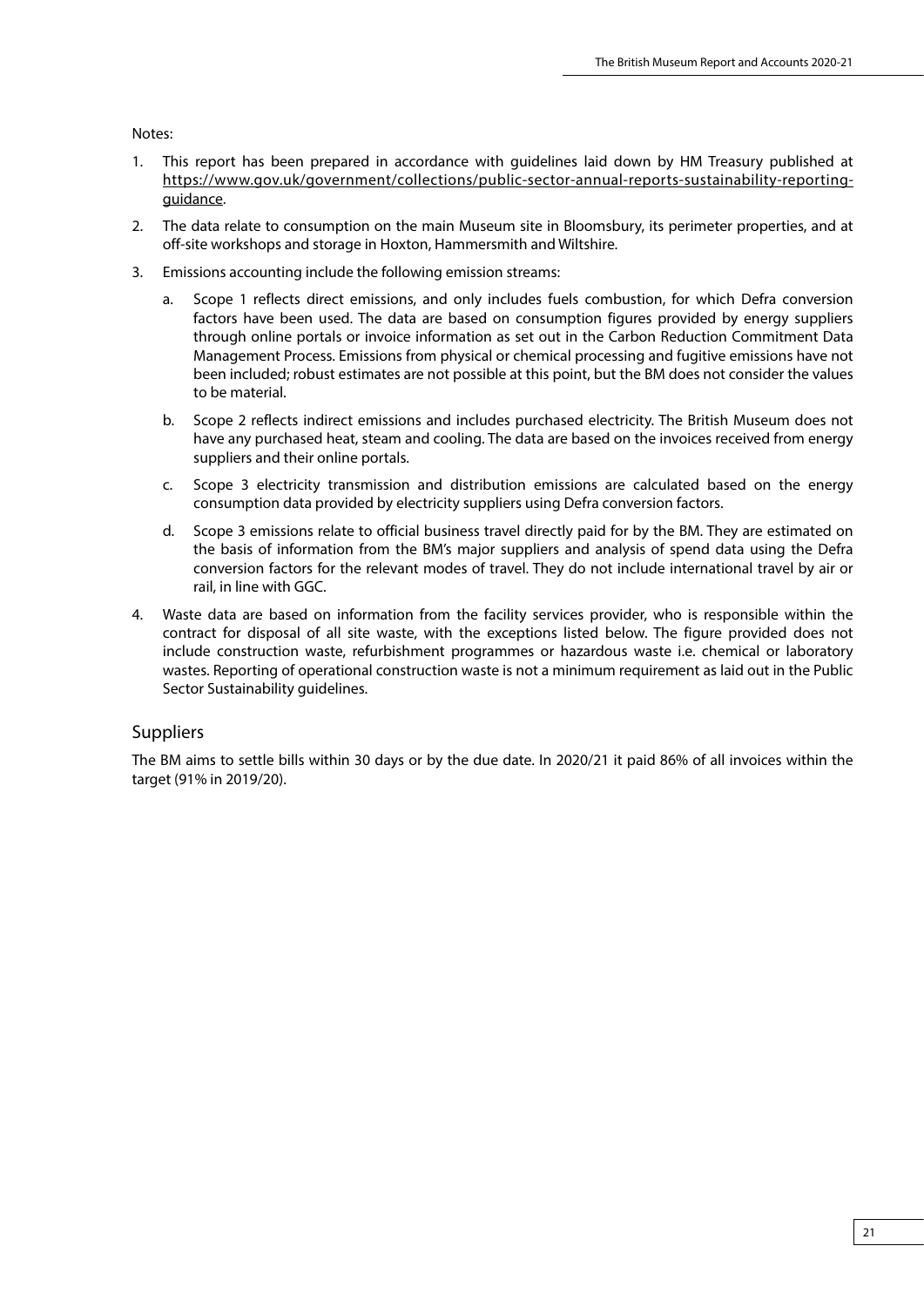### <span id="page-26-0"></span>Activity under immunity from seizure

On 12 June 2008 the Secretary of State granted the British Museum "approved status" under Part 6 Tribunals, Courts and Enforcement Act 2007 entitling it to confer protection from judicial seizure on objects loaned from abroad for temporary public exhibitions, provided the conditions set out in section 134 of the Act are met when the objects are brought into the UK.

During the 2020/21 financial year, the British Museum has granted protection under Part 6 Tribunals, Courts and Enforcement Act 2007 to objects brought into the UK for the following exhibitions:

| Arctic: culture and climate         | 95 objects |
|-------------------------------------|------------|
| 22 October 2020 - 21 February 2021  |            |
| Tantra: Enlightenment to Revolution | 7 obiects  |
| 24 September 2020 – 24 January 2021 |            |

A wide variety of objects have been protected, including ethnographic material comprising of pottery, tools made from stone, wood and bone, textiles and other items of clothing, as well as sculpture and paintings, from public institutions and private collections.

The due diligence process has been conducted by exhibition curators. In most cases, the objects borrowed were previously published, and establishing provenance presented few difficulties.

In the case of unpublished objects, lending institutions and individuals were asked to provide information about the circumstances in which objects were acquired or excavated, and where appropriate, copies of export licences were requested. Searches were made on the Art Loss Register where provenance history appeared incomplete (including during the period 1933-45 or where objects were excavated after 1970).

During the period from 1 April 2020 to 31 March 2021 the British Museum received no requests for information from potential claimants pursuant to article 7 of the Protection of Cultural Objects on Loan (Publication and Provision of Information) Regulations 2008.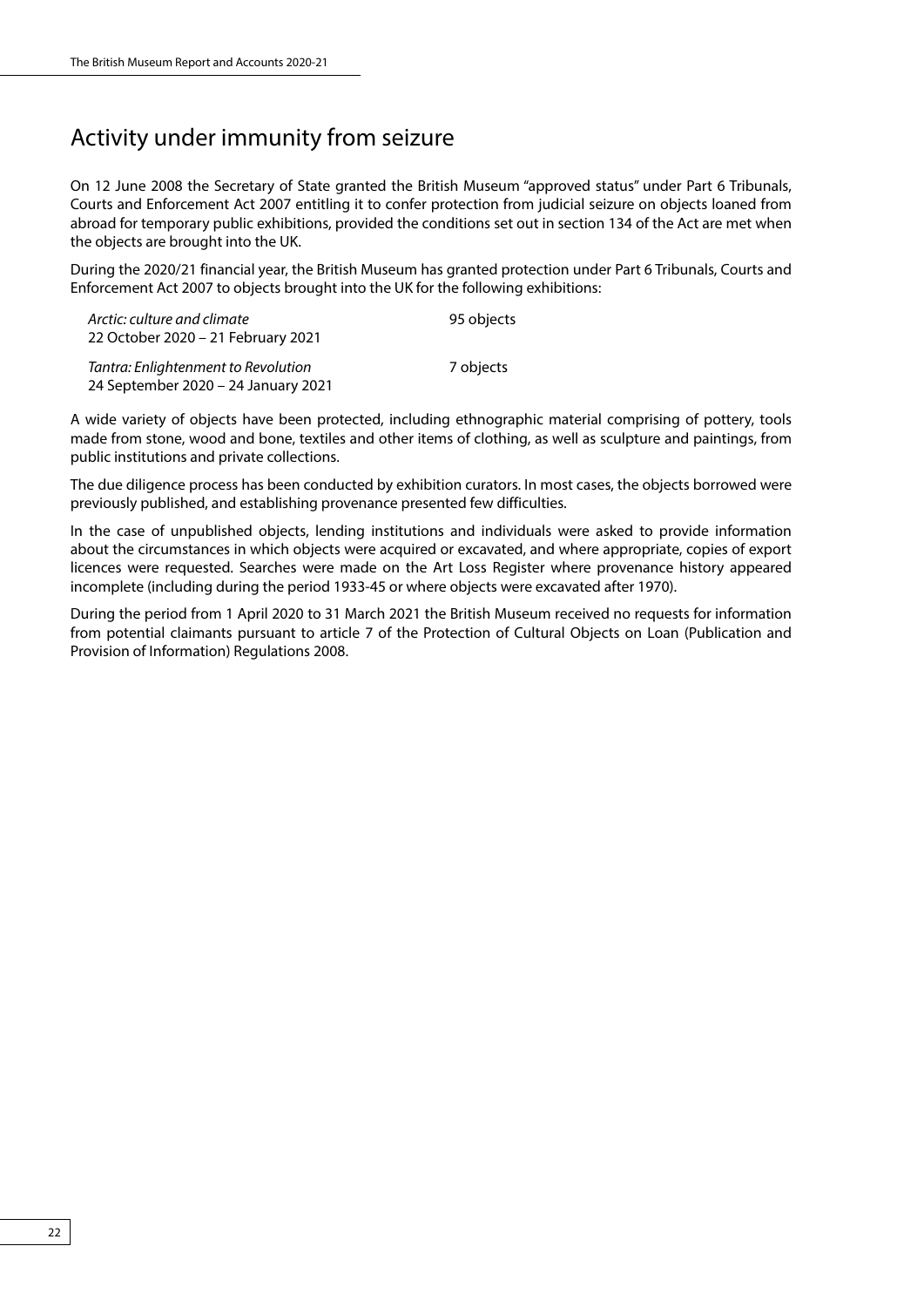### <span id="page-27-0"></span>Reference and administrative details

#### The Board of Trustees<sup>2</sup>

| <b>Trustees</b>                                                                    | Attended /<br><b>Meetings</b><br>Held | <b>Trustees</b>                                                                              | Attended /<br><b>Meetings</b><br>Held |
|------------------------------------------------------------------------------------|---------------------------------------|----------------------------------------------------------------------------------------------|---------------------------------------|
| Sir Richard Lambert (Chair) (C)                                                    | 4/4                                   | Dame Vivian Hunt DBE (A)                                                                     | 4/4                                   |
| The Hon Nigel Boardman (Deputy<br>Chair) (A)<br>(Retired on 31 December 2020)      | 3/3                                   | Sir Deryck Maughan (A)                                                                       | 4/4                                   |
| Ms Muriel Gray FRSE (Deputy Chair) (A)<br>(Appointed Deputy Chair 18 January 2021) | 4/4                                   | Sir Charlie Mayfield (A)                                                                     | 4/4                                   |
| Lord Sassoon (Deputy Chair) (A)<br>(Appointed Deputy Chair<br>18 January 2021)     | 4/4                                   | Sir Paul Nurse FRS (F)<br>(Retired 27 September 2020)                                        | 1/1                                   |
| Baroness Shafik DBE (Deputy Chair) (A)                                             | 4/4                                   | Mr Gavin Patterson (A)<br>(Retired 11 June 2020)                                             | 0/0                                   |
| Professor Dame Mary Beard DBE, FSA,<br>FBA(C)                                      | 4/4                                   | Mr Mark Pears CBE (C)                                                                        | 4/4                                   |
| Ms Cheryl Carolus (B)                                                              | 4/4                                   | Mr Grayson Perry CBE, RA (G)                                                                 | 3/4                                   |
| Dame Elizabeth Corley DBE (A)                                                      | 3/4                                   | Sir Paul Ruddock FSA (A)                                                                     | 4/4                                   |
| Miss Patricia Cumper MBE (A)                                                       | 0/4                                   | Lord Turner of Ecchinswell FRS (C)<br>(Retired 11 June 2020)                                 | 0/0                                   |
| Ms Clarissa Farr (A)                                                               | 4/4                                   | Professor Sir Mark Walport FRCP, FRS,<br>FMedSci, HonFRSE (F)<br>(Appointed 1 December 2020) | 2/2                                   |
| Professor Chris Gosden FBA (E)                                                     | 4/4                                   | Mr George Weston (A)                                                                         | 4/4                                   |
| Mr Philipp Hildebrand (A)                                                          | 4/4                                   | Professor Dame Sarah Worthington<br>DBE, QC (Hon), FBA (D)                                   | 4/4                                   |

(A) 15 Trustees are appointed by the Prime Minister.

The remaining Trustees are appointed by:

- (B) the Sovereign;
- (C) the Board of Trustees; or the Secretary of State on the nomination of:
	- (D) the British Academy
	- (E) the Society of Antiquaries of London
	- (F) the Royal Society
	- (G) the Royal Academy

A register of interests is maintained by the Governance and Planning Manager and is available on application to him. Details of related party transactions are disclosed in note 18 to the accounts.

<sup>&</sup>lt;sup>2</sup> The fractions reflect attendance at meetings each Trustee was eligible to attend during the year.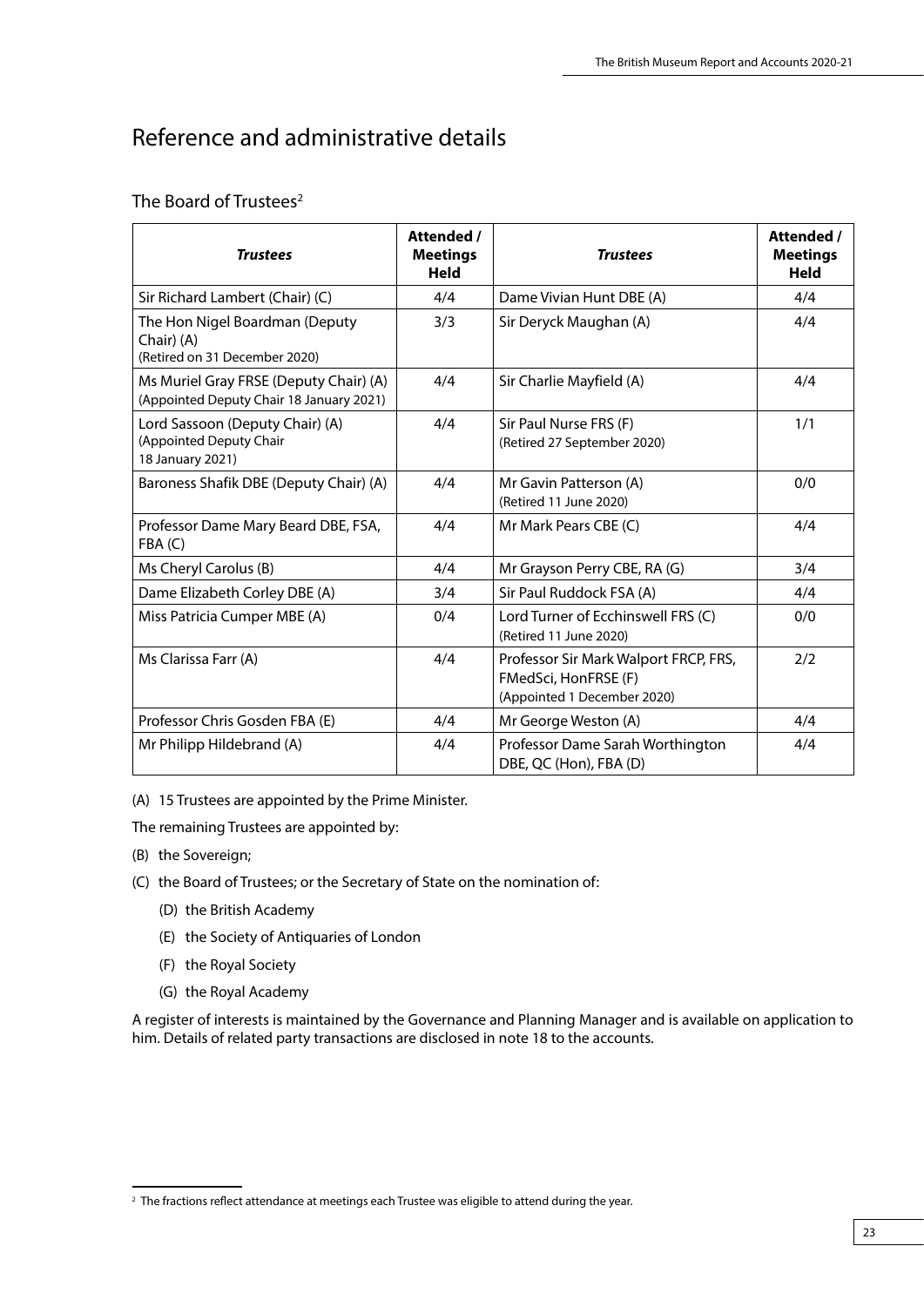### <span id="page-28-0"></span>Board committees and membership

#### *Standing Committee*

| Sir Richard Lambert (Chair)                               | 6/6 |
|-----------------------------------------------------------|-----|
| The Hon Nigel Boardman<br>(To 31 December 2020)           | 4/4 |
| Dame Elizabeth Corley                                     | 5/6 |
| Professor Chris Gosden                                    | 6/6 |
| Ms Muriel Gray                                            | 6/6 |
| Mr Gavin Patterson<br>(To 11 June 2020)                   | 2/2 |
| Sir Paul Ruddock                                          | 5/6 |
| Lord Sassoon                                              | 6/6 |
| Baroness Shafik                                           | 6/6 |
| Lord Turner<br>(To 11 June 2020)                          | 2/2 |
| Professor Sir Mark Walport<br>(Appointed 1 December 2020) | 2/2 |

#### *Nominations and Remuneration Committee*

| Baroness Shafik (Chair)                                        | 4/4 |
|----------------------------------------------------------------|-----|
| The Hon Nigel Boardman<br>(To 31 December 2020)                | 3/3 |
| Ms Clarissa Farr                                               | 4/4 |
| Ms Muriel Gray<br>(Appointed 18 January 2021)                  | 1/1 |
| Sir Richard Lambert                                            | 4/4 |
| Lord Sassoon<br>(Appointed 18 January 2021)                    | 1/1 |
| Professor Dame Sarah Worthington<br>(Appointed 1 October 2020) | 3/3 |
|                                                                |     |

#### *Audit Committee*

| Dame Vivian Hunt (Chair)                                                                                        | 4/4 |
|-----------------------------------------------------------------------------------------------------------------|-----|
| The Hon Nigel Boardman<br>(To 31 December 2020)                                                                 | 3/3 |
| Mr Philipp Hildebrand                                                                                           | 1/4 |
| Mr George Weston                                                                                                | 4/4 |
| Mr Hywel Ball (Co-opted)<br>(Reappointed 13 March 2021)                                                         | 4/4 |
| The Hon Nigel Boardman (Co-opted)<br>(Trustee member to 31 December 2020,<br>then co-opted from 1 January 2021) | 1/1 |
| Sir lan Johnston (Co-opted)                                                                                     | 4/4 |
| Mr Keith Williams (Co-opted)                                                                                    | 0/1 |

| Mr Keith Williams (Co-opted) |  |
|------------------------------|--|
| (To 30 June 2020)            |  |

*Investment Sub-committee*

# *Research Committee*

| Professor Chris Gosden (Chair)<br>(Appointed Chair 28 September 2020) | 3/3 |
|-----------------------------------------------------------------------|-----|
| Sir Paul Nurse (Chair)<br>(To 27 September 2020)                      | 1/1 |
| Professor Dame Mary Beard                                             | 3/3 |
| Professor Sir Mark Walport<br>(Appointed 1 December 2020)             | 1/1 |
| Professor Sarah Worthington (Hon),<br>FBA                             | 3/3 |
| Doctor Valerie Johnson (Co-opted)                                     | 3/3 |
| Professor Rana Mitter (Co-opted)<br>(Appointed 4 June 2020)           | 2/2 |
| Professor Olivette Otele (Co-opted)<br>(Appointed 1 July 2020)        | 2/2 |
| Professor Andrew Thompson<br>(Co-opted)                               | 2/3 |

#### *Rosetta Project Committee*

| Dame Elizabeth Corley (Chair)                   | 2/2 | Loi        |
|-------------------------------------------------|-----|------------|
| The Hon Nigel Boardman<br>(To 31 December 2020) | 1/2 | Sir<br>Sir |
| Sir Paul Ruddock                                | 2/2 | Mr         |
| Lord Sassoon                                    | 2/2 | Sir        |
| Mr Stephen Fitzgerald (Co-opted)                | 2/2 | Mr         |

| Lord Sassoon (Chair)            | 7/2 |
|---------------------------------|-----|
| Sir Deryck Maughan              | 1/2 |
| Sir Charlie Mayfield            | 2/2 |
| Mr Mark Pears                   | 2/2 |
| Sir George Iacobescu (Co-opted) | 2/2 |
| Mr Steve McGuckin (Co-opted)    | 2/2 |
| Mr David Whittleton (Co-opted)  | 2/2 |
|                                 |     |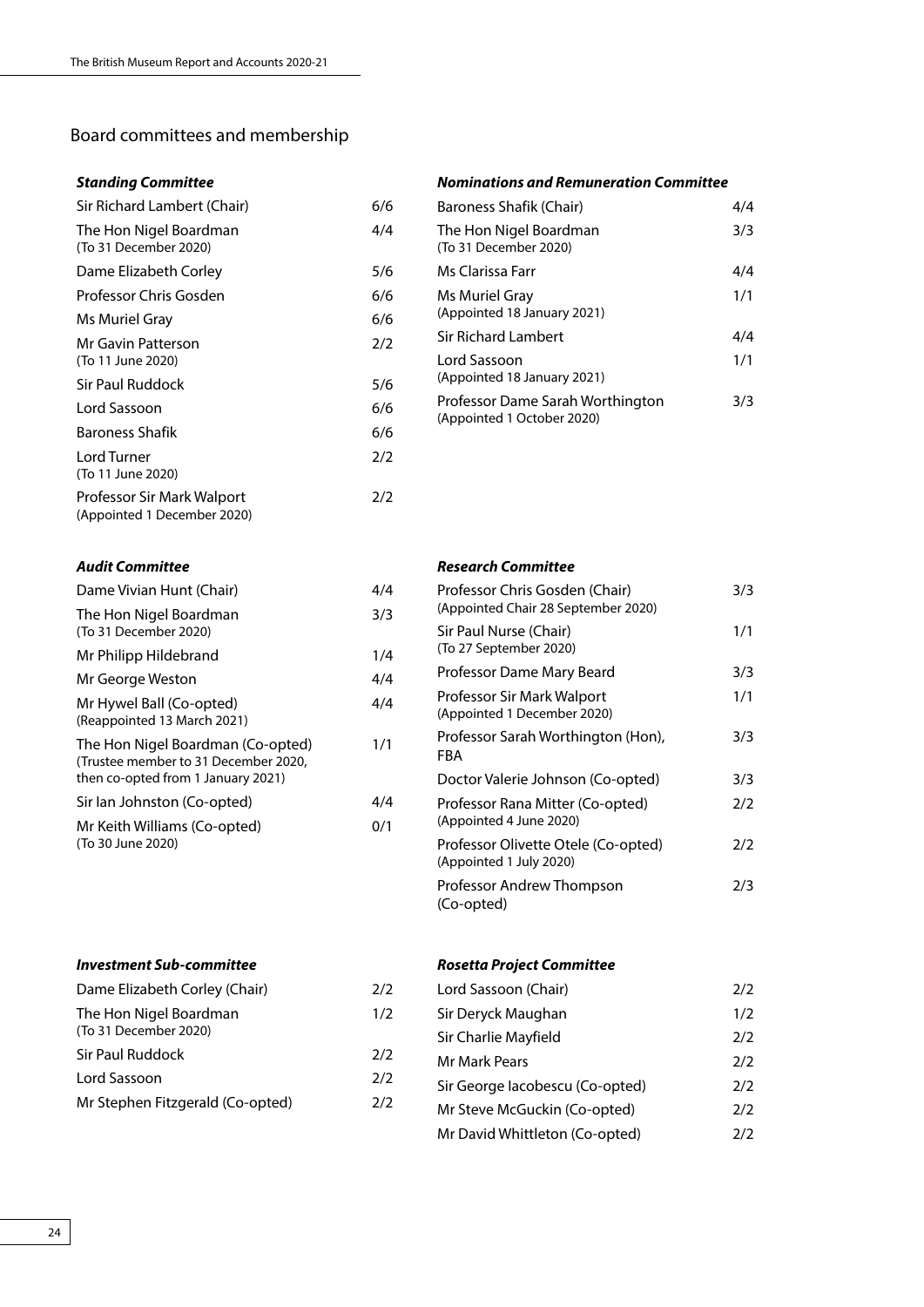### <span id="page-29-0"></span>Trustee membership of related Councils and Boards

Ms Clarissa Farr (Chair) Sir Deryck Maughan

*British Museum Friends Advisory Council The American Friends of the British Museum*  Sir Richard Lambert (ex officio director)

#### Official addresses as at 31 March 2021

| Principal address:                                                                   | The British Museum, Great Russell Street, London WC1B 3DG                                                                |
|--------------------------------------------------------------------------------------|--------------------------------------------------------------------------------------------------------------------------|
| The British Museum Great Court Limited:                                              | The British Museum, Great Russell Street, London WC1B 3DG                                                                |
| The British Museum Company Limited:                                                  | The British Museum, Great Russell Street, London WC1B 3DG                                                                |
| Auditors:<br>The Museum and the group                                                | The Comptroller and Auditor General, National Audit Office,<br>157-197 Buckingham Palace Road, Victoria, London SW1W 9SP |
| The British Museum Company Limited, The<br><b>British Museum Great Court Limited</b> | Grant Thornton UK LLP, 30 Finsbury Square, London EC2A 1AG                                                               |
| The British Museum Friends Limited                                                   | Moore Kingston Smith LLP, Devonshire House, 60 Goswell<br>Road, London EC1M 7AD                                          |
| Bankers:                                                                             | National Westminster Bank Plc, 214 High Holborn, London<br>WC1V7BX                                                       |
| Solicitor:                                                                           | In-house legal services, The British Museum                                                                              |
| Investment advisers:                                                                 | Newton Investment Management Limited, 160 Queen Victoria<br>Street, London EC4V 4LA                                      |
|                                                                                      |                                                                                                                          |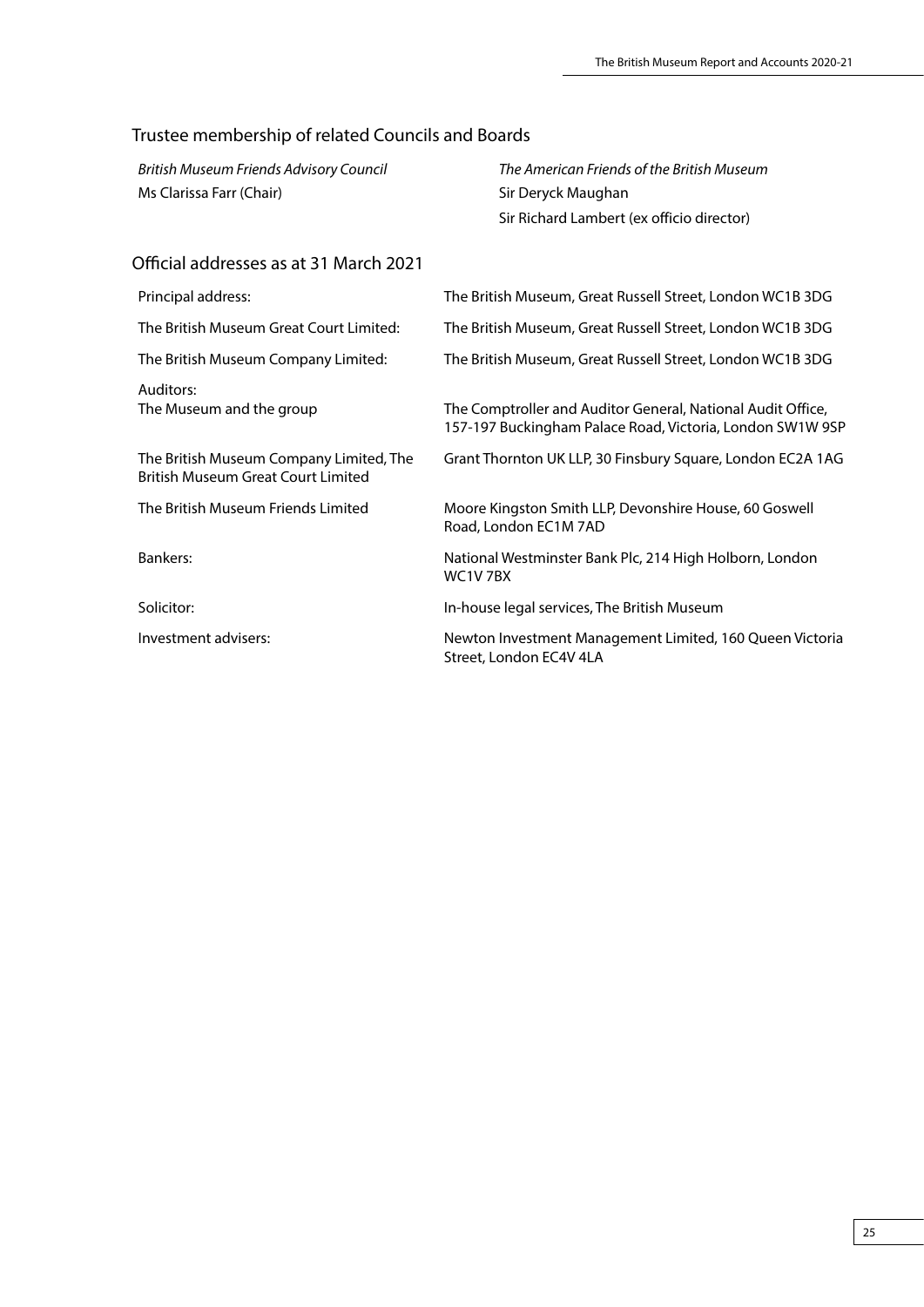### <span id="page-30-0"></span>DCMS' performance indicators

The BM's Management Agreement with DCMS includes a requirement to report on a number of performance indicators in place since 2008/09 to facilitate consistent reporting across national museums and galleries.

|                                                                                                             | 2020/21             | 2019/20             | 2018/19          | 2017/18          | 2016/17   |
|-------------------------------------------------------------------------------------------------------------|---------------------|---------------------|------------------|------------------|-----------|
| Number of visits to the Museum (excluding<br>virtual visits)                                                | $160k^3$            | 5.9 <sup>m</sup>    | 6.0 <sub>m</sub> | 5.8 <sub>m</sub> | 6.2m      |
| Number of unique website visits <sup>5</sup>                                                                | 33.5 <sup>6</sup>   | 33.9m               | 33.6m            | 37.5m            | 34.7m     |
| Number of visits by children under 16                                                                       | 45k                 | 862k                | 988k             | 888k             | 800k      |
| Number of overseas visitors                                                                                 | 3k                  | 3.8 <sub>m</sub>    | 3.4 <sup>7</sup> | 3.7 <sub>m</sub> | 4.0m      |
| Number of facilitated and self-directed visits<br>to the Museum by children under 18 in formal<br>education | 18k                 | 301k                | 301k             | 323k             | 271k      |
| Number of instances of children under 18<br>participating in on-site organised activities                   | 10k                 | 118k                | 118k             | 127k             | 126k      |
| % of visitors who would recommend a visit                                                                   | $90\%$ <sup>8</sup> | $99\%$ <sup>9</sup> | 96%              | 96%              | 96%       |
| Admissions income                                                                                           | £0.3m               | £4.3 $m$            | £2.0m            | £2.2m            | £3.0m     |
| Trading income <sup>10</sup>                                                                                | $-£0.3m$            | £8.7m               | £7.6 $m$         | £7.8m            | £14.8m    |
| Fundraising <sup>11</sup>                                                                                   | £40.4m              | £23.7m              | £22.8m           | £23.3m           | £27.1 $m$ |
| Number of UK loan venues <sup>12</sup>                                                                      | $117^{13}$          | 195                 | 147              | 165              | 156       |

<sup>&</sup>lt;sup>3</sup> The reduction in visits was due to the COVID-19 pandemic. The Museum was open for 78 days, with limited capacity.

<sup>4</sup> The Museum closed to the public from 18 March 2020 due to the COVID-19 pandemic.

<sup>&</sup>lt;sup>5</sup> This includes visits to all BM websites.

<sup>6</sup> The decrease in number of unique website visits is accounted for by a change in methodology. Under the previous methodology the number of unique website visits in 2020/21 would have been 36.8 million.

<sup>7</sup> The figure for 2018/19 has been amended from 3.8 million previously reported following discovery of a data analysis error.

<sup>&</sup>lt;sup>8</sup> The figure for 2020/21 has been affected by a very small data set due to the impact of COVID-19.

<sup>9</sup> The figure for 2019/20 has been amended from 92% previously reported to ensure consistency of approach with the wider sector.

<sup>&</sup>lt;sup>10</sup>Defined by DCMS as net profit from activities which involve selling a product or service to a customer, and including international touring exhibitions, consultancy and retail. The decrease in 2020-21 was due to the impact of COVID-19.

<sup>&</sup>lt;sup>11</sup>Defined by DCMS as activities which involve seeking financial support, e.g. from sponsors, private benefactors, charitable trusts. The figure here excludes donations in kind.

<sup>&</sup>lt;sup>12</sup>The figure quoted above in the *Audiences and Engagem*ent section reflects the number of unique loan venues. In line with DCMS quidance, the figures here include venues to which the BM has loaned more than once in the year as multiple instances.

<sup>&</sup>lt;sup>13</sup> The reduction in loan venues was due to the COVID-19 pandemic. Loans to 176 venues were scheduled originally for 2020/21.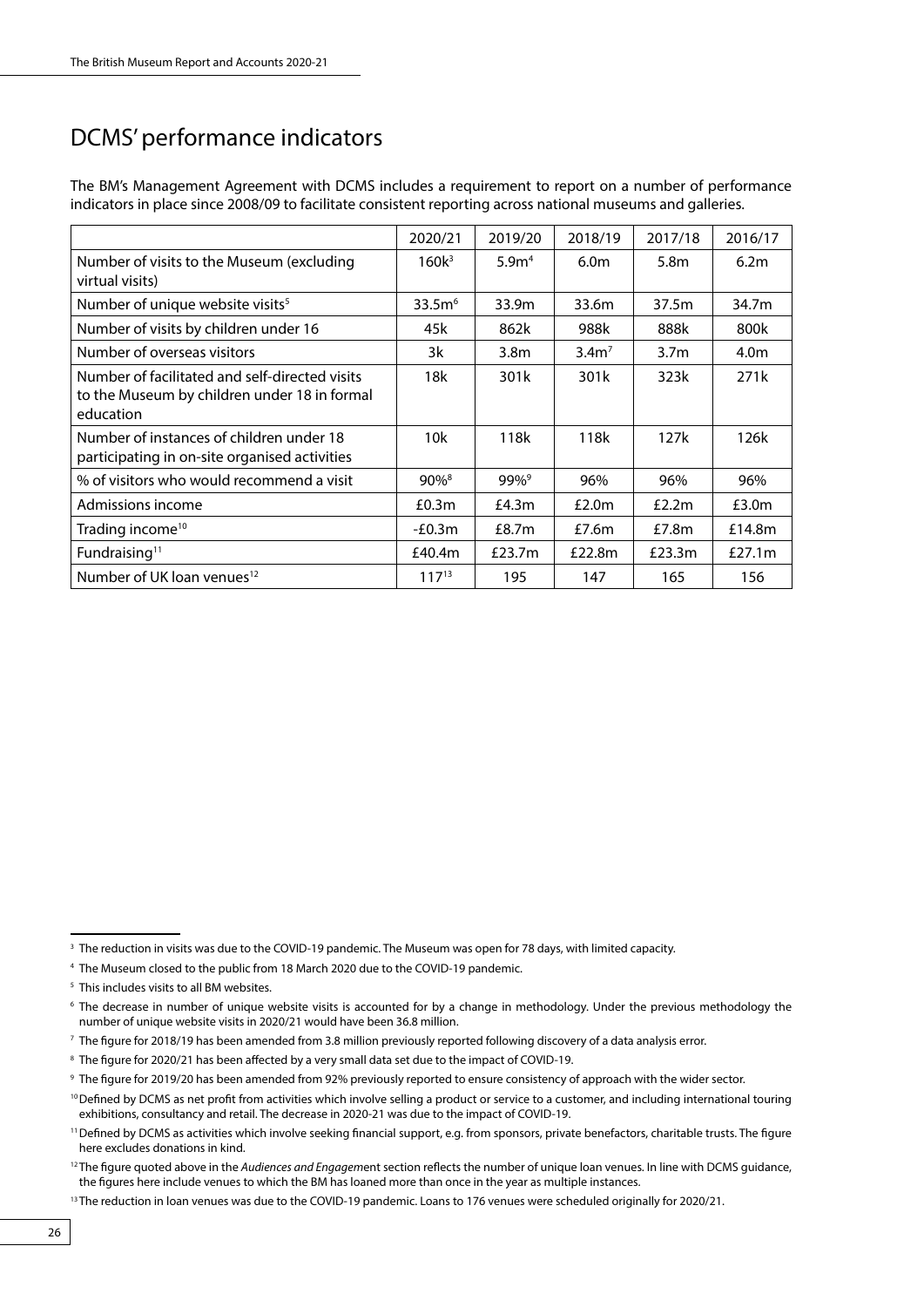### <span id="page-31-0"></span>Remuneration Report

The BM has prepared this Remuneration Report in accordance with the *Government Financial Reporting Manual*, which requires disclosure of information about directors' remuneration, where 'directors' is interpreted to mean those who influence the decisions of the BM as a whole. In the BM's opinion this means the Trustees and the Director, Hartwig Fischer. As an additional disclosure, the remuneration of the Deputy Director with oversight responsibility for Finance and HR is also presented below (Christopher Yates).

The Chair and Board of Trustees neither received nor waived any remuneration for their services during the year (2019/20: £nil). Further details about the Trustees are included within the Governance Statement.

#### *Remuneration policy*

The Chair assesses the performance of the Director each year. The Nominations and Remuneration Committee makes recommendations to the Board on the Director's remuneration, including the value of any bonus. Under his contract, Hartwig Fischer is entitled to receive an annual bonus of up to 15% of annual gross salary, entirely at the discretion of the Trustees. The timing of the appraisal process is such that the bonus reported in these accounts for 2020/21 relates to performance in 2019/20. In view of the difficult situation resulting from COVID-19, Hartwig Fischer asked not to be considered for a bonus with respect to the year 2019/20, and took a pay cut in 2020/21.

#### *Service contracts*

The officials covered by this report all have open-ended appointments. Early termination, other than for misconduct, would result in the individual receiving compensation as set out in the Civil Service Compensation Scheme. Hartwig Fischer and Christopher Yates are members of the Civil Service pension scheme. Further details about the Civil Service pension arrangements can be found at note 20 and on the website [http://](http://www.civilservice.gov.uk/pensions) [www.civilservice.gov.uk/pensions](http://www.civilservice.gov.uk/pensions)

| Single total figure of remuneration               |         |                                  |         |                                                        |         |                                                         |         |               |         |         |
|---------------------------------------------------|---------|----------------------------------|---------|--------------------------------------------------------|---------|---------------------------------------------------------|---------|---------------|---------|---------|
| Salary (£'000) <sup>14</sup>                      |         | Bonus payments<br>$(E'000)^{15}$ |         | Benefits in kind<br>(to nearest<br>£100) <sup>16</sup> |         | Pension benefits<br>(to nearest<br>£1000) <sup>17</sup> |         | Total (£'000) |         |         |
|                                                   | 2020/21 | 2019/20                          | 2020/21 | 2019/20                                                | 2020/21 | 2019/20                                                 | 2020/21 | 2019/20       | 2020/21 | 2019/20 |
| Hartwig<br>Fischer<br><b>Director</b>             | 190-195 | 190-195                          |         | 28                                                     | 1,200   | 1,200                                                   | 73,000  | 73,000        | 260-265 | 290-295 |
| Christopher<br>Yates<br>Deputy<br><b>Director</b> | 145-150 | 145-150                          |         |                                                        |         |                                                         | 69,000  | 62,000        | 215-220 | 205-210 |

#### *Remuneration (salary, benefits in kind and pensions)*

#### *Pay multiples*

The banded remuneration of the highest-paid employee at the reporting period end date was £190-195k (2019/20: £220-225k). This was 6.4 times the median remuneration of the workforce (2019/20: 7.9 times) at the reporting period end date, which was £30.0k (2019/20: £27.7k).

<sup>&</sup>lt;sup>14</sup> Salary comprises gross salary payable during the year.

<sup>&</sup>lt;sup>15</sup>Under his contract, Hartwig Fischer is entitled to receive an annual bonus of up to 15% of annual gross salary, entirely at the discretion of the Trustees.

<sup>&</sup>lt;sup>16</sup>The monetary value of benefits in kind covers any benefits provided by the BM and treated by HM Revenue and Customs as a taxable emolument. From 7 November 2016, Hartwig Fischer received living accommodation provided at public expense and chargeable to tax under s163 of the Income and Corporation Taxes Act 1988.

<sup>&</sup>lt;sup>17</sup>The value of pension benefits accrued during the year is calculated as (the real increase in pension multiplied by 20) plus (the real increase in any lump sum) less (the contributions made by the individual). The real increases exclude increases due to inflation or any increase or decreases due to a transfer of pension rights.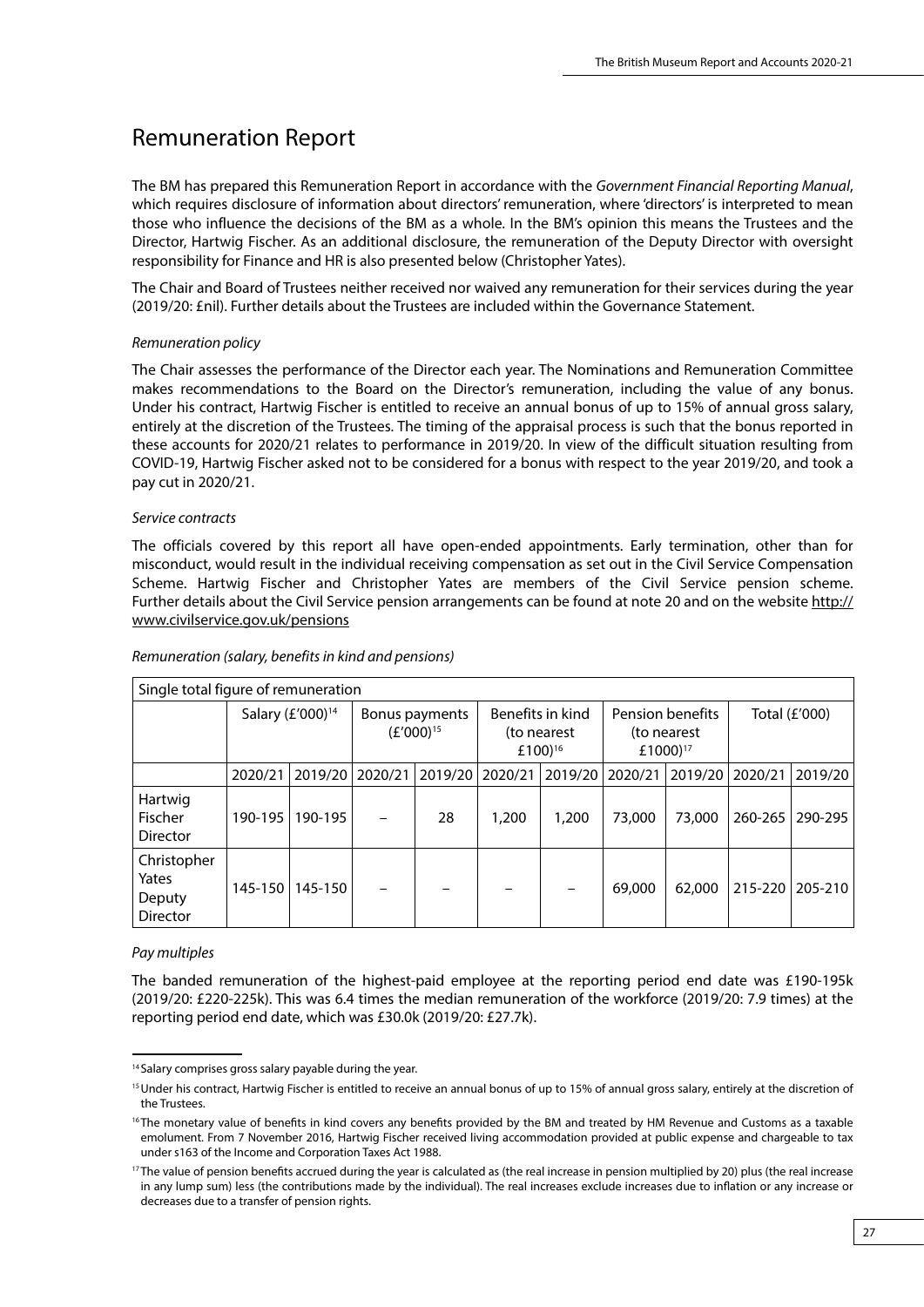The BM complies as appropriate with the Civil Service pay guidance, as modified by the Museum Freedoms. Remuneration for the workforce at the reporting end date, including fees paid, agency staff, apprentices and excluding the highest-paid employee, ranged from £17k to £148k (2019/20: £16k – £145k). Total remuneration includes salary, performance related pay, and benefits in kind. It does not include severance payments, employer pension contributions and the cash equivalent transfer value of pensions.

#### *Pension Benefits*

|                                                                                         | Accrued pension at<br>pension age <sup>18</sup> as at<br>31/3/21 and related<br>lump sum | Real increase in<br>pension and related<br>lump sum at pension<br>age | $CETV19$ at<br>31/3/21 | CETV at<br>31/3/20 | Real<br>increase<br>in CETV <sup>20</sup> |
|-----------------------------------------------------------------------------------------|------------------------------------------------------------------------------------------|-----------------------------------------------------------------------|------------------------|--------------------|-------------------------------------------|
| (E'000)                                                                                 |                                                                                          | (£'000)                                                               | (£'000)                | (E'000)            | (E'000)                                   |
| Hartwig Fischer<br>$20 - 25$<br><b>Director</b>                                         |                                                                                          | $2.5 - 5$                                                             | 321                    | 247                | 48                                        |
| Christopher Yates<br>$50 - 55$ plus a lump<br>sum of 95 - 100<br><b>Deputy Director</b> |                                                                                          | $2.5 - 5$ plus a lump<br>sum of $0 - 2.5$                             | 883                    | 807                | 40                                        |

The figures in the remuneration report have been audited.

Accounting Officer **Chair** 14 July 2021

*Hartwig Fischer Sir Richard Lambert*

<sup>&</sup>lt;sup>18</sup>The accrued pension quoted is the pension the member is entitled to receive when they reach pension age, or immediately on ceasing to be an active member of the scheme if they are already at or over pension age. Pension age is 60 for members of classic, premium and classic plus, 65 for members of nuvos, and the higher of 65 or State Pension Age for members of alpha. (The pension figures quoted show pension earned in PCSPS or alpha – as appropriate. Where the official has benefits in both the PCSPS and alpha the figure quoted is the combined value of their benefits in the two schemes, but note that part of that pension may be payable from different ages.)

<sup>&</sup>lt;sup>19</sup>A Cash Equivalent Transfer Value (CETV) is the actuarially assessed capitalised value of the pension scheme benefits accrued by a member at a particular point in time. The benefits valued are the member's accrued benefits and any contingent spouse's pension payable from the scheme. A CETV is a payment made by a pension scheme or arrangement to secure pension benefits in another pension scheme or arrangement when the member leaves a scheme and chooses to transfer the benefits accrued in their former scheme. The pension figures shown relate to the benefits that the individual has accrued as a consequence of their total membership of the pension scheme, not just their service in a senior capacity to which disclosure applies. The figures include the value of any pension benefit in another scheme or arrangement which the member has transferred to the Civil Service pension arrangements. They also include any additional pension benefit accrued to the member as a result of their buying additional pension benefits at their own cost. CETVs are worked out in accordance with The Occupational Pension Schemes (Transfer Values) (Amendment) Regulations 2008 and do not take account of any actual or potential reduction to benefits resulting from Lifetime Allowance Tax which may be due when pension benefits are taken.

<sup>&</sup>lt;sup>20</sup>This reflects the increase in CETV that is funded by the employer. It does not include the increase in accrued pension due to inflation, contributions paid by the employee (including the value of any benefits transferred from another pension scheme or arrangement) and uses common market valuation factors for the start and end of the period.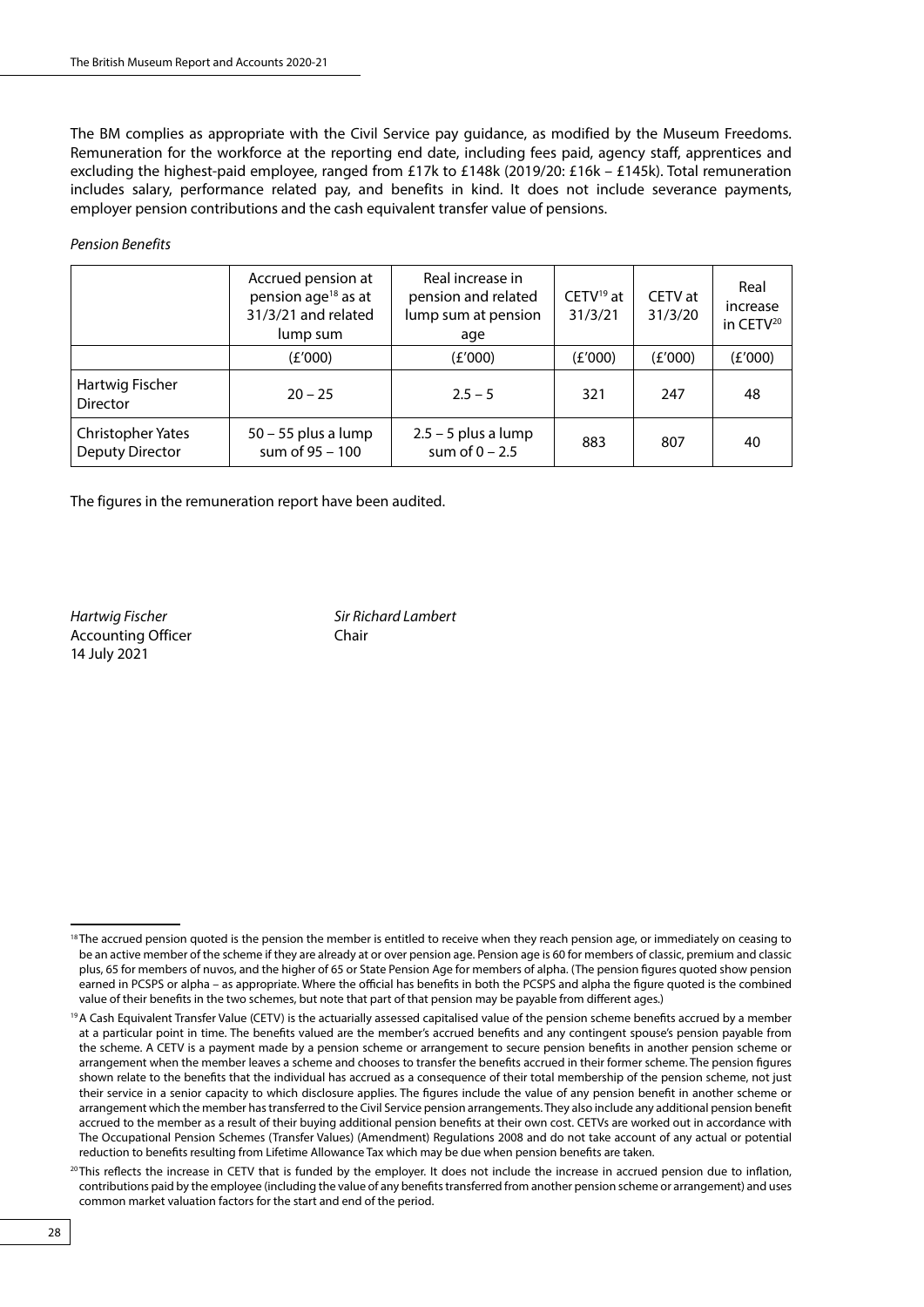### <span id="page-33-0"></span>Statement of Trustees' and Accounting Officer's responsibilities

Under Section 9 (4) and (5) of the Museum and Galleries Act 1992, the Secretary of State for Digital, Culture, Media and Sport with the consent of the Treasury has directed the Trustees of the British Museum to prepare for each financial year a statement of accounts in the form and on the basis set out in the Accounts Direction. The accounts are prepared on an accruals basis and must give a true and fair view of the state of affairs of the British Museum and of its net resource outturn, application of resources, changes in funds and cash flows for the financial year.

In preparing the BM's accounts, the Trustees and Accounting Officer are required to comply with the requirements of the *Government Financial Reporting Manual* and in particular to:

- observe the Accounts Direction issued by the Secretary of State, including the relevant accounting and disclosure requirements, and apply suitable accounting policies on a consistent basis;
- make judgements and estimates on a reasonable basis;
- state whether applicable accounting standards and statements of recommended practice have been followed, and disclose and explain any material departures in the financial statements; and
- prepare the financial statements on a going concern basis, unless it is inappropriate to presume that the BM will continue in operation.

Hartwig Fischer is the Accounting Officer designated by the Accounting Officer of the Department for Digital, Culture, Media and Sport.

The responsibilities of an Accounting Officer, including responsibility for the propriety and regularity of the public finances for which the Accounting Officer is answerable, for keeping proper records and for safeguarding the British Museum's assets, are set out in *Managing Public Money* issued by the HM Treasury.

The Accounting Officer confirms that he has taken all the steps that he ought to have taken to make himself aware of any relevant audit information and to establish that the British Museum's auditors are aware of that information. He confirms that as far as he is aware there is no relevant audit information of which the British Museum's auditors are unaware.

The Accounting Officer confirms that the Annual Report and Accounts as a whole is fair, balanced and understandable, and that he takes personal responsibility for the Annual Report and Accounts and the judgements required for determining that it is fair, balanced and understandable.

*Hartwig Fischer Sir Richard Lambert* Accounting Officer **Chair** Chair 14 July 2021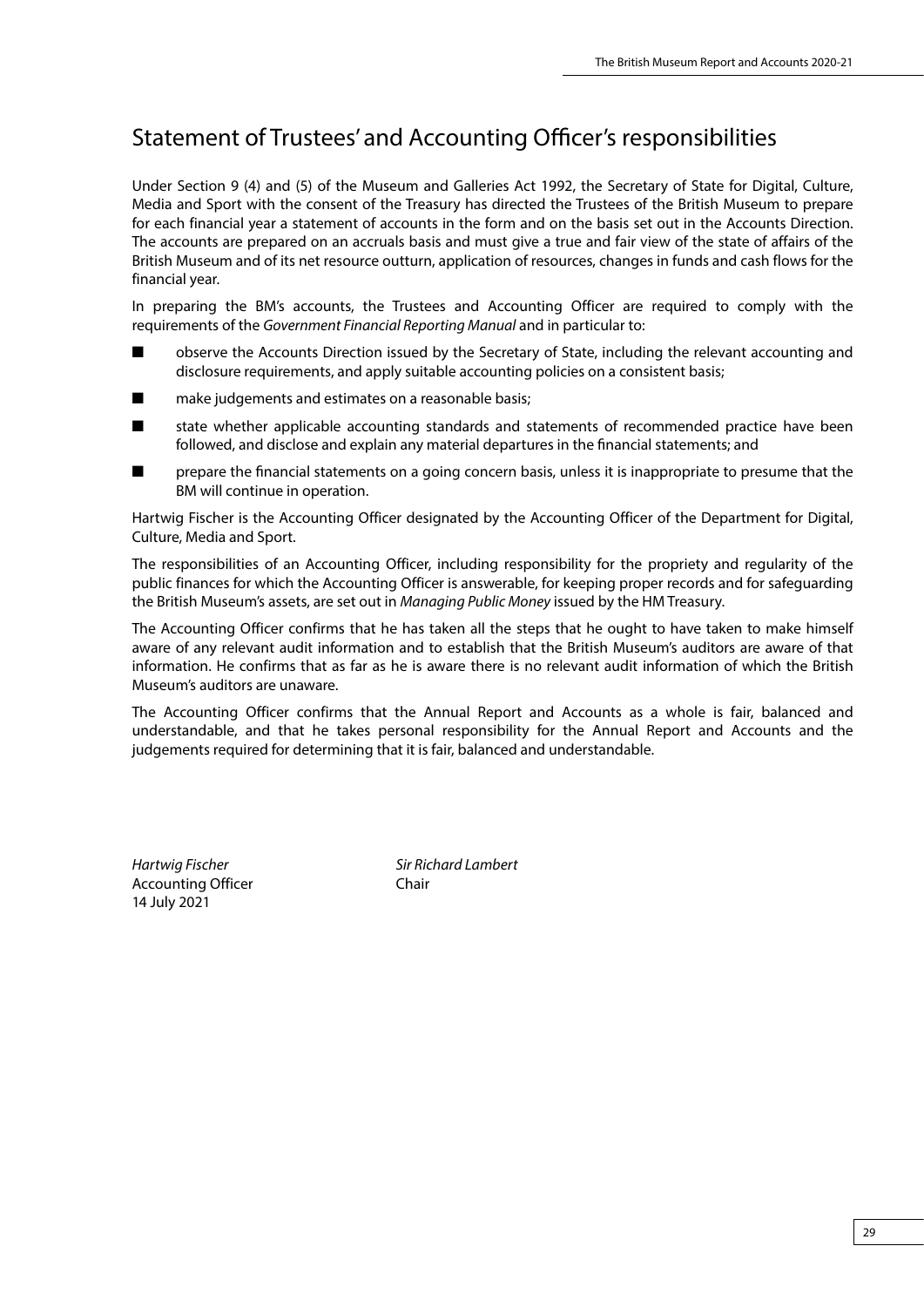### <span id="page-34-0"></span>Governance statement

The governing body of the BM is the Board of Trustees whose members are appointed for fixed terms of service. They are non-executive and unpaid. Under the terms of the British Museum Act 1963, the Board may consist of up to 25 members, of whom 15 are appointed by the Prime Minister; one by the Sovereign; four by the Secretary of State on the nomination of the Royal Academy, the British Academy, the Society of Antiquaries of London and the Royal Society respectively; and five by the Board of the British Museum. The Chair is appointed by the Board from its members. The names of Trustees serving during the year are listed in the 'Reference and administrative details' section.

The British Museum's governance framework is set out in its *Governance Principles and Procedures* which is published on the website. The BM follows governance best practice for public service and charitable bodies, and insofar as it applies, the BM complies with the principles of the *Corporate Governance in Central Government Departments: Code of Good Practice 2017*.

The induction of new Trustees is primarily through a programme of department visits and meetings with the Director, Deputy Directors, and members of the senior management team. An introductory pack of key documents and publications including the Governance Principles and Procedures, the BM Strategy and Operating Plan, the Annual Report and Accounts, and the organisation chart is provided. Induction programmes and training are further tailored to the individual needs, interests and responsibilities of the Trustee. A programme of training and briefing sessions is available to all Trustees throughout their term of appointment. Induction is also provided for co-opted members of Trustee committees. During 2020/21, induction was carried out primarily through online meetings and briefings because of the COVID-19 pandemic.

A register of interests is maintained for Trustees, co-opted committee members and senior staff and is available for public inspection on request; this is formally reviewed once a year. Trustees and co-opted members are required to declare any conflicts or potential conflicts of interest at Board and committee meetings, and these are recorded in the minutes. Depending on the nature of the conflict or potential conflict, the Chair may require a Trustee or co-opted member to either leave the meeting, or not take part in a discussion or decision on a particular issue. During the year, a co-opted member declared a conflict of interest at a Research Committee meeting and another co-opted member declared a conflict of interest at a Rosetta Project Committee meeting.

| Board/<br><b>Committee</b>                   | <b>Hierarchy</b>          | <b>Remit</b>                                                                                                                                                                                                                                                                                                                                                                                                                               |
|----------------------------------------------|---------------------------|--------------------------------------------------------------------------------------------------------------------------------------------------------------------------------------------------------------------------------------------------------------------------------------------------------------------------------------------------------------------------------------------------------------------------------------------|
| <b>Board of Trustees</b>                     | <b>Board</b>              | To discharge statutory duties under the British Museum Act 1963 and<br>Museums and Galleries Act 1992 for the general management and<br>control of the BM. The Board appoints the Director with the approval<br>of the Prime Minister, defines the strategic direction of the BM, and<br>approves its execution in an operating plan drawn up in consultation<br>with the Director.                                                        |
| Standing<br>Committee                        | Board<br>Committee        | To discharge the functions of the Board between quarterly Board<br>meetings, including monitoring achievement of the operating plan.                                                                                                                                                                                                                                                                                                       |
| <b>Director</b>                              | Accounting<br>Officer     | All Board authority granted to the management and staff of the BM is<br>delegated through the Director, so that all authority and accountability<br>is considered to be the authority and accountability of the Director so<br>far as the Board is concerned. The Director attends Board meetings. The<br>Director as the Accounting Officer is accountable to Parliament for the<br>stewardship of the resources within the BM's control. |
| <b>Audit Committee</b>                       | <b>Board</b><br>Committee | To support the Board and the Accounting Officer in their responsibilities<br>for issues of risk, control and governance by reviewing the<br>comprehensiveness, reliability and integrity of assurances provided to<br>them.                                                                                                                                                                                                                |
| Nominations and<br>Remuneration<br>Committee | <b>Board</b><br>Committee | To advise on succession planning for Trustees, recommend candidates<br>as Trustees for appointment, carry out an evaluation of the Board's and<br>Chair's performance, and make recommendations to the Board on the<br>Director's remuneration.                                                                                                                                                                                            |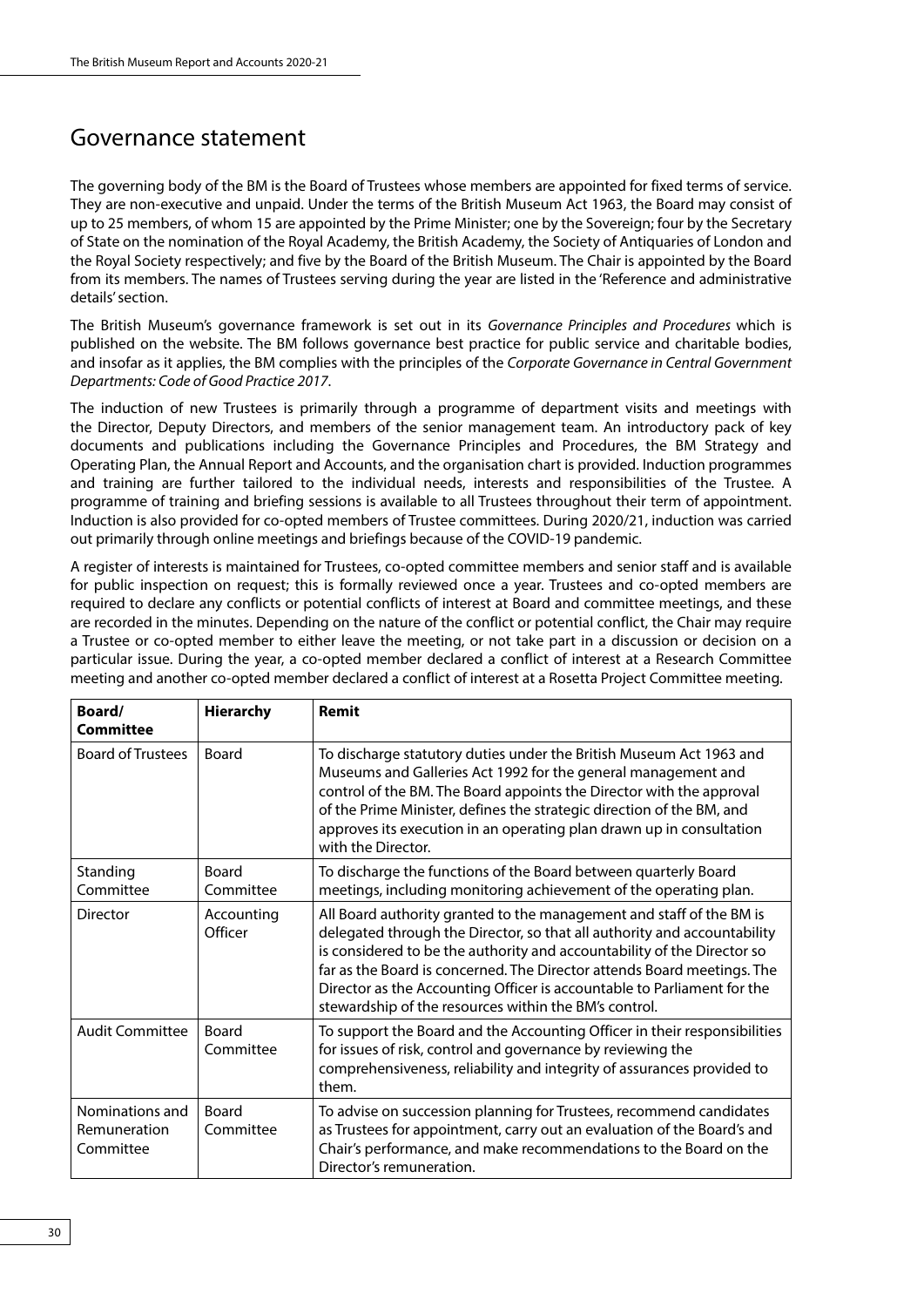| Board/<br><b>Committee</b>                                    | <b>Hierarchy</b>                              | Remit                                                                                                                                                                                                                                                                                                                                        |
|---------------------------------------------------------------|-----------------------------------------------|----------------------------------------------------------------------------------------------------------------------------------------------------------------------------------------------------------------------------------------------------------------------------------------------------------------------------------------------|
| Investment<br>Sub-Committee                                   | Sub-committee<br>of the Standing<br>Committee | To advise the Standing Committee on the investment of the BM's funds<br>and the performance of investment managers, and recommend an<br>investment policy to the Board of Trustees.                                                                                                                                                          |
| Research<br>Committee                                         | Sub-committee<br>of the Standing<br>Committee | To provide expert advice and oversight of the BM's research programme,<br>to monitor the implementation of the research strategy and provide<br>quality assurance.                                                                                                                                                                           |
| Rosetta Project<br>Committee<br>(Established<br>January 2020) | Sub-committee<br>of the Standing<br>Committee | To monitor projects over £25 million on behalf of the Board and ensure<br>that management implements projects in accordance with the scope,<br>design and budget of the project as approved by the Board.                                                                                                                                    |
| Directorate<br>Group                                          | Executive<br>Committee                        | To lead the BM's planning process, manage risk and oversee operational<br>activity. Its membership during the year comprised the Director and the<br>Deputy Directors.                                                                                                                                                                       |
| <b>BM Management</b><br>Group                                 | Executive<br>Committee                        | To raise and discuss current and emerging issues relating to BM activity<br>and external developments; and act as an information sharing group<br>for heads of department. Its membership is drawn from the Directorate<br>Group and the heads of BM departments. During the year this<br>comprised of the following:                        |
|                                                               |                                               | Collections & Public Engagement: Africa, Oceania & the Americas;<br>■<br>Asia; Britain, Europe & Prehistory; Coins & Medals; Collection<br>Care; Collection Projects & Resources; Egypt & Sudan; Exhibitions;<br>Greece & Rome; Learning & National Partnerships; Middle East;<br>Press & Marketing; Prints & Drawings; Scientific Research. |
|                                                               |                                               | Operations: Capital Planning & Programme Management;<br>■<br>Commercial;<br>Development;<br>Finance;<br>Human<br>Resources;<br>Information Services; International Engagement; Membership<br>& Customer Relationship Management; Property & Facilities<br>Management; Resources; Security and Visitor Services.                              |

#### *Board effectiveness*

The Board reviews its effectiveness annually by self-assessment, with an independent review conducted every three years, the last of which was completed in 2020. This showed that Board performance was strong overall, and that stewardship and oversight of the organisation was effective, and governance arrangements worked well, with high quality risk documentation and processes. The annual review conducted in early 2021 asked the Trustees to review performance against the principles of the *Charity Governance Code*. The review concluded that the Board's performance was strong overall, with no significant weaknesses.

The British Museum's strategy was due to be reviewed in 2020, but this work was postponed because of the pandemic and it will be resumed during 2021. The strategy is supported by an Operating Plan and Budget. The Trustees receive quarterly reports on the BM's performance against its key objectives. A summary of performance is included above in the section 'Strategic direction and performance against objectives'.

The Board has high standards in terms of the data it expects to receive to support it in discharging its duties. Data relating to the delivery of the BM's objectives, including financial control and the management of risk, are regularly reviewed by the Board and its committees. The 2021 review of Board performance showed that the Trustees agreed that they received an appropriate level of information and that there were effective mechanisms in place to measure performance.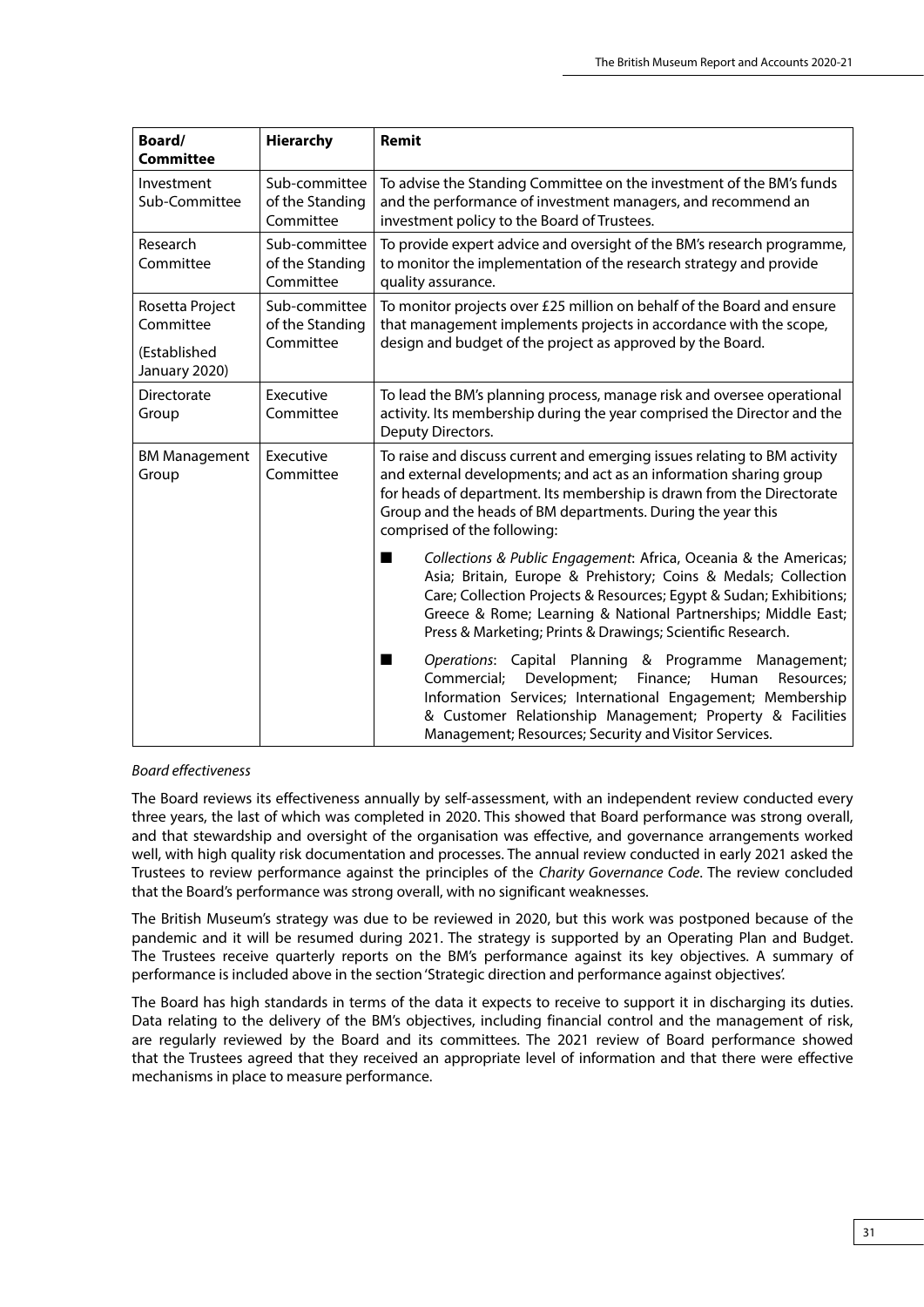#### *Reports from Board committees*

- Audit Committee: during the year, the Committee focussed on reviewing the management of risks relating to the pandemic. In addition to its on-going review of the risk register, the Committee also received briefings on exhibitions and the project to construct the BM Archaeological Research Collection. It received regular updates on security, operations and collections management, as well as reports on external and internal audits.
- *Nominations & Remuneration Committee:* during 2020/21, the committee established a sub-committee to lead the search for a new Chair from 2022; it recommended the reappointment of three Trustees to the Prime Minister, which were approved; it supported the Royal Society's nomination of a Trustee, which was approved by the Secretary of State; it made a recommendation to reappoint one of the Board's appointees, which was approved by the Board; and it made a recommendation to the Board on the Director's remuneration for 2019/20.
- *Standing Committee*: the committee continued to discharge the functions of the Board between quarterly Board meetings.

Reports from the Chairs of the Audit Committee and Nominations and Remuneration Committee are recorded in the minutes of Board meetings which are published on the BM's website. Standing Committee business is reported to the Board by the Chairman after each meeting. Sub-committee business is reported to the Standing Committee.

Attendance at meetings of the Board and its committees is noted in the section 'Reference and administrative details' above.

#### *Risk management framework and risk assessment*

Risk is unavoidable and the resources available for managing risk are finite. The aim of risk management within the BM is therefore to achieve an optimum response to risk, prioritised in accordance with an evaluation of the risks. The approach adopted takes into account best practice guidance from the National Audit Office and risk management standards.

The BM assesses risk through consideration of the likelihood of something happening, and its potential impact. Risk management within the BM includes:

- identifying and assessing risks (the "inherent risks");
- assigning each of those risks to an individual risk owner;
- setting an agreed risk appetite (the "risk targets");
- evaluating the effectiveness of relevant mitigating controls;
- assessing the risks remaining given the controls in place (the "residual risks"); and
- agreeing, implementing and monitoring controls to reduce the variance between residual and target risks.

Risk management is everybody's responsibility, and is embedded within the BM through established business planning processes which ensure that risks to achieving plan initiatives are identified as those initiatives are developed and project risks are considered at project gateways.

*The Board of Trustees* has statutory duties under the British Museum Act 1963 and Museums and Galleries Act 1992 for the general management and control of the BM. The Board appoints the Director with the approval of the Prime Minister, defines the strategic direction of the Museum, and approves its execution in an operating plan drawn up in consultation with the Director.

*The Director* is the Accounting Officer for the purposes of reporting to the Department for Digital, Culture, Media and Sport, and has overall responsibility for the BM's risk management framework.

*The Audit Committee* supports the Board and the Accounting Officer in their responsibilities for issues of risk, control and governance by reviewing the comprehensiveness, reliability and integrity of assurances provided to them. The Audit Committee reviews the risk register and actions taken at each of its meetings. In addition to a rolling programme of review, the committee focuses on the highest rated residual risks in terms of their likelihood and impact taken together, and topical risks. The Audit Committee challenges the BM's officers for evidence of good management and routinely requires managers to provide assurance that risk management and internal controls are thoroughly understood and effectively implemented at operating level. The Chairman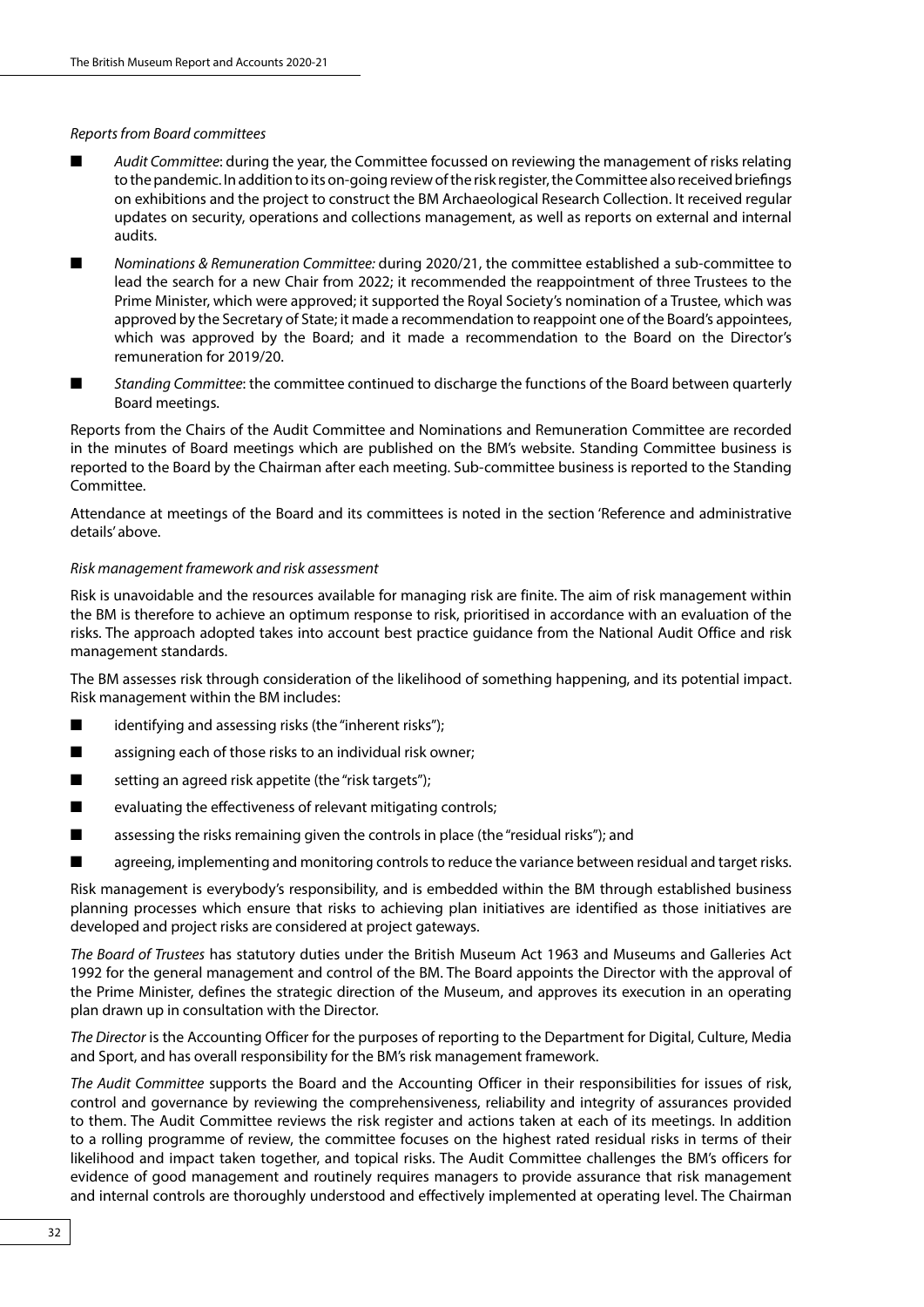of the Audit Committee reports to the Board of Trustees annually with regard to the effectiveness of risk management and the system of internal control and as required for emerging issues related to risk management.

*The Directorate Group* reviews risks, and receives and considers reports or recommendations for action or decision.

*The Internal Controls Committee* oversees the implementation of risk management principles and practice throughout the BM with the objective of eliminating, transferring, mitigating or accepting risks. It seeks to coordinate activities to obtain a more effective risk management process from existing resources and ensure the dissemination of good practice throughout the BM. It aims to provide the Directorate Group and so the Accounting Officer and the Audit Committee with assurance that an effective system of internal control has been maintained and is operated within the BM.

*Internal Audit* acts as an independent review of the internal control framework, including risk management. In addition to reports on individual reviews, Internal Audit produces an annual report that contains the Head of Internal Audit's opinion of the overall adequacy and effectiveness of the risk management, control and governance processes.

During the year the BM's risk management policy was reviewed and no significant changes were made.

The most significant inherent risks that that the Trustees manage relate to the safety and security of people working for, volunteering with and visiting the Museum; the stewardship of a collection of unparalleled global importance; the maintenance of an iconic heritage building; the preservation of relationships with local, national and international partners and stakeholders; and the long-term sustainability of the organisation.

The COVID-19 crisis has affected every aspect of the Museum. Managing risks relating to the health, safety and wellbeing of our visitors, staff, contractors and volunteers remains of paramount importance, while the pandemic also continues to heighten risks to the Museum's collection, programming, infrastructure, and trading income.

The major residual risks – many of which relate to the significant impact of the COVID-19 crisis – and the key mitigations in place are noted in the following table:

| <b>Risks</b>                                                                                 | <b>Mitigation</b>                                                                                                        |
|----------------------------------------------------------------------------------------------|--------------------------------------------------------------------------------------------------------------------------|
| There are a number of risks associated with<br>the poor condition of the estate, for example | Application for additional capital grant in aid and<br>■<br>private financial support                                    |
| increased maintenance costs and the closure<br>of spaces                                     | Prioritisation, planning and budgeting process to<br>$\blacksquare$<br>ensure that investment is appropriately targeted  |
| There is a risk that government funding                                                      | Liaison with DCMS<br>■                                                                                                   |
| is insufficient to support required capital<br>investment and operating costs                | Income generation<br>٠                                                                                                   |
| There is a risk of delays, additional cost<br>and funding risks associated with building     | Close liaison with contractors to minimise delay and<br>$\blacksquare$<br>additional cost                                |
| projects as a result of COVID-19                                                             | COVID security measures put in place to allow work to<br>٠<br>continue as far as possible                                |
|                                                                                              | Advice from in-house procurement and legal team,<br>٠<br>supplemented by specialist external advice where<br>appropriate |
|                                                                                              | Advice from experts on the Rosetta Project Committee<br>٠                                                                |
|                                                                                              | Liaison with DCMS about the impact on the programme<br>٠<br>to vacate Blythe House                                       |
| There is a risk of low visit numbers as a result                                             | Museum re-opened as early as possible<br>■                                                                               |
| of COVID-19                                                                                  | Strong public programme<br>٠                                                                                             |
|                                                                                              | Participation in sector-wide recovery initiatives                                                                        |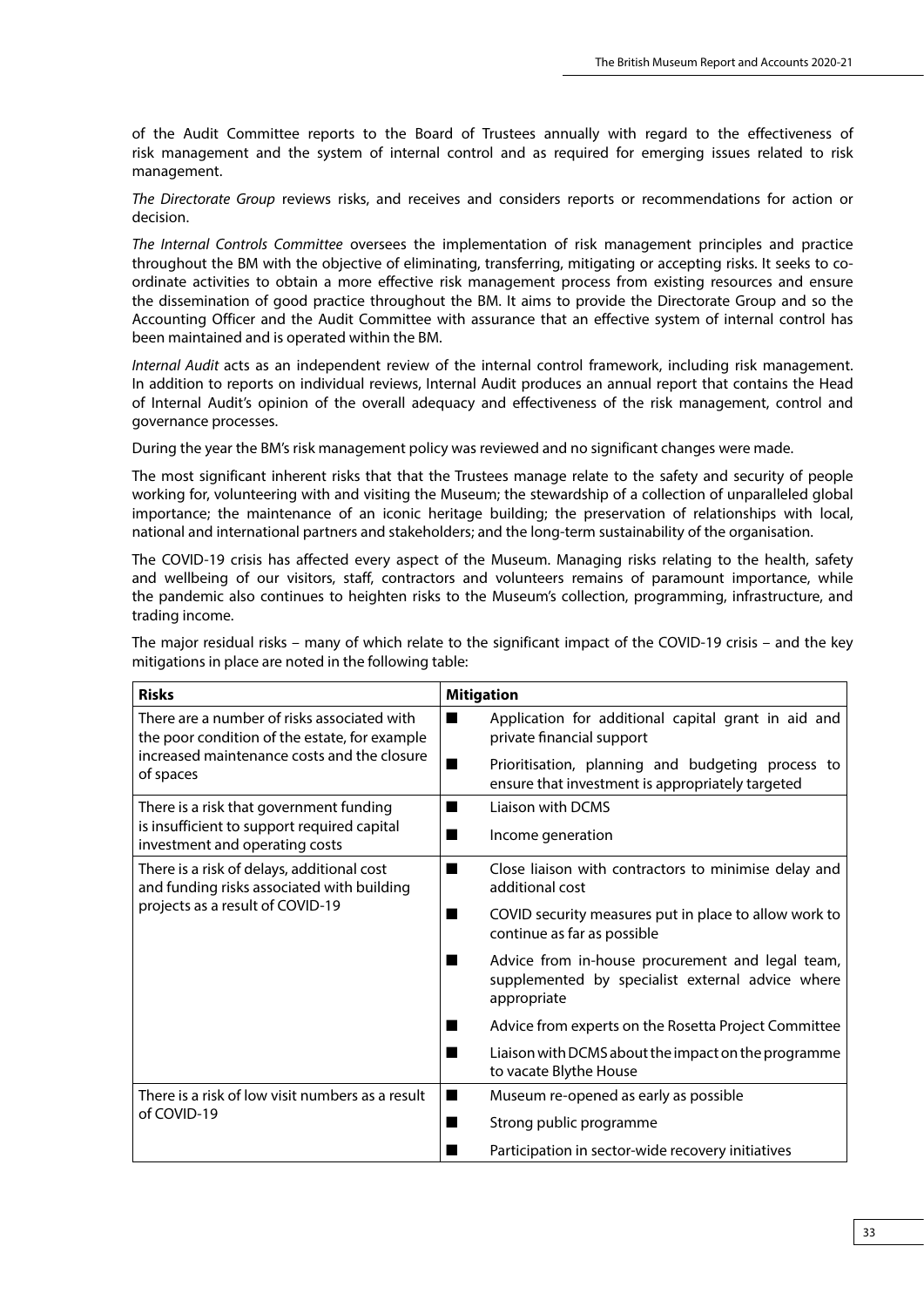| <b>Risks</b>                                                                | <b>Mitigation</b>                                                                                                                                                                                                                              |
|-----------------------------------------------------------------------------|------------------------------------------------------------------------------------------------------------------------------------------------------------------------------------------------------------------------------------------------|
| There is a risk of reduced self-generated<br>income as a result of COVID-19 | Regular financial forecasting                                                                                                                                                                                                                  |
|                                                                             | Detailed plans to deliver cost savings and minimise<br>income losses where possible, for example through<br>re-opening shops and hospitality outlets where<br>commercially viable and maintaining<br>positive<br>relationships with supporters |
|                                                                             | Government financial support through furlough<br>scheme and direct funding                                                                                                                                                                     |

The actions required in each case to achieve target risk levels are recorded in the risk register and their delivery is monitored by the Audit Committee.

The BM has an adequate and effective framework for risk management, governance and internal control, and appropriate plans, informed by internal audit reviews, to ensure continuous improvement. The BM continues to focus its efforts on scrutinising areas of perceived higher risk and, in particular, is focussing on implementing agreed changes to the visitor services and security functions, record reconciliations, and resolving the impact of the pandemic on routine housekeeping processes.

During 2020/21, the BM reported a personal data breach to the Information Commissioner's Office (ICO). The incident was fully investigated by the BM and actions were taken to reduce the risk of recurrence. The ICO was satisfied with the steps taken by the BM and determined that no regulatory action was required.

The BM has a whistleblowing policy which is approved by the Board of Trustees and published on the website. The policy is formally reviewed every four years, or as circumstances require. The policy is supported by a whistleblowing procedure made available to all staff and published on the Museum's intranet.

*Hartwig Fischer* Accounting Officer 14 July 2021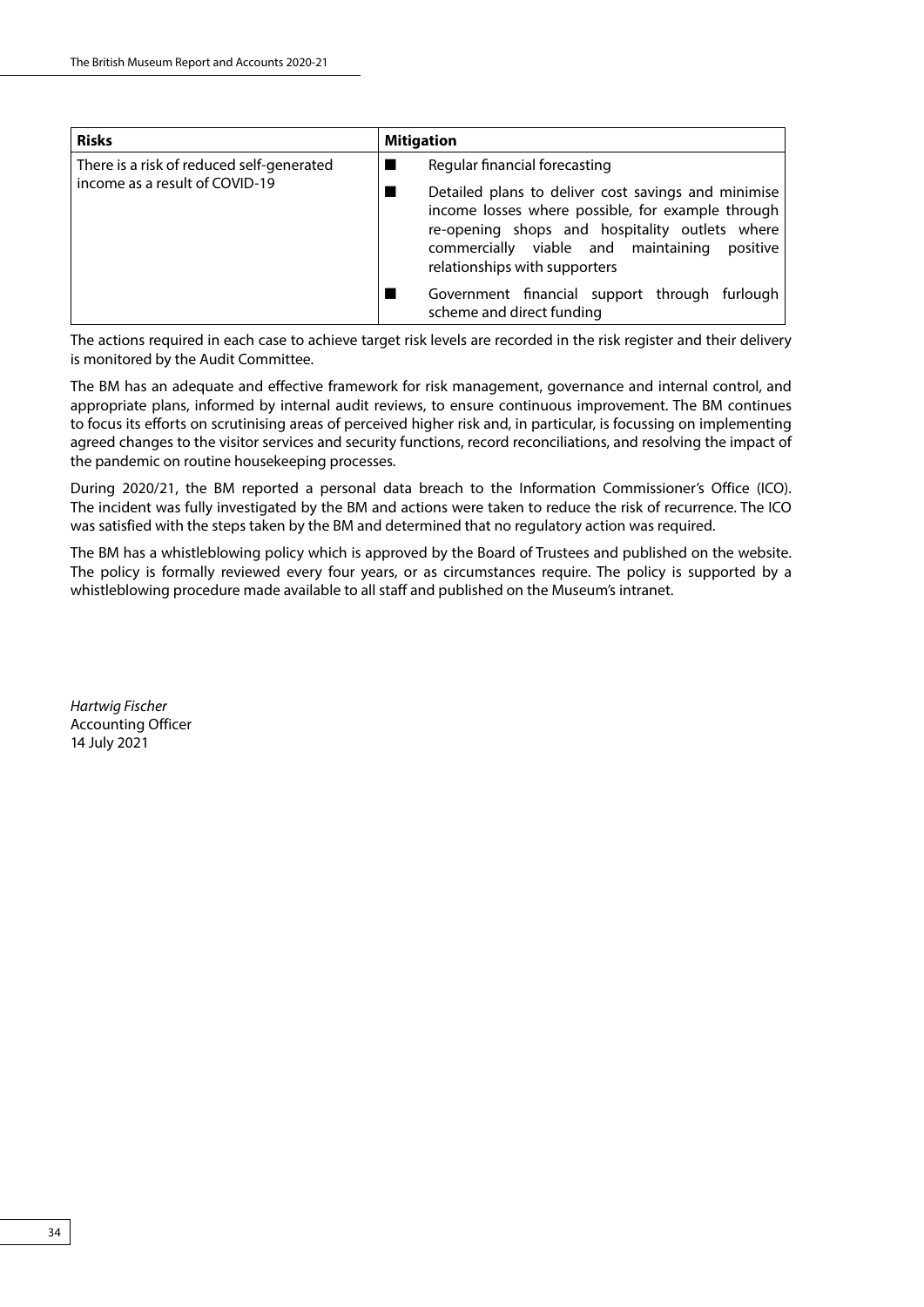# The Certificate and Report of the Comptroller and Auditor General to the Houses of Parliament

# Opinion on financial statements

I certify that I have audited the financial statements of the British Museum for the year ended 31 March 2021 under the Museums and Galleries Act 1992. The financial statements comprise: The Consolidated Statement of Financial Activities, the Consolidated and Museum Balance Sheets, the Consolidated Statement of Cashflows and the related notes, including the significant accounting policies. The financial reporting framework that has been applied in their preparation is applicable law and United Kingdom accounting standards including FRS 102, the Financial Reporting Standard applicable in the UK and Republic of Ireland (United Kingdom Generally Accepted Accounting Practice).

I have also audited the information in the Remuneration Report that is described in that report as having been audited.

In my opinion:

- the financial statements give a true and fair view of the state of the group's and of the British Museum's affairs as at 31 March 2021 and of its net income for the year then ended; and
- the financial statements have been properly prepared in accordance with the Museums and Galleries Act 1992 and Secretary of State directions issued thereunder.

# Opinion on regularity

In my opinion, in all material respects the income and expenditure recorded in the financial statements have been applied to the purposes intended by Parliament and the financial transactions recorded in the financial statements conform to the authorities which govern them.

# Basis for opinions

I conducted my audit in accordance with International Standards on Auditing (ISAs) (UK), applicable law and Practice Note 10 'Audit of Financial Statements of Public Sector Entities in the United Kingdom'. My responsibilities under those standards are further described in the Auditor's responsibilities for the audit of the financial statements section of my certificate.

Those standards require me and my staff to comply with the Financial Reporting Council's Revised Ethical Standard 2019. I have also elected to apply the ethical standards relevant to listed entities. I am independent of the British Museum in accordance with the ethical requirements that are relevant to my audit of the financial statements in the UK. My staff and I have fulfilled our other ethical responsibilities in accordance with these requirements.

I believe that the audit evidence I have obtained is sufficient and appropriate to provide a basis for my opinion.

# Conclusions relating to going concern

In auditing the financial statements, I have concluded that the British Museum's use of the going concern basis of accounting in the preparation of the financial statements is appropriate.

Based on the work I have performed, I have not identified any material uncertainties relating to events or conditions that, individually or collectively, may cast significant doubt on the British Museum's ability to continue as a going concern for a period of at least twelve months from when the financial statements are authorised for issue.

My responsibilities and the responsibilities of the Trustees and the Accounting Officer with respect to going concern are described in the relevant sections of this certificate.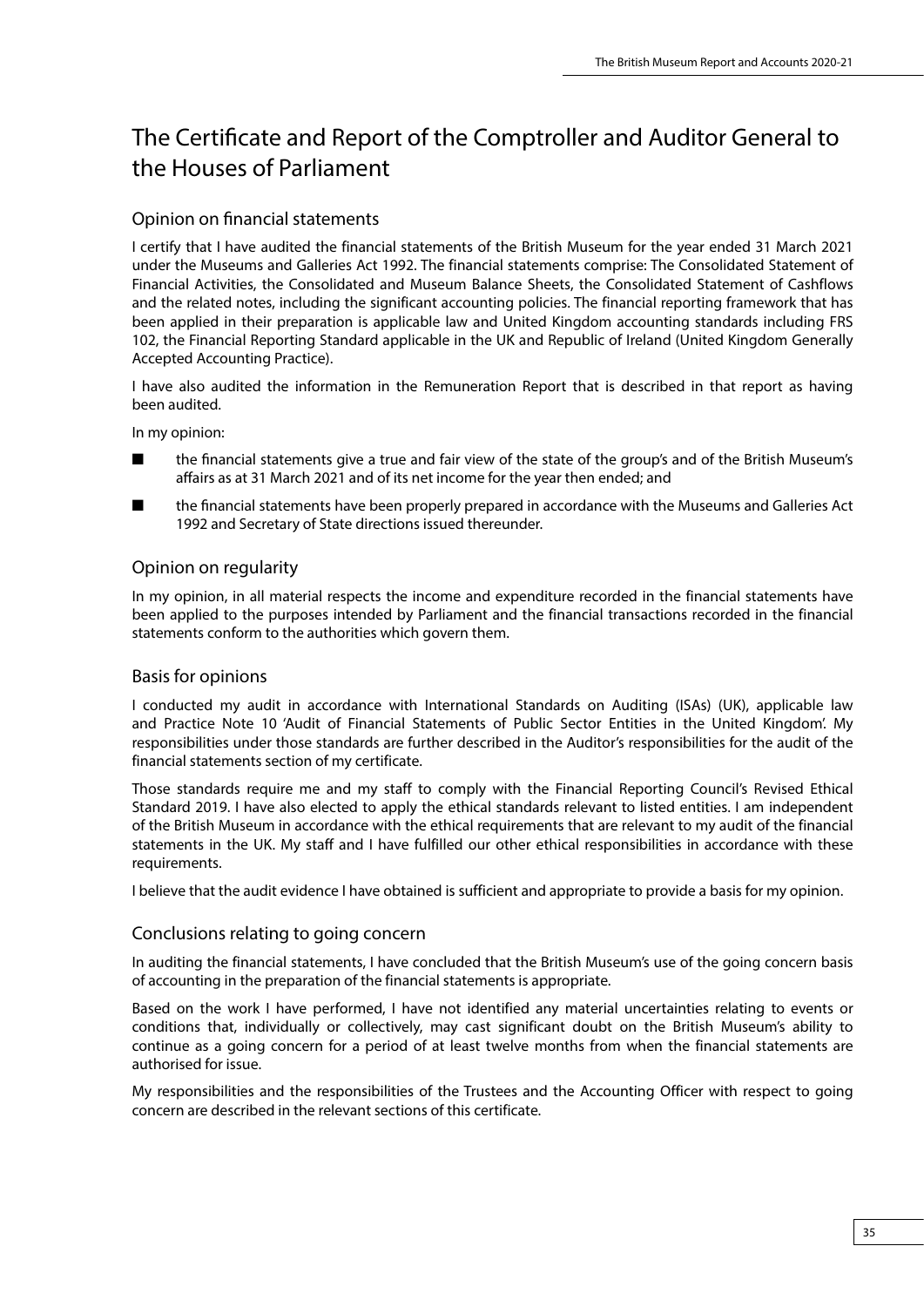# Other Information

The other information comprises information included in the Trustees and Accounting Officer's Annual Report but does not include the financial statements and my auditor's certificate thereon. The Trustees and the Accounting Officer are responsible for the other information. My opinion on the financial statements does not cover the other information and except to the extent otherwise explicitly stated in my certificate, I do not express any form of assurance conclusion thereon. In connection with my audit of the financial statements, my responsibility is to read the other information and, in doing so, consider whether the other information is materially inconsistent with the financial statements or my knowledge obtained in the audit or otherwise appears to be materially misstated. If I identify such material inconsistencies or apparent material misstatements, I am required to determine whether this gives rise to a material misstatement in the financial statements themselves. If, based on the work I have performed, I conclude that there is a material misstatement of this other information, I am required to report that fact.

I have nothing to report in this regard.

# Opinion on other matters

In my opinion:

- the parts of the Remuneration Report to be audited have been properly prepared in accordance with Secretary of State directions made under the Museums and Galleries Act 1992.
- the information given in the Trustees and Accounting Officer's Annual Report for the financial year for which the financial statements are prepared is consistent with the financial statements.

# Matters on which I report by exception

In the light of the knowledge and understanding of the British Museum and its environment obtained in the course of the audit, I have not identified material misstatements in the Trustees and Accounting Officer's Annual Report.

I have nothing to report in respect of the following matters which I report to you if, in my opinion:

- adequate accounting records have not been kept or returns adequate for my audit have not been received from branches not visited by my staff; or
- the financial statements and the parts of the Remuneration Report to be audited are not in agreement with the accounting records and returns; or
- I have not received all of the information and explanations I require for my audit; or
- the Governance Statement does not reflect compliance with HM Treasury's quidance.

# Responsibilities of the Board of Trustees and Director as Accounting Officer

As explained more fully in the Statement of Trustees' and Accounting Officers' Responsibilities, the Trustees and the Accounting Officer are responsible for:

- the preparation of the financial statements in accordance with the applicable financial reporting framework and for being satisfied that they give a true and fair view;
- internal controls as Trustees and the Accounting Officer determine is necessary to enable the preparation of the financial statements to be free from material misstatement, whether due to fraud or error;
- assessing the group and the British Museum's ability to continue as a going concern, disclosing, as applicable, matters related to going concern and using the going concern basis of accounting unless the Trustees and the Accounting Officer either intends to liquidate the entity or to cease operations, or has no realistic alternative but to do so.

# Auditor's responsibilities for the audit of the financial statements

My responsibility is to audit, certify and report on the financial statements in accordance with the Museums and Galleries Act 1992.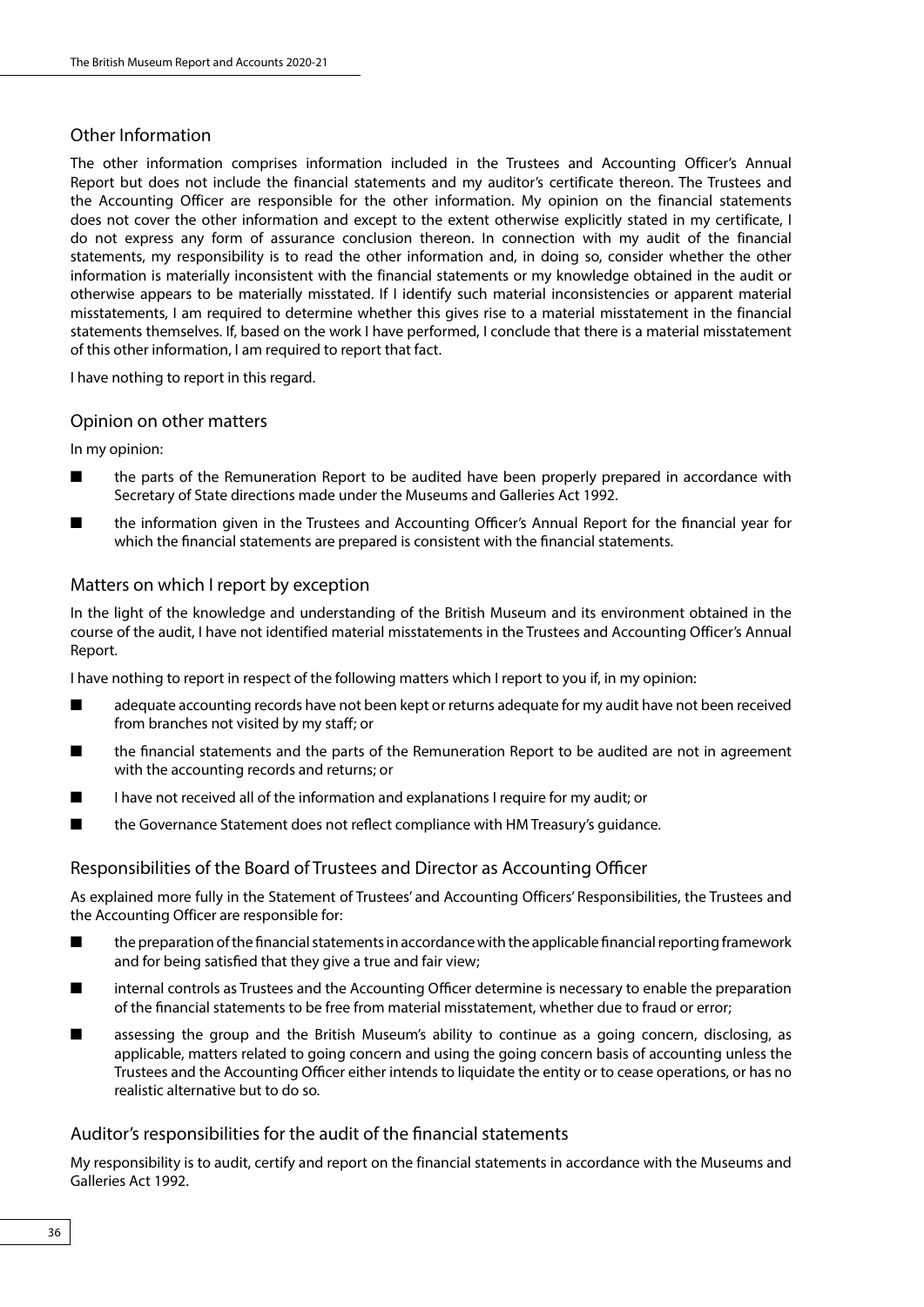My objectives are to obtain reasonable assurance about whether the financial statements as a whole are free from material misstatement, whether due to fraud or error, and to issue a certificate that includes my opinion. Reasonable assurance is a high level of assurance but is not a guarantee that an audit conducted in accordance with ISAs (UK) will always detect a material misstatement when it exists. Misstatements can arise from fraud or error and are considered material if, individually or in the aggregate, they could reasonably be expected to influence the economic decisions of users taken on the basis of these financial statements.

I design procedures in line with my responsibilities, outlined above, to detect material misstatements in respect of non-compliance with laws and regulation, including fraud.

My procedures included the following:

- Inquiring of management, the internal auditor and those charged with governance, including obtaining and reviewing supporting documentation relating to the British Museum's policies and procedures relating to:
	- identifying, evaluating and complying with laws and regulations and whether they were aware of any instances of non-compliance;
	- detecting and responding to the risks of fraud and whether they have knowledge of any actual, suspected or alleged fraud;
	- the internal controls established to mitigate risks related to fraud or non-compliance with laws and regulations including the British Museum's controls relating to the Museum and Galleries Act 1992, the British Museum Act 1963, Managing Public Money, and the Charities Act 2011; and
	- discussing among the engagement team including key personnel from the component auditors, and involving relevant internal and or external specialists, including experts in the valuation of land and buildings, regarding how and where fraud might occur in the financial statements and any potential indicators of fraud. As part of this discussion, I identified potential for fraud in the following areas: revenue recognition, posting of unusual journals and the application of the Coronavirus Job Retention Scheme.
- obtaining an understanding of the British Museum and the group's framework of authority as well as other legal and regulatory frameworks that the British Museum and group operates in, focusing on those laws and regulations that had a direct effect on the financial statements or that had a fundamental effect on the operations of the British Museum and group. The key laws and regulations I considered in this context included the Museum and Galleries Act 1992, the British Museum Act 1963, Managing Public Money, Employment Law, Tax Legislation, Pensions Legislation, the Coronavirus Act 2020 and the Charities Act 2011.

In addition to the above, my procedures to respond to identified risks included the following:

- reviewing the financial statement disclosures and testing to supporting documentation to assess compliance with relevant laws and regulations discussed above;
- enquiring of management, the Audit Committee and in-house legal counsel concerning actual and potential litigation and claims;
- reading minutes of meetings of those charged with governance and the Board of Trustees;
- in addressing the risk of fraud through management override of controls, testing the appropriateness of journal entries and other adjustments; assessing whether the judgements made in making accounting estimates are indicative of a potential bias; and evaluating the business rationale of any significant transactions that are unusual or outside the normal course of business;
- in addressing the risk of revenue recognition due to fraud, assessing the recognition of grants and donations in line with the accounting framework and undertaking procedures to test the completeness of grants, donations and legacies;
- in addressing the risk of fraud in the Coronavirus Job Retention Scheme undertaking procedures to test that claims to HM Revenue and Customs were in line with the scheme rules and procedures to test whether employees were working whilst claiming under the scheme.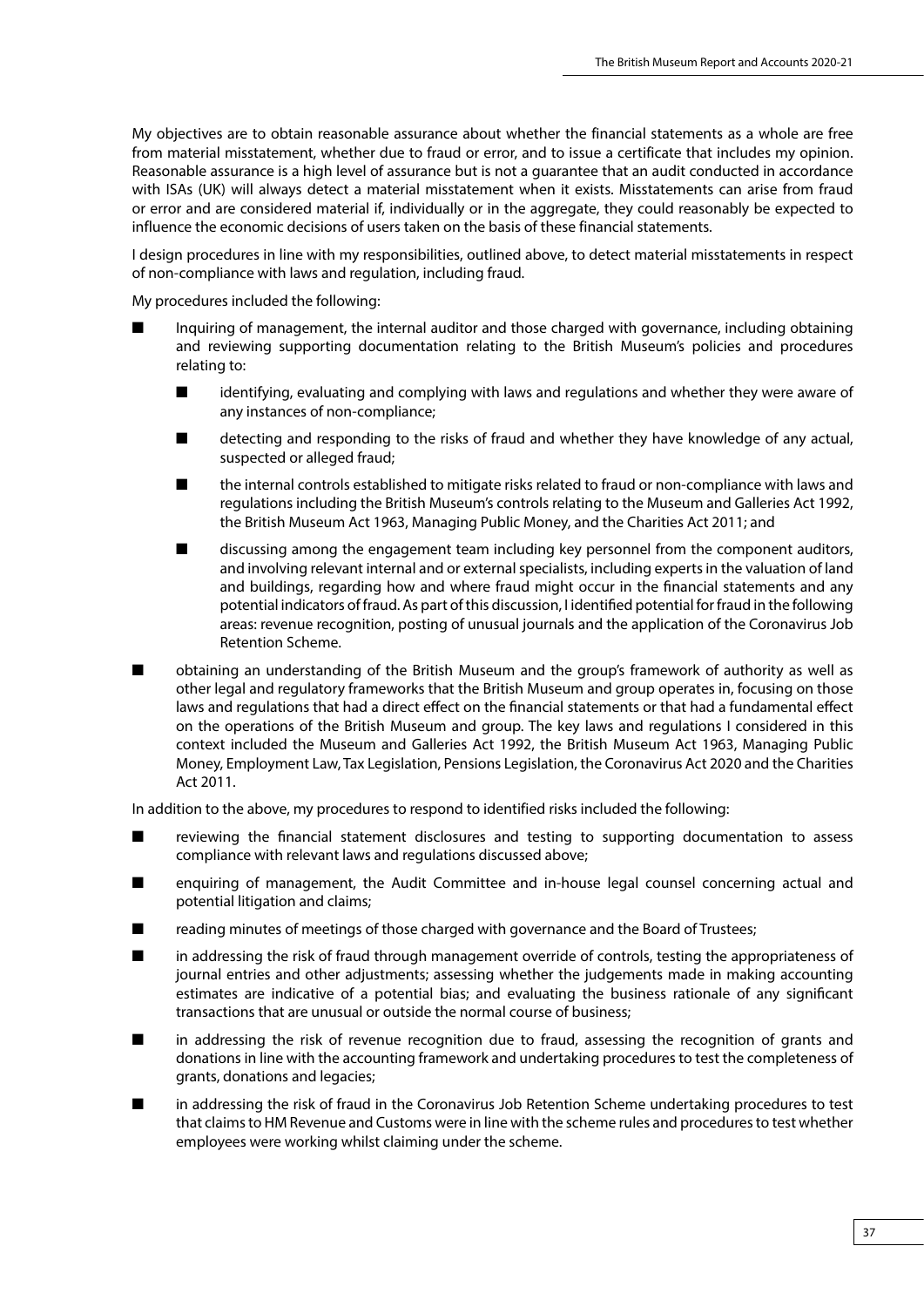I also communicated relevant identified laws and regulations and potential fraud risks to all engagement team members including internal specialists and significant component audit teams and remained alert to any indications of fraud or non-compliance with laws and regulations throughout the audit.

A further description of my responsibilities for the audit of the financial statements is located on the Financial Reporting Council's website at: [www.frc.org.uk/auditorsresponsibilities.](https://www.frc.org.uk/auditors/audit-assurance/auditor-s-responsibilities-for-the-audit-of-the-fi/description-of-the-auditor%e2%80%99s-responsibilities-for) This description forms part of my certificate.

In addition, I am required to obtain evidence sufficient to give reasonable assurance that the income and expenditure reported in the financial statements have been applied to the purposes intended by Parliament and the financial transactions conform to the authorities which govern them.

I communicate with those charged with governance regarding, among other matters, the planned scope and timing of the audit and significant audit findings, including any significant deficiencies in internal control that I identify during my audit.

## **Report**

I have no observations to make on these financial statements.

**Gareth Davies National Audit Office** Comptroller and Auditor General 157-197 Buckingham Palace Road,

Victoria, 15 July 2021 London SW1W 9SP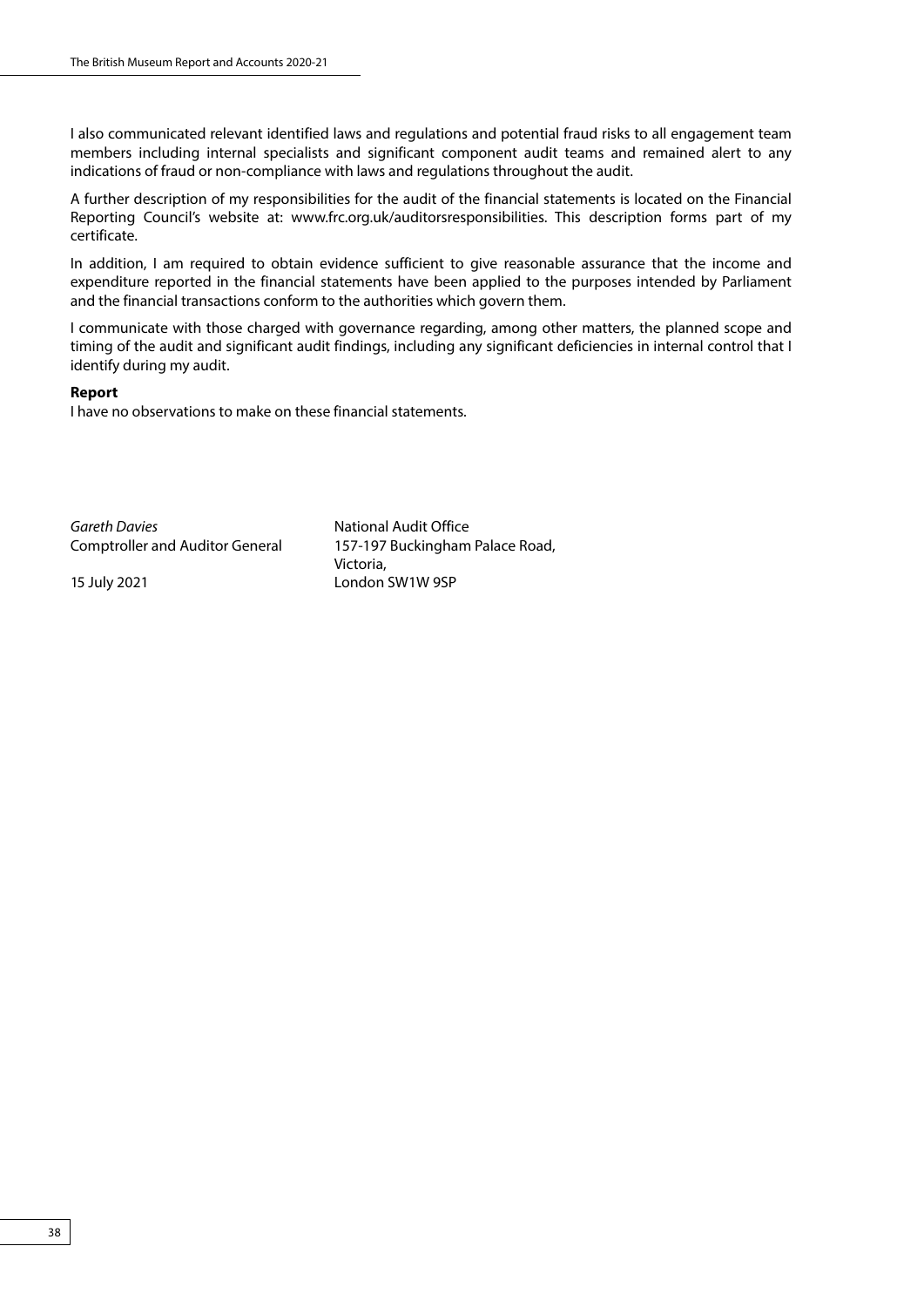|                                                                                                                                                                                                                                                                                                              |                          |                             | Revenue Funds          |                                        |                                            | Capital Funds                     | Collection            |                         |                                    |                           | Permanent<br><b>Total Funds</b> | Expendable          | Total                        | Total                             |
|--------------------------------------------------------------------------------------------------------------------------------------------------------------------------------------------------------------------------------------------------------------------------------------------------------------|--------------------------|-----------------------------|------------------------|----------------------------------------|--------------------------------------------|-----------------------------------|-----------------------|-------------------------|------------------------------------|---------------------------|---------------------------------|---------------------|------------------------------|-----------------------------------|
|                                                                                                                                                                                                                                                                                                              |                          | £000s<br>Note Unrestricted  | Restricted<br>£0005    | Total Unrest<br>£000s                  | tricted<br>£000s                           | Restricted<br>£000s               | Acquisitions<br>£000s | £000s                   | <b>Total Unrestricted</b><br>£000s | Restricted<br>£000s       | Endowments<br>£000s             | Endowments<br>£000s | £000s<br>2021                | 2020<br>£000s                     |
| Income and endowments from<br>Donations and legacies<br>Charitable activities<br>Grant-in-aid                                                                                                                                                                                                                | $\sim$<br>m              | 50,920<br>2,275<br>10,332   | 12,869<br>4,808<br>897 | 15,140<br>15,144<br>51,817             | $\mathbb T$<br>-1                          | 9,810<br>13,603<br>620            | 3,648                 | 620<br>13,603<br>13,458 | 50,920<br>2,275<br>10,332          | 14,500<br>5,428<br>26,327 | 1<br>1                          | 10,354<br>13        | 65,420<br>38,956<br>15,773   | 26,519<br>75,709<br>17,720        |
| Other trading activities<br>Investments                                                                                                                                                                                                                                                                      | 11(b)<br>4               | 3,079<br>377                | 53                     | 3,079<br>430                           | $\blacksquare$<br>$\overline{\phantom{a}}$ | 39                                | ı                     | 39                      | 3,079<br>377                       | 92                        | т                               | Z                   | 3,079<br>472                 | 836<br>14,782                     |
| Total income and endowments                                                                                                                                                                                                                                                                                  |                          | 66,983                      | 18,627                 | 85,610                                 | I                                          | 24,072                            | 3,648                 | 27,720                  | 66,983                             | 46,347                    |                                 | 10,369              | 123,700                      | 135,566                           |
| Expenditure on Raising funds<br>donations and legacies<br>Expenditure on raising                                                                                                                                                                                                                             | 6                        | (064, 1)                    | (100)                  | (1,590)                                | ı                                          | (31)                              | I                     | $\widehat{5}$           | (064, 1)                           | (131)                     | ı                               | ı                   | (1,621)                      | (1,365)                           |
| Investment management costs<br>Expenditure on other trading<br>Charitable activities<br>activities                                                                                                                                                                                                           | 9<br>$\circ$<br>6, 11(b) | (42,008)<br>(3,647)<br>(79) | (11, 339)<br>I         | (3,647)<br>$\overline{5}$<br>(53, 347) | (266)<br>(17)                              | (29)<br>(17,260)                  | 4<br>ı<br>T           | Ξ<br>(29)<br>(17, 522)  | (42, 274)<br>(3,664)<br>၉၅         | (29)<br>(28, 595)<br>ı    | $\overline{8}$                  | E<br>(161)          | (3,664)<br>(71,030)<br>(258) | (98, 303)<br>$(9,836)$<br>$(177)$ |
| Total expenditure                                                                                                                                                                                                                                                                                            | $\circ$                  | (47, 224)                   | (11,439)               | (58,663)                               | (283)                                      | (17, 320)                         | 4                     | (17,599)                | (47,507)                           | (28,755)                  | $\overline{8}$                  | (225)               | (76, 573)                    | (109, 681)                        |
| Net gains/(losses) on investments                                                                                                                                                                                                                                                                            | $\overline{a}$           | 2,621                       | $\frac{8}{2}$          | 2,639                                  |                                            | (3,503)                           | ı                     | (3,503)                 | 2,621                              | (3, 485)                  | 4,253                           | 2,776               | 6,165                        | (5, 353)                          |
| Net income/(expenditure)                                                                                                                                                                                                                                                                                     | 5                        | 22,380                      | 7,206                  | 29,586                                 | (283)                                      | 3,249                             | 3,652                 | 6,618                   | 22,097                             | 14,107                    | 4,168                           | 12,920              | 53,292                       | 20,532                            |
| Transfers between funds                                                                                                                                                                                                                                                                                      | $\frac{6}{2}$            | (19, 858)                   | 21,566                 | 1,708                                  | 27                                         | (1,548)                           | 540                   | (981)                   | (19, 831)                          | 20,558                    | (603)                           | (124)               |                              | $\overline{\phantom{a}}$          |
| Other recognised gains/(losses)<br>(Loss)/ Gain on revaluation of<br>Actuarial losses on defined<br>fixed assets                                                                                                                                                                                             | $\overline{ }$           | I                           | J                      | ı                                      | I                                          | (9,743)                           | I                     | (9,743)                 | ı                                  | (9,743)                   | ı                               | ı                   | (9,743)                      | 40,043                            |
| benefit pension scheme<br>Other gains/(losses)                                                                                                                                                                                                                                                               | $\overline{c}$           | (976)<br>(412)              | 267                    | (976)<br>(145)                         | т<br>J.                                    | (66)                              | т<br>J.               | <b>@</b>                | (976)<br>(412)                     | 201                       | $\mathbf{f}$<br>ı               | $\overline{15}$     | (976)<br>(240)               | (1, 371)<br>130                   |
| Net movement in funds                                                                                                                                                                                                                                                                                        |                          | 1,134                       | 29,039                 | 30,173                                 | (256)                                      | (8,108)                           | 4,192                 | (4, 172)                | 878                                | 25,123                    | 3,551                           | 12,781              | 42,333                       | 59,334                            |
| Total funds brought forward as at<br>Reconciliation of funds:<br>I April (restated)                                                                                                                                                                                                                          | 16(a)                    | 18,578                      | 19,909                 | 38,487                                 | 966                                        | 890,913                           | 104,227               | 996,106                 | 19,544                             | 1,015,049                 | 18,082                          | 8,352               | 1,061,027                    | 1,001,693                         |
| Total funds carried forward as<br>at 31 March                                                                                                                                                                                                                                                                | 16(a)                    | 19,712                      | 48,948                 | 68,660                                 | 710                                        | 882,805                           | 108,419               | 991,934                 | 20,422                             | 1,040,172                 | 21,633                          | 21,133              | 1,103,360                    | 1,061,027                         |
| All operations of the British Museum continued throughout 2020/21 and 2019/20 and none were<br>The British Museum has no recognised gains and losses other than those above.<br>Investment Properties have been restated as restricted (see Note 25).<br>The accompanying notes form part of these accounts. |                          |                             |                        |                                        |                                            | re discontinued in either period. |                       |                         |                                    |                           |                                 |                     |                              |                                   |

Consolidated Statement of Financial Activities for the year ended 31 March 2021 Consolidated Statement of Financial Activities for the year ended 31 March 2021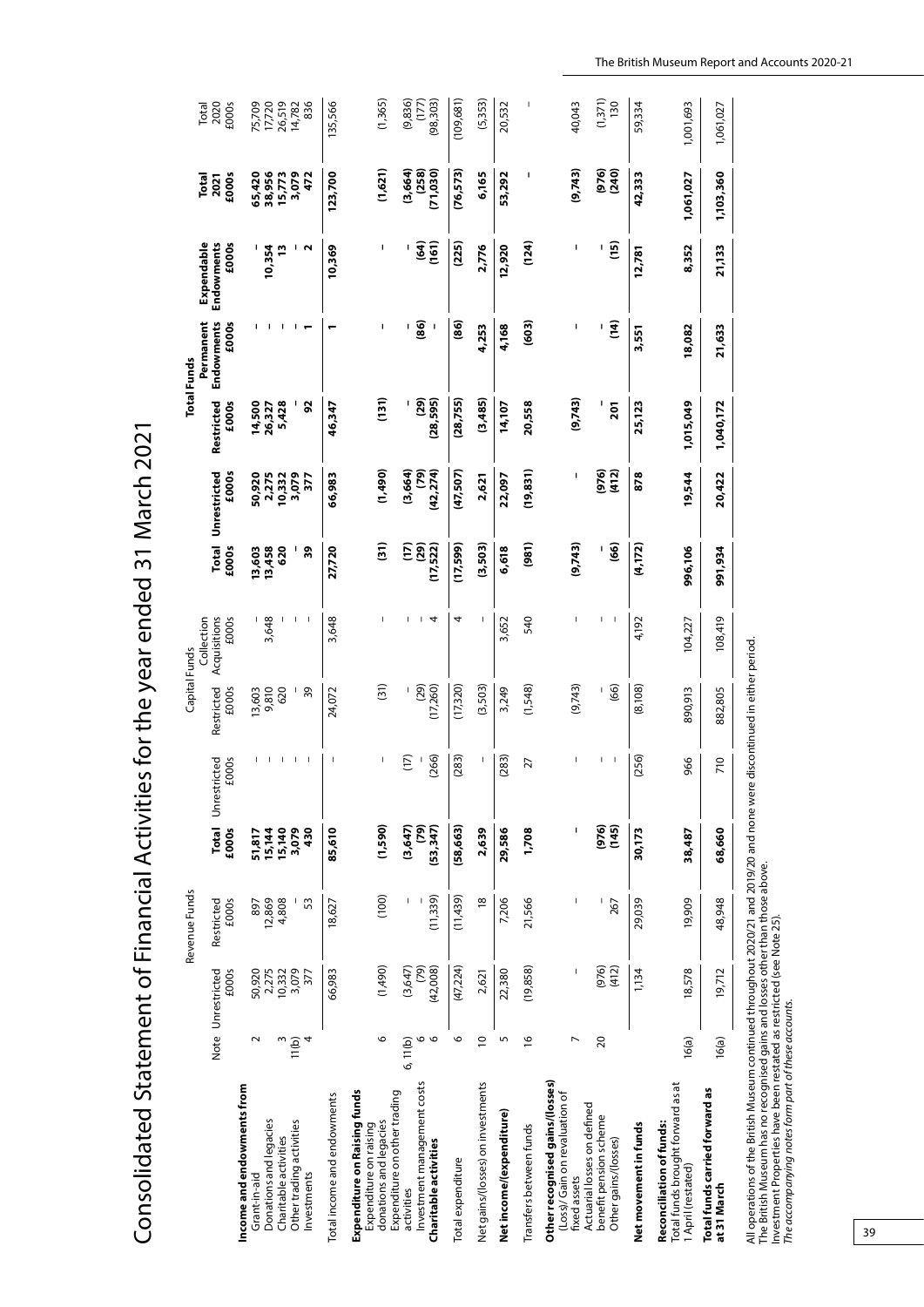|                                                                                                                                                             |                          |                                          | Revenue Funds       |                                          |                                               | Capital Funds       |                                     |                          |                                        |                                                 | <b>Total Funds</b>               |                                   |                               |                              |
|-------------------------------------------------------------------------------------------------------------------------------------------------------------|--------------------------|------------------------------------------|---------------------|------------------------------------------|-----------------------------------------------|---------------------|-------------------------------------|--------------------------|----------------------------------------|-------------------------------------------------|----------------------------------|-----------------------------------|-------------------------------|------------------------------|
|                                                                                                                                                             |                          | £000s<br>Note Unrestricted               | £000s<br>Restricted | £000s                                    | £0005<br>Total Unrestricted                   | Restricted<br>£0005 | Collection<br>Acquisitions<br>£0005 | <b>Total</b><br>£000s    | £000s<br>Unrestricted                  | Restricted<br>£000s                             | Permanent<br>£000s<br>Endowments | Expendable<br>Endowments<br>£000s | 2020<br>£000s<br>Total        | 2019<br>£000s<br>Total       |
| Income and endowments from<br>Donations and legacies<br>Grant-in-aid                                                                                        | $\sim$                   | 2,765<br>40,283                          | 4,428<br>2,923      | 43,206<br>7,193                          | I                                             | 4,848<br>32,503     | 3,356                               | 32,503<br>8,204          | 40,283<br>2,765                        | 35,426<br>12,632                                |                                  | 2,323                             | 75,709<br>17,720              | 52,543<br>18,052             |
| Other trading activities<br>Charitable activities<br>nvestments                                                                                             | ς<br>11(b)<br>4          | 23,542<br>14,782<br>637                  | 117<br>2,123        | 25,665<br>14,782<br>754                  | J<br>$\mathsf{I}$<br>$\overline{\phantom{a}}$ | 854<br>77           | J.                                  | 854<br>77                | 23,542<br>14,782<br>637                | 194<br>2,977                                    | ı<br>п                           | <b>In</b>                         | 26,519<br>14,782<br>836       | 21,348<br>13,033<br>692      |
| Total income and endowments                                                                                                                                 |                          | 82,009                                   | 9,591               | 91,600                                   | $\overline{1}$                                | 38,282              | 3,356                               | 41,638                   | 82,009                                 | 51,229                                          | ı                                | 2,328                             | 135,566                       | 105,668                      |
| Expenditure on Raising funds<br>donations and legacies<br>Expenditure on raising                                                                            | 6                        | (1, 337)                                 | ı                   | (1,337)                                  | I                                             | (28)                | I                                   | (28)                     | (1,337)                                | (28)                                            | ı                                | ı                                 | (1,365)                       | (1, 291)                     |
| Investment management costs<br>Expenditure on other trading<br>Charitable activities<br>activities                                                          | $\circ$<br>o<br>6, 11(b) | (9, 811)<br>$\overline{10}$<br>(67, 962) | (9,961)<br>0        | (9, 811)<br>$\overline{15}$<br>(77, 923) | (163)<br>(25)                                 | (28)<br>(19, 905)   | $\widehat{A}$                       | (20, 072)<br>35)<br>(28) | (68, 125)<br>(9,836)<br>$\overline{5}$ | $\begin{bmatrix} 33 \end{bmatrix}$<br>(29, 870) | (103)                            | $\overline{5}$<br>(308)           | (9,836)<br>(98, 303)<br>(177) | (9,204)<br>(272)<br>(85,477) |
| Total expenditure                                                                                                                                           | $\circ$                  | (79, 120)                                | (9,966)             | (89,086)                                 | (188)                                         | (19,961)            | €                                   | (20, 153)                | (79, 308)                              | (29, 931)                                       | (103)                            | (339)                             | (109, 681)                    | (96, 244)                    |
| Net gains/(losses) on investments                                                                                                                           | $\approx$                | (706)                                    | $\infty$            | (698)                                    | I                                             | (3,043)             | ı                                   | (3,043)                  | (706)                                  | (3,035)                                         | (1, 276)                         | (336)                             | (5, 353)                      | 5,254                        |
| Net income/(expenditure)                                                                                                                                    | 5                        | 2,183                                    | (367)               | 1,816                                    | (188)                                         | 15,278              | 3,352                               | 18,442                   | 1,995                                  | 18,263                                          | (1, 379)                         | 1,653                             | 20,532                        | 14,678                       |
| Transfers between funds                                                                                                                                     | $\frac{8}{1}$            | (561)                                    | (957)               | (1,518)                                  | 715                                           | J                   | 1,449                               | 2,164                    | 154                                    | 492                                             | (595)                            | $\overline{5}$                    |                               |                              |
| Other recognised (losses)/gains<br>Gain/(loss) on revaluation of<br>Actuarial gains/(losses) on<br>fixed assets                                             | L                        | ı                                        |                     | ı                                        | ı                                             | 40,043              | I                                   | 40,043                   | ı                                      | 40,043                                          | ı                                | I                                 | 40,043                        | 81,128                       |
| defined benefit pension<br>Other gains/(losses)<br>scheme                                                                                                   | $\overline{c}$           | (1,371)<br>110                           | $\sqrt{2}$          | (1,371)<br><b>eu</b>                     | $\overline{\phantom{a}}$<br>1                 | $\Xi$               | $\overline{\phantom{a}}$<br>т       | Ξ                        | (1,371)<br>$\frac{1}{2}$               | ' ន                                             | J,<br>1                          | т<br>J,                           | (1,371)<br>130                | (559)<br>$\overline{8}$      |
| Net movement in funds                                                                                                                                       |                          | 361                                      | (1,315)             | (954)                                    | 527                                           | 55,332              | 4,801                               | 60,660                   | 888                                    | 58,818                                          | (1, 974)                         | 1,602                             | 59,334                        | 95,328                       |
| Total funds brought forward as at<br>Total funds brought forward as at<br>Reconciliation of funds:<br>1 April (originally stated)<br>Prior year adjustments | 25<br>16(a)              | 18,217                                   | 21,224              | 39,441                                   | (22, 306)<br>22,745                           | 813,275<br>22,306   | 99,426                              | 935,446                  | (22, 306)<br>40,962                    | 933,925<br>22,306                               | 20,056                           | 6,750                             | 1,001,693                     | 906,365                      |
| 1 April (restated)                                                                                                                                          |                          | 18,217                                   | 21,224              | 39,441                                   | 439                                           | 835,581             | 99,426                              | 935,446                  | 18,656                                 | 956,231                                         | 20,056                           | 6,750                             | 1,001,693                     | 906,365                      |
| Total funds carried forward as<br>at 31 March (restated)                                                                                                    | 16(a)                    | 18,578                                   | 19,909              | 38,487                                   | 966                                           | 890,913             | 104,227                             | 996,106                  | 19,544                                 | 1,015,049                                       | 18,082                           | 8,352                             | 1,061,027                     | 1,001,693                    |

Consolidated Statement of Financial Activities for the year ended 31 March 2020 (Restated) Consolidated Statement of Financial Activities for the year ended 31 March 2020 (Restated)

All operations of the British Museum continued throughout 2019/20 and 2018/19 and none were discontinued in either period.

All operations of the British Museum continued throughout 2019/20 and 2018/19 and none were discontinued in either period.<br>The British Museum has no recognised gains and losses other than those above.<br>Investment Properties The British Museum has no recognised gains and losses other than those above.

Investment Properties have been restated as restricted (see Note 25).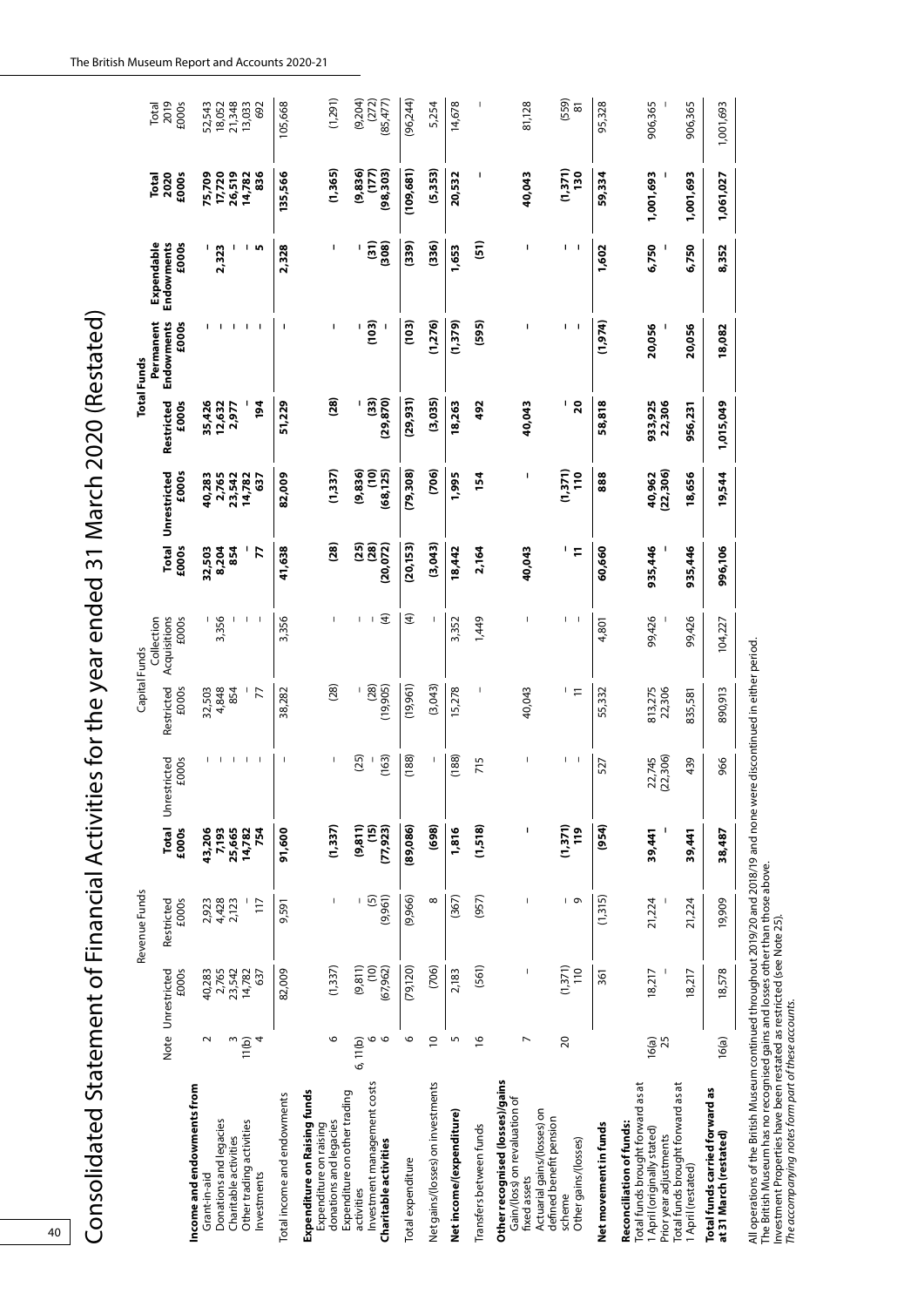# Consolidated Balance Sheet as at 31 March 2021

|                                               | <b>Note</b>    | 2021             | 2020              |
|-----------------------------------------------|----------------|------------------|-------------------|
|                                               |                | £000s            | £000s<br>Restated |
| <b>Fixed assets</b>                           |                |                  |                   |
| Tangible assets                               | 7(a)           | 832,132          | 833,104           |
| Intangible assets                             | 8(a)           | 4,007            | 4,850             |
| Heritage assets                               | 9(c)           | 108,419          | 104,227           |
| Investments                                   | 10(a)          | 79,247           | 106,747           |
| Investment properties                         | 10(b)          | 25,000           | 29,900            |
| <b>Total fixed assets</b>                     |                | 1,048,805        | 1,078,828         |
| Debtors due in more than one year             | 12             | 10,406           | 4,152             |
| <b>Current assets</b>                         |                |                  |                   |
| Stock-goods for resale                        | 11(c)          | 1,843            | 1,999             |
| Debtors due within one year                   | 12             | 19,524           | 13,056            |
| Investments<br>Cash at bank and in hand       | 10(c)<br>10(d) | 39,631<br>25,767 | 3,514             |
|                                               |                |                  | 27,050<br>45,619  |
| Total current assets                          |                | 86,765           |                   |
| Creditors due within one year                 | 13             | (12, 424)        | (35, 296)         |
| Provisions due within one year                | 14             | (397)            | (622)             |
| <b>Net current assets</b>                     |                | 73,944           | 9,701             |
| Total assets less current liabilities         |                | 1,133,155        | 1,092,681         |
| Creditors due after more than one year        | 13             | (15, 196)        | (17,656)          |
| Net assets excluding pension liability        |                | 1,117,959        | 1,075,025         |
| Defined benefit pension scheme liability      | 20             | (14, 599)        | (13,998)          |
| <b>Total net assets</b>                       |                | 1,103,360        | 1,061,027         |
| The funds of the group:                       |                |                  |                   |
| Permanent endowments                          |                | 21,633           | 18,082            |
| Expendable endowments                         |                | 21,133           | 8,352             |
| <b>Restricted funds</b><br>Unrestricted funds |                | 1,040,172        | 1,015,049         |
| Designated funds                              |                | 364              | 365               |
| <b>General funds</b>                          |                | 8,501            | 9,433             |
| General funds held in subsidiaries            |                | 11,557           | 9,746             |
|                                               |                | 20,422           | 19,544            |
| <b>Total group funds</b>                      | 16(a)          | 1,103,360        | 1,061,027         |
|                                               |                |                  |                   |

*The accompanying notes form part of these accounts.*

Investment Properties have been restated as restricted (see Note 25).

Accounting Officer **Chair** 

*Hartwig Fischer* Sir Richard Lambert

14 July 2021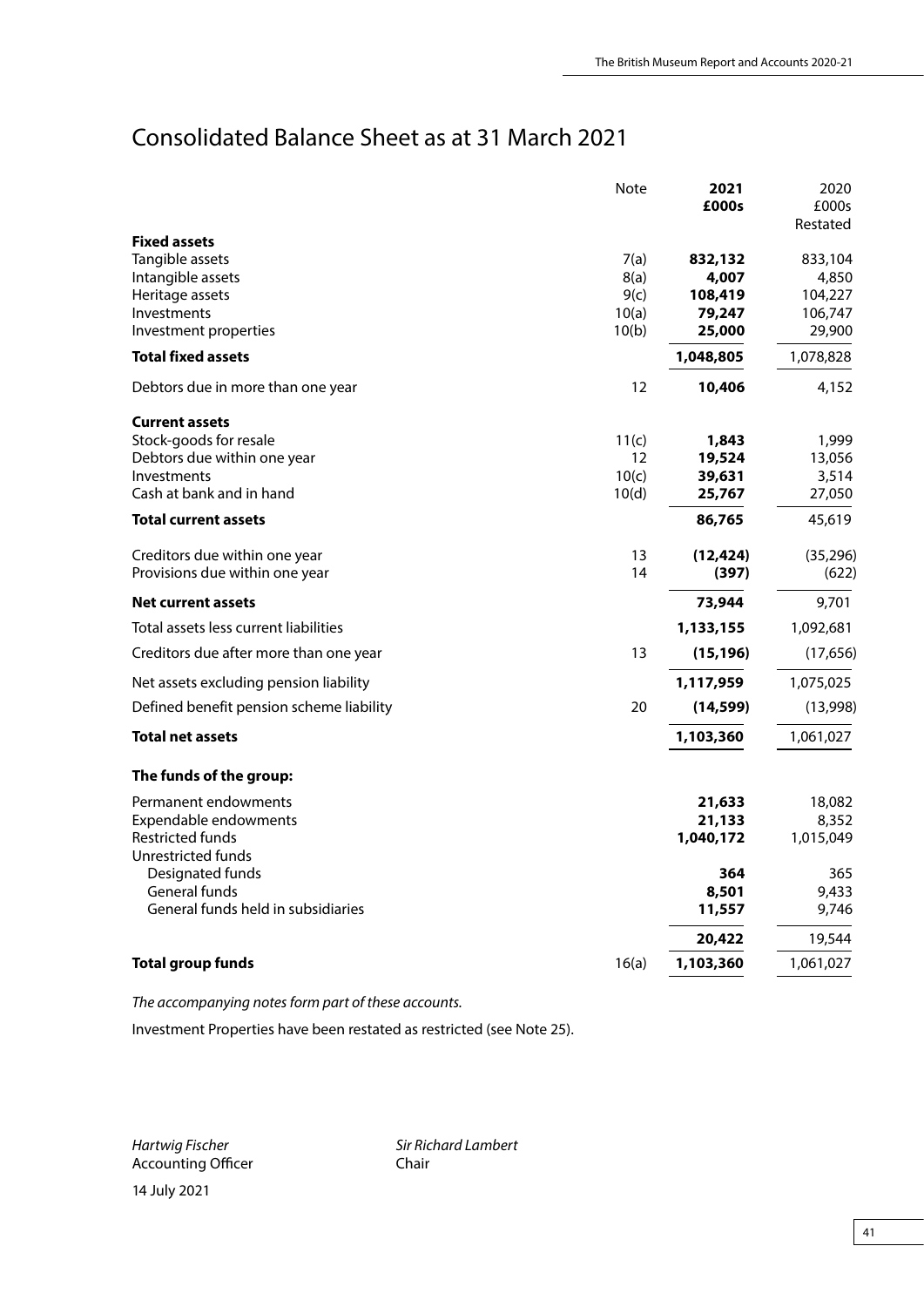# Museum Balance Sheet as at 31 March 2021

|                                                         | Note  | 2021<br>£000s | 2020<br>£000s<br>Restated |
|---------------------------------------------------------|-------|---------------|---------------------------|
| <b>Fixed assets</b>                                     |       |               |                           |
| Tangible assets                                         | 7(b)  | 831,820       | 832,641                   |
| Intangible assets                                       | 8(b)  | 3,609         | 4,347                     |
| Heritage assets                                         | 9(c)  | 108,419       | 104,227                   |
| Investments                                             | 10(a) | 69,305        | 96,899                    |
| Investment properties                                   | 10(b) | 25,000        | 29,900                    |
| Investment in subsidiaries                              | 11(a) | 1,250         | 1,250                     |
| <b>Total fixed assets</b>                               |       | 1,039,403     | 1,069,264                 |
| Debtors due in more than one year                       | 12    | 10,297        | 4,152                     |
| <b>Current assets</b>                                   |       |               |                           |
| Debtors due within one year                             | 12    | 19,398        | 15,747                    |
| Investments                                             | 10(c) | 38,031        | 3,514                     |
| Cash at bank and in hand                                | 10(d) | 12,716        | 12,887                    |
| <b>Total current assets</b>                             |       | 70,145        | 32,148                    |
| Creditors: amounts falling due within one year          | 13    | (29, 558)     | (36, 289)                 |
| Provisions: amounts falling due within one year         | 14    | (393)         | (615)                     |
| Net current assets / (liabilities)                      |       | 40,194        | (4,756)                   |
| Total assets less current liabilities                   |       | 1,089,894     | 1,068,660                 |
| Creditors: amounts falling due after more than one year | 13    | (15,091)      | (17, 379)                 |
| <b>Total net assets</b>                                 |       | 1,074,803     | 1,051,281                 |
| The funds of the charity:                               |       |               |                           |
| Permanent endowments                                    |       | 21,633        | 18,082                    |
| Expendable endowments                                   |       | 21,133        | 8,352                     |
| <b>Restricted funds</b><br>Unrestricted funds           |       | 1,023,172     | 1,015,049                 |
| Designated funds                                        |       | 364           | 365                       |
| General funds                                           |       | 8,501         | 9,433                     |
|                                                         |       | 8,865         | 9,798                     |
| <b>Total charity funds</b>                              | 16(a) | 1,074,803     | 1,051,281                 |

*The accompanying notes form part of these accounts.*

Investment Properties have been restated as restricted (see Note 25).

Accounting Officer

*Hartwig Fischer* Sir Richard Lambert<br>Accounting Officer Sir Schair

14 July 2021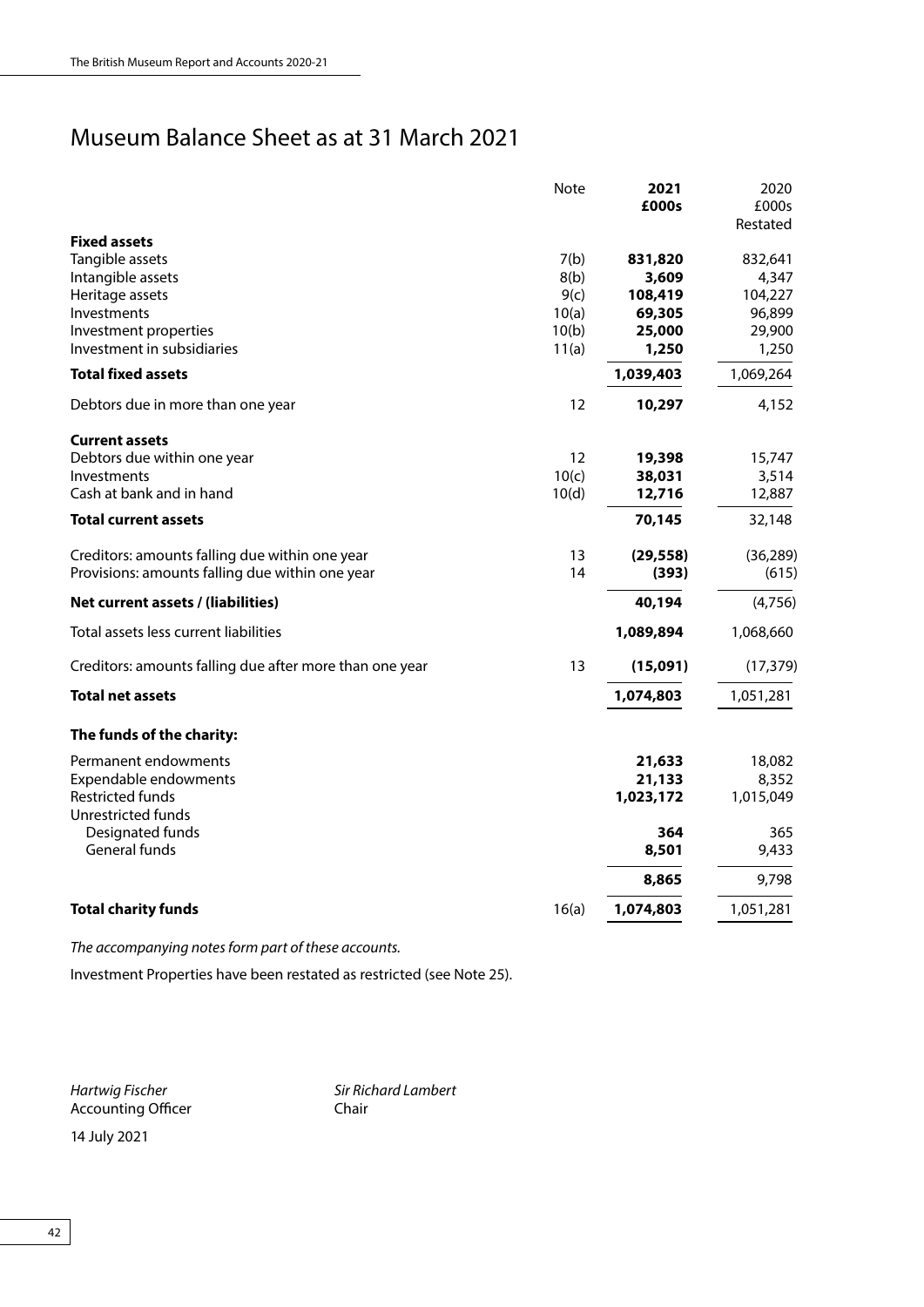# Consolidated Statement of Cash Flows For the year ended 31 March 2021

|                                                               | <b>Note</b> | 2021<br>£000s | 2020<br>£000s |
|---------------------------------------------------------------|-------------|---------------|---------------|
| <b>Cash flows from operating activities</b>                   |             |               |               |
| Net cash provided by operating activities                     | 17          | 23,367        | 47,756        |
| <b>Cash flows from investing activities</b>                   |             |               |               |
| Dividends, interest and rents from investments                | 4           | 426           | 797           |
| Purchase of fixed asset investments                           | 10(a)       | (15, 102)     | (36, 278)     |
| Proceeds from the sale of fixed asset investments             | 10(a)       | 53,734        | 14,861        |
| Purchase of investment properties                             | 10(b)       | (67)          |               |
| Purchase of tangible fixed assets                             | 7(a)        | (26, 348)     | (19, 415)     |
| Purchase of intangible fixed assets                           | 8           | (396)         | (2,270)       |
| Purchase of heritage assets                                   | 9           | (540)         | (1,449)       |
| Net cash used in investing activities                         |             | 11,707        | (43, 754)     |
| Change in cash and cash equivalents in the year               |             | 35,074        | 4,002         |
| Cash and cash equivalents at the beginning of the year        |             | 30,564        | 26,432        |
| Change in cash and cash equivalents due to exchange movements |             | (240)         | 130           |
| Cash and cash equivalents at the end of the year              |             | 65,398        | 30,564        |
| Analysis of cash and cash equivalents                         |             |               |               |
| <b>Current asset investments</b>                              | 10(c)       | 39,631        | 3,514         |
| Cash at bank and in hand                                      | 10(d)       | 25,767        | 27,050        |
| <b>Total cash and cash equivalents</b>                        |             | 65,398        | 30,564        |

# Analysis of changes in net debt For the year ended 31 March 2021

|                            | 2021   | 2020   |
|----------------------------|--------|--------|
|                            | £000s  | £000s  |
| <b>Opening Net Debt</b>    | 30,564 | 26,432 |
| Cash Flows                 | 35,074 | 4.002  |
| Foreign Exchange Movements | (240)  | 130    |
| <b>Closing Net Debt</b>    | 65,398 | 30,564 |

*The accompanying notes form part of these accounts.*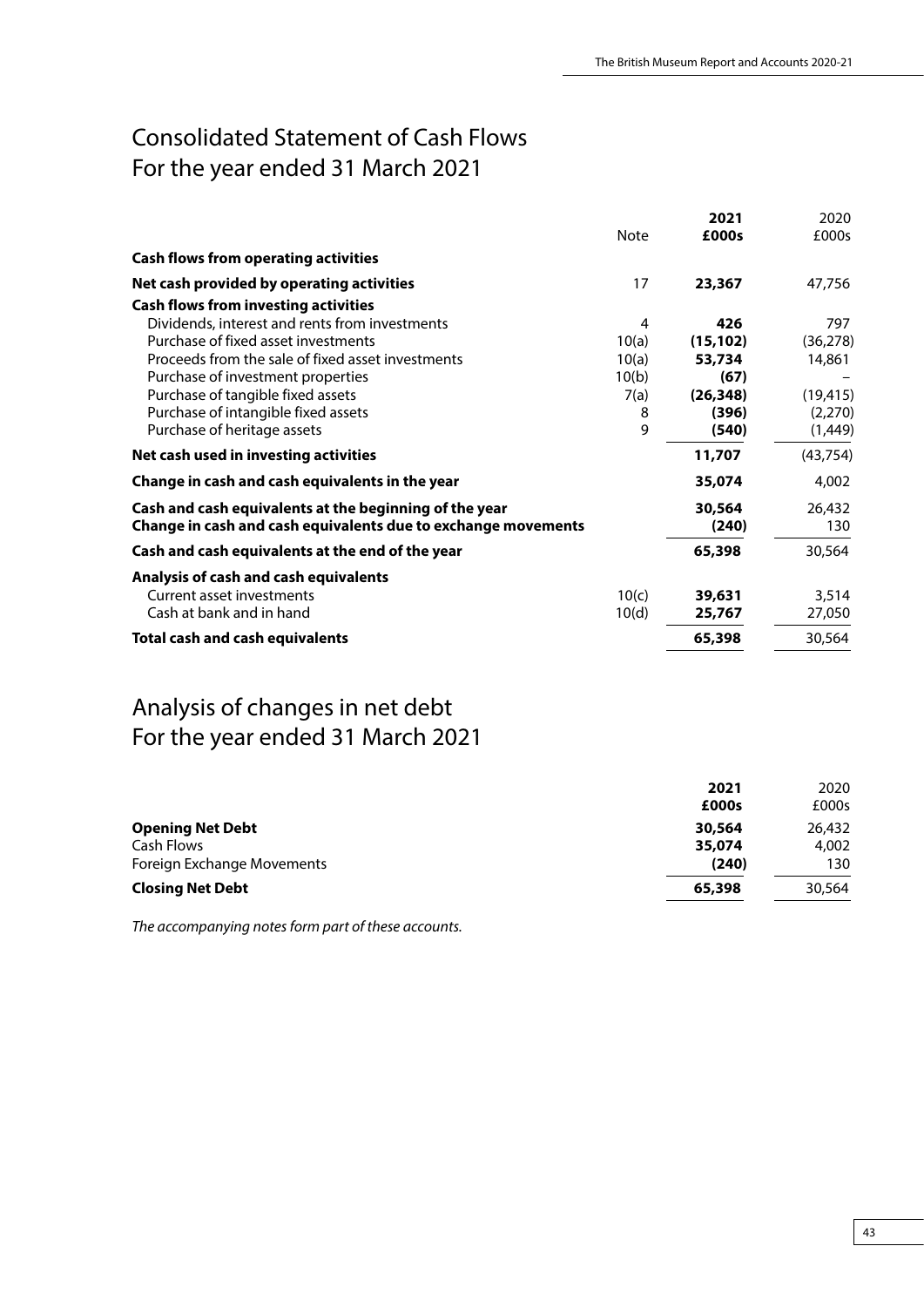# Notes to the Accounts

## **1. ACCOUNTING POLICIES**

## *Accounting Conventions*

- *(a)* The accounts comply with the Statement of Recommended Practice (SORP) applicable to charities preparing their accounts in accordance with the Financial Reporting Standard applicable in the UK and the Republic of Ireland (second edition effective 1 January 2019), FRS 102, the Government Financial Reporting Manual (FReM), Museum and Galleries Act 1992, the Accounts Direction issued by the Secretary of State for Digital, Culture, Media and Sport, and, in the case of the subsidiaries, the Companies Act 2006. A copy of the Direction is available from the Department for Digital, Culture, Media and Sport. Where there is a conflict between the requirements of the SORP and the FReM, the SORP has been followed with additional disclosure provided to comply with the FReM.
- *(b)* The financial statements are prepared under the historical cost convention as modified by the revaluation of tangible fixed assets and the treatment of investments, which have been included at fair value.

The British Museum (BM) is a public benefit entity. The reporting currency is GBP.

Consolidated accounts include the British Museum's operating statement, trust funds owned and administered by the BM, and the British Museum Development Trust, a dormant charity, which together make up the Museum. Also consolidated are the British Museum Company Limited (BMCo) and its subsidiary British Museum Ventures Limited, the British Museum Great Court Limited (BMGC) and the British Museum Friends Limited (BMF), which together make up the Group.

#### *Going Concern*

The accounts have been prepared on the going concern basis. Under Section 3 of the British Museum Act 1963, the BM has a statutory responsibility for keeping its collections and making them available for inspection by the public, and the Trustees and Accounting Officer have assumed in making the going concern assessment that sufficient Government funding support will continue to be made available to fulfil this responsibility.

- *(c) Statement of Financial Activities (SOFA)*
	- (i) This statement discloses the totality of the resources receivable by the BM during the year and their disposition. The BM provides enhanced disclosure in the Statement of Financial Activities beyond the requirements of the SORP in order to allow readers of the accounts to distinguish between the ongoing revenue income and costs of operating the BM, and the impact of donations in support of capital expenditure and collection acquisitions. The value of such donations is often material, and can vary significantly from year to year. Donations and grants in support of capital expenditure and collections acquisitions are recognised in the SOFA when there is evidence of entitlement to the gift, receipt is probable and its amount can be measured reliably. But the associated capital expenditure is depreciated over the expected useful life of the asset, and heritage assets are not depreciated at all. The mismatch between the treatment of funding and expenditure gives the misleading appearance of an increase in funds during the year, and of a consequent reserve carried forward to the future, when in reality the funding has already been used, often to acquire an inalienable asset. Aggregation of capital and revenue funding therefore disguises the funding of running costs, limiting any assessment of future financial performance.
	- (ii) In general, income is accounted for when a transaction or other event results in an increase in the BM's assets or a reduction in its liabilities. Grant-in-aid is taken to the SOFA in the year in which it is receivable. Income from grants and donations is recognised in the SOFA when there is evidence of entitlement (for example, when the conditions for their receipt have been met), receipt is probable and its amount can be reliably measured. Legacies are recognised as income when there has been grant of probate, there are sufficient assets in the estate, evidence of entitlement has been received from the executor, and the amount receivable can be measured with sufficient accuracy. CJRS income is recognised in the SOFA when there is evidence of entitlement (for example, when the conditions for its receipt has been met), receipt is probable and its amount can be reliably measured.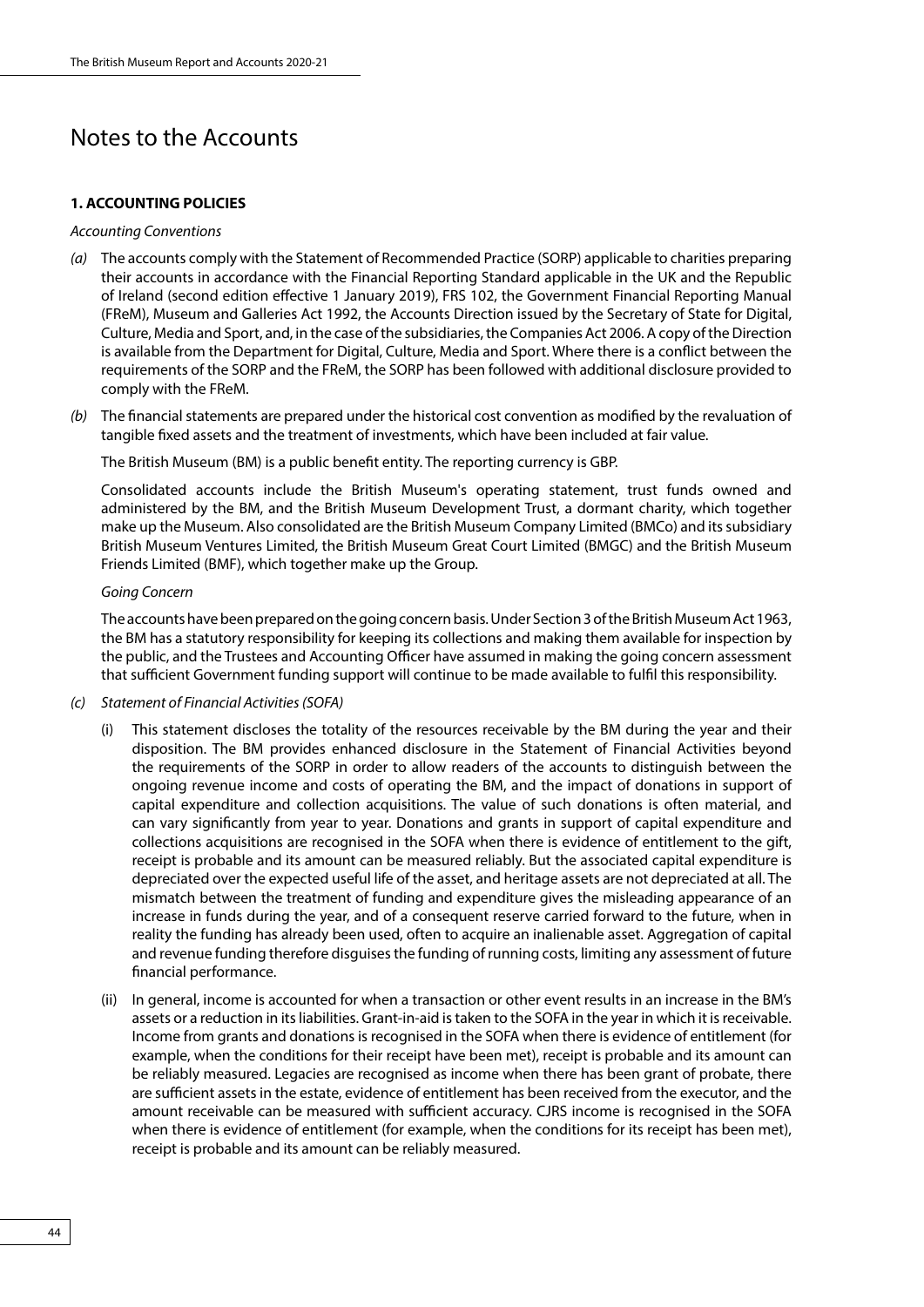Contractual and trading income is recognised as income to the extent that the BM has provided the associated goods or services. Where income is received in advance and the BM does not have entitlement to these resources until the goods or services have been provided, the income is deferred.

The income and profit on long term contracts are accounted for in accordance with FRS 102. Attributable profit is calculated on a prudent basis, and the amount recognised in the accounts reflects the proportion of work carried out at the accounting date. Income included in the SOFA is calculated on the basis of time spent as a proportion of total time expected to be spent in fulfilling the contract. The costs incurred in reaching this stage of completion are matched with the income. The difference between the amount recognised in the SOFA and the cash received is disclosed in either debtors or creditors as prepayments and accrued income or accruals and deferred income.

(iii) Expenditure is recognised in the financial statements when a present legal or constructive obligation exists, it is more likely than not that a transfer of economic benefits will be required in settlement and the amount of the obligation can be measured or estimated reliably.

Grants payable are recognised when the criteria for a constructive obligation are met, payment is probable, values can be measured reliably, and there are no conditions attaching to its payment that limit its recognition.

Expenditure is classified in the SOFA under the principal categories of expenditure on raising funds and expenditure on charitable activities.

Where costs cannot be directly attributed, they are allocated to activities according to the method described in note 6. Expenditure on raising funds comprises costs incurred in raising donations and legacies and other trading activities and investment management costs. Expenditure on charitable activities comprises resources applied to meet the charitable objectives of the BM, namely care, research and conservation, public access and events and charitable trading activities. Governance costs are those costs incurred in connection with the general governance of the British Museum including compliance with constitutional and statutory requirements.

The BM is covered by the provisions of the VAT Act 1994 s 33a, which allows it to recover the majority of its VAT. Irrecoverable VAT is treated as a support cost and apportioned over the activities of the BM as described in note 6.

## *(d) Gifts in Kind*

#### *Heritage Assets*

The BM accounts for the objects in its collection as non-operational heritage assets. A heritage asset is defined as "a tangible or intangible asset with historical, artistic, scientific, technological, geophysical or environmental qualities that is held and maintained principally for its contribution to knowledge and culture."

#### *Heritage assets acquired since 1 April 2001*

The BM includes donated or purchased heritage assets acquired since 1 April 2001 on the balance sheet at cost or valuation at the time of acquisition. Valuations are performed during the year of acquisition by internal curatorial experts based on their expert knowledge and, where appropriate, with reference to recent sales of similar objects. The cost or valuation is not subject to revaluation because such information can not be obtained at a cost commensurate with the benefit to users of the financial statements.

Capitalised heritage assets are not depreciated because they are deemed to have indefinite lives, but are subject to impairment reviews where damage or deterioration is reported.

# *Heritage assets acquired before 1 April 2001*

The BM has not capitalised heritage assets acquired prior to 1 April 2001. This is because comprehensive valuation, as illustrated below, would not provide a meaningful figure for users of the financial statements and the cost of doing so is not commensurate with the benefits to users of the financial statements.

Historic cost – while it may be possible to assign a cost to items purchased within a financial year, historic cost quickly becomes obsolete and meaningless, not only because of general price movements where markets for similar items do exist, but also because of changing opinions about attribution and authenticity, subsequent research into objects that reveals new value, the emergence of new information about the provenance of an item or changes in taste.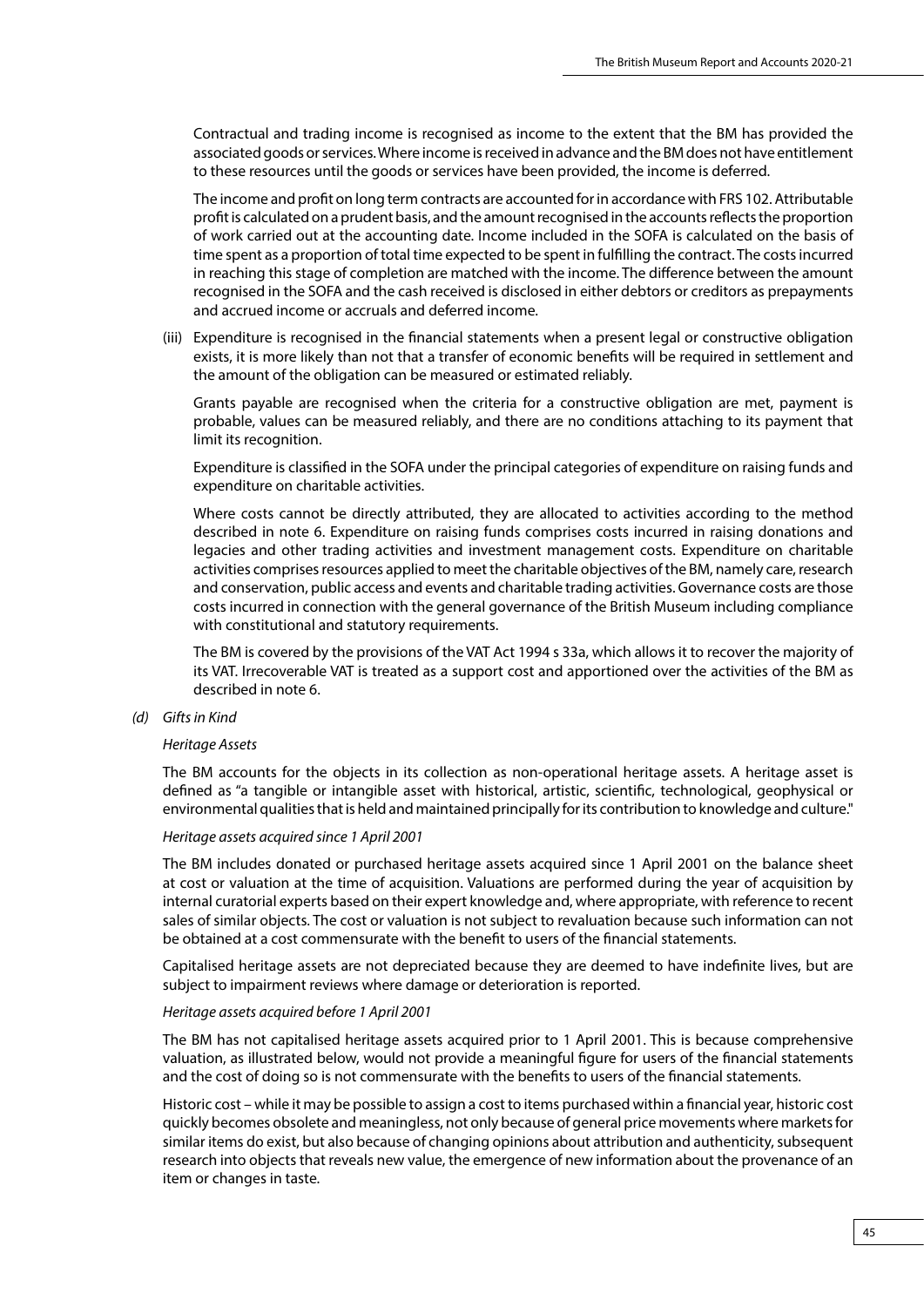Valuation - attempting to value heritage assets acquired historically raises a number of further conceptual concerns. Valuation of heritage assets is complicated by the nature of many such assets. They are rarely sold and often have a value enhanced above the intrinsic through their association with a person, event or collection, there are a very limited number of buyers, no homogeneous population of assets on the market, and imperfect information about the items for sale. In contrast with many commercial assets, therefore, there is seldom an active market to provide indicative values of similar objects. This makes materially accurate valuations impossible to achieve for many heritage assets.

#### *Donated Services*

Donated services are included as income and expenditure in the year in which the service is used by the BM. The service is valued at the price the BM would have paid in the open market for a service of equivalent utility.

The BM also engages with unpaid volunteers to support the BM's activities over the course of the year. Due to the absence of a reliable measurement basis, the contributions of volunteers are not included as income in the accounts. The details of the roles played by these volunteers and the nature of their contributions can be found in the section 'Investing in our people'.

#### *(e) Tangible Fixed Assets*

Assets with an economic life of more than one year and value greater than £5,000 are capitalised. All the BM's land, properties and plant and machinery are revalued for accounting purposes by external chartered surveyors in accordance with the Appraisal and Valuation Standards as published by the Royal Institute of Chartered Surveyors and with FRS 102. A full valuation of the BM's land, buildings and plant and machinery was carried out by Gerald Eve on 31 March 2019. The valuation included the main BM site at Great Russell Street, its perimeter buildings, two properties used for storage at Orsman Road and land at Cutbush Lane. The main BM site is valued on a depreciated replacement cost basis and the Orsman Road properties and the perimeter buildings are valued on an existing use basis. Between the quinquennial valuations, Gerald Eve undertakes a desktop valuation to update the values of land, buildings and plant and machinery.

Galleries are revalued annually using relevant indices provided by the Office for National Statistics.

Furniture, fit out and equipment are carried at depreciated historic cost because the Trustees consider that this is not materially different from current cost valuation.

Depreciation is provided on all tangible assets, other than freehold land, at rates calculated to write off the value of each asset evenly over its expected useful life with no residual value assumed:

| Freehold buildings               | 15 to 100 years |
|----------------------------------|-----------------|
| <b>Galleries</b>                 | 10 to 25 years  |
| Plant and machinery              | 10 to 35 years  |
| Furniture, fit out and equipment | 2 to 20 years   |

Depreciation is charged evenly over the life of the asset, to the nearest month. Impairment reviews are carried out at the end of each reporting period to ensure that the carrying values of the assets do not exceed their recoverable amounts.

#### *(f) Intangible Fixed Assets*

Intangible assets with an economic life of more than one year and value greater than £5,000 are capitalised. All intangible assets are measured at cost.

Costs relating to assets developed internally are capitalised in accordance with the requirements of FRS102..

Amortisation is provided on all intangible assets, at rates calculated to write off the value of each asset evenly over its expected useful life with no residual value assumed.

| Purchased software licences | the contractual period |
|-----------------------------|------------------------|
| Websites                    | 2 to 5 years           |
| Developed software          | 2 to 5 years           |

Amortisation is charged evenly over the life of the asset, to the nearest month. In the year, the policy changed from charging a full year of amortisation in the year the asset became ready for use and no amortisation in the year of disposal.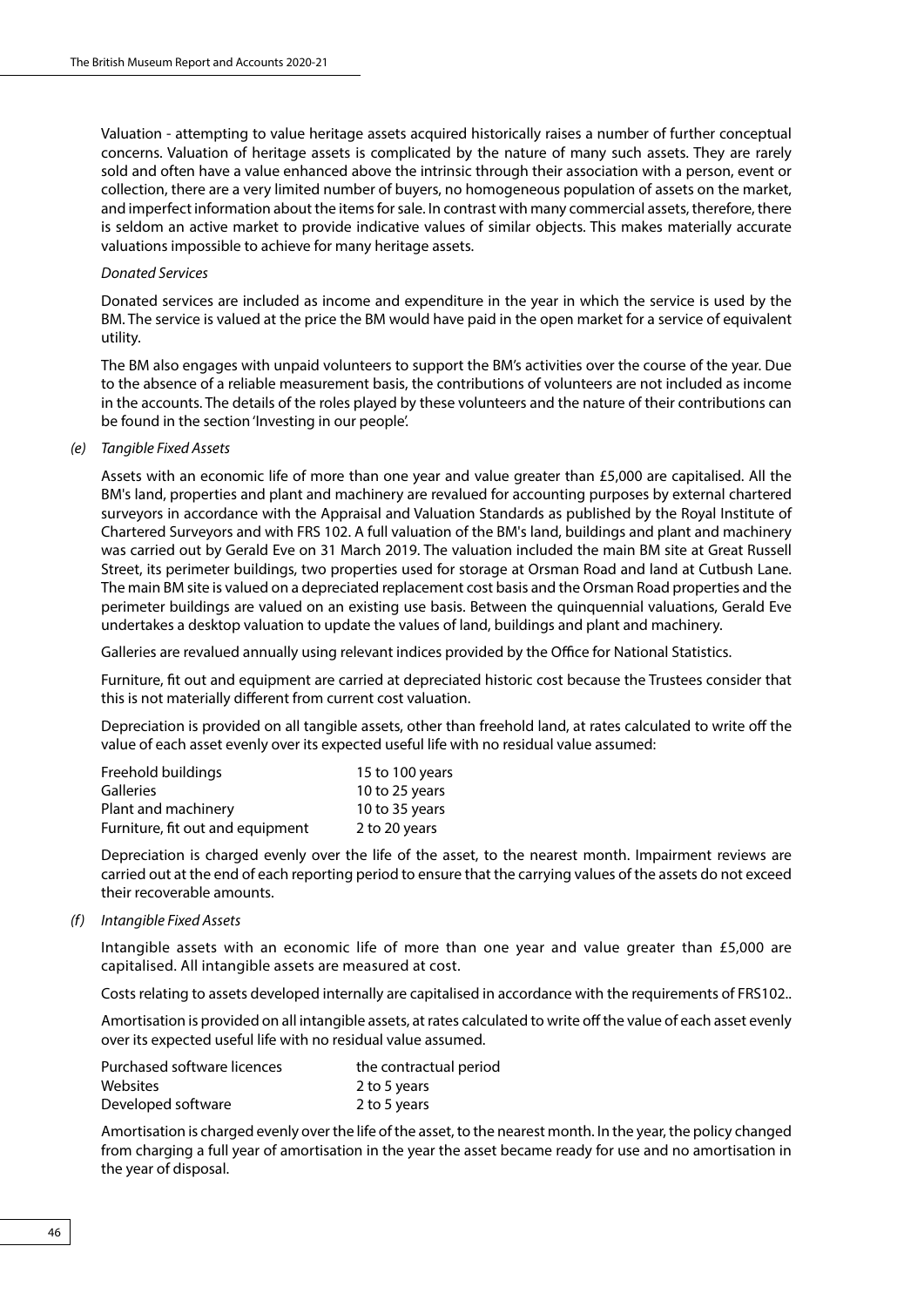Impairment reviews are carried out at the end of each reporting period in accordance with FRS102 to ensure that the carrying values of the assets do not exceed their recoverable amounts.

#### *(g) Financial instruments*

#### *Recognition, measurement and impairment*

A financial instrument is any contract that gives rise to a financial asset of one entity and a financial liability or equity instrument of another entity. Financial instruments are recognised on the BM's balance sheet when the BM becomes a party to the contractual provisions of the instrument. Assets are derecognised when the rights to receive cash flows from the financial assets have expired or where the BM has transferred substantially all risks and rewards of ownership. Liabilities are derecognised when all obligations in respect of them have been discharged. Where material, assets and liabilities falling due after more than one year are discounted to their present value.

The BM's investments are measured at fair value, with any gains or losses reflected in the SOFA in the period in which they arise. Other financial instruments (notably trade debtors, current asset investments, cash at bank and in hand, and trade creditors) are initially recognised at fair value (i.e. cost) plus or minus material transaction costs directly attributable to their acquisition or issue; and subsequently measured at cost, less impairment where material.

An assessment of whether there is objective evidence of impairment is carried out for material financial assets at the balance sheet date. Objective evidence includes, for example, significant financial difficulty of the issuer or debtor, disappearance of an active market for the financial asset, or data indicating that there is a measurable decrease in the estimated future cash flows from a group of financial assets since the initial recognition. Where there is objective evidence that a financial instrument is impaired, its loss is reflected in the SOFA.

#### *Investment properties*

Freehold investment properties are carried at open market value and are not depreciated. A formal valuation of the investment properties is carried out annually by independent valuers in accordance with the RICS Appraisal and Valuation manual. A full quinquennial valuation was carried out as at 31 March 2021.

Funds have been restated from the prior year to show investment properties as restricted funds in order to provide greater transparency and better reflect the nature of the assets. These investment properties are subject to a number of restrictions and cannot be disposed of by the BM.

#### *Investments in subsidiaries*

The investments in subsidiaries are carried at cost less any provision for impairment. The BM carries out an annual impairment review of the investment in each subsidiary.

#### *(h) Stocks and work in progress*

Stock is stated at the lower of cost and estimated selling price less further costs expected to be incurred to completion and disposal. Provision is made for obsolete, slow-moving or defective items where appropriate. All stocks relate to BMCo's retail activities.

*(i) Liabilities*

Liabilities are recognised when a present legal or constructive obligation exists, it is more likely than not that a transfer of economic benefits will be required in settlement, and the amount of the obligation can be measured or estimated reliably.

#### *(j) Provisions*

The BM provides for legal or constructive obligations which are of uncertain timing or amount on the balance sheet date on the basis of the best estimate of the expenditure required to settle the obligation. Provisions are recognised where there is a present obligation as a result of a past event, it is probable that a transfer of economic benefits will be required to settle the obligation, and a reliable estimate of the amount can be made.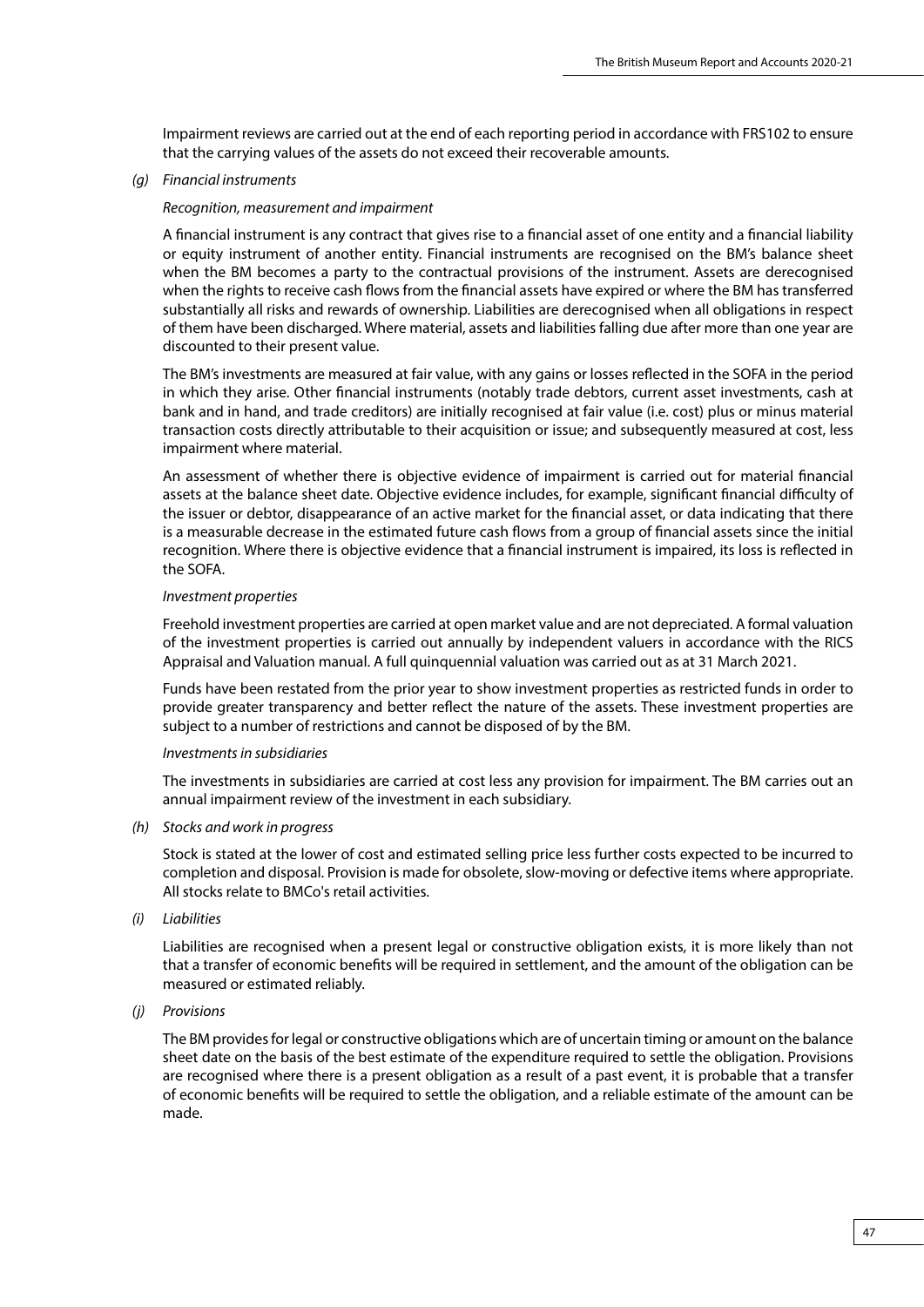## *(k) Cash and cash equivalents*

Cash and cash equivalents, as referred to in the statement of cash flows, include cash at bank and in hand and current asset investments. Cash at bank and in hand is held to meet short-term cash commitments as they fall due rather than for investment purposes. Current asset investments comprise cash on deposit and cash equivalents with a total maturity of 3 months or less held for investment purposes rather than to meet short-term cash commitments as they fall due.

#### *(l) Leases*

The BM has no finance leases. Costs relating to operating leases are charged on a straight line basis over the life of the lease.

*(m) Foreign Currencies*

Transactions denominated in foreign currencies are translated at the exchange rate at the date of the transaction. Monetary assets and liabilities denominated in foreign currencies at the balance sheet date are translated at the exchange rate at that date. Foreign exchange differences arising on translation are reflected in the SOFA.

#### *(n) Pensions*

The Principal Civil Service Pension Scheme (PCSPS) and the Civil Servant and Other Pension Scheme (CSOPS) – known as "alpha" are unfunded multi-employer defined benefit schemes but the BM is unable to identify its share of the underlying assets and liabilities. The scheme actuary valued the scheme as at 31 March 2016. You can find details in the resource accounts of the Cabinet Office: Civil Superannuation [\(www.](www.civilservicepensionscheme.org.uk) [civilservicepensionscheme.org.uk\)](www.civilservicepensionscheme.org.uk)

BMCo operates both defined benefit and defined contribution pension schemes. For the defined contribution scheme the amount charged to the SOFA reflects the contributions payable to the scheme in the year. Differences between contributions payable in the year and contributions actually paid are shown as either accruals or prepayments on the balance sheet. The defined benefit scheme requires contributions to be made to a separately administered fund. The amounts charged to operating profit are the current service costs (included within staff costs) and the net interest on the net defined benefit liability. Actuarial gains and losses are recognised immediately on the face of the SOFA. The defined benefit scheme is subject to a full actuarial valuation every three years by an independent qualified actuary. Pension scheme assets are measured at fair value. Scheme liabilities are measured using the projected unit method and discounted at a rate equivalent to the current rate of return on a high quality corporate bond of equivalent currency and term to the scheme liabilities.

Further details can be found in note 20 to the accounts.

*(o) Taxation*

The BM, BMCo and BMF are eligible under Part 11 Corporation Tax Act 2010, section 25 Inheritance Tax Act 1984, and section 271 Taxation of Chargeable Gains Act 1992 to exemption from taxes on income, donations and capital gains arising from the pursuit of their charitable objectives. BMV and BMGC donate their profits to their respective charitable parents.

*(p) Funds Structure*

The BM has the following categories of funds:

- restricted permanent endowment funds which the donors have stated are to be held as capital.
- restricted expendable endowment funds, which trustees have the power to convert into income.
- restricted funds whose investment or usage is subject to specific restriction.
- designated funds which have been set aside at the discretion of the Trustees for specific purposes.
- general funds which are available for use at the discretion of the Trustees in furtherance of the general objectives of the BM.

The major funds comprising each category, the summary results for the year and a description of the movements between the funds are described in note 16.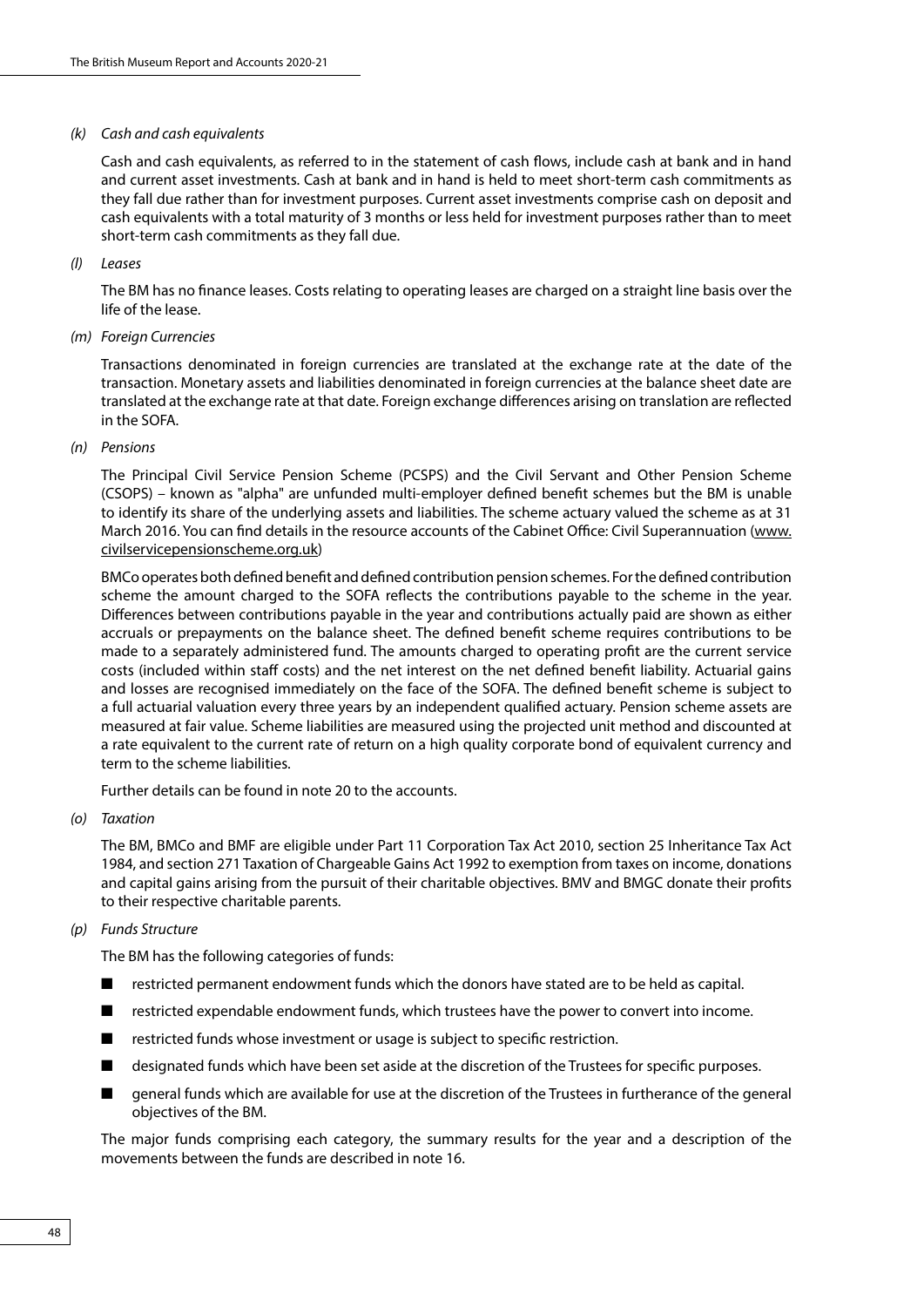## *(q) Significant judgements and estimates*

The significant judgements and estimates made in preparing these accounts are disclosed throughout the document, and include those with respect to depreciation (note 1e), the valuation of fixed assets (note 7), investment property (note 10) and heritage assets (note 9), and the actuarial valuation of the defined benefit pension liability (note 20).

## **2. GRANT-IN-AID**

|                      | 2021   | 2020   |
|----------------------|--------|--------|
|                      | £000s  | £000s  |
| Unrestricted revenue | 50,920 | 40,283 |
| Restricted revenue   | 897    | 2.923  |
| Restricted capital   | 13,603 | 32,503 |
|                      | 65,420 | 75,709 |

## **3. ANALYSIS OF INCOME AND ENDOWMENTS FROM CHARITABLE ACTIVITIES**

|                                 | 2021   | 2020   |
|---------------------------------|--------|--------|
|                                 | £000s  | £000s  |
| Care, research and conservation | 3,681  | 2,334  |
| Public access and events        | 1,526  | 1,737  |
| Charitable trading              | 10,566 | 22,448 |
|                                 | 15,773 | 26,519 |

Care, research and conservation includes research grants and grants for acquisitions. Public access and events income arises from sales of guides, lectures and recovery of costs relating to loans of the collection and includes grants for programmes to promote and assist access. Charitable trading includes admission fees, sponsorship of the exhibition programme and membership fees. Also included in 2020/21 is £4.6m Coronavirus Job Retention Scheme income, allocated across categories corresponding to the posts supported.

EU funding of -£349k is included in income in the current year (2019/20: £318k). This is due to income accrued in previous years being written off in the year to reflect changes in project lifetime budgets.

# **4. INCOME FROM INVESTMENTS**

|                                             | 2021  | 2020  |
|---------------------------------------------|-------|-------|
|                                             | £000s | £000s |
| Income from UK bank deposits                | 12    | 165   |
| Income from UK fixed interest investments   | 105   | 37    |
| Income from overseas investment funds       | 41    | 335   |
| Other interest                              |       |       |
|                                             | 158   | 537   |
| Interest receivable from discount unwinding | 46    | 39    |
| Rents receivable                            | 268   | 260   |
|                                             | 472   | 836   |

Interest receivable from discount unwinding represents net present value adjustments on the discounting of long-term deferred income.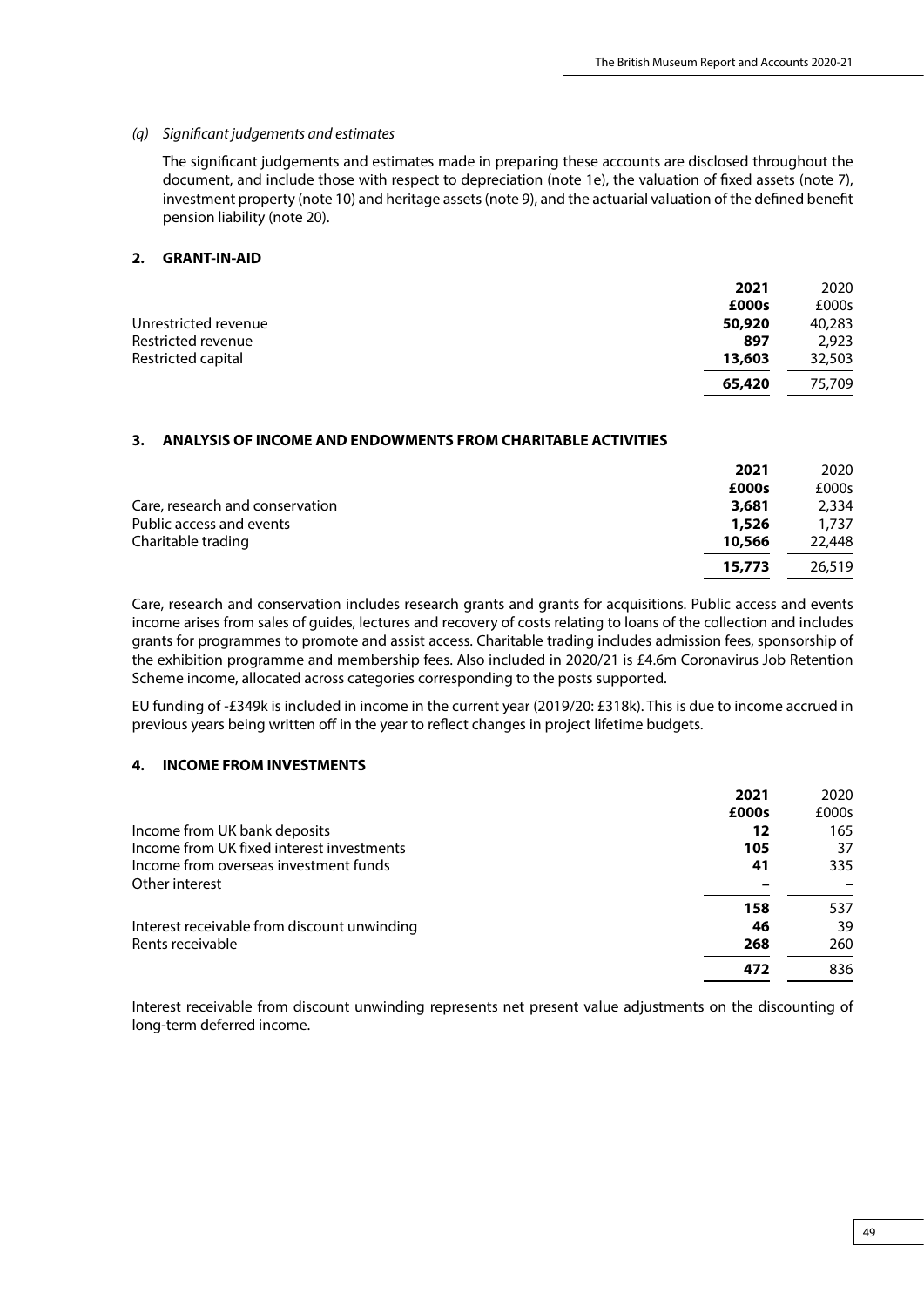## **5. NET INCOME**

| is stated after charging:                                                           | 2021  | 2020  |
|-------------------------------------------------------------------------------------|-------|-------|
|                                                                                     | £000s | £000s |
| Auditors' remuneration: Comptroller and Auditor General audit fee                   | 63    | 70    |
| Auditors' remuneration: Subsidiary companies audit fee (current year)               | 59    | 52    |
| Auditors' remuneration: Subsidiary companies audit fee (prior year under provision) |       | 4     |
| Operating lease rentals: Hire of plant and machinery                                | 98    | 93    |
| Operating lease rentals: Land and buildings                                         | 107   | 105   |
| Loss on disposal of fixed assets                                                    | 648   | 29    |
| Movement on bad debt provision                                                      | (29)  | 93    |
| Stock recognised as an expense                                                      | 626   | 5,381 |

There were no non-audit services provided by the Comptroller and Auditor General during 2020/21 (2019/20: nil). The auditors of BMF provided iXBRL accounts tagging services of £400 (2019/20: £260). They also provided additional corporation tax return support to the Museum of £8.2k (2019/20: £5.5k).

## **6. ANALYSIS OF EXPENDITURE**

| 6(a)                            | Direct | Grants | Depreciation   | Support | <b>Total</b> |
|---------------------------------|--------|--------|----------------|---------|--------------|
|                                 | Costs  |        | & Amortisation | Costs   | 2021         |
|                                 | £000s  | £000s  | £000s          | £000s   | £000s        |
| Raising donations and legacies  | 1,398  |        | 31             | 192     | 1,621        |
| Other trading activities        | 3,628  |        | 17             | 19      | 3,664        |
| Investment management costs     | 253    |        |                | 5       | 258          |
| Care, research and conservation | 26,702 | 1,199  | 9,281          | 3,815   | 40,997       |
| Public access and events        | 14,089 | 119    | 7,084          | 1,765   | 23,057       |
| Charitable trading              | 5,697  |        | 576            | 703     | 6,976        |
| <b>Charitable activities</b>    | 46,488 | 1,318  | 16,941         | 6,283   | 71,030       |
| <b>Total expenditure</b>        | 51,767 | 1,318  | 16,989         | 6,499   | 76,573       |
|                                 | Direct | Grants | Depreciation   | Support | Total        |
|                                 | Costs  |        | & Amortisation | Costs   | 2020         |
|                                 | £000s  | £000s  | £000s          | £000s   | £000s        |
| Raising donations and legacies  | 1,161  |        | 28             | 176     | 1,365        |
| Other trading activities        | 9,795  |        | 25             | 16      | 9,836        |
| Investment management costs     | 173    |        |                | 4       | 177          |
| Care, research and conservation | 29,183 | 22,486 | 8,520          | 4,168   | 64,357       |
| Public access and events        | 14,513 | 135    | 6,436          | 2,220   | 23,304       |
| Charitable trading              | 9,326  |        | 449            | 867     | 10,642       |
| <b>Charitable activities</b>    | 53,022 | 22,621 | 15,405         | 7,255   | 98,303       |
| <b>Total expenditure</b>        | 64,151 | 22,621 | 15,458         | 7,451   | 109,681      |

Grants are made for the furtherance of the BM's charitable objectives. Of the total grants of £1.3m (2019/20: £22.6m), £1.1m (2019/20: £22.1m) were made to institutions and £0.2m were made to individuals (2019/20: £0.5m).

The main elements of the grant figure are as follows:

– No grants (2019/20: £21.1m) were made to the British Museum Trust Limited (BMT), restricted for furtherance of the British Museum's charitable objectives. BMT is a separate, independent registered charity (registration number: 1140844). It has no Trustees in common with the BM. Its objectives are to advance, in a manner in which the trustees of BMT see fit, the charitable objects of the Trustees of the British Museum; and to advance culture, heritage, science, education and the arts for public benefit throughout the world in any manner incidental, conducive to or compatible with the charitable objects of the Trustees of the British Museum. The Museum provides administrative support for BMT under terms governed by a commercial service level agreement;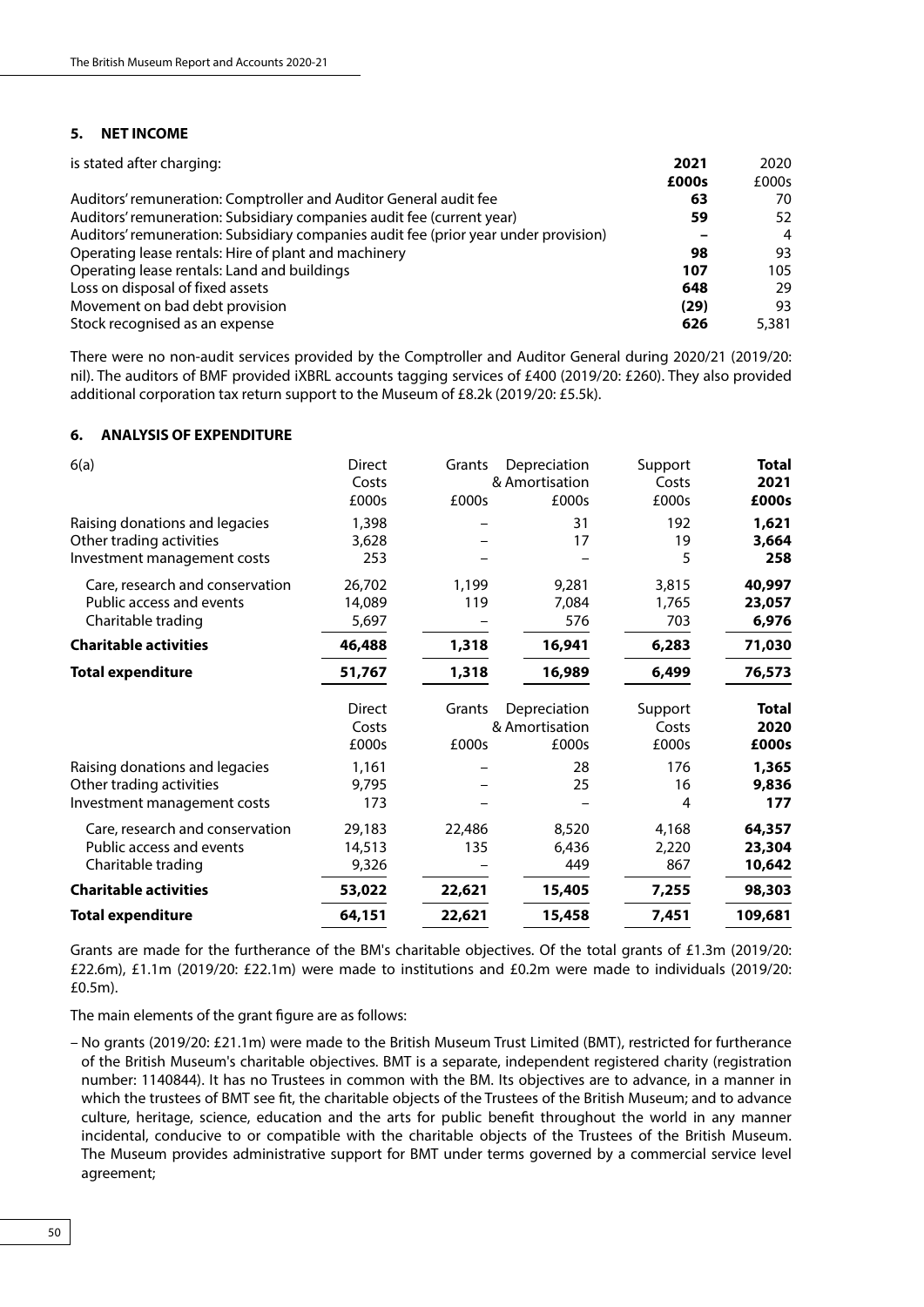– Grants of £0.9m (2019/20: £0.9m) under the Portable Antiquities Scheme. The scheme is the only proactive mechanism in England and Wales for recording archaeological finds made by the public. The grants are made to local authorities to support the work of Find Liaison Officers. Details of these grants are obtainable from the Portable Antiquities Scheme administrator at the British Museum.

6(b) Costs of the BM that cannot be directly attributed to one of the BM's objectives are allocated to activities on a basis consistent with the use of resources. Finance costs, including irrecoverable VAT, and governance costs are allocated using the proportion of direct expenditure spent on each of the objectives. Human resources and legal services costs are allocated based on staff numbers. Information Systems costs are allocated using staff numbers adjusted for non-computer based roles. Support costs related to grant-making activities are considered minimal and hence no support costs have been included in the grant figure. Depreciation and amortisation have been allocated according to the proportion of space occupied by each activity.

|                                 | Finance | Information     | Human     |                 | Legal Governance | 2021         |
|---------------------------------|---------|-----------------|-----------|-----------------|------------------|--------------|
|                                 |         | <b>Services</b> | Resources | <b>Services</b> | Costs            | <b>Total</b> |
|                                 | £000s   | £000s           | £000s     | £000s           | £000s            | £000s        |
| Care, research and conservation | 749     | 2,014           | 573       | 295             | 184              | 3,815        |
| Public access and events        | 422     | 619             | 409       | 211             | 104              | 1,765        |
| Charitable trading              | 83      | 389             | 111       | 57              | 63               | 703          |
| Charitable activities           | 1.254   | 3,022           | 1.093     | 563             | 351              | 6,283        |
| Raising donations and legacies  | 30      | 108             | 31        | 16              |                  | 192          |
| Other trading activities        |         |                 |           |                 | 19               | 19           |
| Investment management costs     |         |                 |           |                 |                  | 5            |
|                                 | 1,289   | 3,130           | 1,124     | 579             | 377              | 6,499        |

|                                 |       | Finance Information<br><b>Services</b> | Human<br>Resources | <b>Services</b> | Legal Governance<br>Costs | 2020<br><b>Total</b> |
|---------------------------------|-------|----------------------------------------|--------------------|-----------------|---------------------------|----------------------|
|                                 | £000s | £000s                                  | £000s              | £000s           | £000s                     | £000s                |
| Care, research and conservation | 1,163 | 1,815                                  | 793                | 187             | 210                       | 4,168                |
| Public access and events        | 572   | 756                                    | 638                | 150             | 104                       | 2,220                |
| Charitable trading              | 163   | 410                                    | 179                | 42              | 73                        | 867                  |
| Charitable activities           | 1,898 | 2.981                                  | 1,610              | 379             | 387                       | 7,255                |
| Raising donations and legacies  | 33    | 89                                     | 39                 | 9               | 6                         | 176                  |
| Other trading activities        |       |                                        |                    |                 | 16                        | 16                   |
| Investment management costs     | 4     |                                        |                    |                 |                           | 4                    |
|                                 | 1.935 | 3,070                                  | 1,649              | 388             | 409                       | 7,451                |

| 6(c) Governance costs                                                    | 2021  | 2020  |
|--------------------------------------------------------------------------|-------|-------|
|                                                                          | £000s | £000s |
| Staff costs                                                              | 205   | 196   |
| British Museum auditors' remuneration                                    | 63    | 70    |
| Subsidiary charities auditors' remuneration (current year)               | 59    | 52    |
| Subsidiary charities auditors' remuneration (prior year under provision) |       | 4     |
| Professional services                                                    |       | 7     |
| Internal audit costs                                                     | 31    | 35    |
| Other trustee costs (independent review, recruitment)                    |       | 41    |
| Cost of meetings                                                         | 17    |       |
| Reimbursement of trustee expenses                                        |       | 4     |
|                                                                          | 377   | 409   |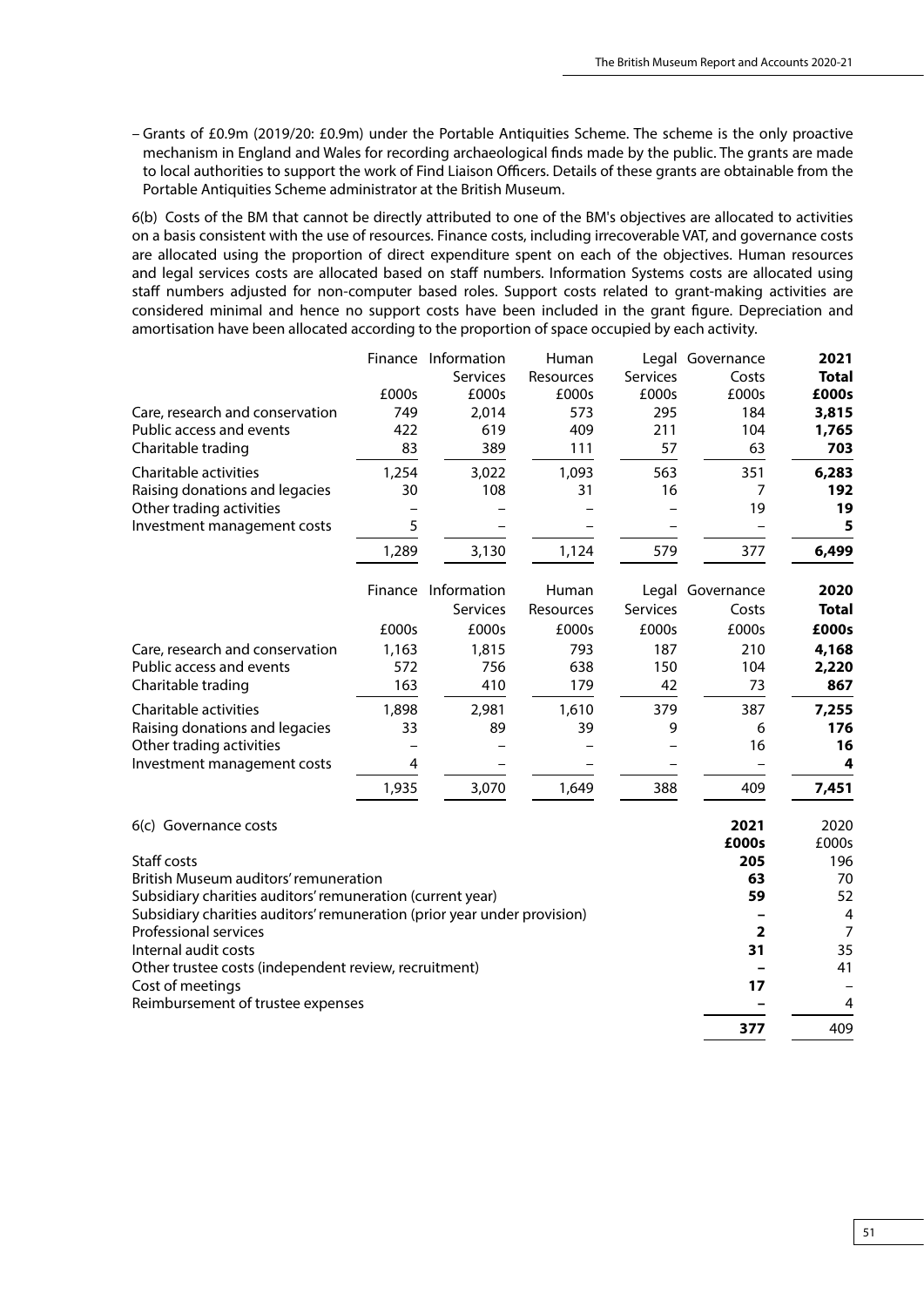| 6(d) Staff costs<br>2021                     | 2020   |
|----------------------------------------------|--------|
| £000s                                        | £000s  |
| Wages and salaries<br>27,419                 | 27,189 |
| Social security costs<br>2,852               | 2,794  |
| Pension costs<br>6,597                       | 6,575  |
| Agency staff costs<br>2,114                  | 3,792  |
| Early retirement and redundancy costs<br>946 | 359    |
| 39,928                                       | 40,709 |

In addition to the total above, £1,086k (2019/20: £1,003k) of staff costs has been capitalised.

There was no expenditure on consultancy during 2020/21 (2019/20: nil).

The number of employees whose full time equivalent emoluments as defined for taxation purposes amounted to over £60,000 (2020: over £60,000) in the year was as follows:

|                     | 2021 | 2020 |
|---------------------|------|------|
| £60,001 - £70,000   | 17   | 21   |
| £70,001 - £80,000   | 8    | 7    |
| $£80.001 - £90.000$ |      |      |
| £90,001 - £100,000  |      | 2    |
| £100,001 - £110,000 |      |      |
| £110,001 - £120,000 |      |      |
| £120,001 - £130,000 |      |      |
| £130,001 - £140,000 |      |      |
| £140,001 - £150,000 |      |      |
| £170,001 - £180,000 |      |      |
| £190,001 - £200,000 |      |      |
| £220,001 - £230,000 |      |      |

28 staff (2019/20: 31) whose emoluments amounted to more than £60,000 in the year are members of a defined benefit scheme and 3 staff (2019/20: 4) are members of a defined contributions scheme. Contributions of £618k (2019/20: £618k) were paid on behalf of the members of the defined benefit scheme and £23k (2019/20: £28k) on behalf of the members of the defined contributions scheme.

The Remuneration Report discloses information about directors' remuneration, where 'directors' is interpreted to mean those who influence the decisions of the BM as a whole.

6(e) The average number of full time equivalent employees, analysed by function was:

| 2021                            | Agency and<br>contract |            |       |
|---------------------------------|------------------------|------------|-------|
|                                 | Staff                  | staff      | Total |
| Care, research and conservation | 405                    | 4          | 409   |
| Public access and events        | 244                    | 48         | 292   |
| Charitable trading              | 76                     | 3          | 79    |
| Raising donations and legacies  | 21                     |            | 22    |
| Other trading activities        | 64                     |            | 65    |
|                                 | 810                    | 57         | 867   |
| 2020                            |                        | Agency and |       |
|                                 |                        | contract   |       |
|                                 | Staff                  | staff      | Total |
| Care, research and conservation | 410                    | 4          | 414   |
| Public access and events        | 248                    | 108        | 356   |
| Charitable trading              | 76                     | 15         | 91    |
| Raising donations and legacies  | 21                     | 3          | 24    |
| Other trading activities        | 78                     | 13         | 91    |
|                                 | 833                    | 143        | 976   |

The average head count during the year excluding agency and contract staff was 953 (2019/20: 955).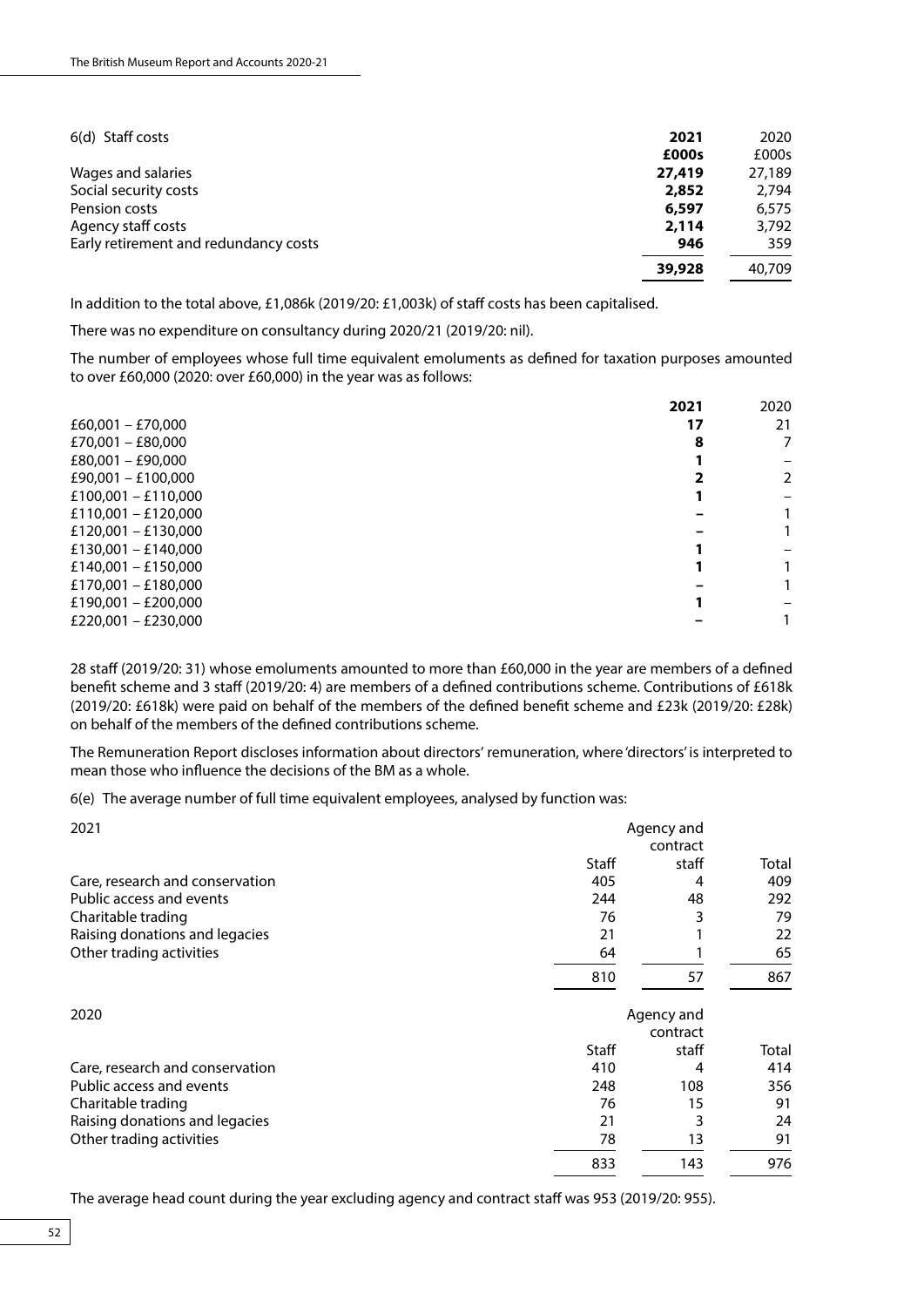6(f) Reporting of Civil Service and other compensation schemes – exit packages

The number of exit packages agreed during the year are shown by cost band in the table below:

|                              | Number of<br>compulsory | Number of other                | Total number of<br>exit packages for | Total number of<br>exit packages for |
|------------------------------|-------------------------|--------------------------------|--------------------------------------|--------------------------------------|
| Exit package cost band $(E)$ |                         | redundancies departures agreed | 2020/21                              | 2019/20                              |
| $0 - 24.999$                 |                         | 12                             | 23                                   | 21                                   |
| $25,000 - 49,999$            |                         | 13                             | 15                                   |                                      |
| $50,000 - 74,999$            |                         |                                |                                      | 1                                    |
| 75,000 - 99,999              |                         |                                |                                      |                                      |
| >£100,000                    |                         |                                |                                      |                                      |
| Total                        | 13                      | 28                             | 41                                   | 23                                   |
| Total cost (£000)            | 172                     | 774                            | 946                                  | 359                                  |

Where applicable, redundancy and other departure costs have been paid in accordance with the provisions of the Civil Service Compensation Scheme, a statutory scheme made under the Superannuation Act 1972. Where the BM has agreed early retirements under the Civil Service Compensation Scheme, the additional costs are met by the BM and not by the Civil Service Pension Scheme. Ill-health retirement costs are met by the pension scheme and are not included in the table.

## 6(g) Trustees:

None of the trustees have been paid any remuneration or received any other benefits during 2020/21 (2019/20: £nil). All Trustees are entitled to be reimbursed for reasonable travel and subsistence expenses incurred in the performance of their duties. In 2020/21, travel and subsistence expenses of £nil (2019/20: £46k) were paid for meetings, of which £nil was reimbursements to Trustees (2019/20: £4k to two Trustees) and £nil (2019/20: £42k) paid directly to third parties.

#### 6(h) Off-payroll engagements

**a** For all off-payroll engagements as of 31 March 2021, for more than £245 per day and that last for longer than six months:

| No. that have existed for between one and two years at time of reporting    |  |
|-----------------------------------------------------------------------------|--|
| No. that have existed for between two and three years at time of reporting  |  |
| No. that have existed for between three and four years at time of reporting |  |
| No. that have existed for four or more years at the time of reporting       |  |
|                                                                             |  |

**b** For all new off-payroll engagements, or those that reached six months in duration, between 1 April 2020 and 31 March 2021, for more than £245 per day and that last for longer than six months:

| No. of new engagements, or those reaching 6 months in duration, during the period           | 3 |
|---------------------------------------------------------------------------------------------|---|
| Of which:                                                                                   |   |
| No. assessed as caught by IR35                                                              |   |
| No. assessed as not caught by IR35                                                          | 3 |
| No. engaged directly (via PSC contracted to department) and are on the departmental payroll |   |
| No. of engagements reassessed for consistency / assurance purposes during the year.         |   |
| No. of engagements that saw a change to IR35 status following the consistency review        |   |
|                                                                                             |   |

**c** For any off-payroll engagements of board members, and/or, senior officials with significant financial responsibility, between 1 April 2020 and 31 March 2021:

No. of off-payroll engagements of board members, and/or, senior officials with significant financial responsibility, during the financial year. –

Total no. of individuals on payroll and off-payroll that have been deemed "board members, and/ or, senior officials with significant financial responsibility", during the financial year. This figure should include both on payroll and off-payroll engagements. 26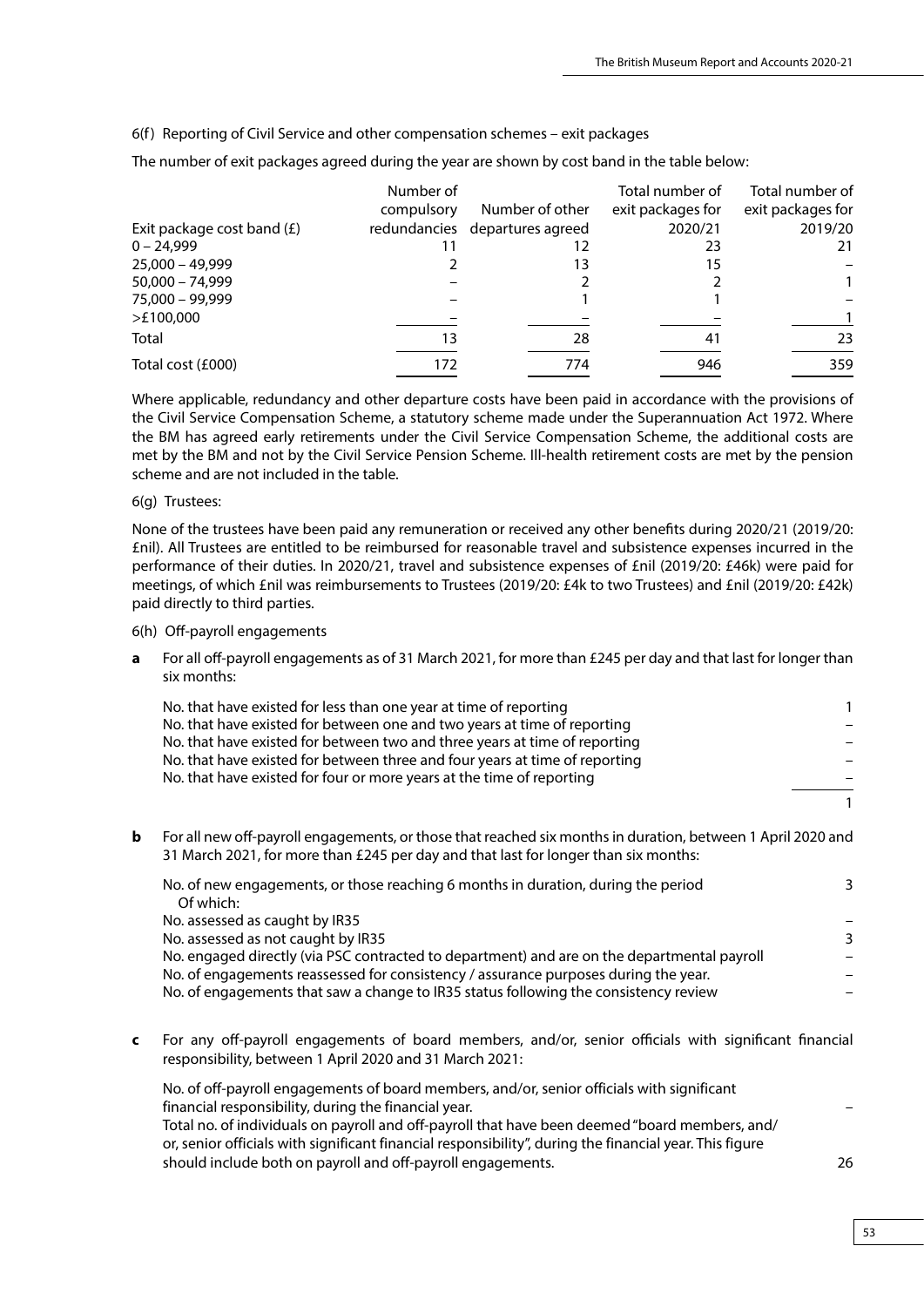# 6(i) Losses

In 2020/21 there were no losses above the reporting threshold (2019/20: £nil).

# **7. TANGIBLE ASSETS**

7(a) Group tangible assets

|                                                               | Land                                | <b>Buildings</b>   | Assets in the<br>Course of<br>Construction | Galleries                           | Plant and<br>Machinery | Equipment          | Total                 |
|---------------------------------------------------------------|-------------------------------------|--------------------|--------------------------------------------|-------------------------------------|------------------------|--------------------|-----------------------|
| Cost                                                          | £000s                               | £000s              | £000s                                      | £000s                               | £000s                  | £000s              | £000s                 |
| At 31 March 2020<br>Additions during the year                 | 188,154                             | 454,908<br>49      | 25,512<br>24,944                           | 53,435                              | 134,494                | 11,179<br>176      | 867,682<br>25,169     |
| Disposals during the year<br>Transfer from assets under       |                                     |                    |                                            |                                     |                        | (440)              | (440)                 |
| construction<br>Transfer out to Investment                    |                                     | 466                | (4,036)                                    |                                     | 3,570                  |                    |                       |
| Properties<br>Impairment                                      |                                     |                    |                                            |                                     |                        |                    |                       |
| Revaluation adjustment                                        | 10,786                              | (20, 815)          |                                            |                                     | (12, 911)              |                    | (22, 940)             |
| At 31 March 2021                                              | 198,940                             | 434,608            | 46,420                                     | 53,435                              | 125,153                | 10,915             | 869,471               |
| <b>Accumulated depreciation</b><br>At 31 March 2020           |                                     |                    |                                            | (25, 427)                           |                        | (9, 151)           | (34, 578)             |
| Disposals during the year                                     |                                     | (5, 412)           |                                            |                                     |                        | 440                | 440<br>(16, 398)      |
| Provided during the year<br>Revaluation adjustment            | $\overline{\phantom{0}}$            | 5,412              | -                                          | (1,867)<br>$\overline{\phantom{0}}$ | (7, 785)<br>7,785      | (1, 334)<br>-      | 13,197                |
| At 31 March 2021                                              |                                     |                    | $\overline{\phantom{0}}$                   | (27, 294)                           | $\qquad \qquad -$      | (10,045)           | (37, 339)             |
| <b>Net Book Value</b><br>At 31 March 2021<br>At 31 March 2020 | 198,940<br>188,154                  | 434,608<br>454,908 | 46,420<br>25,512                           | 26,141<br>28,008                    | 125,153<br>134,494     | 870<br>2,028       | 832,132<br>833,104    |
| 7(b) Museum tangible assets                                   |                                     |                    | Assets in the<br>Course of                 |                                     | Plant and              |                    |                       |
|                                                               | Land<br>£000s                       | Buildings<br>£000s | Construction<br>£000s                      | Galleries<br>£000s                  | Machinery<br>£000s     | Equipment<br>£000s | <b>Total</b><br>£000s |
| Cost                                                          |                                     |                    |                                            |                                     |                        |                    |                       |
| At 31 March 2020<br>Additions during the year                 | 188,154<br>$\overline{\phantom{0}}$ | 454,908<br>49      | 25,512<br>24,944                           | 53,435                              | 134,494                | 7,782<br>176       | 864,285<br>25,169     |
| Disposals during the year<br>Transfer from assets under       |                                     |                    |                                            |                                     |                        | (301)              | (301)                 |
| construction<br>Transfer out to Investment                    |                                     | 466                | (4,036)                                    |                                     | 3,570                  |                    |                       |
| Properties                                                    |                                     |                    |                                            |                                     |                        |                    |                       |
| Impairment<br>Revaluation adjustment                          | 10,786                              | (20, 815)          |                                            |                                     | (12, 911)              |                    | (22, 940)             |
| At 31 March 2021                                              | 198,940                             | 434,608            | 46,420                                     | 53,435                              | 125,153                | 7,657              | 866,213               |
|                                                               |                                     |                    |                                            |                                     |                        |                    |                       |
| <b>Accumulated depreciation</b><br>At 31 March 2020           |                                     |                    |                                            | (25, 427)                           |                        | (6,217)            | (31, 644)             |
| Disposals during the year                                     |                                     |                    |                                            |                                     |                        | 301                | 301                   |
| Provided during the year<br>Revaluation adjustment            |                                     | (5, 412)<br>5,412  |                                            | (1,867)                             | (7, 785)<br>7,785      | (1, 183)           | (16, 247)<br>13,197   |
| At 31 March 2021                                              |                                     |                    |                                            | (27, 294)                           |                        | (7,099)            | (34, 393)             |
| <b>Net Book Value</b>                                         |                                     |                    |                                            |                                     |                        |                    |                       |
| At 31 March 2021<br>At 31 March 2020                          | 198,940<br>188,154                  | 434,608<br>454,908 | 46,420<br>25,512                           | 26,141<br>28,008                    | 125,153<br>134,494     | 558<br>1,565       | 831,820<br>832,641    |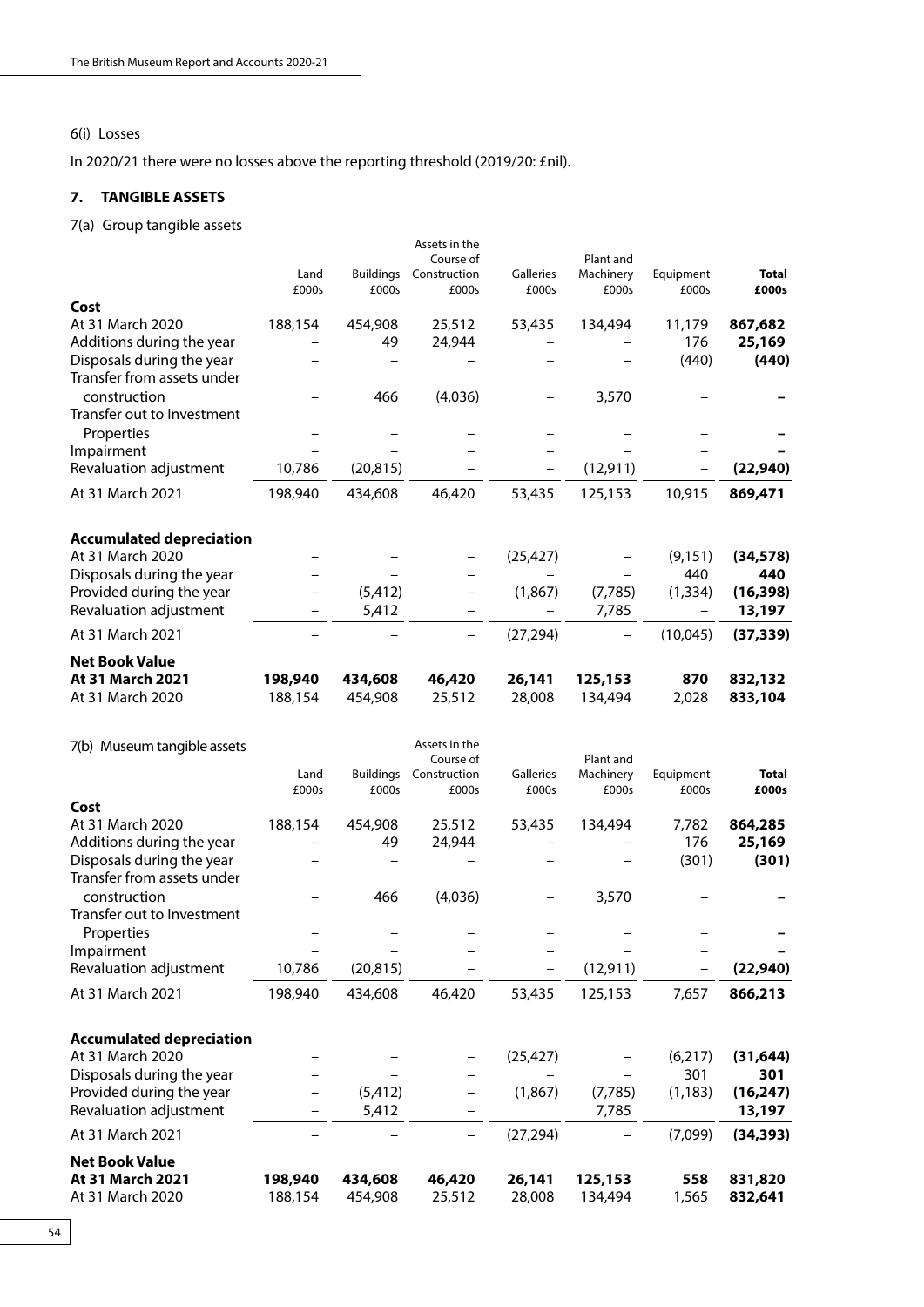7(c) For asset valuation purposes, buildings and their fit-out are treated as one category.

A full valuation of the BM's land, buildings and plant and machinery was carried out by Gerald Eve on 31 March 2019. An interim desktop valuation has been obtained to update the values of land, buildings and plant and machinery. The valuations included the main BM site at Great Russell Street (using the depreciated replacement cost method) as well as its perimeter buildings which are not investment properties, the WCEC building, two properties used for storage at Orsman Road and land at Shinfield (using fair value). The British Museum owns the freehold on all land and buildings apart from Shinfield which is on a 999 year lease.

Blythe House is currently occupied by the British Museum, the Science Museum and the Victoria and Albert Museum on a shared basis with the rights and obligations of ownership accruing to the occupants. In 2017/18 a lease agreement was signed formally confirming that the occupying Museums would be required to vacate Blythe House as it will be sold. The lease is an operating lease with a peppercorn rent. The Museums derecognised the value of Blythe House land and buildings in 2017/18. For the BM, land previously valued at £2.2m, buildings previously valued at £3.7m and plant previously valued at £0.3m was derecognised.

The historic cost of the land and buildings and certain plant and machinery is not known.

#### **8. INTANGIBLE ASSETS**

| 8(a) Group intangible assets            |          |          |           | Assets in the |              |
|-----------------------------------------|----------|----------|-----------|---------------|--------------|
|                                         | Software |          | Developed | Course of     |              |
|                                         | Licences | Websites | Software  | Construction  | <b>Total</b> |
|                                         | £000s    | £000s    | £000s     | £000s         | £000s        |
| Cost                                    |          |          |           |               |              |
| At 1 April 2020                         | 181      | 1,658    | 1,416     | 2,875         | 6,130        |
| Additions during the year               |          | 9        | 18        | 369           | 396          |
| Disposals during the year               |          |          |           | (648)         | (648)        |
| Transfer from assets under construction |          |          | 374       | (374)         |              |
| Revaluation adjustment                  |          |          |           |               |              |
| At 31 March 2021                        | 181      | 1,667    | 1,808     | 2,222         | 5,878        |
| <b>Accumulated amortisation</b>         |          |          |           |               |              |
| At 1 April 2020                         | (181)    | (221)    | (878)     |               | (1, 280)     |
| Disposals during year                   |          |          |           |               |              |
| Provided during the year                |          | (339)    | (252)     |               | (591)        |
| Revaluation adjustment                  |          |          |           |               |              |
| At 31 March 2021                        | (181)    | (560)    | (1, 130)  |               | (1, 871)     |
| <b>Net Book Value</b>                   |          |          |           |               |              |
| At 31 March 2021                        |          | 1,107    | 678       | 2,222         | 4,007        |
| At 31 March 2020                        |          | 1,437    | 538       | 2,875         | 4,850        |
|                                         |          |          |           |               |              |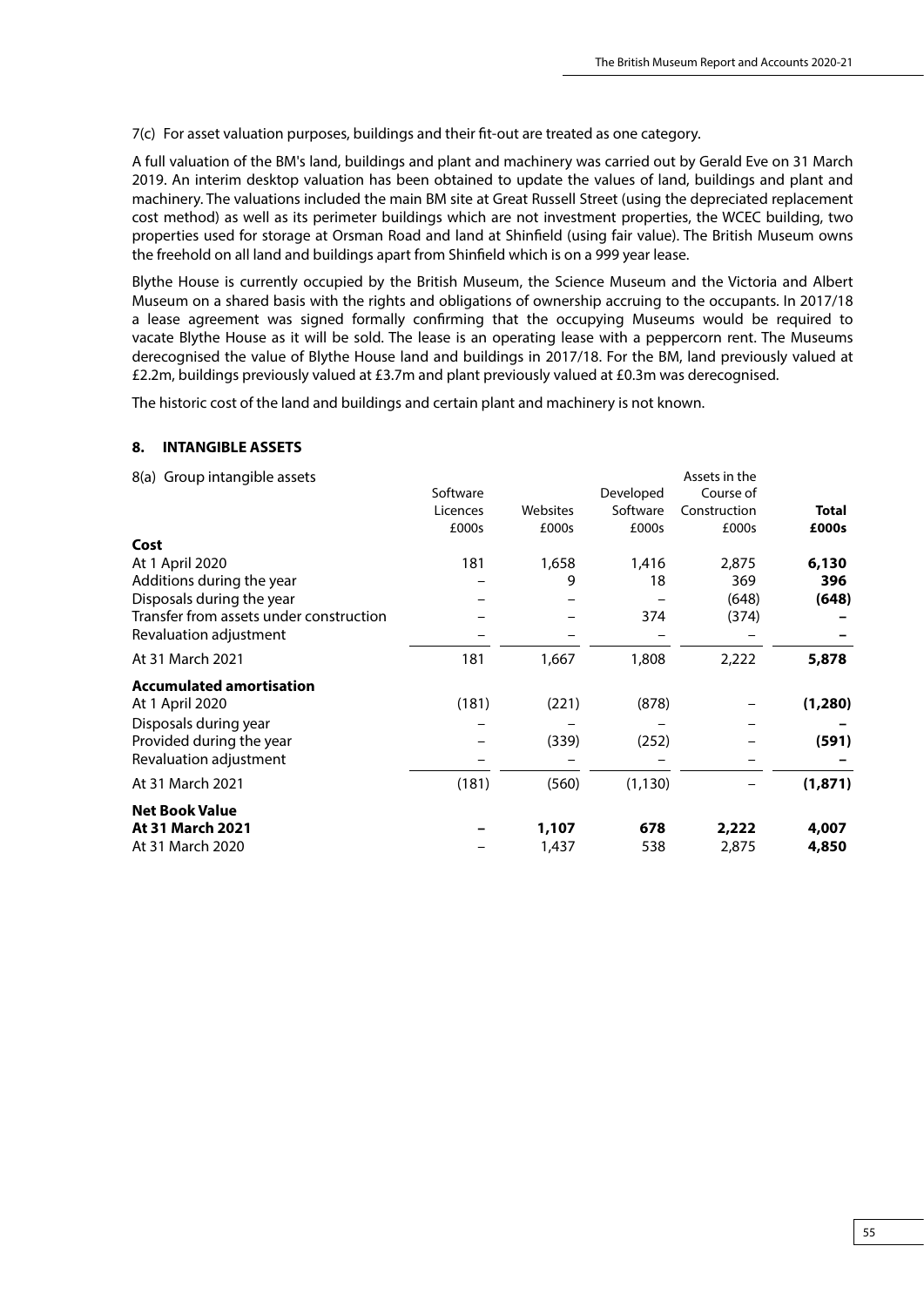## 8(b) Museum intangible assets

|                                         | Software |          | Developed | Course of    |          |
|-----------------------------------------|----------|----------|-----------|--------------|----------|
|                                         | Licences | Websites | Software  | Construction | Total    |
|                                         | £000s    | £000s    | £000s     | £000s        | £000s    |
| Cost                                    |          |          |           |              |          |
| At 1 April 2020                         | 181      | 1,565    | 935       | 2,875        | 5,556    |
| Additions during the year               |          |          |           | 369          | 369      |
| Disposals during the year               |          |          |           | (648)        | (648)    |
| Transfer from assets under construction |          |          | 374       | (374)        |          |
| Revaluation adjustment                  |          |          |           |              |          |
| At 31 March 2021                        | 181      | 1,565    | 1,309     | 2,222        | 5,277    |
| <b>Accumulated amortisation</b>         |          |          |           |              |          |
| At 1 April 2020                         | (181)    | (158)    | (870)     |              | (1, 209) |
| Disposals during year                   |          |          |           |              |          |
| Provided during the year                |          | (307)    | (152)     |              | (459)    |
| Revaluation adjustment                  |          |          |           |              |          |
| At 31 March 2021                        | (181)    | (465)    | (1,022)   |              | (1,668)  |
| <b>Net Book Value</b>                   |          |          |           |              |          |
| At 31 March 2021                        |          | 1,100    | 287       | 2,222        | 3,609    |
| At 31 March 2020                        |          | 1,407    | 65        | 2,875        | 4,347    |
|                                         |          |          |           |              |          |

Assets in the

## **9. HERITAGE ASSETS – GROUP AND MUSEUM**

9(a) Nature and scale of the collection

The British Museum is a universal museum holding an encyclopaedic collection of material from across the world and all periods of human culture and history. Although the collection is sometimes estimated to contain about eight million objects, the question of what constitutes a single object often does not have a definitive answer: for example, a pack of playing cards could be considered to be a single object or a collection of individual objects.

The BM records its collection on a database that includes a description of the objects and often image, age, location and other information. Currently, almost 4.5 million objects are available to review online at: [https://www.britishmuseum.org/collection.](https://www.britishmuseum.org/collection) The BM continues to enhance the database to expand the information recorded on each asset, add objects not yet included and improve the functionality of the database.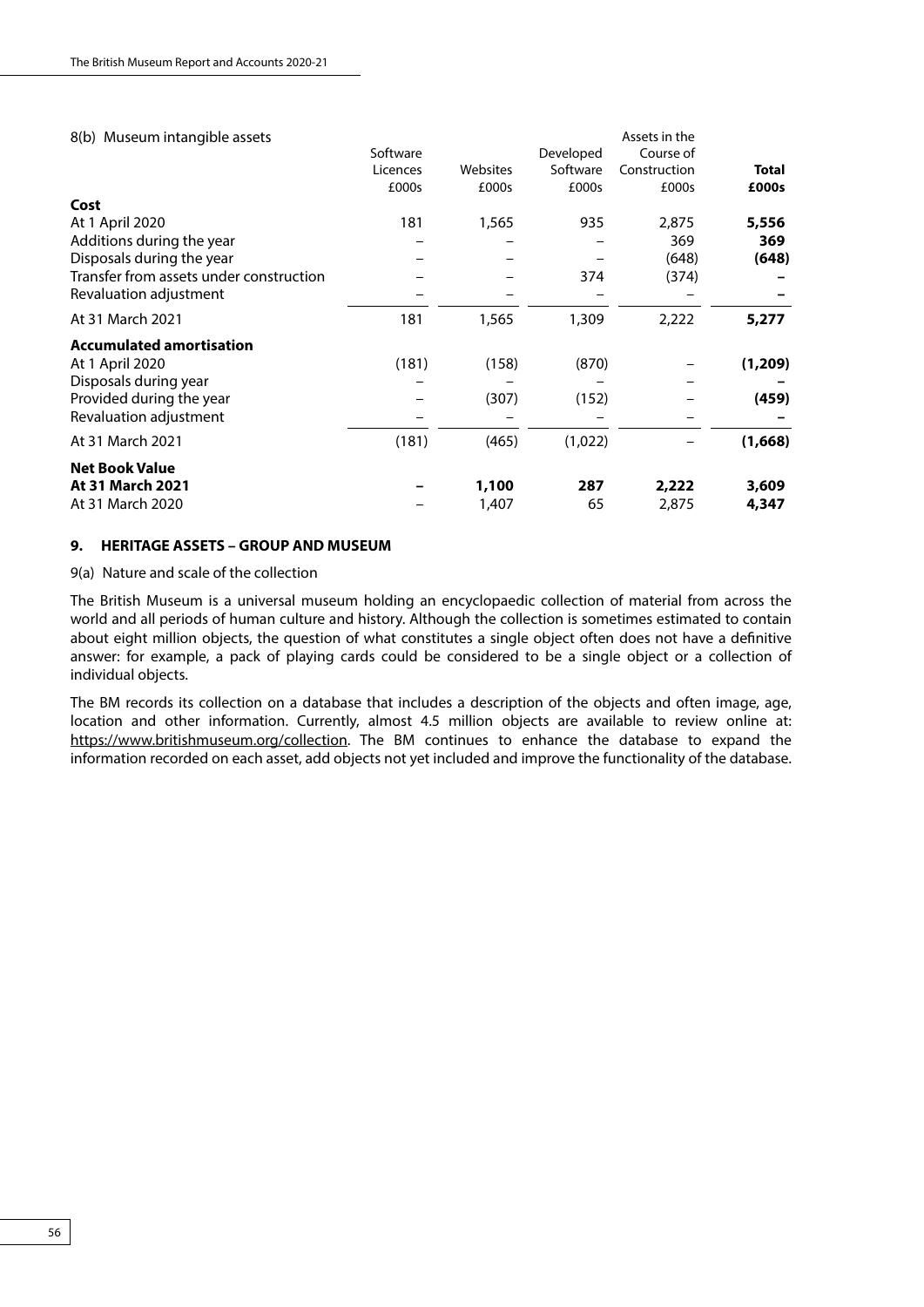The collection is a truly global one, and its great strength is the way it records the interrelated histories of humanity as a whole. To that extent, any attempt to break the collection into categories is necessarily reductive. However, for illustrative purposes, the following table gives information about the collection by BM department:

- Africa, Oceania & the Americas This department holds a wide range of historical and contemporary, ethnographic and archaeological collections from the peoples of Africa, Australia and the Pacific, and the whole of the Americas. It also holds important pictorial collections, including photographs, drawings and prints, relating to these regions.
- Egypt & Sudan The collection illustrates every aspect of the cultures of the Nile Valley, from the site of Jebel Sahaba in the Paleolithic period (at least 13,400 years ago) until the modern day. Highlights include important collections of the Book of the Dead, papyri, coffins, mummies and monumental sculptures such as the colossus of Rameses II. The Rosetta Stone, inscribed with hieroglyphics, demotic and Greek, provided the key to decipher hieroglyphs.
- Asia The collection includes material from a vast geographical area embracing all of East Asia, South Asia, Southeast Asia, and parts of Central Asia and covers a broad chronological range from humanity's earliest artefacts to contemporary times. The collections encompass archaeological materials, artworks, and objects that reflect daily life and social structure and issues. Among the many special highlights of the collection are Chinese antiquities, ceramics, and graphic arts; Japanese antiquities, graphic arts, and modern crafts; Korean ceramics and lacquer; Indian paintings and sculpture; and Indonesian shadow puppets.
- Coins & Medals The collection includes coinage from its origins in the seventh century BC to the present day and related material such as coin weights, tokens and money boxes, the national collection of paper money ranging from one of the first Chinese banknotes to the euro, and a world-class collection of commemorative art medals from the Italian Renaissance to the present.
- Greece & Rome This is one of the most comprehensive collections of antiquities from the Mediterranean region which ranges in date from the beginning of the Greek Bronze Age (about 3200 BC) to the reign of the Roman emperor Constantine in the fourth century AD. The Cycladic, Minoan and Mycenaean cultures are represented and the Greek collection includes important sculpture from the Parthenon in Athens and from the Temple of Apollo at Bassai, as well as sculpture and architecture from two of the Seven Wonders of the Ancient World: the Mausoleum at Halikarnassos and the Temple of Artemis at Ephesos. The collection also includes ancient jewellery and bronzes, Greek vases and Roman glass and silver. There is an important collection of material from pre Roman Italy and ancient Cyprus. Highlights from the Roman period include the famous Portland Vase and a magnificent bronze portrait of the emperor Augustus.
- Middle East The collection includes a wide range of archaeological material, ancient and modern artefacts and contemporary art from Mesopotamia (Iraq), Iran, the Levant (Syria, Jordan, Lebanon, Palestine and Israel), Anatolia (Turkey), Arabia and the Gulf, Central Asia and the Caucasus. Highlights of the collection include the Assyrian reliefs, treasures from the cemetery of Ur, the Oxus Treasure, Phoenician ivories from Nimrud, the Cyrus Cylinder and the library of cuneiform tablets from Nineveh.
- Britain, Europe & Prehistory This department is responsible for collections that cover the material culture of human origins around the world from 2 million to 10,000 years ago, the deep history of pre-Roman Britain and Europe, Roman Britain and the archaeology, history, and traditional cultures of Europe to the present day, as well as clocks and watches.
- Prints & Drawings This is the national collection of Western prints and drawings dating from the beginning of the fifteenth century to the present day. The collection covers the history of drawing and print making as fine arts with large holdings of the works of important artists such as Durer, Michelangelo, Rembrandt, Hogarth, Goya, Kollwitz and Picasso, large documentary collections of historical, satirical and topographical prints and important collections of printed ephemera such as trade and visiting cards, fans and playing cards.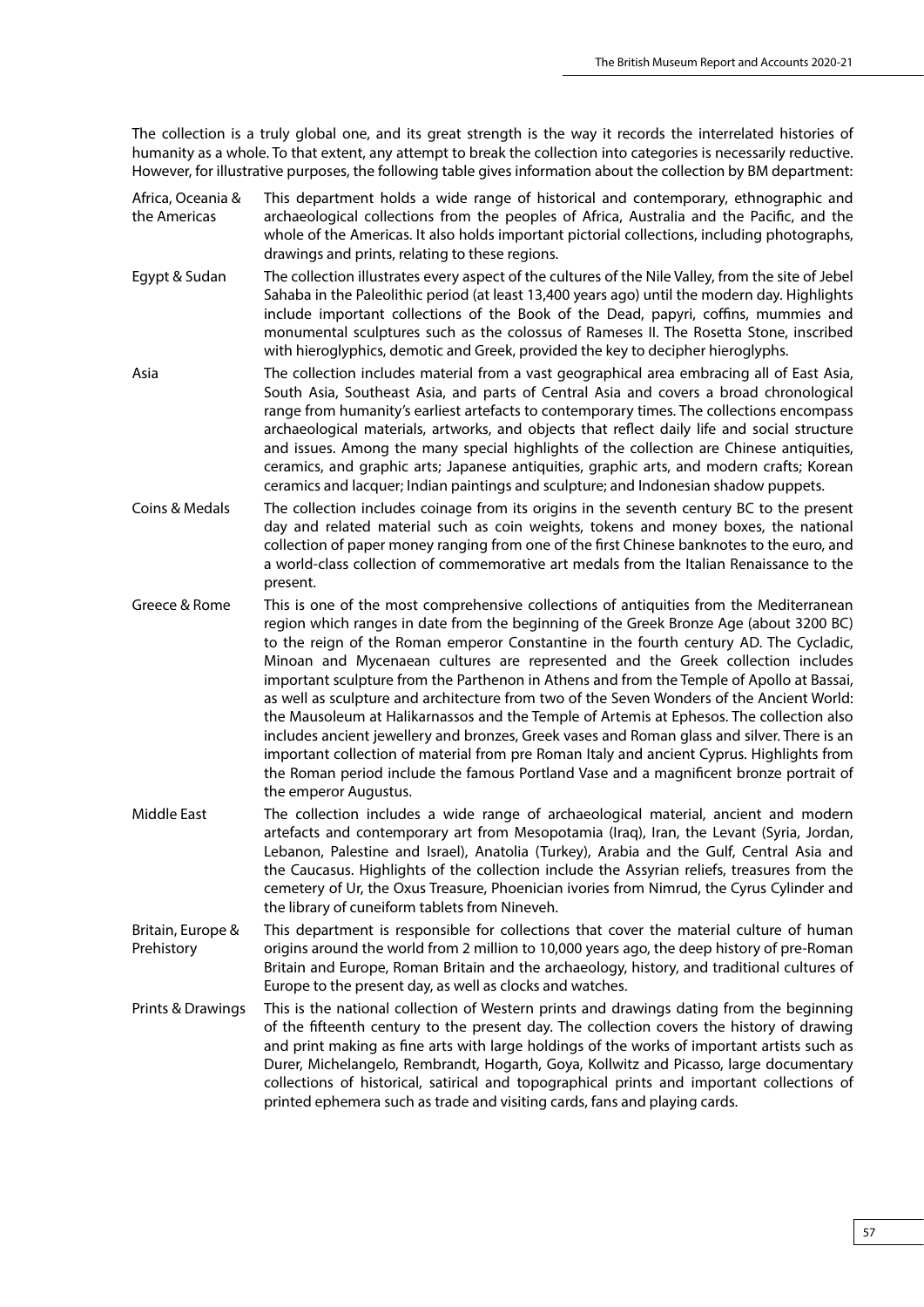## 9(b) BM policies on acquisitions, preservation, management and disposal

#### *Acquisition*

The BM is committed to sustaining and improving its collection for the benefit of its audience now and in the future. Acquisitions are made in accordance with the policy which can be found on the BM's website at: [http://www.britishmuseum.org/about\\_us/management/museum\\_governance.aspx](http://www.britishmuseum.org/about_us/management/museum_governance.aspx)

#### *Preservation and Management*

The BM has a Collection Care Department, a Collection Projects and Resources Department and a Scientific Research department.

The Collection Projects and Resources department is responsible for departmental administration across the Museum's collections departments, and administration of the Museum's research programme and resources, including the library and archive. The department is responsible for development of the long-term plan for storage of the collection, library and archive, and the delivery of major cross-museum projects in support of the Museum masterplan.

The Collection Care department is responsible for collection management, conservation, collection documentation (including Photography and Imaging) and loans administration.

The Collection Care and Scientific Research departments work alongside other departments in the BM to care for and preserve the collection. As stated in the BM Conservation Policy, where possible the collections are preserved by reducing the potential for deterioration and damage rather than through treatment and repair. That is preventive conservation methods are applied in preference to interventive conservation treatments.

Preventive conservation methods used by the BM include providing guidelines for the appropriate environmental conditions in which to store, handle, display, study and transport the collection, reducing the risk of damage to the collection by implementing a comprehensive integrated pest management programme operating across the entire BM estate, and having systems in place to monitor and measure the state of the collections and the environments and spaces in which they are stored or displayed.

When interventive conservation treatment is required the BM ensures that these are conducted by qualified conservators (or trainees under supervision) in accordance with international best practice and ethical guidelines. All treatments carried out on the collections are documented fully and the resultant records are available for study, treatment methods are safe, stable and use tested materials that, where possible, do not compromise future conservation treatment or scientific examination.

The BM has a statutory obligation to make the collection available to members of the public. Members of the public can view objects online using the BM database or request to inspect objects in person. Paper and/or digital records ensure that BM objects can be located.

When complete, the database will contain a record of every object in the BM collection with associated conservation and scientific reports. The current database is the result of 30 years work but it is still in its early stages. Currently, almost 4.5 million objects are available to review online at: <https://www.britishmuseum.org/collection>

## *Disposal*

Objects vested in the Trustees as part of the collection of the BM cannot be disposed by them except in circumstances allowed by the British Museum Act 1963. Therefore the Trustees' power to de-accession from the collection whether by sale, exchange, or gift (including response to any third party claim for restitution or repatriation) is limited and there is a strong legal presumption against this. The detail of the BM's policy on deaccession can be found on the BM's website at:

[http://www.britishmuseum.org/about\\_us/management/museum\\_governance.aspx](http://www.britishmuseum.org/about_us/management/museum_governance.aspx)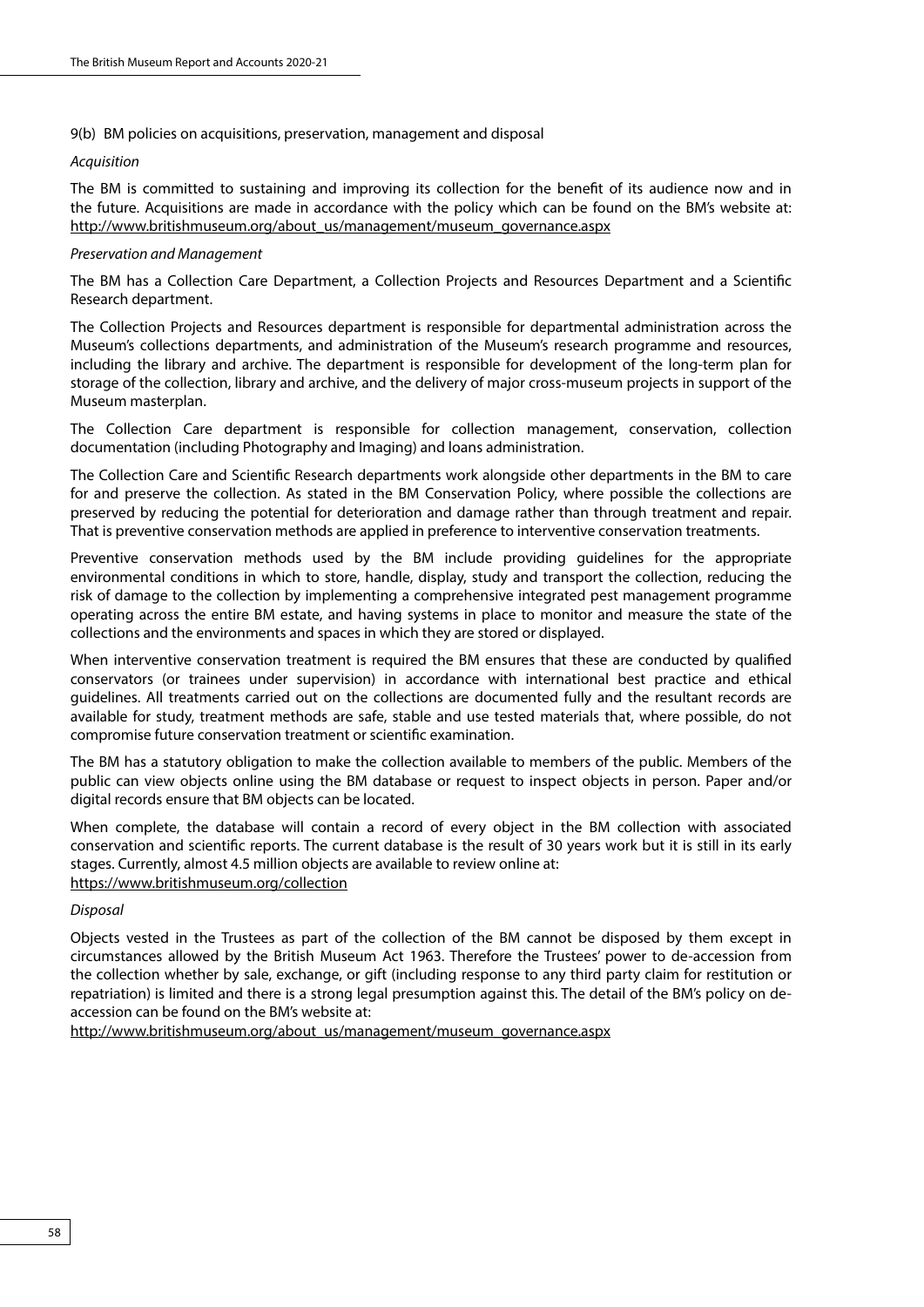#### 9(c) Heritage assets capitalised

As detailed in the accounting policy, heritage assets acquired before 1 April 2001 are not included on the balance sheet because information on value is not readily available and cannot be obtained at a cost commensurate with the benefits to users of the financial statements. Acquisitions since 1 April 2001 have been capitalised and are held at historic cost for purchased assets and valuation at the time of acquisition for donated assets. The table shows the details of additions for the current and previous four years.

|                  |         | $2020/21 - £000s$ |              |
|------------------|---------|-------------------|--------------|
|                  | Donated | Purchased         | <b>Total</b> |
| Opening balance  | 68,896  | 35,331            | 104,227      |
| <b>Additions</b> | 3,648   | 540               | 4,188        |
| Write-off*       | 4       |                   | 4            |
| Closing balance  | 72,548  | 35,871            | 108,419      |
|                  |         | $2019/20 - £000s$ |              |
|                  | Donated | Purchased         | <b>Total</b> |
| Opening balance  | 65,544  | 33,882            | 99,426       |
| <b>Additions</b> | 3,356   | 1,449             | 4,805        |
| Write-off**      | (4)     |                   | (4)          |
| Closing balance  | 68,896  | 35,331            | 104,227      |

|                 | $2018/19 - £000s$ |           |        |  |  |
|-----------------|-------------------|-----------|--------|--|--|
|                 | Donated           | Purchased | Total  |  |  |
| Opening balance | 58,216            | 33,070    | 91,286 |  |  |
| Additions       | 7.328             | 812       | 8,140  |  |  |
| Closing balance | 65,544            | 33,882    | 99,426 |  |  |

|                  |         | $2017/18 - £000s$ |              |
|------------------|---------|-------------------|--------------|
|                  | Donated | Purchased         | <b>Total</b> |
| Opening balance  | 57,091  | 31,958            | 89,049       |
| <b>Additions</b> | 1,125   | 1.112             | 2,237        |
| Closing balance  | 58,216  | 33,070            | 91,286       |
|                  |         | $2016/17 - £000s$ |              |
|                  | Donated | Purchased         | <b>Total</b> |
| Opening balance  | 50,349  | 30,224            | 80,573       |
| <b>Additions</b> | 7,492   | 1,734             | 9,226        |
| Write-off***     | (750)   |                   | (750)        |
| Closing balance  | 57,091  | 31,958            | 89,049       |

\* In 2020/21, the six bags of prehistoric ceramic material from the collection declared lost and written-off in the accounts in 2019/20 were subsequently found. Four opium scrapers valued at £60 were declared lost under the Procedure for the Reporting of Unlocated and Lost Objects and was written-off in the accounts. \*\* In 2019/20, six bags of prehistoric ceramic material from the collection valued at £4k were declared lost under the Procedure for the Reporting of Unlocated and Lost Objects and was written-off in the accounts. \*\*\* In 2016/17, one item from the collection valued at £750k was declared lost under the Procedure for the Reporting of Unlocated and Lost Objects. It was written-off in the accounts.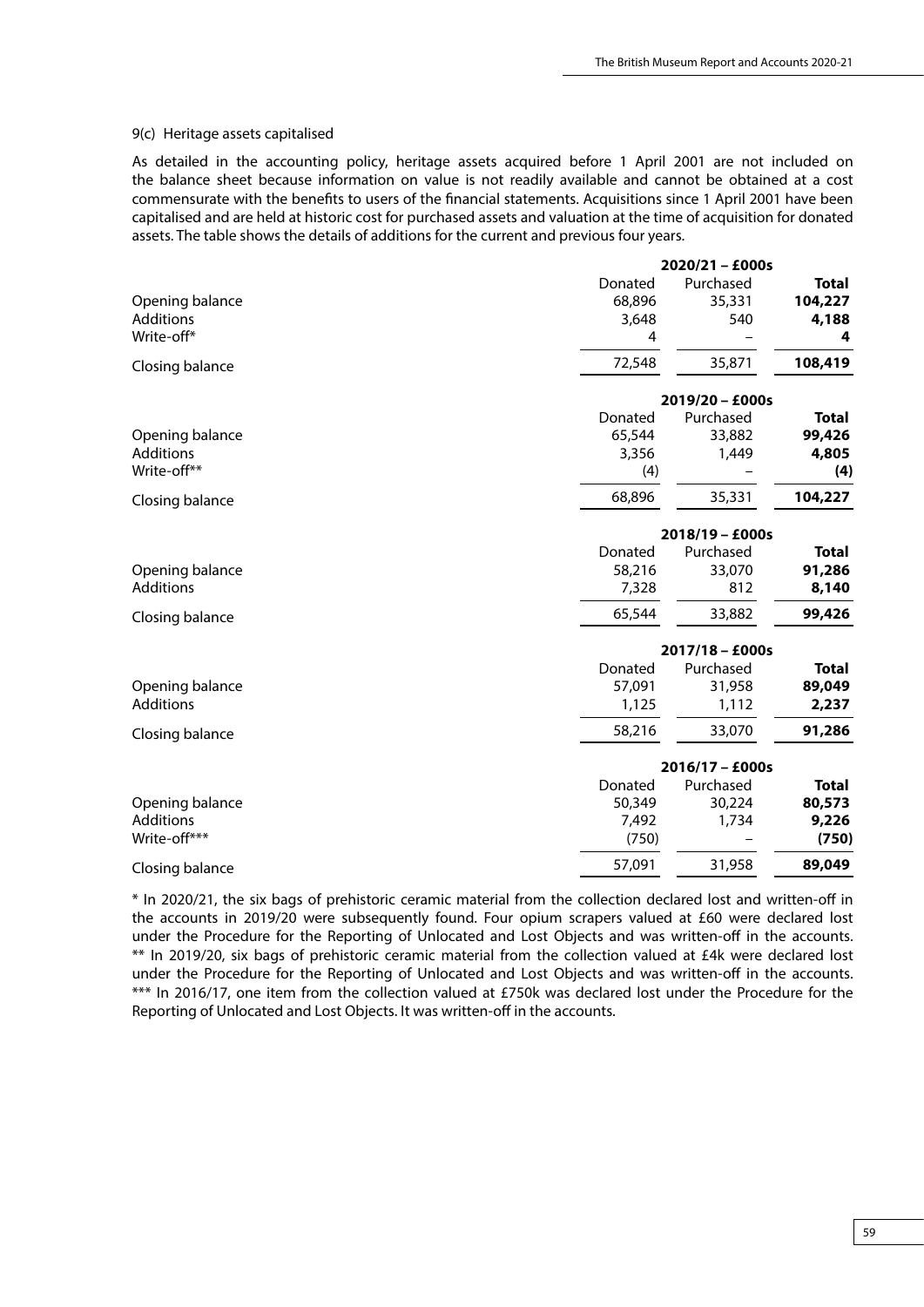## **10. INVESTMENTS**

10(a) Fixed asset investments – Group and Museum

| Investments comprised the following: | Group<br>2021 | Group<br>2020 | <b>Museum</b><br>2021 | Museum<br>2020 |
|--------------------------------------|---------------|---------------|-----------------------|----------------|
| Investment assets in the UK:         | £000s         | £000s         | £000s                 | £000s          |
| Investment funds                     | 60,727        | 41,686        | 60,728                | 41,686         |
| Fixed income                         | 16,943        | 9,848         | 7,000                 |                |
| Investment assets outside the UK:    |               |               |                       |                |
| Investment funds                     | 27            | 53,310        | 27                    | 53,310         |
| Unlisted equities                    | 1,550         | 1,903         | 1,550                 | 1,903          |
|                                      | 79,247        | 106,747       | 69,305                | 96,899         |
| Investments at 1 April               | 106,747       | 87,875        | 96,899                | 87,875         |
| Additions                            | 15,102        | 36,278        | 15,008                | 26,430         |
| <b>Disposals</b>                     | (53, 734)     | (14, 861)     | (53, 734)             | (14, 861)      |
| (Loss)/gain in value                 | 11,132        | (2,545)       | 11,132                | (2, 545)       |
| Investments at 31 March              | 79,247        | 106.747       | 69,305                | 96.899         |

All investments are stated at fair value at 31 March 2021. Valuations for investments with an active market are based on published quoted prices at or close to the balance sheet date. Valuations for investments where there is no active market have been estimated with reference to recent valuation reports.

The BM has entered into a long term commitment to invest a further \$0.5m (2020: \$0.5m) in unlisted equities outside the UK under subscription agreements with one investment manager.

Details of the BM's investment policy can be found in the investments and financial risks section in the Annual Report.

| 10(b) Investment properties – Group and Museum | Group   | Group   | <b>Museum</b> | Museum  |
|------------------------------------------------|---------|---------|---------------|---------|
|                                                | 2021    | 2020    | 2021          | 2020    |
|                                                | £000s   | £000s   | £000s         | £000s   |
| Investments at 1 April                         | 29,900  | 22,306  | 29,900        | 22,306  |
| <b>Additions</b>                               | 67      |         | 67            |         |
| Transfer in from tangible fixed assets         |         | 10,401  |               | 10,401  |
| Gain/(loss) in value                           | (4.967) | (2,807) | (4, 967)      | (2,807) |
| Investments at 31 March                        | 25,000  | 29,900  | 25,000        | 29,900  |

The investment properties comprise buildings on the perimeter of the Bloomsbury site. During 2020/21 and 2019/20 the majority were subject to long leases on low or peppercorn rents.

The valuation of the investment properties at open market value as at 31 March 2021 was carried out by chartered surveyors Montagu Evans. The valuation is prepared having regard to, and in compliance with, the following Standards:

■ International Valuation Standards 2017 published by the International Valuation Standards Committee;

■ RICS Valuation – Global Standards 2020 published by the Royal Institution of Chartered Surveyors;

■ RICS Valuation – Global Standards 2017 – UK National Supplement January 2019.

10(c) Current asset investments

| Short-term cash deposits                  | Group  | Group  | <b>Museum</b> | Museum |
|-------------------------------------------|--------|--------|---------------|--------|
|                                           | 2021   | 2020   | 2021          | 2020   |
|                                           | £000s  | £000s  | £000s         | £000s  |
|                                           | 39,631 | 3,514  | 38,031        | 3,514  |
| Cash at bank and in hand<br>10(d)         |        |        |               |        |
| Balance with commercial banks and in hand | Group  | Group  | <b>Museum</b> | Museum |
|                                           | 2021   | 2020   | 2021          | 2020   |
|                                           | £000s  | £000s  | £000s         | £000s  |
|                                           | 25,767 | 27,050 | 12,716        | 12,887 |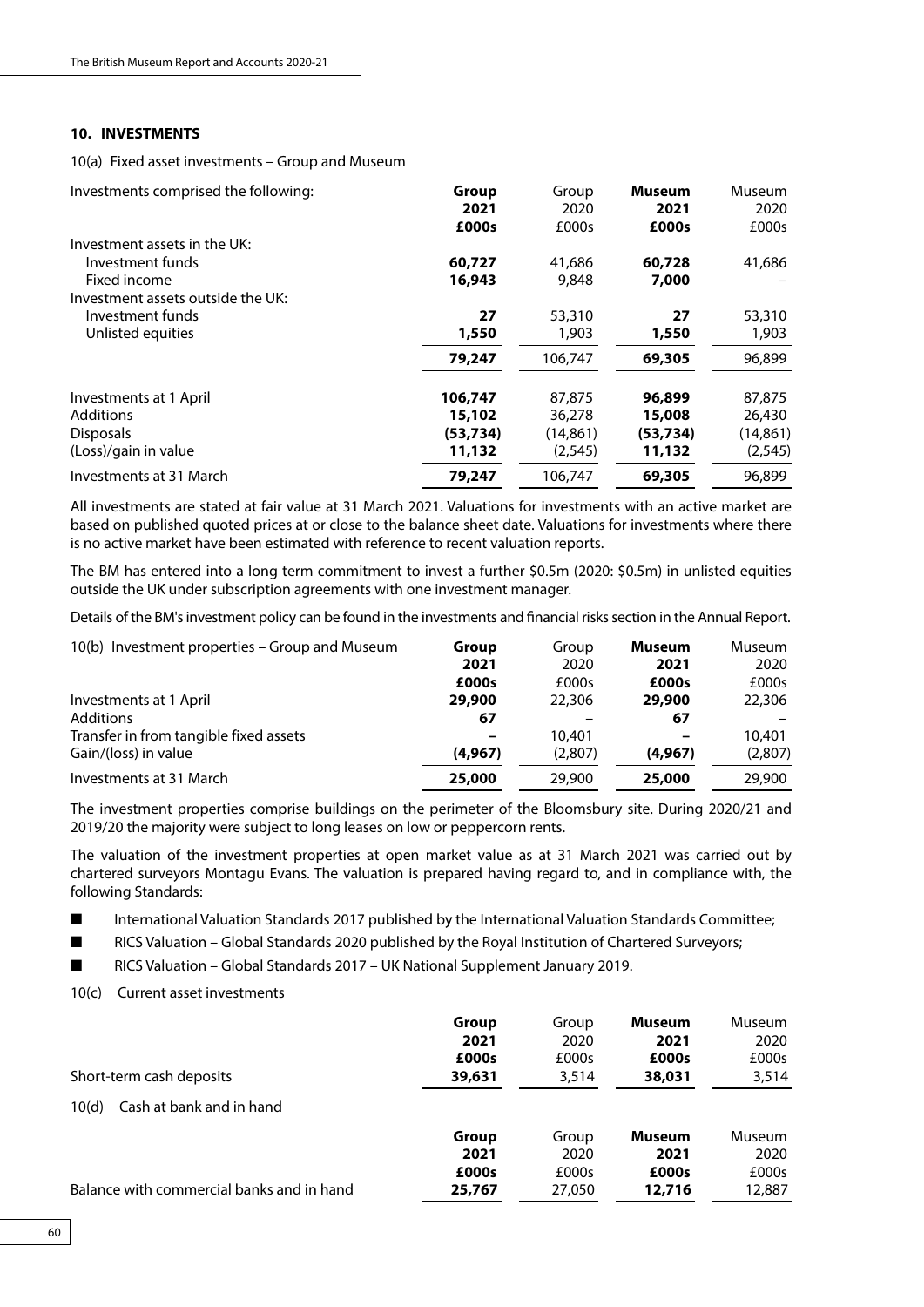## **11. TRADING SUBSIDIARIES**

11(a) The BM owns 100% of the issued share capital of BMCo. BMCo has capital consisting of 750,000 £1 shares all of which have been issued at par. BMCo owns the whole of the issued share capital of the British Museum Ventures Limited which consists of 1 million ordinary shares at £1 each.

The BM owns 100% of the issued share capital of the BMGC. The BMGC has an authorised share capital of 10 million ordinary shares at £1 each, 500,001 of which have been issued at par.

The British Museum Friends (BMF) is a registered charity and a company limited by guarantee. The Board of Trustees of the British Museum, as a body corporate, is the sole company law member of the BMF.

11(b) Summary of results of consolidated entities

|                                   | <b>BMF</b>       | <b>BMCo</b>      | <b>BMGC</b>      | BM               | Intercompany                            |                                  |
|-----------------------------------|------------------|------------------|------------------|------------------|-----------------------------------------|----------------------------------|
|                                   | 2020/21<br>£000s | 2020/21<br>£000s | 2020/21<br>£000s | 2020/21<br>£000s | <b>Transactions</b><br>2020/21<br>£000s | <b>Total</b><br>2020/21<br>£000s |
| Income and endowments from        |                  |                  |                  |                  |                                         |                                  |
| Grant-in-aid                      |                  |                  |                  | 65,420           |                                         | 65,420                           |
| Donations and legacies            | 1,063            | 17,000           |                  | 38,203           | (17, 310)                               | 38,956                           |
| Charitable activities             | 4,017            | 1,974            |                  | 11,608           | (1,826)                                 | 15,773                           |
| Other trading activities          |                  | 1,871            | 1,903            |                  | (695)                                   | 3,079                            |
| Investments                       | 3                | 86               | 3                | 384              | (4)                                     | 472                              |
|                                   | 5,083            | 20,931           | 1,906            | 115,615          | (19, 835)                               | 123,700                          |
| <b>Expenditure on</b>             |                  |                  |                  |                  |                                         |                                  |
| Raising donations and legacies    |                  |                  |                  | (1,621)          |                                         | (1,621)                          |
| Other trading activities          |                  | (2,064)          | (1,600)          |                  |                                         | (3,664)                          |
| Investment management costs       |                  |                  |                  | (258)            |                                         | (258)                            |
| Charitable activities             | (1, 351)         | (2,808)          |                  | (86, 397)        | 19,526                                  | (71, 030)                        |
| Contribution/grants to the BM     | (4)              |                  | (306)            |                  | 310                                     |                                  |
|                                   | (1, 355)         | (4,872)          | (1,906)          | (88, 276)        | 19,836                                  | (76, 573)                        |
| Net gains on investments          |                  |                  |                  | 6,166            | (1)                                     | 6,165                            |
| Net income/(expenditure)          | 3,728            | 16,059           |                  | 33,505           |                                         | 53,292                           |
| Loss on revaluation of fixed      |                  |                  |                  |                  |                                         |                                  |
| assets                            |                  |                  |                  | (9,743)          |                                         | (9,743)                          |
| Actuarial loss on defined benefit |                  |                  |                  |                  |                                         |                                  |
| scheme                            |                  | (976)            |                  |                  |                                         | (976)                            |
| Other losses                      |                  |                  |                  | (240)            |                                         | (240)                            |
| Net movement in funds             | 3,728            | 15,083           |                  | 23,522           |                                         | 42,333                           |

In the Consolidated Statement of Financial Activities, expenditure on other trading activities includes a corporation tax credit of £4k (2019/20: charge of -£7k) for BMGC, and a corporation tax credit of £400k (2019/20: charge of -£291k) for BMV. Retained earnings carried forward for BMGC is £nil (2019/20: £nil) and retained earnings carried forward for BMV is £1,067k (2019/20: £1,242k).

During the year the Museum made £17m available to support BMCo during the pandemic and ensure the ongoing viability of the subsidiary.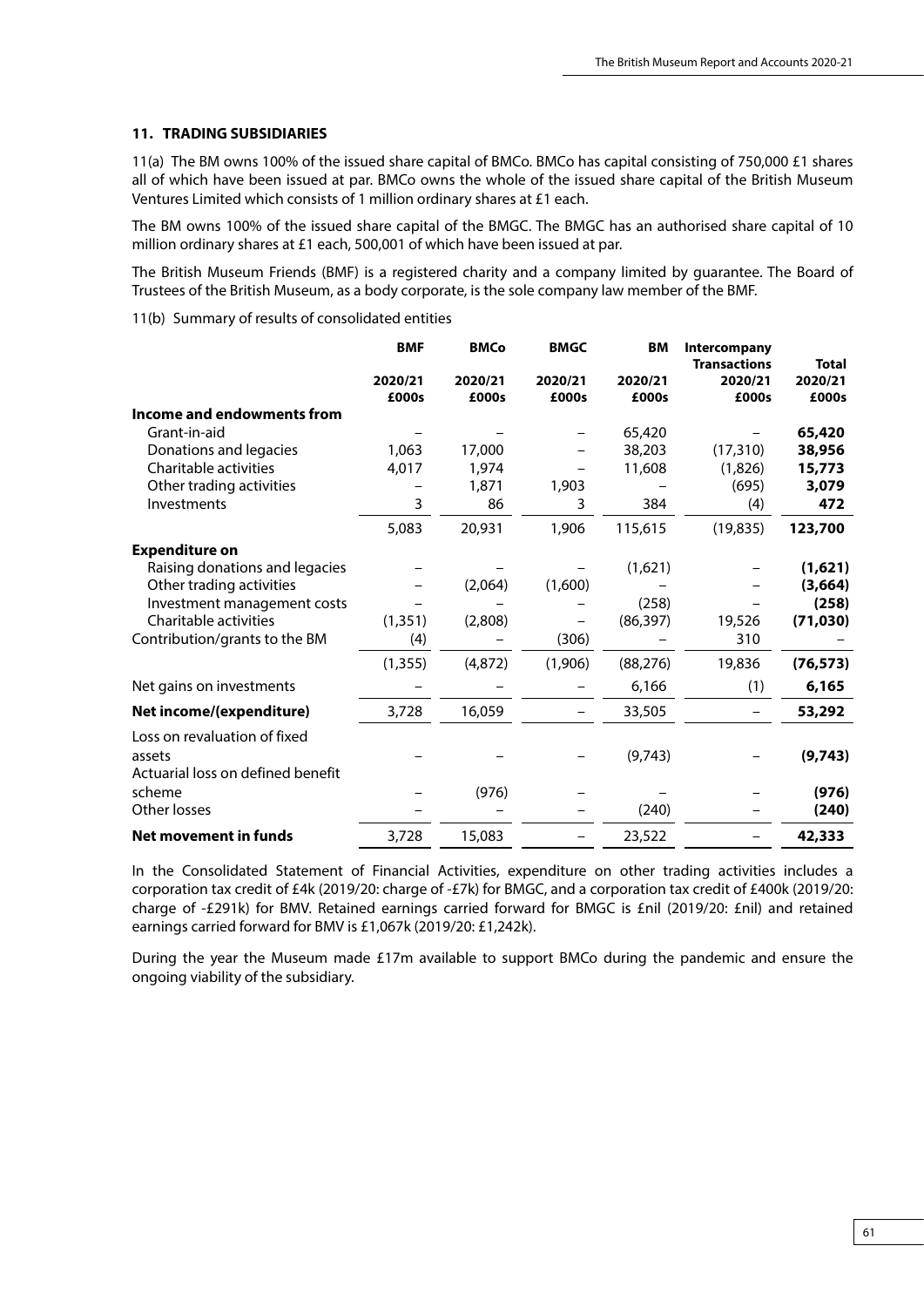|                                   | <b>BMF</b>       | <b>BMCo</b>      | <b>BMGC</b>      | <b>BM</b>        | Intercompany<br><b>Transactions</b> | <b>Total</b>     |
|-----------------------------------|------------------|------------------|------------------|------------------|-------------------------------------|------------------|
|                                   | 2019/20<br>£000s | 2019/20<br>£000s | 2019/20<br>£000s | 2019/20<br>£000s | 2019/20<br>£000s                    | 2019/20<br>£000s |
| <b>Income and endowments from</b> |                  |                  |                  |                  |                                     |                  |
| Grant-in-aid                      |                  |                  |                  | 75,709           |                                     | 75,709           |
| Donations and legacies            | 361              |                  |                  | 28,006           | (10, 647)                           | 17,720           |
| Charitable activities             | 5,090            | 6,849            |                  | 16,731           | (2, 151)                            | 26,519           |
| Other trading activities          |                  | 11,000           | 4,836            |                  | (1,054)                             | 14,782           |
| Investments                       | 11               | 107              | 23               | 717              | (22)                                | 836              |
|                                   | 5,462            | 17,956           | 4,859            | 121,163          | (13, 874)                           | 135,566          |
| <b>Expenditure on</b>             |                  |                  |                  |                  |                                     |                  |
| Raising donations and legacies    | (8)              |                  |                  | (1, 357)         |                                     | (1, 365)         |
| Other trading activities          |                  | (7,062)          | (2,778)          |                  | 4                                   | (9,836)          |
| Investment management costs       |                  |                  |                  | (177)            |                                     | (177)            |
| Charitable activities             | (1, 560)         | (4,301)          |                  | (95, 667)        | 3,225                               | (98, 303)        |
| Contribution/grants to the BM     | (4,264)          | (4,300)          | (2,081)          |                  | 10,645                              |                  |
|                                   | (5,832)          | (15,663)         | (4,859)          | (97, 201)        | 13,874                              | (109, 681)       |
| Net gains on investments          |                  |                  |                  | (5, 353)         |                                     | (5, 353)         |
| Net income/(expenditure)          | (370)            | 2,293            |                  | 18,609           |                                     | 20,532           |
| Gain on revaluation of fixed      |                  |                  |                  |                  |                                     |                  |
| assets                            |                  |                  |                  | 40,043           |                                     | 40,043           |
| Actuarial loss on defined benefit |                  |                  |                  |                  |                                     |                  |
| scheme                            |                  | (1, 371)         |                  |                  |                                     | (1, 371)         |
| Other gains                       |                  |                  |                  | 130              |                                     | 130              |
| <b>Net movement in funds</b>      | (370)            | 922              |                  | 58,782           |                                     | 59,334           |

In the 2019/20 Consolidated Statement of Financial Activities, expenditure on other trading activities includes a corporation tax charge of £7k (2018/19: £6k) for BMGC, and a corporation tax charge of £291k (2018/19: £nil) for BMV. Retained earnings carried forward for BMGC is £nil (2018/19: £nil) and retained earnings carried forward for BMV is £1,242k (2018/19: £nil).

11(c) Balance sheet of consolidated entities

| Net assets at 31 March 2021<br>comprise: | <b>BMF</b>    | <b>BMCo</b>   | <b>BMGC</b>   | ΒM            | Intercompany<br><b>Transactions</b> | <b>Total</b>  |
|------------------------------------------|---------------|---------------|---------------|---------------|-------------------------------------|---------------|
|                                          | 2021<br>£000s | 2021<br>£000s | 2021<br>£000s | 2021<br>£000s | 2021<br>£000s                       | 2021<br>£000s |
| Fixed assets                             | 612           | 9,969         | 71            | 1,039,403     | (1,250)                             | 1,048,805     |
| Current assets                           | 5,385         | 29,054        | 1,728         | 70,145        | (19, 547)                           | 86,765        |
| Debtors due after one year               |               | 109           |               | 10,297        |                                     | 10,406        |
| Creditors due within one year            | (460)         | (763)         | (1, 189)      | (29, 951)     | 19,542                              | (12, 821)     |
| Creditors due after one year             |               | (14, 599)     | (110)         | (15,091)      | 5                                   | (29,795)      |
| Net assets                               | 5,537         | 23,770        | 500           | 1,074,803     | (1,250)                             | 1,103,360     |
|                                          |               |               |               |               |                                     |               |
| Net assets at 31 March 2020              | <b>BMF</b>    | <b>BMCo</b>   | <b>BMGC</b>   | ΒM            | Intercompany<br><b>Transactions</b> | <b>Total</b>  |
| comprise:                                | 2020          | 2020          | 2020          | 2020          | 2020                                | 2020          |
|                                          | £000s         | £000s         | £000s         | £000s         | £000s                               | £000s         |
| Fixed assets                             | 610           | 10,116        | 88            | 1,069,264     | (1,250)                             | 1,078,828     |
| Current assets                           | 1,928         | 15,906        | 3,874         | 32,148        | (8,237)                             | 45,619        |
| Debtors due after one year               |               |               |               | 4,152         |                                     | 4,152         |
| Creditors due within one year            | (682)         | (3,337)       | (3,232)       | (36,904)      | 8,237                               | (35, 918)     |
| Creditors due after one year             | (47)          | (13,998)      | (230)         | (17, 379)     |                                     | (31,654)      |

The current assets of BMCo include £1,843k (2019/20: £1,999k) of stock which comprises £103k (2019/20: £43k) of work in progress and £1,740k (2019/20: £1,956k) of finished goods and goods for resale.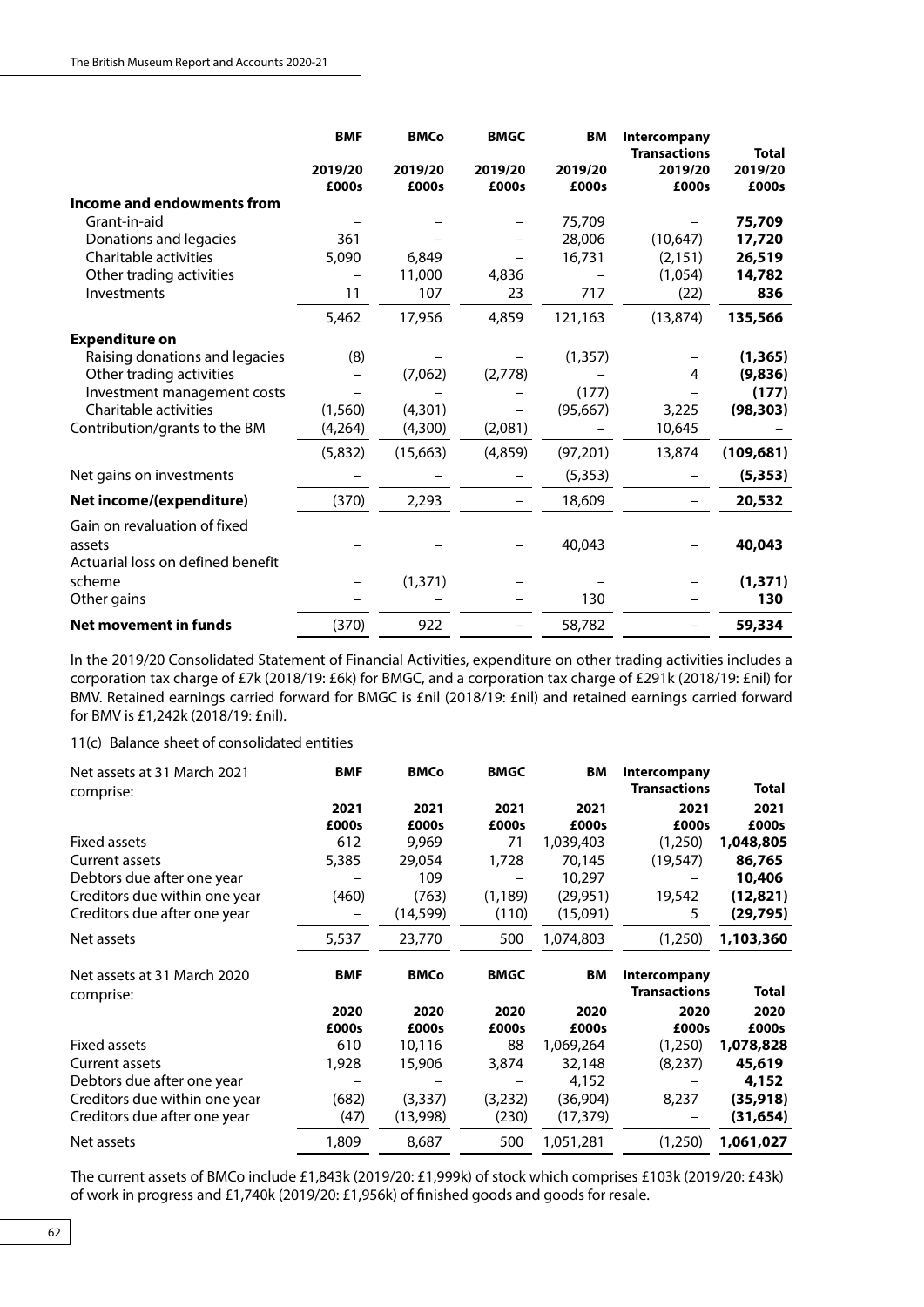### **12. DEBTORS**

|                                               | Group  | Group  | <b>Museum</b> | <b>Museum</b> |
|-----------------------------------------------|--------|--------|---------------|---------------|
|                                               | 2021   | 2020   | 2021          | 2020          |
|                                               | £000s  | £000s  | £000s         | £000s         |
| Amounts falling due within one year:          |        |        |               |               |
| Trade debtors                                 | 776    | 1,835  | 600           | 832           |
| Other debtors                                 | 853    | 952    | 213           | 199           |
| Prepayments and accrued income                | 17,278 | 9,375  | 16,987        | 9,027         |
| Taxation and social security                  | 617    | 894    | 775           | 1,398         |
| Amount due from subsidiaries                  |        |        | 823           | 4,291         |
|                                               | 19,524 | 13,056 | 19,398        | 15,747        |
|                                               | Group  | Group  | <b>Museum</b> | Museum        |
|                                               | 2021   | 2020   | 2021          | 2020          |
|                                               | £000s  | £000s  | £000s         | £000s         |
| Amounts falling due after more than one year: |        |        |               |               |
| Accrued income                                | 10,297 | 4,152  | 10,297        | 4,152         |
| Other debtors                                 | 109    |        |               |               |
|                                               | 10,406 | 4,152  | 10,297        | 4,152         |
| <b>Total debtors</b>                          | 29,930 | 17,208 | 29,695        | 19,899        |

Accrued income falling due to the Group and the Museum after more than one year relates to income from grants and donations. This is recognised where a formal offer of funding has been communicated to the Museum and terms and conditions have been met.

## **13. CREDITORS**

|                                               | Group<br>2021<br>£000s | Group<br>2020<br>£000s | <b>Museum</b><br>2021<br>£000s | Museum<br>2020<br>£000s |
|-----------------------------------------------|------------------------|------------------------|--------------------------------|-------------------------|
| Amounts falling due within one year:          |                        |                        |                                |                         |
| Trade creditors                               | 947                    | 2,591                  | 732                            | 2,068                   |
| Other creditors                               | 1,812                  | 1,877                  | 1,581                          | 1,578                   |
| Taxation and social security                  |                        | 430                    |                                |                         |
| Accruals                                      | 3,972                  | 25,883                 | 3,775                          | 25,480                  |
| Deferred income                               | 5,693                  | 4,515                  | 4,927                          | 3,726                   |
| Amount due to subsidiaries                    |                        |                        | 18,543                         | 3,437                   |
|                                               | 12,424                 | 35,296                 | 29,558                         | 36,289                  |
|                                               | Group                  | Group                  | <b>Museum</b>                  | Museum                  |
|                                               | 2021                   | 2020                   | 2021                           | 2020                    |
|                                               | £000s                  | £000s                  | £000s                          | £000s                   |
| Amounts falling due after more than one year: |                        |                        |                                |                         |
| Deferred income                               | 15,196                 | 17,656                 | 15,091                         | 17,379                  |

The Group deferred income falling due after more than one year relates to sponsorship, loan fees and corporate partners, recognised over the term of the contracts. The Museum deferred income falling due after more than one year relates to sponsorship and loan fees, recognised over the term of the contract.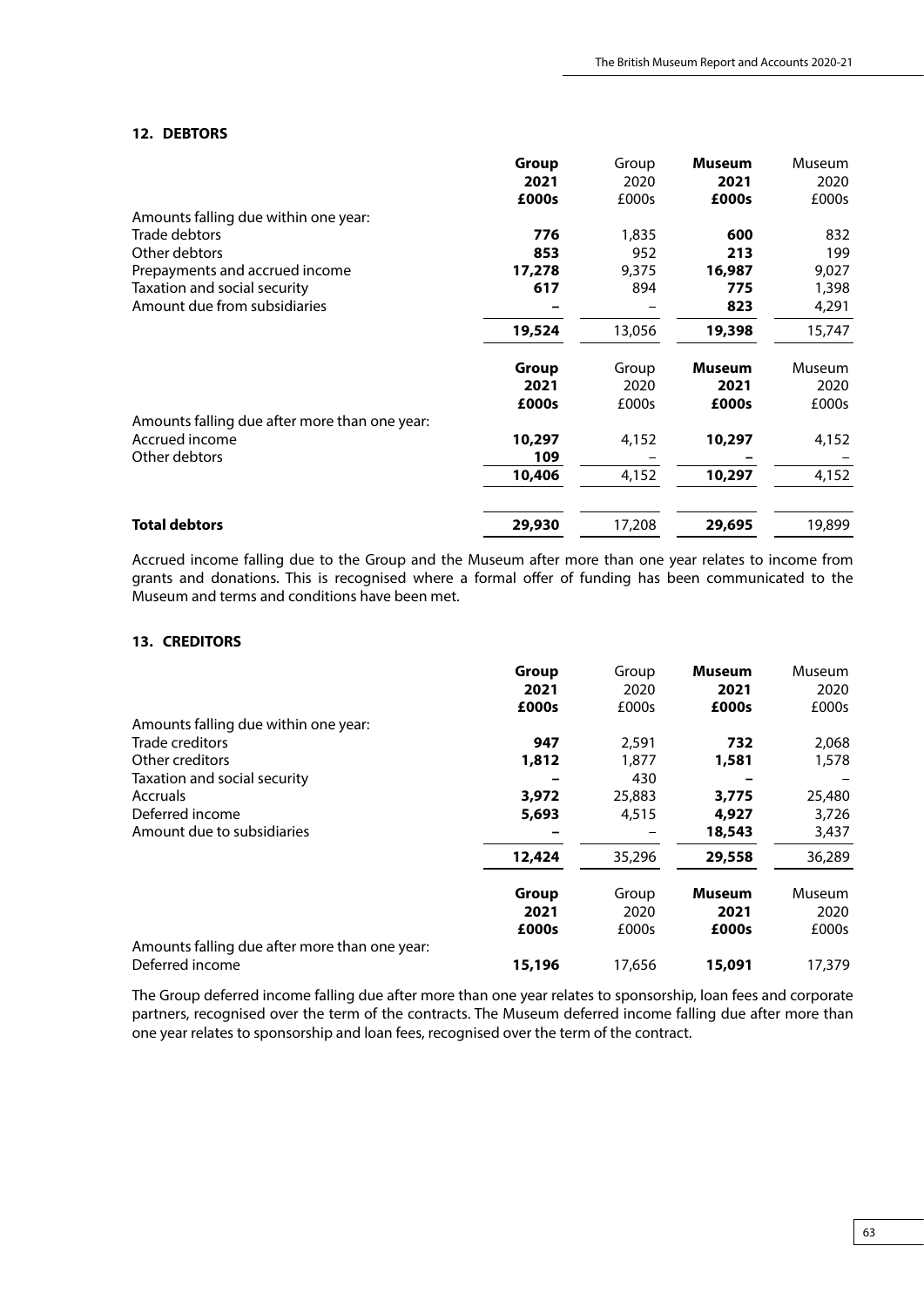The movement on the deferred income account is as follows:

|                                 | Group    | Group   | Museum  | Museum  |
|---------------------------------|----------|---------|---------|---------|
|                                 | 2021     | 2020    | 2021    | 2020    |
|                                 | £000s    | £000s   | £000s   | £000s   |
| Deferred income brought forward | 22,171   | 24,399  | 21,105  | 22,980  |
| Released in year                | (3, 594) | (4.148) | (3,502) | (3,043) |
| Deferred in year                | 2,312    | 1,920   | 2,415   | 1,168   |
| Deferred income carried forward | 20,889   | 22.171  | 20,018  | 21,105  |

# **14. PROVISION FOR LIABILITIES AND CHARGES – GROUP AND MUSEUM**

Provisions for liabilities and charges at 31 March are as follows:

|                                                         | <b>Group</b> | Group | <b>Museum</b> | Museum |
|---------------------------------------------------------|--------------|-------|---------------|--------|
|                                                         | 2021         | 2020  | 2021          | 2020   |
|                                                         | £000s        | £000s | £000s         | £000s  |
| Provisions brought forward                              | 622          | 522   | 615           | 522    |
| Arising during the year                                 | 60           | 184   | 56            | 177    |
| Utilised during the year                                | (93)         | (29)  | (93)          | (29)   |
| Reversed unused                                         | (192)        | (55)  | (185)         | (55)   |
| Provisions carried forward                              | 397          | 622   | 393           | 615    |
| Less current portion                                    | (397)        | (622) | (393)         | (615)  |
|                                                         |              |       |               |        |
| Total provision for liabilities and charges falling due |              |       |               |        |
| after more than one year:                               |              |       |               |        |

The provisions carried forward relate to legal claims.

# **15. FINANCIAL COMMITMENTS**

At 31 March the British Museum had commitments under operating leases as follows:

|                                                                                           | Land and Buildings |       | <b>Plant and Machinery</b> |       | Van   |       |
|-------------------------------------------------------------------------------------------|--------------------|-------|----------------------------|-------|-------|-------|
|                                                                                           | 2021               | 2020  | 2021                       | 2020  | 2021  | 2020  |
|                                                                                           | £000s              | £000s | £000s                      | £000s | £000s | £000s |
| Leases which expire:<br>within one year<br>in the second to fifth year<br>over five years | 105                | 105   | 40                         | 78    | 8     | 8     |
|                                                                                           | 419                | 419   | 33                         | 18    | з     | 11    |
|                                                                                           | 122                | 226   |                            |       |       |       |
|                                                                                           | 646                | 750   | 73                         | 96    |       | 19    |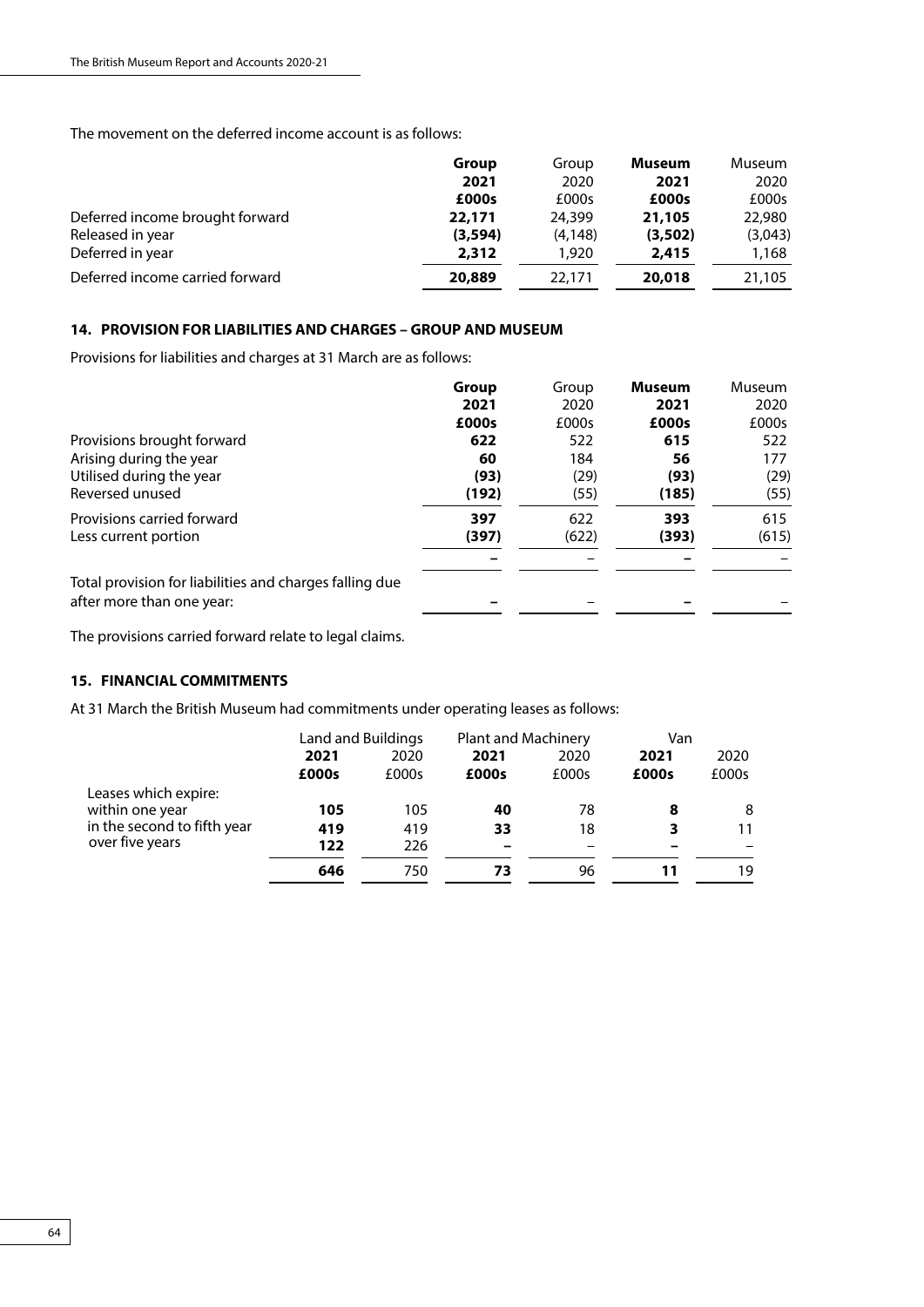## **16(a) STATEMENT OF FUNDS**

|                                  |                |                 |                          |           | Net movement Movement              |           | <b>Transfers</b>         |                     |
|----------------------------------|----------------|-----------------|--------------------------|-----------|------------------------------------|-----------|--------------------------|---------------------|
|                                  |                | At 1 April      |                          |           | on investments                     | during    |                          | between At 31 March |
|                                  | <b>SOFA</b>    | 2020            |                          |           | Income Expenditure and revaluation | year      | funds                    | 2021                |
|                                  | Classification | <b>Restated</b> |                          |           |                                    |           |                          |                     |
|                                  |                | £000s           | £000s                    | £000s     | £000s                              | £000s     | £000s                    | £000s               |
| Permanent endowment funds        | PE             | 18,082          | $\mathbf{1}$             | (86)      | 4,239                              | 4,154     | (603)                    | 21,633              |
| Expendable endowment funds       | EE             | 8,352           | 10,369                   | (225)     | 2,761                              | 12,905    | (124)                    | 21,133              |
| Restricted funds                 |                |                 |                          |           |                                    |           |                          |                     |
| <b>Collection acquisitions</b>   | CA             | 104,227         | 3,648                    | 4         | $\equiv$                           | 3,652     | 540                      | 108,419             |
| Collection purchase fund         | RC             | 7,618           | 2,710                    | (221)     | 282                                | 2,771     | (5,282)                  | 5,107               |
| Fixed asset revaluation          | <b>RC</b>      | 615,641         |                          | $\equiv$  | (9,743)                            | (9,743)   | $\overline{\phantom{0}}$ | 605,898             |
| <b>Fixed assets</b>              | <b>RC</b>      | 221,347         | L,                       | (16, 705) | $\equiv$                           | (16, 705) | 24,890                   | 229,532             |
| <b>Investment Properties</b>     | <b>RC</b>      | 29,900          | $\overline{\phantom{0}}$ |           | (4,967)                            | (4, 967)  | 67                       | 25,000              |
| Estates proceeds                 | <b>RC</b>      | 4,898           |                          | (24)      | 1,167                              | 1,143     | $\equiv$                 | 6,041               |
| Construction projects fund       | <b>RC</b>      | 11,509          | 21,362                   | (370)     | (51)                               | 20,941    | (21, 223)                | 11,227              |
| Restricted income trust funds    | <b>RR</b>      | 1,114           | 5                        | (61)      | (3)                                | (59)      | 105                      | 1,160               |
| Restricted income funds          | <b>RR</b>      | 18,795          | 18,069                   | (10, 829) | 288                                | 7,528     | 4,465                    | 30,788              |
| <b>BMCo</b>                      | <b>RR</b>      |                 | 549                      | (549)     | $\overline{\phantom{0}}$           |           | 17,000                   | 17,000              |
| <b>British Museum Friends</b>    | <b>RR</b>      |                 | 4                        | $\equiv$  | $\equiv$                           | 4         | (4)                      |                     |
|                                  |                | 1,015,049       | 46,347                   | (28, 755) | (13, 027)                          | 4,565     | 20,558                   | 1,040,172           |
| Unrestricted funds: BM           |                |                 |                          |           |                                    |           |                          |                     |
| Designated:                      |                |                 |                          |           |                                    |           |                          |                     |
| Designated trust funds           | UR             | 365             | $\qquad \qquad -$        | (21)      | 20                                 | (1)       | $\qquad \qquad -$        | 364                 |
|                                  |                | 365             |                          | (21)      | 20                                 | (1)       |                          | 364                 |
| General:                         |                |                 |                          |           |                                    |           |                          |                     |
| Unrestricted trust funds         | UR             | 9,069           | 51                       | (11)      | 512                                | 552       | (2, 536)                 | 7,085               |
| General funds                    | UR             | 364             | 57,372                   | (41, 918) | 1,677                              | 17,131    | (16,079)                 | 1,416               |
|                                  |                | 9,433           | 57,423                   | (41, 929) | 2,189                              | 17,683    | (18, 615)                | 8,501               |
| Unrestricted funds: subsidiaries |                |                 |                          |           |                                    |           |                          |                     |
| <b>BMCo</b>                      | UR             | 7,059           | 3,271                    | (3,015)   | (976)                              | (720)     | (958)                    | 5,381               |
| <b>BMCo fixed assets</b>         | UC             | 878             |                          | (266)     |                                    | (266)     | 27                       | 639                 |
| <b>BMF</b>                       | UR             | 1,809           | 5,077                    | (675)     | $\equiv$                           | 4,402     | (674)                    | 5,537               |
| <b>BMF</b> fixed assets          | UC             |                 |                          |           |                                    |           | $\overline{\phantom{0}}$ |                     |
| <b>BMGC</b>                      | UR             | (88)            | 1,212                    | (1, 584)  |                                    | (372)     | 389                      | (71)                |
| <b>BMGC fixed assets</b>         | UC             | 88              |                          | (17)      |                                    | (17)      | $\qquad \qquad -$        | 71                  |
|                                  |                | 9,746           | 9,560                    | (5, 557)  | (976)                              | 3,027     | (1, 216)                 | 11,557              |
| Unrestricted funds: group        |                | 19,544          | 66,983                   | (47, 507) | 1,233                              | 20,709    | (19, 831)                | 20,422              |
| <b>Total funds</b>               |                | 1,061,027       | 123,700                  | (76, 573) | (4,794)                            | 42,333    | $\overline{\phantom{0}}$ | 1,103,360           |
|                                  |                |                 |                          |           |                                    |           |                          |                     |

The Statement of Funds note has been restated from the prior year to show investment properties as restricted funds in order to provide greater transparency and better reflect the nature of the assets. These investment properties are subject to a number of restrictions and cannot be disposed of by the BM. See note 25.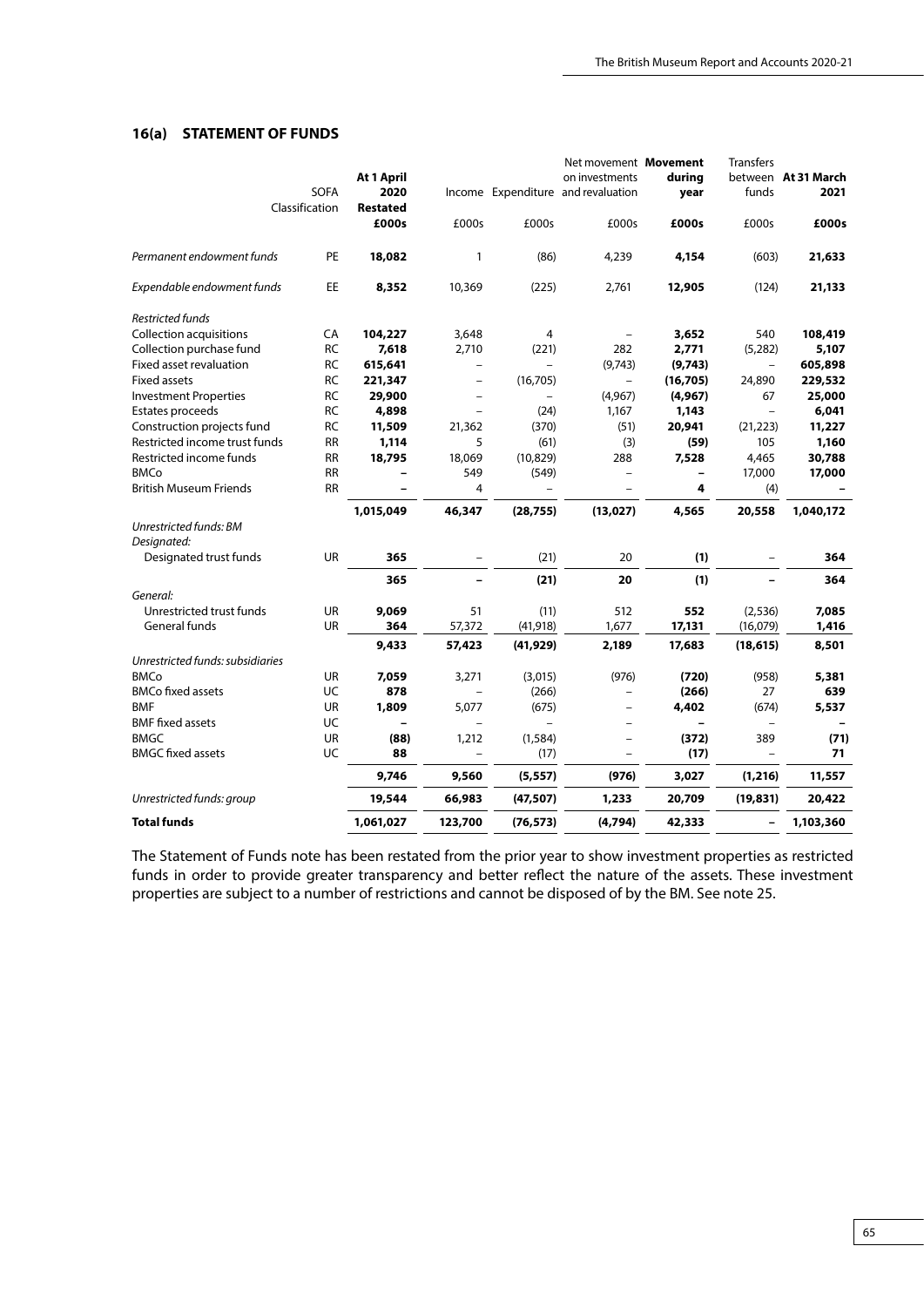|                                  |             |                |                          |                 |                          |                          | Net                      |                 |                   |                 |
|----------------------------------|-------------|----------------|--------------------------|-----------------|--------------------------|--------------------------|--------------------------|-----------------|-------------------|-----------------|
|                                  |             |                |                          |                 |                          |                          | movement on              | <b>Movement</b> | <b>Transfers</b>  | At 31           |
|                                  |             | At 1 April     |                          | At 1 April      |                          |                          | investments<br>and       | durina          | between           | March           |
|                                  | <b>SOFA</b> | 2019           |                          | 2019            |                          | Income Expenditure       | revaluation              | year            | funds             | 2020            |
| Classification                   |             | As             |                          |                 |                          |                          |                          |                 |                   |                 |
|                                  |             | previously     | Prior period             |                 |                          |                          |                          |                 |                   |                 |
|                                  |             | stated         | adjustment               | <b>Restated</b> |                          |                          | Restated                 |                 | Restated          | <b>Restated</b> |
|                                  |             | £000s          | £000s                    | £000s           | £000s                    | £000s                    | £000s                    | £000s           | £000s             | £000s           |
|                                  |             |                |                          |                 |                          |                          |                          |                 |                   |                 |
| Permanent endowment funds        | PE          | 20,056         |                          | 20,056          |                          | (103)                    | (1, 276)                 | (1, 379)        | (595)             | 18,082          |
| Expendable endowment funds       | EE          | 6,750          |                          | 6,750           | 2,328                    | (339)                    | (336)                    | 1,653           | (51)              | 8,352           |
| <b>Restricted funds</b>          |             |                |                          |                 |                          |                          |                          |                 |                   |                 |
| Collection acquisitions          | CA          | 99,426         | $\overline{a}$           | 99,426          | 3,356                    | (4)                      | $\overline{a}$           | 3,352           | 1,449             | 104,227         |
| Collection purchase fund         | <b>RC</b>   | 2,500          | $\overline{a}$           | 2,500           | 3,857                    | (214)                    | 26                       | 3,669           | 1,449             | 7,618           |
| Fixed asset revaluation          | RC          | 585,999        | $\overline{a}$           | 585,999         | $\overline{a}$           | $\overline{a}$           | 40,043                   | 40,043          | (10, 401)         | 615,641         |
| <b>Fixed assets</b>              | <b>RC</b>   | 213,322        | $\overline{a}$           | 213,322         | $\overline{\phantom{0}}$ | (15, 312)                |                          | (15, 312)       | 23,337            | 221,347         |
| Investment properties            | RC          | $\overline{a}$ | 22,306                   | 22,306          | $\overline{a}$           | $\overline{a}$           | (2,807)                  | (2, 807)        | 10,401            | 29,900          |
| Estates proceeds                 | <b>RC</b>   | 5,283          | $\overline{a}$           | 5,283           |                          | (26)                     | (359)                    | (385)           | $\overline{a}$    | 4,898           |
| Construction projects fund       | <b>RC</b>   | 6,171          | $\overline{a}$           | 6,171           | 34,425                   | (4, 409)                 | 108                      | 30,124          | (24, 786)         | 11,509          |
| Restricted income trust funds    | <b>RR</b>   | 3,091          | $\overline{a}$           | 3,091           | 10                       | (125)                    | (94)                     | (209)           | (1,768)           | 1,114           |
| Restricted income funds          | RR          | 18,133         | $\overline{\phantom{a}}$ | 18,133          | 9,417                    | (9, 841)                 | 111                      | (313)           | 975               | 18,795          |
| <b>British Museum Friends</b>    | <b>RR</b>   | L,             | ۰                        | $\equiv$        | 164                      | $\overline{\phantom{0}}$ | $\equiv$                 | 164             | (164)             |                 |
|                                  |             | 933,925        | 22,306                   | 956,231         | 51,229                   | (29, 931)                | 37,028                   | 58,326          | 492               | 1,015,049       |
| Unrestricted funds: BM           |             |                |                          |                 |                          |                          |                          |                 |                   |                 |
| Designated:                      |             |                |                          |                 |                          |                          |                          |                 |                   |                 |
| Designated trust funds           | UR          | 400            |                          | 400             | $\overline{2}$           | (37)                     |                          | (35)            |                   | 365             |
|                                  |             | 400            | $\overline{\phantom{0}}$ | 400             | $\overline{2}$           | (37)                     |                          | (35)            | $\qquad \qquad -$ | 365             |
| General:                         |             |                |                          |                 |                          |                          |                          |                 |                   |                 |
| Investment properties            |             | 22,306         | (22, 306)                |                 |                          | $\overline{\phantom{a}}$ | $\overline{\phantom{0}}$ |                 |                   |                 |
| Unrestricted trust funds         | UR          | 9,012          | $\overline{a}$           | 9,012           | 82                       | (12)                     | (13)                     | 57              |                   | 9,069           |
| General funds                    | UR          | 50             | $\overline{a}$           | 50              | 55,195                   | (65, 403)                | (583)                    | (10,791)        | 11,105            | 364             |
|                                  |             | 31,368         | (22, 306)                | 9,062           | 55,277                   | (65, 415)                | (596)                    | (10, 734)       | 11,105            | 9,433           |
| Unrestricted funds: subsidiaries |             |                |                          |                 |                          |                          |                          |                 |                   |                 |
| <b>BMCo</b>                      | UR          | 6,602          | $\overline{a}$           | 6,602           | 17,652                   | (10,063)                 | (1, 371)                 | 6,218           | (5,761)           | 7,059           |
| <b>BMCo fixed assets</b>         | UC          | 413            |                          | 413             |                          | (163)                    |                          | (163)           | 628               | 878             |
| <b>BMF</b>                       | UR          | 2,179          | $\overline{a}$           | 2,179           | 5,296                    | (856)                    | $\overline{a}$           | 4,440           | (4, 810)          | 1,809           |
| <b>BMGC</b>                      | UR          | (26)           | $\overline{a}$           | (26)            | 3,782                    | (2,749)                  | $\overline{\phantom{0}}$ | 1,033           | (1,095)           | (88)            |
| <b>BMGC fixed assets</b>         | UC          | 26             | $\overline{a}$           | 26              | $\overline{\phantom{0}}$ | (25)                     | $\qquad \qquad -$        | (25)            | 87                | 88              |
|                                  |             | 9,194          |                          | 9,194           | 26,730                   | (13, 856)                | (1, 371)                 | 11,503          | (10, 951)         | 9,746           |
| Unrestricted funds: group        |             | 40,962         | (22, 306)                | 18,656          | 82,009                   | (79, 308)                | (1,967)                  | 734             | 154               | 19,544          |
| <b>Total funds</b>               |             | 1,001,693      | $\overline{\phantom{0}}$ | 1,001,693       | 135,566                  | (109, 681)               | 33,449                   | 59,334          | -                 | 1,061,027       |

Each fund is categorised in the SOFA as a permanent endowment (PE), expendable endowment (EE), collection acquisition (CA), restricted revenue (RR), restricted capital (RC), unrestricted capital (UC) or unrestricted revenue fund (UR).

The Statement of Funds note has been restated from the prior year to show investment properties as restricted funds in order to provide greater transparency and better reflect the nature of the assets. These investment properties are subject to a number of restrictions and cannot be disposed of by the BM. See Note 25.

The BMCo reserve includes a liability on a defined benefit pension scheme of £14.6m (2019/20 £14.0m), see note 20 for further details.

|                                                                | 2021    | 2020    |
|----------------------------------------------------------------|---------|---------|
|                                                                | £000s   | £000s   |
| Investments (including investment properties) at fair value    | 104,247 | 136.647 |
| Investments (including investment properties) at historic cost | 81,891  | 120,282 |
| Fair value reserve                                             | 22,356  | 16.365  |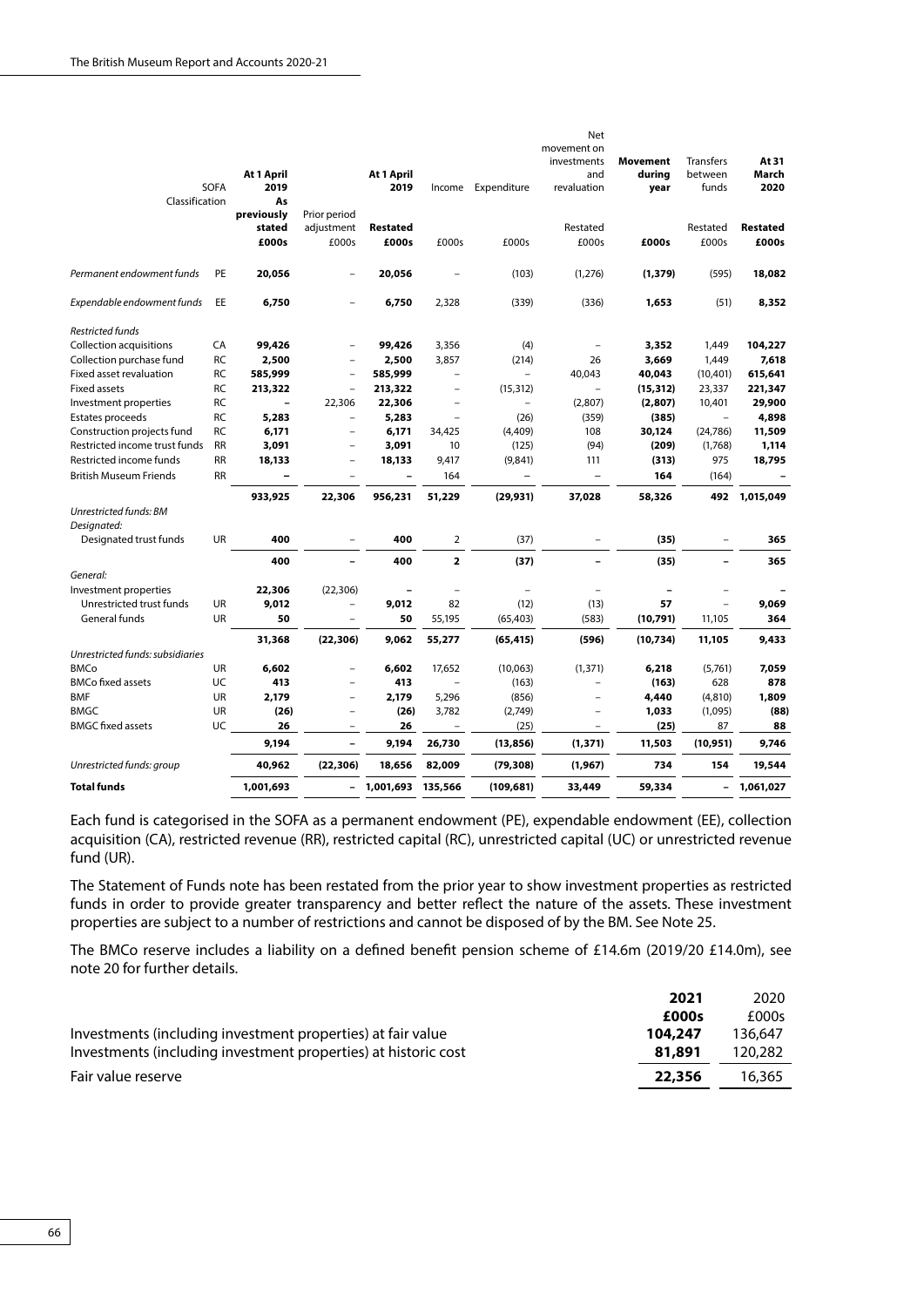|                                                | Permanent         | Expendable | Restricted   | Unrestricted    | <b>Total</b> | Total     |
|------------------------------------------------|-------------------|------------|--------------|-----------------|--------------|-----------|
|                                                | <b>Endowments</b> | Endowments | <b>Funds</b> | Funds           | 2021         | 2020      |
|                                                | £000s             | £000s      | £000s        | £000s           | £000s        | £000s     |
| Fund balances at 31 March 2021 are represented |                   |            |              |                 |              |           |
| by:                                            |                   |            |              |                 |              |           |
| Tangible fixed assets                          |                   |            | 831,820      | 312             | 832,132      | 833,104   |
| Intangible fixed assets                        |                   |            | 3,609        | 398             | 4,007        | 4,850     |
| Heritage assets                                |                   |            | 108,419      | $\qquad \qquad$ | 108,419      | 104,227   |
| Fixed asset investments                        | 21,631            | 18,572     | 1,752        | 37,292          | 79,247       | 106,747   |
| Investment properties                          |                   | -          | 25,000       | -               | 25,000       | 29,900    |
| Debtors due in more than 1 year                |                   |            | 10,406       |                 | 10,406       | 4,152     |
| Net current assets                             | 2                 | 2,561      | 59,166       | 12,215          | 73,944       | 9,701     |
| Creditors: amounts falling due after more than |                   |            |              |                 |              |           |
| one year                                       |                   |            |              | (15, 196)       | (15, 196)    | (17,656)  |
| Liability on defined benefit pension scheme    |                   |            |              | (14, 599)       | (14, 599)    | (13,998)  |
| Total net assets                               | 21,633            | 21,133     | 1,040,172    | 20,422          | 1,103,360    | 1,061,027 |

## **Analysis of group net assets between funds**

The Trustees consider that sufficient resources are held in an appropriate form to enable each fund to be applied in accordance with any restriction imposed.

### **Permanent endowment funds**

These consist of funds for which the income alone can be used for the following purposes:

| <b>Brooke-Sewell Permanent</b>                    | for the purchase of oriental antiquities and works of art                           |
|---------------------------------------------------|-------------------------------------------------------------------------------------|
| King's Library Endowment                          | sponsoring the post of curator of the King's Library                                |
| Japanese Cultural Exchange                        | for travel by scholars and conservators from the BM and Japan                       |
| Sackler Scholar Prog. for Egypto-Nubian Studies   | for post graduate research in the Department of Egypt & Sudan                       |
| Sackler Scholar Prog. for Ancient Iranian Studies | for post graduate research in the Department of the Middle East                     |
| Hill                                              | for the purchase of coins and medals                                                |
| Lukonin Memorial Lecture                          | for a series of lectures or seminars on ancient Iranian and Near<br>Eastern studies |
| Dingwall-Beloe Lecture                            | to sponsor an annual lecture in horology                                            |
| <b>Florence</b>                                   | for general purposes                                                                |
| Sackler Lecture in Egyptology                     | for an annual lecture in Egyptology and associated costs                            |
| <b>Fuller</b>                                     | for field work by the Department of Africa, Oceania & the Americas                  |
| Birch                                             | for the salaries of three under-librarians                                          |
| The Archibald Bequest                             | for the purchase of coins, medals, tokens or bank notes                             |

## **Expendable endowment funds**

Expendable endowment funds are donations that have been given to the BM to be held as capital, where the trustees have a discretionary power to use the funds as income for these purposes:

| Michael Bromberg Fellowship                     | for the promotion of education by the study of prints and their<br>history                                                     |
|-------------------------------------------------|--------------------------------------------------------------------------------------------------------------------------------|
| <b>Monument Trust</b>                           | to support the Department of Prints and Drawings by endowing<br>the Keeper's role and funding a series of curators and fellows |
| Rootstein-Hopkins                               | for the acquisition of the works of qualifying artists in the fields<br>of drawing and printmaking                             |
| Robert Hatfield Ellsworth legacy for Asia Dept. | for maintaining staff in the China division of the Department of<br>Asia                                                       |
| Borthwick Fund for the Ancient World            | support the research, care and display of the collections from<br>ancient Egyptian, Greek and Roman cultures                   |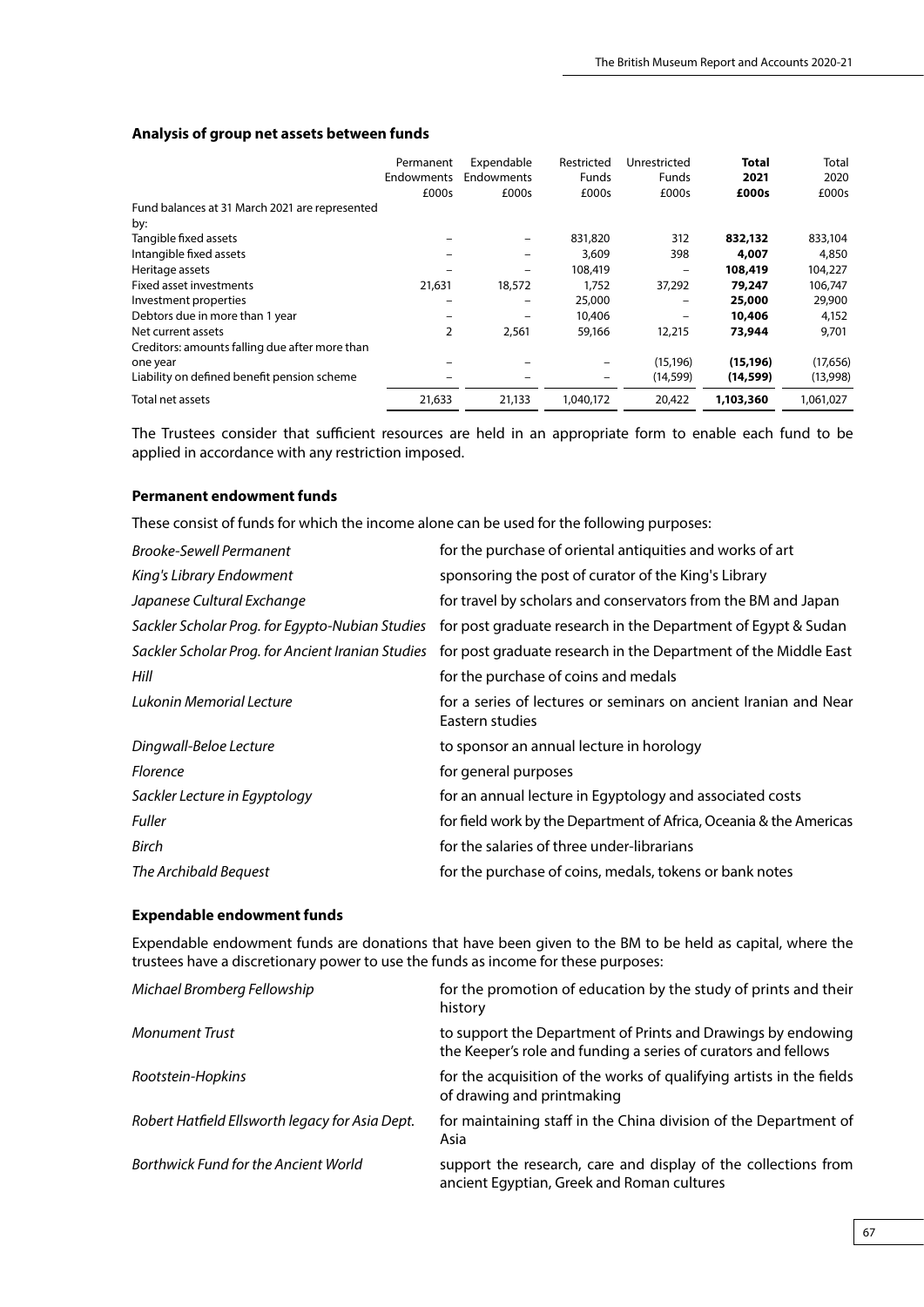*African Heritage Programme* to support research into the history and cultural heritage of Africa with a focus on archaeological investigations, and to further research partnerships with academics and communities in Africa.

## **Restricted funds**

A significant proportion of these funds represents the capitalised value of fixed assets (both tangible and intangible), including collection items which have been acquired since 1 April 2001, and also Investment Properties. A new restricted fund has been created in BMCo.

*Restricted income trust funds:* these consist of a number of funds where the donors have specified the uses to which they may be put or have placed certain restrictions on the use of capital:

| Hamlyn Gift                                    | The Paul Hamlyn Foundation agreed to allocate its ongoing<br>support for the British Museum (the Fund) to a six-year grant<br>to develop and grow its national and community partnerships.<br>Following a Deed of Variation signed in August 2019, the new<br>"Where We Are" programme will aim to work with young<br>people and museum partners across the UK to communicate<br>stories about communities where they live. |
|------------------------------------------------|-----------------------------------------------------------------------------------------------------------------------------------------------------------------------------------------------------------------------------------------------------------------------------------------------------------------------------------------------------------------------------------------------------------------------------|
| Sharp                                          | for the purchase of books concerned with ancient Greece or<br>Rome                                                                                                                                                                                                                                                                                                                                                          |
| Sir Joseph Hotung Charitable Settlement – Asia | to support research by the Department of Asia                                                                                                                                                                                                                                                                                                                                                                               |
| Hamlyn Bequest                                 | in furtherance of the study of the natural sciences                                                                                                                                                                                                                                                                                                                                                                         |
| Oppenheimer                                    | for the Department of Prints & Drawings                                                                                                                                                                                                                                                                                                                                                                                     |
| Lloyd Bequest                                  | to acquire cabinets or other suitable accommodation for prints<br>and drawings                                                                                                                                                                                                                                                                                                                                              |
| Romenuk Bequest                                | for the purchase of 14/15th century Hebrew manuscripts or<br><b>Flemish Art</b>                                                                                                                                                                                                                                                                                                                                             |
| Dennis                                         | for the general purposes of the Department of Africa, Oceania &<br>the Americas                                                                                                                                                                                                                                                                                                                                             |
| Duthrie Beguest                                | to be used for acquisitions and/or maintenance                                                                                                                                                                                                                                                                                                                                                                              |
| Christy                                        | for purchases for Departments of Prehistory & Europe and<br>Africa, Oceania & the Americas                                                                                                                                                                                                                                                                                                                                  |
| Woodward                                       | for the purchase of further English pottery and porcelain                                                                                                                                                                                                                                                                                                                                                                   |
| Ready Bequest                                  | for the purchase of Greek and Roman antiquities                                                                                                                                                                                                                                                                                                                                                                             |

#### **Unrestricted designated funds**

These are unrestricted funds which the Trustees have set aside for a specific purpose.

*Designated Trust Funds:* these are funds from which income or capital may be spent and the Trustees designated how they wished them to be used:

| <b>B.M. Publications Donations</b> | for BM publications. Based on historic spending patterns, the |
|------------------------------------|---------------------------------------------------------------|
|                                    | donations will be spent in the next ten to fifteen years.     |

#### **Unrestricted general funds**

*Unrestricted Trust Funds:* these are funds which were donated simply for the general purposes of the BM: *Smith*, *Reddan*, *Shaw*, *Vallentin*, *Lawrence*, and *Planelles-Granell*.

*General funds:* these are funds that are expendable at the discretion of the Trustees.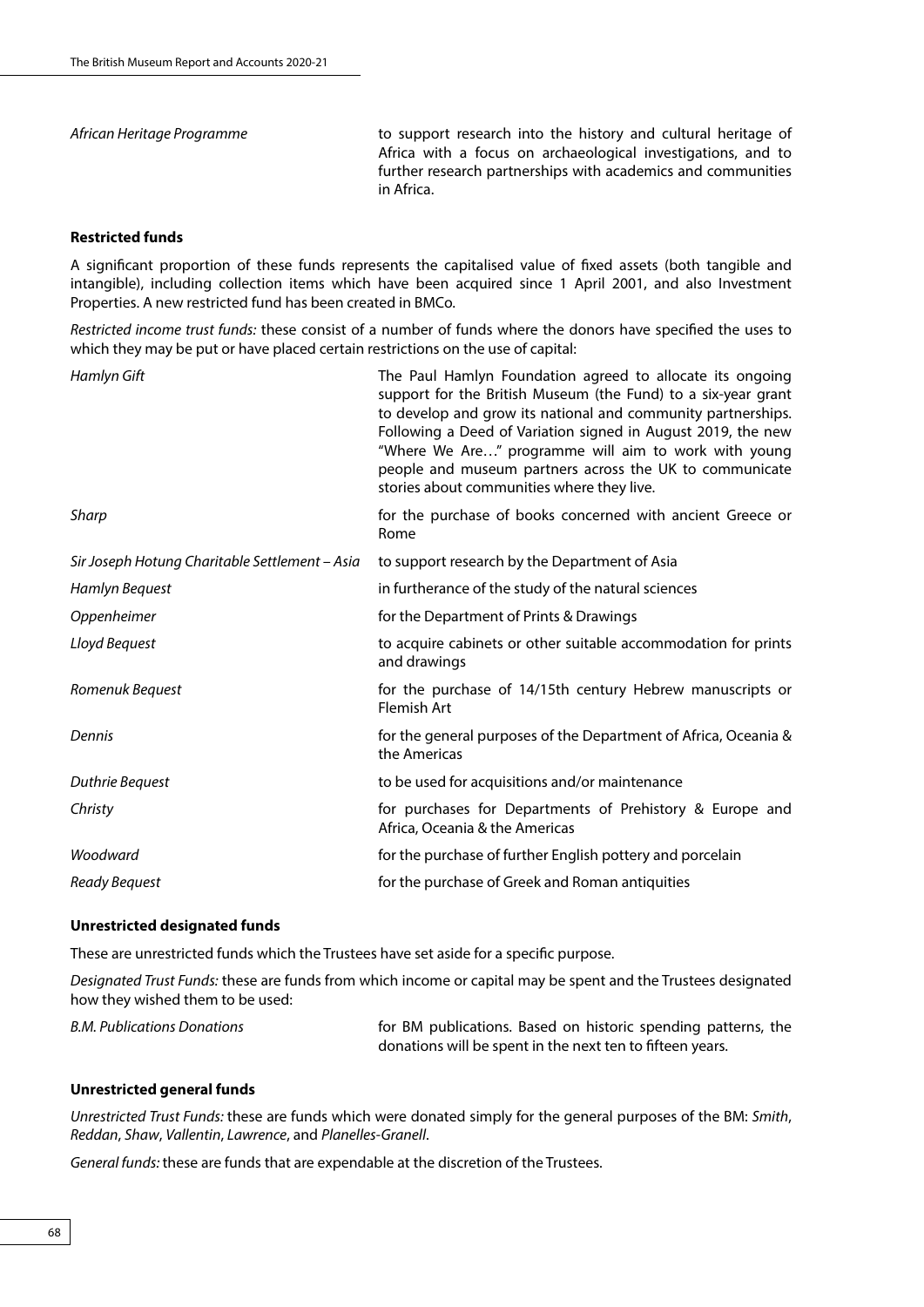# 16(b) Analysis of transfers between funds

|                                              | Restricted<br>Capital | Unrestricted<br>Capital | Restricted<br>Revenue | Unrestricted<br>Revenue | Expendable<br>Endowment | Permanent<br>Endowment |
|----------------------------------------------|-----------------------|-------------------------|-----------------------|-------------------------|-------------------------|------------------------|
|                                              | Funds*                | <b>Funds</b>            | <b>Funds</b>          | <b>Funds</b>            | <b>Funds</b>            | <b>Funds</b>           |
|                                              | £000s                 | £000s                   | £000s                 | £000s                   | £000s                   | £000s                  |
| Collection purchases from revenue funds      | 203                   |                         | (90)                  | (42)                    | (71)                    |                        |
| Capital asset purchases                      |                       |                         |                       |                         |                         |                        |
| Fixed asset transfers                        | (229)                 |                         | 282                   | (53)                    |                         |                        |
| Endowment transfers                          | 545                   |                         | 111                   |                         | (53)                    | (603)                  |
| Subsidiary transfers                         |                       | 27                      | 17,000                | (17,027)                |                         |                        |
| Reclassification of funds                    | (1,527)               |                         | 4,263                 | (2,736)                 |                         |                        |
| Transfers as shown on the statement of funds |                       |                         |                       |                         |                         |                        |
| note (16a)                                   | (1.008)               | 27                      | 21,566                | (19.858)                | (124)                   | (603)                  |

\* Restricted capital funds include collection acquisition funds.

# 16(c) Total return approach to investments

|                                                             |                  |                                         | Total             |                                |                                |
|-------------------------------------------------------------|------------------|-----------------------------------------|-------------------|--------------------------------|--------------------------------|
|                                                             |                  |                                         | Permanent         |                                |                                |
|                                                             | <b>Trust for</b> |                                         | <b>Endowments</b> | Other                          | Total                          |
|                                                             | Investment       | <b>Unapplied</b><br><b>Total Return</b> | (Total<br>Return) | Permanent<br><b>Endowments</b> | Permanent<br><b>Endowments</b> |
|                                                             | £000s            | £000s                                   | £000s             | £000s                          | £000s                          |
| Closing balance at 31 March 2020                            |                  |                                         |                   |                                |                                |
| Gift component of the permanent endowment                   | 3,917            |                                         | 3,917             |                                | 3,917                          |
| Unapplied total return                                      |                  | 14,157                                  | 14,157            | 8                              | 14,165                         |
| Total                                                       | 3,917            | 14,157                                  | 18,074            | 8                              | 18,082                         |
| Movements in the year                                       |                  |                                         |                   |                                |                                |
| Gift of endowment funds                                     |                  |                                         |                   |                                |                                |
| Investment income                                           |                  |                                         | 1                 |                                | 1                              |
| Expenditure on raising donations and legacies               |                  |                                         |                   |                                |                                |
| Investment management costs                                 |                  | (86)                                    | (86)              |                                | (86)                           |
| Net gains on investments                                    |                  | 4,237                                   | 4,237             | $\overline{2}$                 | 4,239                          |
| Other losses                                                |                  |                                         |                   |                                |                                |
| Total                                                       |                  | 4,152                                   | 4,152             | $\overline{2}$                 | 4,154                          |
| Unapplied total return allocated to income in the reporting |                  |                                         |                   |                                |                                |
| period (transfers to restricted income)                     |                  | (603)                                   | (603)             |                                | (603)                          |
| Net movements in the year                                   |                  | 3,549                                   | 3,549             | $\overline{2}$                 | 3,551                          |
| Gift component of the permanent endowment                   | 3,917            |                                         | 3,917             |                                | 3,917                          |
| Unapplied total return                                      |                  | 17,706                                  | 17,706            | 10                             | 17,716                         |
| Closing balance at 31 March 2021                            | 3,917            | 17,706                                  | 21,623            | 10                             | 21,633                         |

Details of the power to adopt a total return approach to investment can be found in the Investments and Financial Risks section of the Annual Report.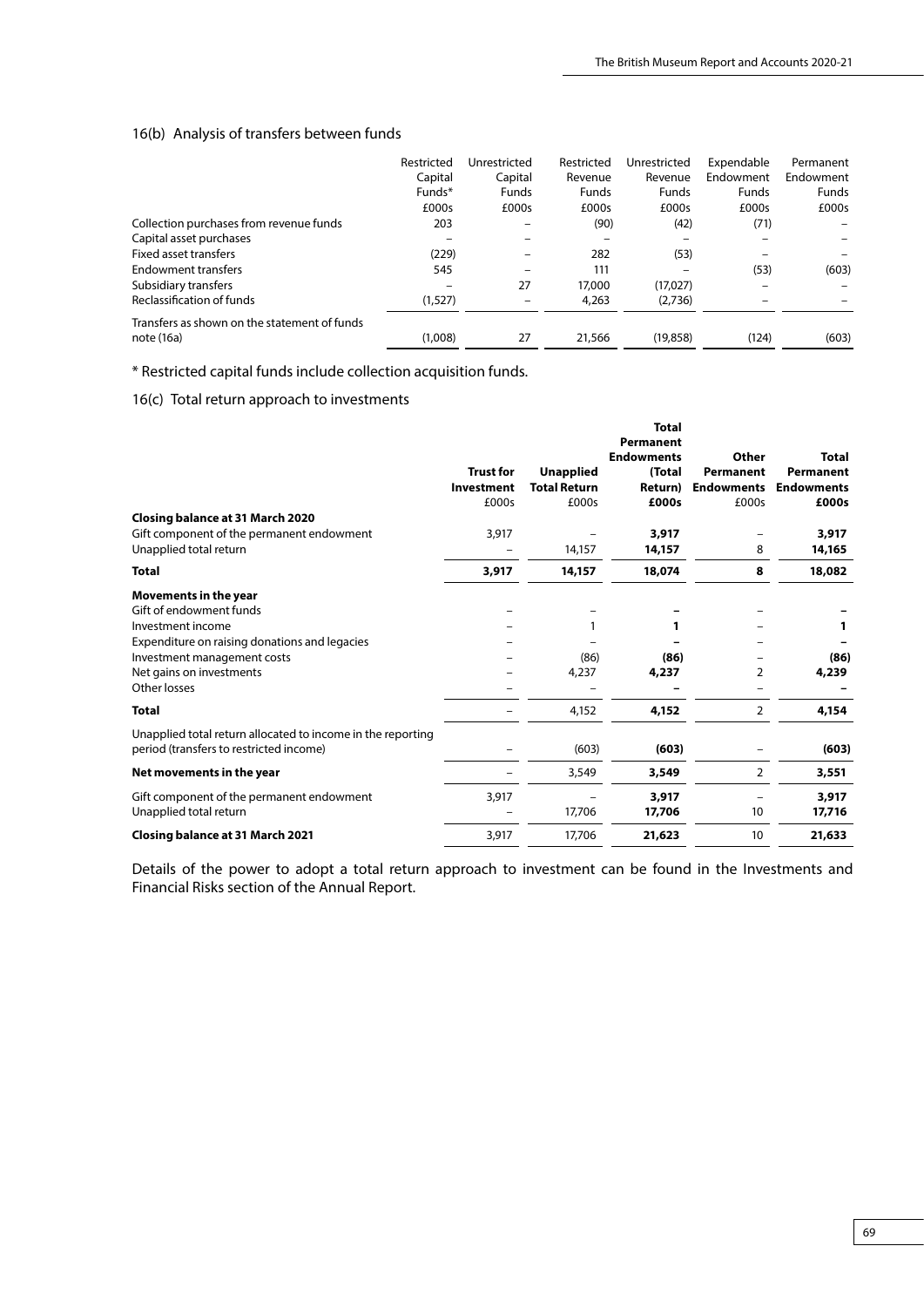# **17. CASH FLOW INFORMATION**

Reconciliation of net income/(expenditure) to net cash flow from operating activities.

|                                           | 2021      | 2020     |
|-------------------------------------------|-----------|----------|
|                                           | £000s     | £000s    |
| Net income for the year                   | 53,292    | 20,532   |
| (Gain) / loss on investments              | (6, 165)  | 5,353    |
| Actuarial loss on defined benefit scheme  | (976)     | (1,371)  |
| Donated assets - collection items         | (3,648)   | (3, 356) |
| Investment income                         | (426)     | (797)    |
| Depreciation                              | 16,398    | 15,069   |
| Amortisation                              | 591       | 389      |
| Impairment of fixed assets                |           | 11       |
| Write back of heritage asset              | (4)       |          |
| Loss on disposal of fixed assets          | 648       | 29       |
| Decrease in stocks                        | 156       | 4        |
| (Increase)/decrease in debtors            | (12,722)  | 4,814    |
| (Decrease)/Increase in creditors          | (24, 153) | 5,967    |
| (Decrease)/Increase in provisions         | (225)     | 100      |
| Increase in pension fund liability        | 601       | 1,012    |
| Net cash provided by operating activities | 23,367    | 47.756   |

## **18. RELATED PARTY TRANSACTIONS**

The British Museum is a Non-Departmental Public Body whose sponsoring body is the Department for Digital, Culture, Media and Sport. The Department for Digital, Culture, Media and Sport is regarded as a related party. During the year the British Museum had a number of transactions with the Department and with other entities for which the Department is the sponsor, for example the Victoria and Albert Museum and the Science Museum Group.

The British Museum also entered into transactions with other related parties during the year as set out below:

| Party                                                   | Nature of Relationship                                                                                      | Transaction                                                                                       | Income for<br>the year<br>ended 31<br><b>March 2021</b> | Expenditure<br>for the year<br>ended 31<br><b>March 2021</b> | Debtor<br>balance as<br>at 31 March<br>2021 | Creditor<br>balance as<br>at 31 March<br>2021 |
|---------------------------------------------------------|-------------------------------------------------------------------------------------------------------------|---------------------------------------------------------------------------------------------------|---------------------------------------------------------|--------------------------------------------------------------|---------------------------------------------|-----------------------------------------------|
|                                                         |                                                                                                             |                                                                                                   | £000s                                                   | £000s                                                        | £000s                                       | £000s                                         |
| The American<br>Friends of the<br><b>British Museum</b> | A number of Trustees had roles with<br>the AFBM                                                             | Grants awarded<br>during the year<br>and administration<br>costs associated<br>with grant making. | 2,172                                                   | (89)                                                         | 1,455                                       | (410)                                         |
| Art Fund                                                | Professor Chris Gosden was a Trustee<br>of the Art Fund to 5 October 2020                                   | Grants awarded for<br>acquisitions                                                                | 87                                                      |                                                              |                                             |                                               |
| Ashmolean<br>Museum                                     | Sir Paul Nurse is on the Board of<br><b>Visitors</b>                                                        | Grant expenditure                                                                                 |                                                         | (26)                                                         |                                             |                                               |
| <b>British Airways</b>                                  | Mr Gavin Patterson was a Non-<br>Executive Director of British Airways to<br>11 June 2020                   | Flight costs                                                                                      |                                                         | (2)                                                          |                                             |                                               |
| Cambridge<br><b>University Press</b>                    | Professor Dame Sarah Worthington<br>is a Syndicate for the Cambridge<br><b>Univeristy Press</b>             | <b>Trade Expenditure</b>                                                                          |                                                         | (1)                                                          | $\mathbf{1}$                                |                                               |
| McKinsey &<br>Company                                   | Dame Vivian Hunt is the Managing<br>Partner for McKinsey & Company's<br>United Kingdom and Ireland offices. | Corporate<br>partnership<br>income                                                                | 31                                                      |                                                              |                                             | (24)                                          |
| Morgan Stanley                                          | Dame Elizabeth Corley is a Non-<br><b>Executive Director of Morgan Stanley</b>                              | Corporate<br>partnership                                                                          | 32                                                      |                                                              |                                             | (34)                                          |
| QA                                                      | Sir Charlie Mayfield is the non-<br><b>Executive Chair of OA</b>                                            | <b>Training costs</b>                                                                             |                                                         | (9)                                                          | $\overline{2}$                              |                                               |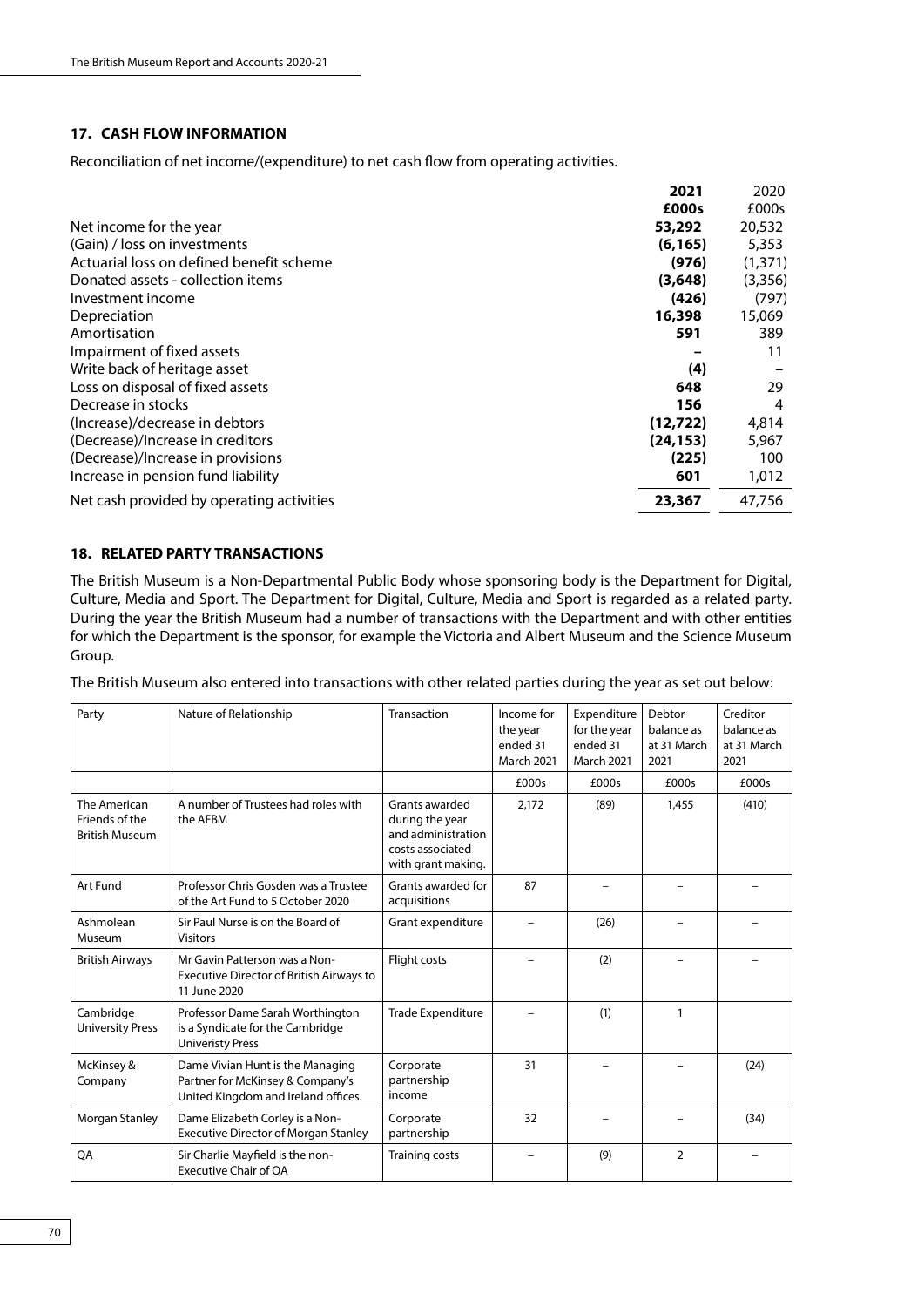| Party                                 | Nature of Relationship                                                     | Transaction           | Income for<br>the year<br>ended 31<br><b>March 2021</b> | Expenditure<br>for the year<br>ended 31<br><b>March 2021</b> | Debtor<br>balance as<br>at 31 March<br>2021 | Creditor<br>balance as<br>at 31 March<br>2021 |
|---------------------------------------|----------------------------------------------------------------------------|-----------------------|---------------------------------------------------------|--------------------------------------------------------------|---------------------------------------------|-----------------------------------------------|
|                                       |                                                                            |                       | £000s                                                   | £000s                                                        | £000s                                       | £000s                                         |
| Sir Richard<br>Lambert                | Chairman of the Trustees of the British<br>Museum                          | Diary Management      |                                                         |                                                              |                                             |                                               |
| St Mungo's<br><b>Homeless Charity</b> | Mr Mark Pears is a Trustee of St<br>Mungo's Homeless Charity               | Advertising<br>income | 3                                                       |                                                              |                                             |                                               |
| University of the<br>Arts London      | Mr Grayson Perry is the Chancellor of<br>the University of the Arts London | Trading income        | 7                                                       |                                                              |                                             |                                               |
| Zoe Cormack                           | Zoe Cormack is the daughter of Dame<br>Mary Beard                          | Grant payment         |                                                         | (10)                                                         |                                             |                                               |

A number of employees, trustees and their family members are members of the British Museum Friends and patrons of the Museum.

During the year, a total of £44k (2019/20: £20k) in donations was recognised from 7 Trustees (2019/20: 7). No further donations were made by Trustees towards the cost of Trustee meetings (2019/20: £42k).

During 2020/21 the Trustee Grayson Perry's 'Tomb of the Unknown Craftsman' was exhibited at the British Museum from September to November 2020. There was no remuneration paid for the exhibtion.

Trustees, Directors and employees of the British Museum, the British Museum Company and British Museum Ventures Limited are entitled to discounts on purchases from the Museum's shops and cafés.

Members of the Art Fund are given discounted entry to the special exhibitions of the British Museum.

During 2019/20 the BM entered into transactions with other related parties as set out below:

| Party                                                   | Nature of Relationship                                                                                      | Transaction                                                                                      | Income for<br>the year<br>ended 31<br><b>March 2020</b> | Expenditure<br>for the year<br>ended 31<br><b>March 2020</b> | Debtor<br>balance as<br>at 31 March<br>2020 | Creditor<br>balance as<br>at 31 March<br>2020 |
|---------------------------------------------------------|-------------------------------------------------------------------------------------------------------------|--------------------------------------------------------------------------------------------------|---------------------------------------------------------|--------------------------------------------------------------|---------------------------------------------|-----------------------------------------------|
|                                                         |                                                                                                             |                                                                                                  | £000s                                                   | £000s                                                        | £000s                                       | £000s                                         |
| The American<br>Friends of the<br><b>British Museum</b> | A number of Trustees had roles with<br>the AFBM                                                             | Grants awarded<br>during the year<br>and administration<br>costs associated<br>with grant making | 1,998                                                   | (88)                                                         | 318                                         | (155)                                         |
| Art Fund                                                | Professor Chris Gosden is a Trustee of<br>the Art Fund                                                      | Grants awarded for<br>acquisitions                                                               | 329                                                     |                                                              | (29)                                        |                                               |
| <b>British Airways</b>                                  | Mr Gavin Patterson is a Non-Executive<br>Director of British Airways                                        | Flight costs                                                                                     | $\equiv$                                                | (8)                                                          | 1                                           |                                               |
| <b>Bloomberg LP</b>                                     | Mr John Micklethwait (resigned 31 July<br>2019) is Editor-in-Chief of Bloomberg<br><b>News</b>              | Corporate<br>partnership                                                                         | 24                                                      |                                                              |                                             |                                               |
| De Beers                                                | Ms Cheryl Carolus is a Board member<br>of De Beers Consolidated Mines                                       | Corporate<br>partnership                                                                         | 3                                                       |                                                              |                                             |                                               |
| McKinsey &<br>Company                                   | Dame Vivian Hunt is the Managing<br>Partner for McKinsey & Company's<br>United Kingdom and Ireland offices. | Corporate<br>partnership &<br>trade income                                                       | 33                                                      |                                                              |                                             | (12)                                          |
| Morgan Stanley                                          | Dame Elizabeth Corley is a Non-<br><b>Executive Director of Morgan Stanley</b>                              | Corporate<br>partnership                                                                         | 32                                                      |                                                              |                                             | (66)                                          |
| <b>OA</b>                                               | Sir Charlie Mayfield is the non-<br>Executive Chair of OA                                                   | <b>Training costs</b>                                                                            | $\equiv$                                                | (7)                                                          | $\equiv$                                    | (1)                                           |
| The Metropolitan<br>Museum of Art                       | Sir Paul Ruddock is a Trustee of the<br>Metropolitan Museum of Art                                          | Loan fees,<br>grant expenses,<br>trade sales and<br>purchases                                    | 12                                                      | (37)                                                         | $\overline{2}$                              |                                               |
| Shakespeare's<br>Globe                                  | Joanna Mackle (Deputy Director to<br>July 2019) is a Trustee of Shakespeare's<br>Globe                      | Advertising<br>income                                                                            | $\mathbf{1}$                                            |                                                              |                                             |                                               |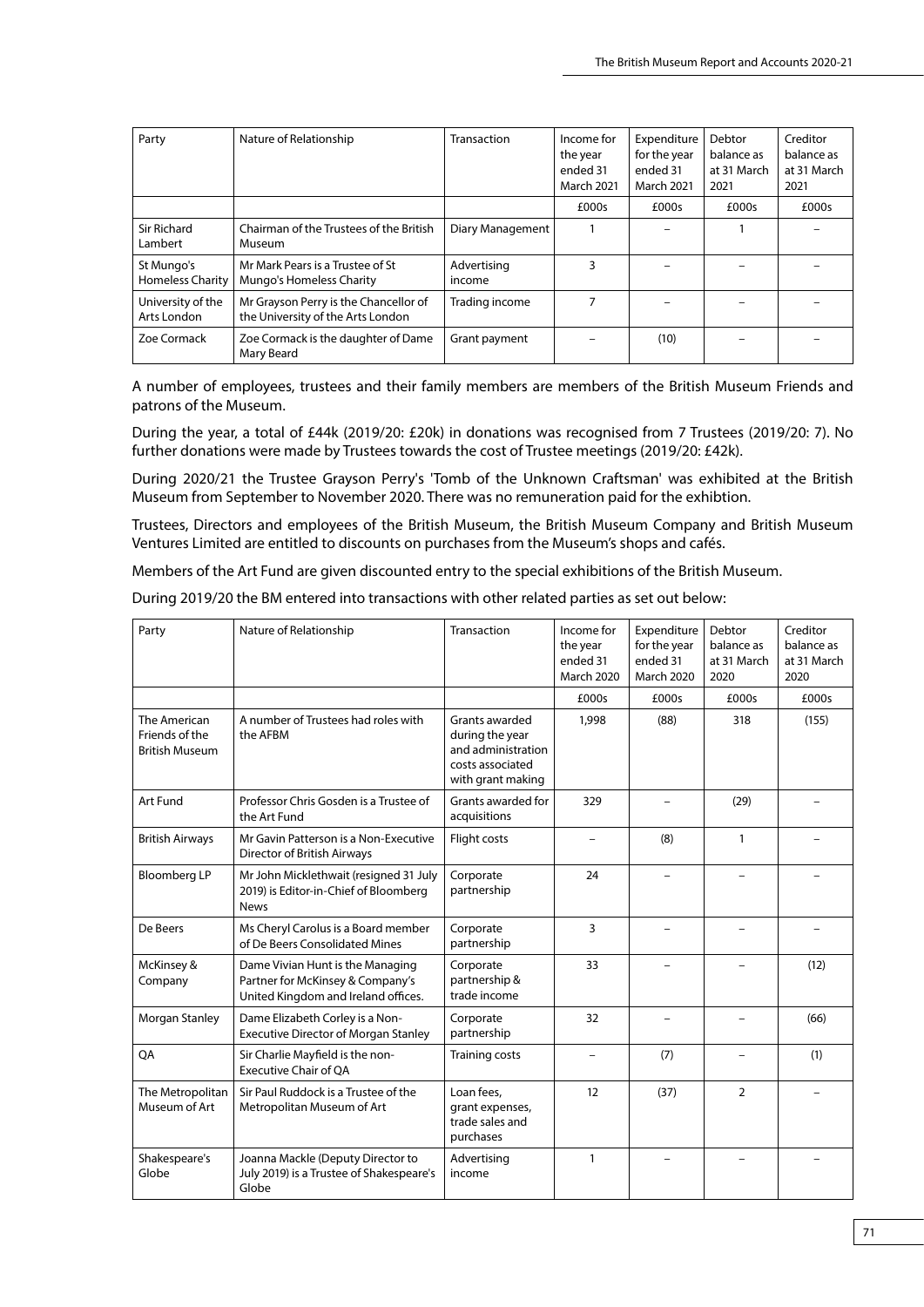| Party                  | Nature of Relationship                                                                       | Transaction                    | Income for<br>the year<br>ended 31<br><b>March 2020</b> | Expenditure<br>for the year<br>ended 31<br><b>March 2020</b> | Debtor<br>balance as<br>at 31 March<br>2020 | Creditor<br>balance as<br>at 31 March<br>2020 |
|------------------------|----------------------------------------------------------------------------------------------|--------------------------------|---------------------------------------------------------|--------------------------------------------------------------|---------------------------------------------|-----------------------------------------------|
|                        |                                                                                              |                                | £000s                                                   | £000s                                                        | £000s                                       | £000s                                         |
| Knowledge<br>Ouarter   | Joanna Mackle (Deputy Director to<br>July 2019) is a Director of Knowledge<br><b>Ouarter</b> | Subscription fee               |                                                         | (4)                                                          |                                             |                                               |
| Sir Richard<br>Lambert | Chairman of the Trustees of the British<br>Museum                                            | Diary Management               |                                                         |                                                              |                                             |                                               |
| Ashmolean<br>Museum    | Sir Paul Nurse is on the Board of<br>Visitors for the Ashmolean Museum                       | Grant and trade<br>expenditure |                                                         | (24)                                                         |                                             |                                               |

A number of employees, trustees and their family members are members of the British Museum Friends and patrons of the Museum.

During the year, a total of £20k (2018/19: £48k) in donations was received from 7 Trustees (2018/19: 9) in addition to £42k contributed by Trustees towards the cost of Trustee meetings.

Trustees, Directors and employees of the British Museum, the British Museum Company and British Museum Ventures Limited are entitled to discounts on purchases from the Museum's shops and cafés.

Members of the Art Fund are given discounted entry to the special exhibitions of the British Museum.

# **19. CAPITAL COMMITMENTS**

At the balance sheet date the value of capital commitments was £15.7m (2019/20: £30.9m).

# **20. PENSIONS**

## *British Museum*

Pension benefits are provided through the Civil Service pension arrangements. From 1 April 2015 a new pension scheme for civil servants was introduced – the Civil Servants and Others Pension Scheme or alpha, which provides benefits on a career average basis with a normal pension age equal to the member's State Pension Age (or 65 if higher). From that date all newly appointed civil servants and the majority of those already in service joined alpha. Prior to that date, civil servants participated in the Principal Civil Service Pension Scheme (PCSPS). The PCSPS has four sections: 3 providing benefits on a final salary basis (classic, premium or classic plus) with a normal pension age of 60; and one providing benefits on a whole career basis (nuvos) with a normal pension age of 65.

These statutory arrangements are unfunded with the cost of benefits met by monies voted by Parliament each year. Pensions payable under classic, premium, classic plus, nuvos and alpha are increased annually in line with Pensions Increase legislation. Existing members of the PCSPS who were within 10 years of their normal pension age on 1 April 2012 remained in the PCSPS after 1 April 2015. Those who were between 10 years and 13 years and 5 months from their normal pension age on 1 April 2012 switch into alpha sometime between 1 June 2015 and 1 February 2022. Because the Government plans to remove discrimination identified by the courts in the way that the 2015 pension reforms were introduced for some members, it is expected that, in due course, eligible members with relevant service between 1 April 2015 and 31 March 2022 may be entitled to different pension benefits in relation to that period (and this may affect the Cash Equivalent Transfer Values shown in this report – see below). All members who switch to alpha have their PCSPS benefits 'banked', with those with earlier benefits in one of the final salary sections of the PCSPS having those benefits based on their final salary when they leave alpha. (The pension figures quoted for officials show pension earned in PCSPS or alpha – as appropriate. Where the official has benefits in both the PCSPS and alpha the figure quoted is the combined value of their benefits in the two schemes.) Members joining from October 2002 may opt for either the appropriate defined benefit arrangement or a defined contribution (money purchase) pension with an employer contribution (partnership pension account).

Employee contributions are salary-related and range between 4.6% and 8.05% for members of classic, premium, classic plus, nuvos and alpha. Benefits in classic accrue at the rate of 1/80th of final pensionable earnings for each year of service. In addition, a lump sum equivalent to three years initial pension is payable on retirement. For premium, benefits accrue at the rate of 1/60th of final pensionable earnings for each year of service. Unlike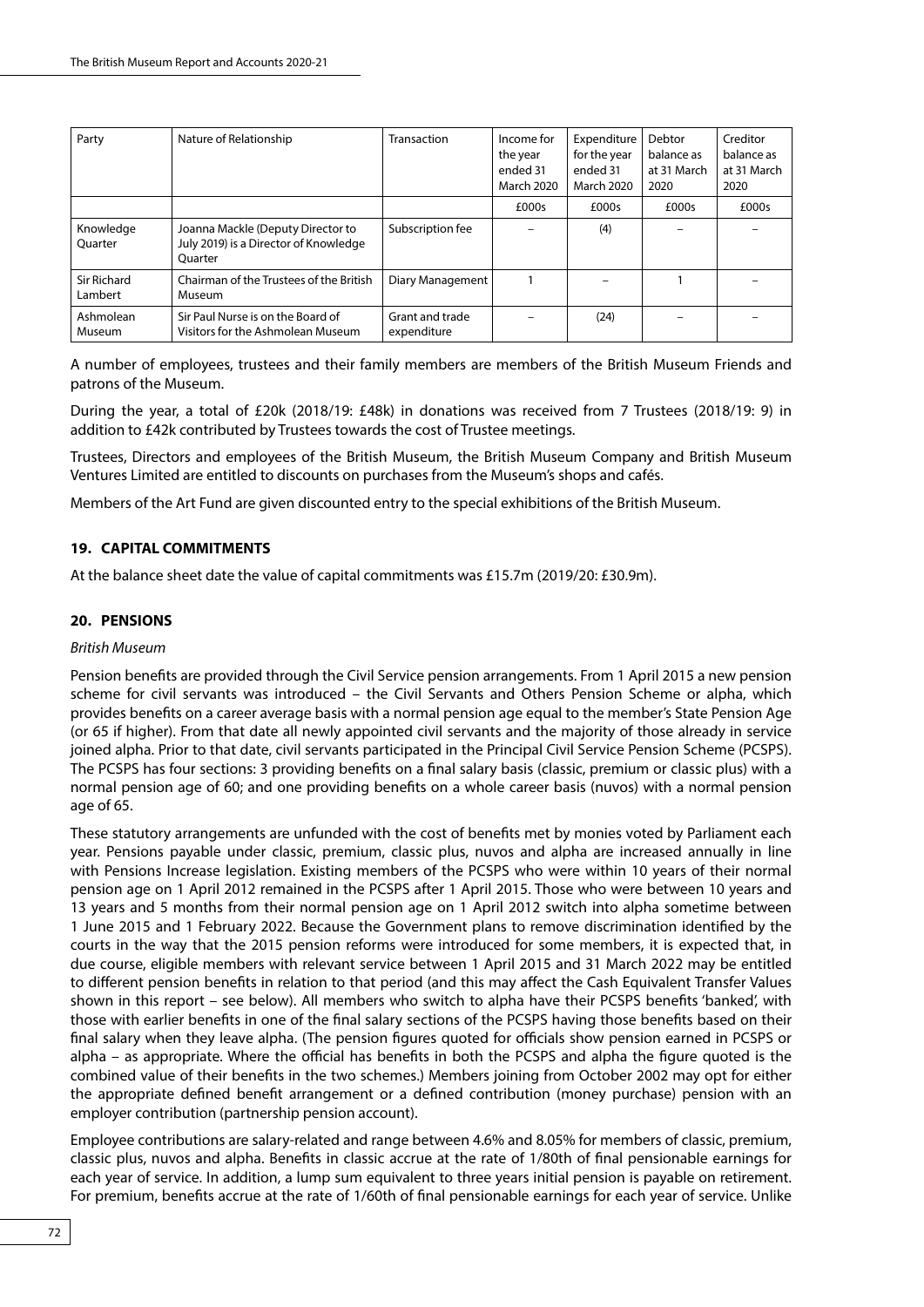classic, there is no automatic lump sum. Classic plus is essentially a hybrid with benefits for service before 1 October 2002 calculated broadly as per classic and benefits for service from October 2002 worked out as in premium. In nuvos a member builds up a pension based on his pensionable earnings during their period of scheme membership. At the end of the scheme year (31 March) the member's earned pension account is credited with 2.3% of their pensionable earnings in that scheme year and the accrued pension is uprated in line with Pensions Increase legislation. Benefits in alpha build up in a similar way to nuvos, except that the accrual rate in 2.32%. In all cases members may opt to give up (commute) pension for a lump sum up to the limits set by the Finance Act 2004.

Further details about the Civil Service pension arrangements can be found at the website [www.civilservicepensionscheme.org.uk](http://www.civilservicepensionscheme.org.uk)

For 2020/21, employers' contributions of £6.58m were payable to the PCSPS (2019/20 £6.53m) at one of four rates in the range 26.6% to 30.3% of pensionable earnings, based on salary bands. The Scheme Actuary reviews employer contributions usually every four years following a full scheme valuation. The contribution rates are set to meet the cost of the benefits accruing during 2020/21 to be paid when the member retires and not the benefits paid during this period to existing pensioners.

Employees can opt to open a partnership pension account, a stakeholder pension with an employer contribution. Employers' contributions of £61.9k were paid to one or more of the panel of three appointed stakeholder pension providers. Employer contributions are age-related and ranged from 8% to 14.75%. Employers also match employee contributions up to 3% of pensionable earnings. In addition, employer contributions of £2.5k, 0.5% of pensionable pay, were payable to the PCSPS to cover the cost of the future provision of lump sum benefits on death in service or ill health retirement of these employees.

No individuals retired early on ill-health grounds; the total additional accrued pension liability in the year amounted to £0.

Contributions due to the partnership pension providers at the balance sheet date were £0. Contributions prepaid at that date were £0.

#### *British Museum Company Limited*

#### Defined Contribution Scheme

The Company operates a defined contribution pension scheme for the benefit of the employees who commenced their employment after 1 January 2000. The assets of the scheme are self-administered in funds independent from those of the Company. The total employer's contributions to this scheme during the year were £104k (2019/20: £105k).

#### Defined Benefit Scheme

The Company operates a defined benefit pension scheme for its employees who commenced their employment prior to 1 January 2000, the British Museum Company Limited Retirement Benefits Plan. The assets of the scheme are held separately from those of the Company and are managed by the BM Co Pension Trustee Company Limited.

For employees joining the scheme before 1 November 1993, the scheme is non-contributory. Employees joining the scheme with effect from 1 November 1993 pay 5% of pensionable salary towards the total. The cost of insuring the death in service benefits is payable in addition to these amounts.

#### Actuarial valuation

The pension scheme undertakes a full triennial actuarial valuation. This valuation establishes how much the scheme's assets are worth and how much the scheme needs in order to pay pensions as they fall due (the 'technical provisions'). Legislation states that pension trustees must be prudent when choosing the assumptions on which to base the valuation and sets a statutory funding objective that assets should be sufficient to cover a scheme's technical provisions, with a recovery plan drawn up to address any funding gap.

As at 31 March 2020, the date of the last completed full actuarial valuation, the scheme had 101 members, and the market value of the scheme was £13,711,000. The actuarial value of those assets was sufficient to cover 50% of the benefits that had accrued to members, after allowing for expected future increases in accrued benefits and earnings on the 31 March 2020 Statutory Funding Basis. Current and future deficit contributions are reflected in the Recovery Plan agreed to remove the deficit over the period set out in the Recovery Plan agreed in June 2021.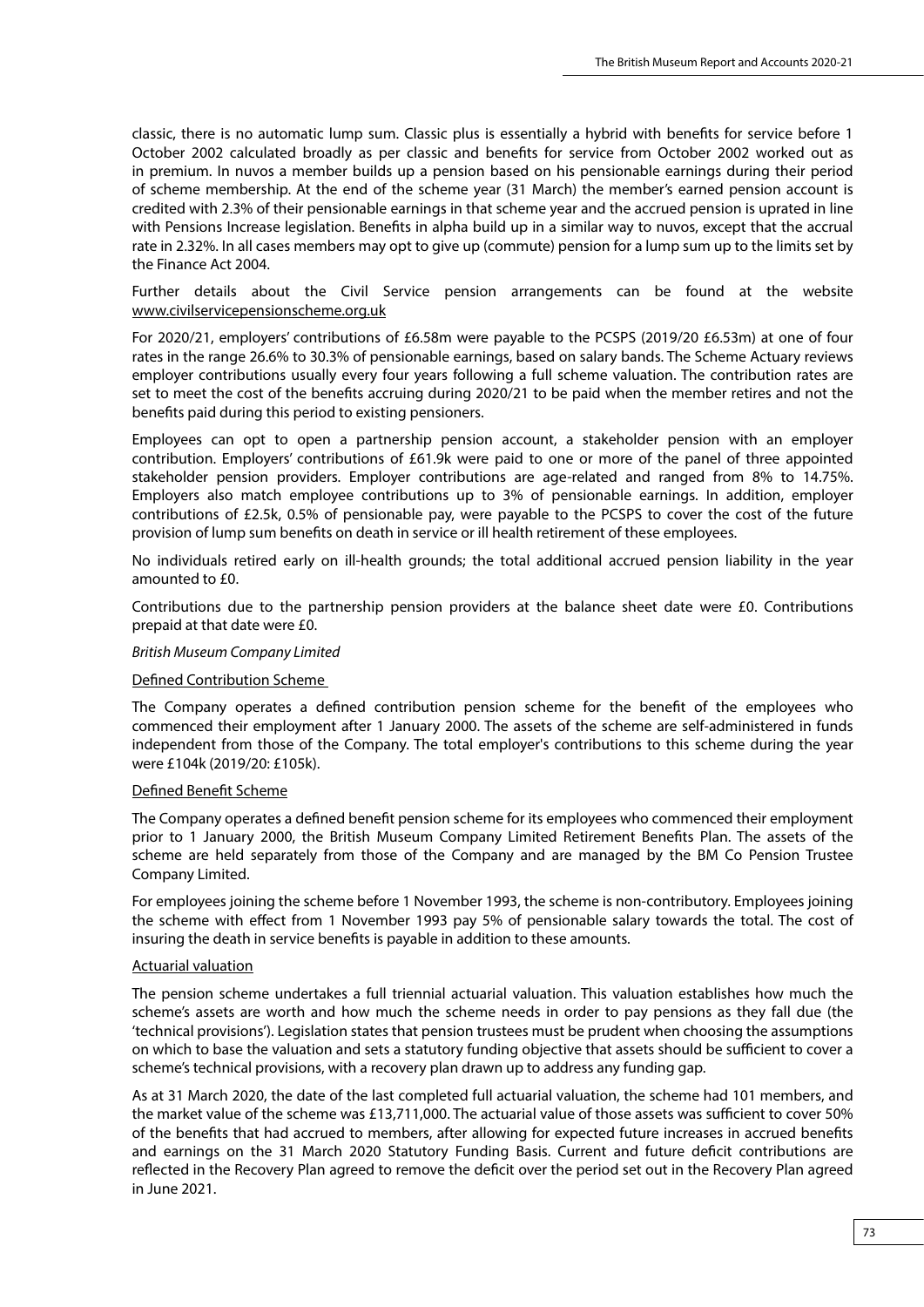With effect from 1 April 2018, a schedule of contributions had been in place to fund the scheme's defined benefits at the rate of 44.0% per annum of pensionable salary for scheme members together with a deficit reduction payment of £677k per annum from 1 April 2018 to 31 March 2034. This schedule of contributions was revised in June 2021 such that these contributions have been increased to 46.5% per annum of pensionable salary for scheme members together with a deficit reduction payment of £677k per annum from 1 April 2020 to 31 August 2021; a lump sum of £6,718k payable by 30 September 2021; and £505k per annum from 1 April 2022 to 31 March 2029.

Employer's pension contributions to the scheme during the year totalled £710k (2019/20: £713k). The company expects, exceptionally, to contribute approximately £7,000k of deficit contributions to its defined benefit pension scheme in the year ending 31 March 2022, followed by approximately £505k in year ending 31 March 2023.

## FRS 102 valuation

There are different ways of valuing a pension scheme. The valuation included in these accounts is based on the results of the last completed triennial actuarial valuation of the scheme as at 31 March 2020, updated to 31 March 2021 by an independent qualified actuary (Broadstone Corporate Benefits Limited) and adjusted to take account of the requirements of FRS 102. In contrast with the requirement under the statutory funding objective basis that assumptions must be prudent, FRS 102 stipulates that the assumptions should lead to the best estimate of the future cash flows that will arise under the scheme liabilities. It also specifies that the discount rate should be based on the current rate of return on high quality corporate bonds of equivalent currency and term to the scheme liabilities.

The amounts recognised in the balance sheet are as follows:

|                                                                 | 2021      | 2020      |
|-----------------------------------------------------------------|-----------|-----------|
|                                                                 | £000s     | £000s     |
| Fair value of scheme assets                                     | 15,036    | 13,651    |
| Present value of scheme obligations                             | (29, 635) | (27, 649) |
| Defined benefit pension scheme liability                        | (14, 599) | (13,998)  |
| The amounts recognised in the SOFA are as follows:              |           |           |
|                                                                 | 2021      | 2020      |
|                                                                 | £000s     | £000s     |
| Current service cost                                            | 35        | 38        |
| Net interest cost                                               | 300       | 316       |
| Total                                                           | 335       | 354       |
| Changes in the present value of the defined benefit obligation: |           |           |
|                                                                 | 2021      | 2020      |
|                                                                 | £000s     | £000s     |
| Opening value of defined benefit obligation                     | 27,649    | 25,989    |
| Current service cost                                            | 35        | 38        |
| Interest cost                                                   | 605       | 647       |
| Actuarial (gain) / loss – effect of experience adjustment       | (77)      | 68        |
| Actuarial loss – effect of changes in assumptions               | 1,727     | 1,170     |
| Benefits paid                                                   | (304)     | (263)     |
| Closing value of defined benefit obligation                     | 29,635    | 27,649    |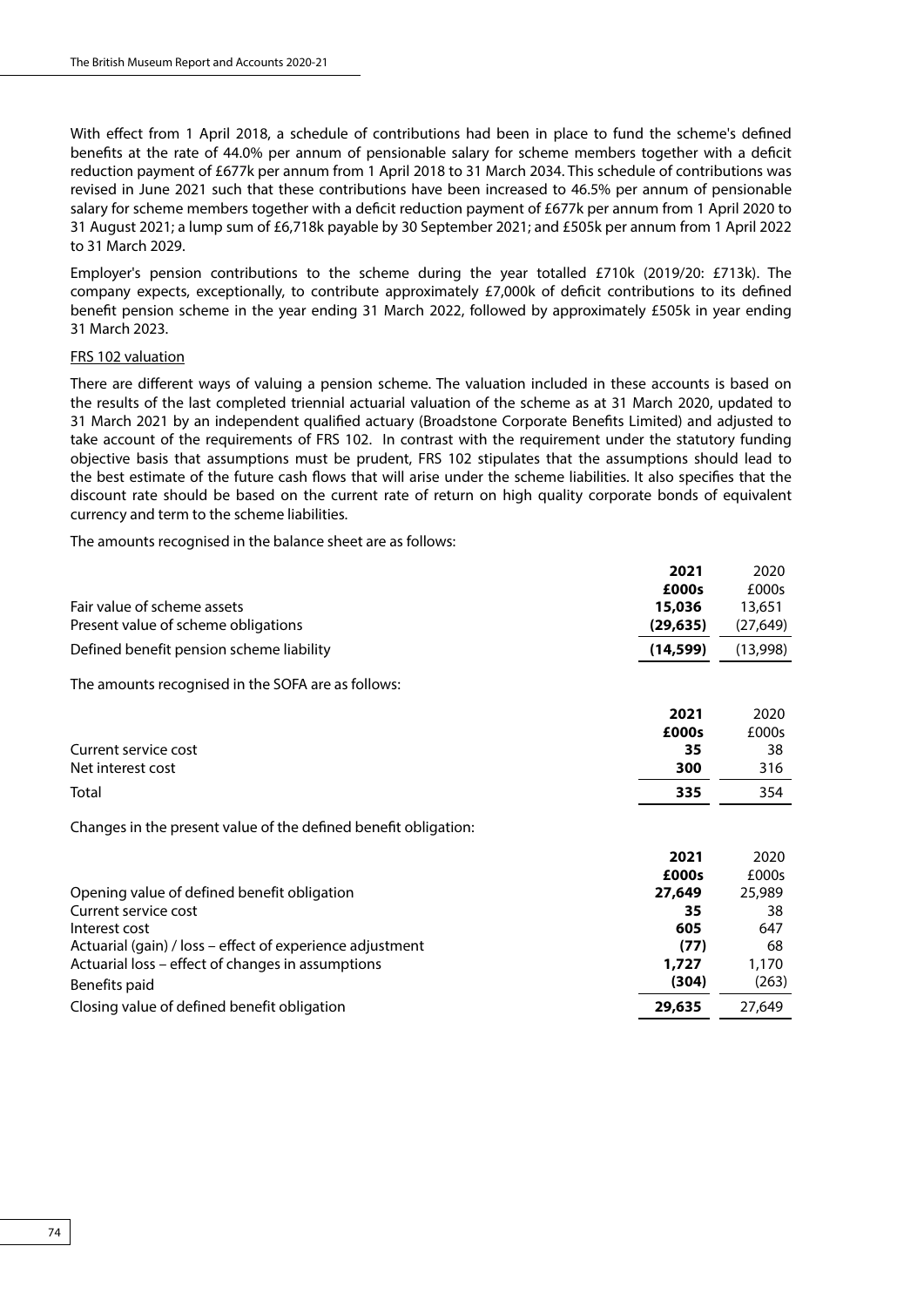Changes in the fair value of the scheme assets:

|                                                                      | 2021   | 2020   |
|----------------------------------------------------------------------|--------|--------|
|                                                                      | £000s  | £000s  |
| Opening value of scheme assets                                       | 13,651 | 13,003 |
| Interest income                                                      | 305    | 331    |
| Actuarial gain / (loss) - return on scheme assets excluding interest | 674    | (133)  |
| Contributions by employer                                            | 710    | 713    |
| Benefits paid                                                        | (304)  | (263)  |
| Closing value of scheme assets                                       | 15,036 | 13,651 |
| Actual return on scheme assets                                       | 979    | 198    |

The major categories of scheme assets as a percentage of total scheme assets are as follows:

|                            | 2021  | 2020 |
|----------------------------|-------|------|
| <b>Target Return Funds</b> | 81%   | 80%  |
| Property                   | 18%   | 20%  |
| Cash                       | $1\%$ | 0%   |

The valuation report underpinning the fund manager valuation for the property assets held by the scheme at 31 March 2020 notes a material uncertainty due to the circumstances arising from COVID-19. This means that less certainty – and a higher degree of caution – should be attached to the valuation than would normally be the case. There was no material uncertainty in respect of the 31 March 2021 valuation.

#### *Employer–related assets*

The value of the scheme's assets does not include any financial instruments issued by, or any property occupied by, or any other asset used by, the Company.

Principal actuarial assumptions at the balance sheet date (expressed as weighted averages):

| 2021                                                  | 2020              |
|-------------------------------------------------------|-------------------|
| 2.0%<br>Discount rate at 31 March                     | 2.2%              |
| 3.5%<br>Future salary increases                       | 3.0%              |
| Future pension increases                              |                   |
| Pre 1 May 1991<br>3.0%                                | $3.0\%$           |
| 1 May 1991 to 31 December 2001<br>5.0%                | 5.0%              |
| 1 January 2002 to 31 December 2007<br>3.5%            | 3.0%              |
| Post 31 December 2007<br>2.4%                         | 2.3%              |
| Commutation allowance<br>25.0%                        | 25.0%             |
| <b>RPI</b> inflation<br>3.5%                          | $3.0\%$           |
| <b>CPI</b> inflation<br>2.7%                          | 2.0%              |
| Mortality – base table<br>S3PA                        | S <sub>2</sub> PA |
| <b>CMI 2019</b><br>Mortality - future improvements    | <b>CMI 2019</b>   |
| 1.0%                                                  | 1.0%              |
| Life expectancy of male aged 60 now<br>87.1           | 86.0              |
| Life expectancy of male aged 60 in 20 years<br>88.2   | 87.2              |
| Life expectancy of female aged 60 now<br>89.4         | 88.1              |
| Life expectancy of female aged 60 in 20 years<br>90.6 | 89.4              |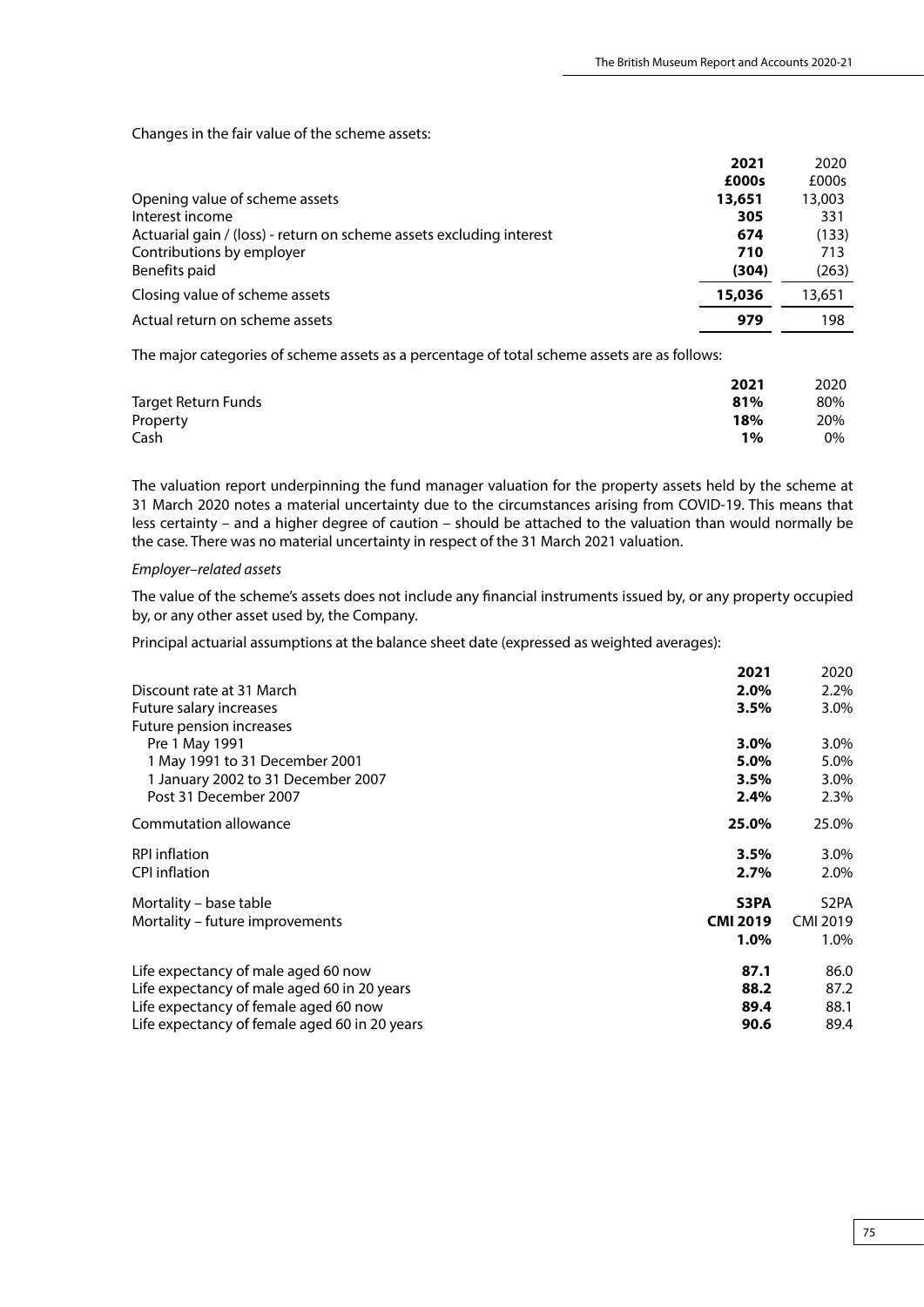# **21. CONTINGENT ASSETS**

Three legacies were bequeathed to the British Museum group. The amount and timing of these payments are uncertain as the BM's interest is in the residuary estates but is estimated at c. £0.1m.

# **22. CONTINGENT LIABILITIES**

The British Museum is currently contesting a case relating to the withdrawal of charitable relief against business rates on elements of the Bloomsbury site. The possible obligation is estimated at c. £1.4m. The hearing of the contested issues is expected within the 2021/22 financial year. The same liability was reported as at 31 March 2020 with an estimated obligation of c. £1.4m.

# **23. FINANCIAL INSTRUMENTS**

Set out below are the accounting classifications of each class of financial assets and liabilities as at 31 March 2021, together with net gains and losses for each classification.

|                           | Measured | Measured      |         |
|---------------------------|----------|---------------|---------|
| Group                     | at cost  | at fair value | Total   |
|                           | £000s    | £000s         | £000s   |
| <b>Investments</b>        |          | 79,247        | 79,247  |
| Investment properties     |          | 25,000        | 25,000  |
| Trade debtors             | 776      |               | 776     |
| Current asset investments | 39,631   |               | 39,631  |
| Cash at bank and in hand  | 25,767   |               | 25,767  |
| Trade creditors           | 947      |               | 947     |
|                           | 67,121   | 104,247       | 171,368 |

## **Financial risk management**

Qualitative information on the BM's approach to financial risk management is disclosed in the "Reserves" and "Investments and financial risks" sections of the Annual Report, and in the Governance Statement. Quantitative disclosures are included here.

#### *Credit risk*

The BM is not exposed to significant trading credit risks. Most major customers are familiar. Term deposits and cash holdings, other than cash held as part of the investment portfolio, are placed only with approved UK banks and are spread across several institutions where appropriate. The BM has not suffered any loss in relation to cash held by bankers.

## *Liquidity risk*

Approximately 53% (2019/20: 56%) of the BM's income before transfers and revaluations is provided by grant-inaid from the Department for Digital, Culture, Media and Sport. The BM's reserves policy is set out in the Annual Report. The Trustees believe that the level of liquid unrestricted reserves at year-end and careful planning based on expected funding levels allows the BM to be free from unacceptably high liquidity risks.

The BM monitors its exposure to liquidity risk by regularly monitoring the liquidity of its investment portfolio and holding appropriate levels of liquid assets. The BM holds highly liquid assets amounting to £26 million as at 31 March 2021 (2020: £27 million), which are comprised of cash at bank and in hand. The level of highly liquid assets held is regularly reviewed by senior management. The BM also mitigates its exposure to liquidity risk through the investment of £61 million (2019/20: £95 million) in funds that are readily realisable.

## *Market risk: interest rate risk*

The BM's financial assets, excluding short term debtors and creditors, are made up of investments and cash. Information about the BM's investments is disclosed in the "Investments and financial risks" section of the Annual Report and at note 10.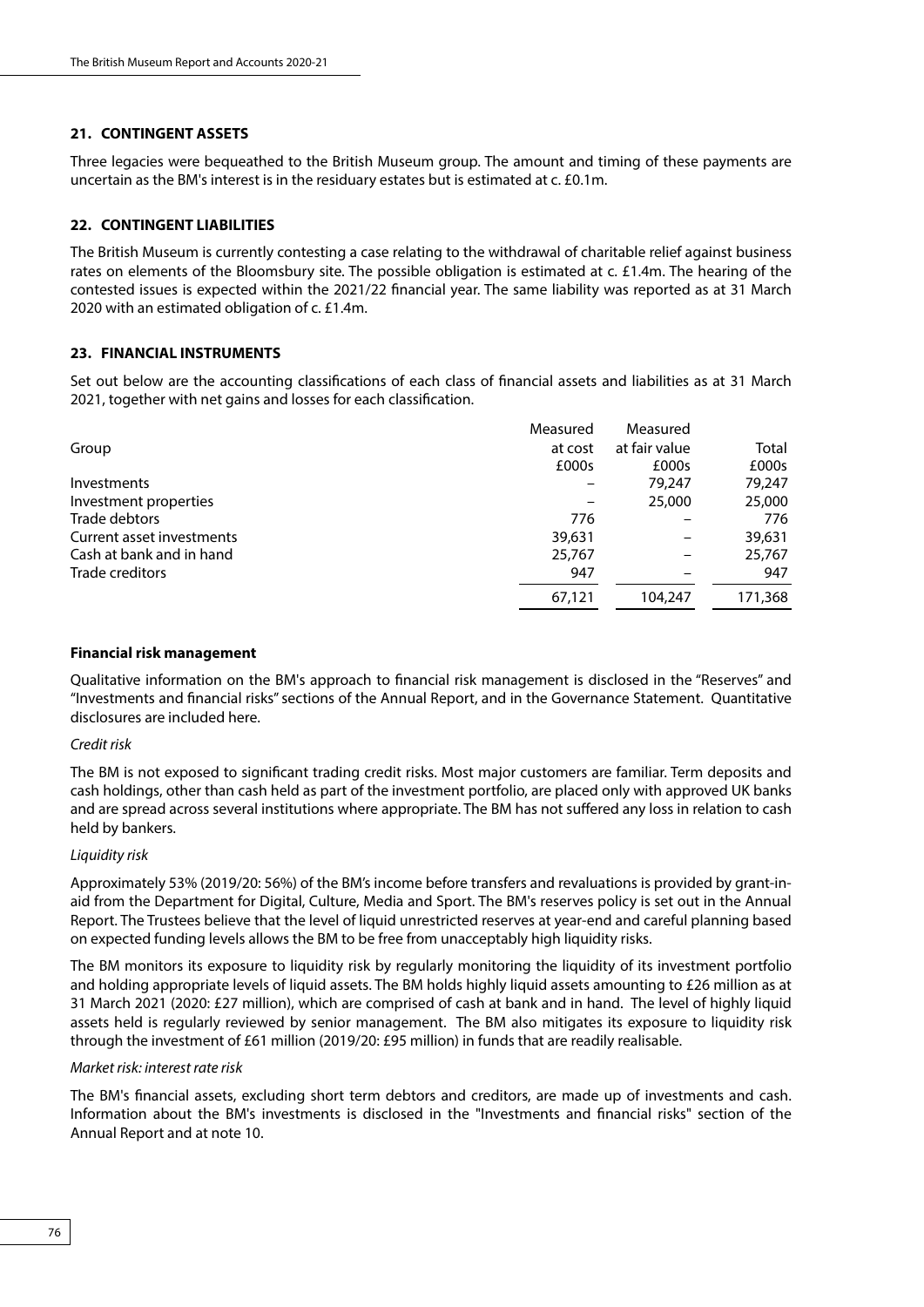Cash at bank and in hand and current asset investments are held in a variety of bank accounts, split between non-interest bearing, fixed rate and floating rate accounts as follows:

|                |                          |            | Non-     |              |        |
|----------------|--------------------------|------------|----------|--------------|--------|
|                | Floating                 |            | interest | 2021         | 2020   |
| Currency       | rate                     | Fixed rate | bearing  | <b>Total</b> | Total  |
|                | £000s                    | £000s      | £000s    | £000s        | £000s  |
| Sterling       | 22,043                   | 39,631     | 216      | 61,890       | 26,935 |
| US\$           |                          |            | 1,983    | 1,983        | 2,086  |
| Euro and other | $\overline{\phantom{0}}$ | -          | 1,525    | 1,525        | 1,543  |
|                | 22,043                   | 39,631     | 3,724    | 65,398       | 30,564 |

The weighted average interest rate on fixed rate financial assets is 0.2% (2019/20: 0.9%) and the weighted average period of deposit is 85 days (2019/20: 89 days). The interest receivable on the floating rate deposits is at a variable rate determined by the BM's bankers.

Interest income for the year was 0.1% (2019/20: 0.1%) of the BM's income before transfers and revaluations and the BM does not hold any loans, so exposure to interest rate risk is minimal.

## *Market risk: foreign currency risk*

The BM has very limited foreign currency risk, with only approximately 4% (2019/20: 4%) of the BM's financial assets denominated in currencies other than pounds sterling, the base currency for the BM's operations.

The total value considered to be exposed to currency risk at 31 March was:

| Currency | <b>Value</b> | Value |
|----------|--------------|-------|
|          | 2021         | 2020  |
|          | £000s        | £000s |
| US\$     | 4,013        | 2,804 |
| Euro     | 1,517        | 506   |
| Other    | 26           | 19    |
|          | 5,556        | 3,329 |

## *Market risk: other price risk*

The BM is exposed to risks associated with market fluctuations on its investments – details of the investment policy and risk management are disclosed in the "investment and financial risks" section of the Annual Report above. For non-investment transactions, exposure to wider market price risks is reduced by competitive tendering and securing two or three year fixed price contracts, where appropriate.

*Concentration of exposure to other price risk*

An analysis of the BM's investment portfolio is shown in note 10(a), the majority of which is held in sterling within the UK.

## **24. POST BALANCE SHEET EVENTS**

In line with the easing of government restrictions imposed to counter the COVID-19 pandemic, the Museum re-opened to the public on 17 May 2021, albeit with limited capacity. However, the pandemic and the ongoing and evolving measures taken in response by governments both in the UK and overseas continue. To mitigate the financial impact, the Museum, on demonstration of need, is eligible to receive further funding from the government in addition to the previously-agreed grant-in-aid for 2021-22. The post-year end impact of COVID-19 is not considered to be an adjusting event.

In 2018/19 BMF incurred exceptional expenditure of £1.9m in relation to tax changes resulting from a HM Revenue & Customs (HMRC) ruling, which challenged the BMF treatment of VAT on membership subscription income. BMF appealed the ruling in 2019. In May 2021 HMRC agreed to refund £1.6m relating to the period to the end of September 2018, and a further sum of c. £1.2m relating to subsequent periods. This event has not been adjusted for as HMRC's decision occurred after the year end.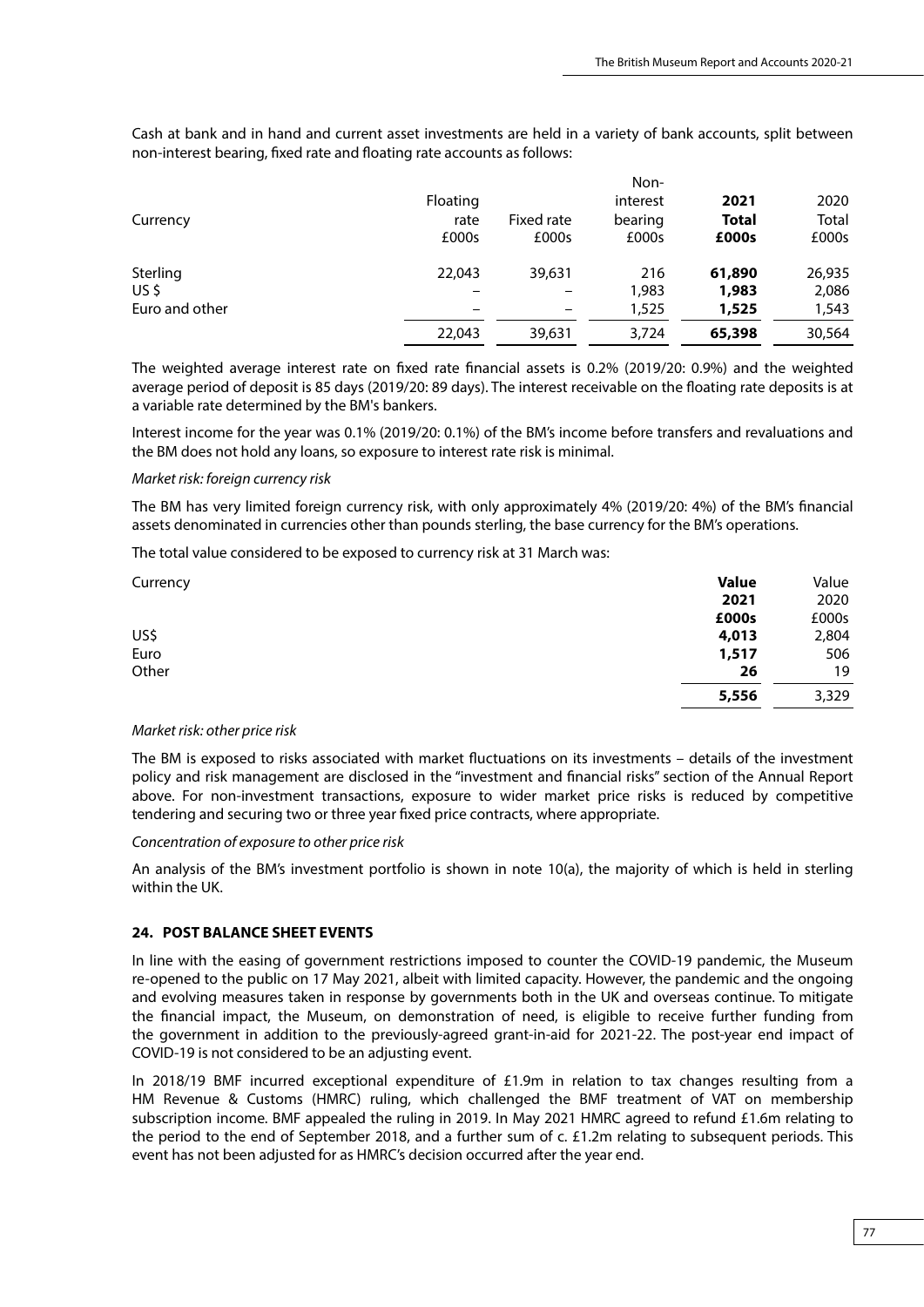The financial statements were authorised for issue by the Trustees and Accounting Officer on the date they were certified by the Comptroller and Auditor General.

# **25. PRIOR YEAR ADJUSTMENT**

Funds have been restated from the prior year to transfer investment properties from unrestricted to restricted funds in order to provide greater transparency and better reflect the nature of the assets. These investment properties are subject to a number of restrictions and cannot be disposed of by the BM. The overall effect on total funds for this transfer between reserves is nil.

| Unrestricted | Restricted                                             | Expendable                                 | Permanent                     |                                       |
|--------------|--------------------------------------------------------|--------------------------------------------|-------------------------------|---------------------------------------|
|              |                                                        |                                            |                               | <b>Total</b>                          |
|              |                                                        |                                            |                               | £000s                                 |
|              |                                                        |                                            |                               |                                       |
|              |                                                        |                                            |                               |                                       |
|              |                                                        |                                            |                               | 1,001,693                             |
|              |                                                        |                                            |                               |                                       |
|              | 956,231                                                | 20,056                                     |                               | 1,001,693                             |
|              |                                                        |                                            |                               |                                       |
| 49,444       | 985,149                                                | 18,082                                     | 8,352                         | 1,061,027                             |
| (29,900)     | 29,900                                                 |                                            |                               |                                       |
| 19,544       | 1,015,049                                              | 18,082                                     | 8,352                         | 1,061,027                             |
|              |                                                        |                                            |                               |                                       |
|              |                                                        |                                            |                               |                                       |
| 49,444       | 985,149                                                | 18,082                                     | 8,352                         | 1,061,027                             |
| (29,900)     | 29,900                                                 |                                            |                               |                                       |
|              |                                                        |                                            |                               |                                       |
| 19,544       | 1,015,049                                              | 18,082                                     | 8,352                         | 1,061,027                             |
|              |                                                        |                                            |                               |                                       |
|              |                                                        |                                            |                               |                                       |
| 39,698       | 985,149                                                | 18,082                                     | 8,352                         | 1,051,281                             |
| (29,900)     | 29,900                                                 |                                            |                               |                                       |
|              |                                                        |                                            |                               |                                       |
| 9,798        | 1,015,049                                              | 18,082                                     | 8,352                         | 1,051,281                             |
|              | <b>Funds</b><br>£000s<br>40,962<br>(22, 306)<br>18,656 | <b>Funds</b><br>£000s<br>933,925<br>22,306 | Endowments<br>£000s<br>20,056 | Endowments<br>£000s<br>6,750<br>6,750 |